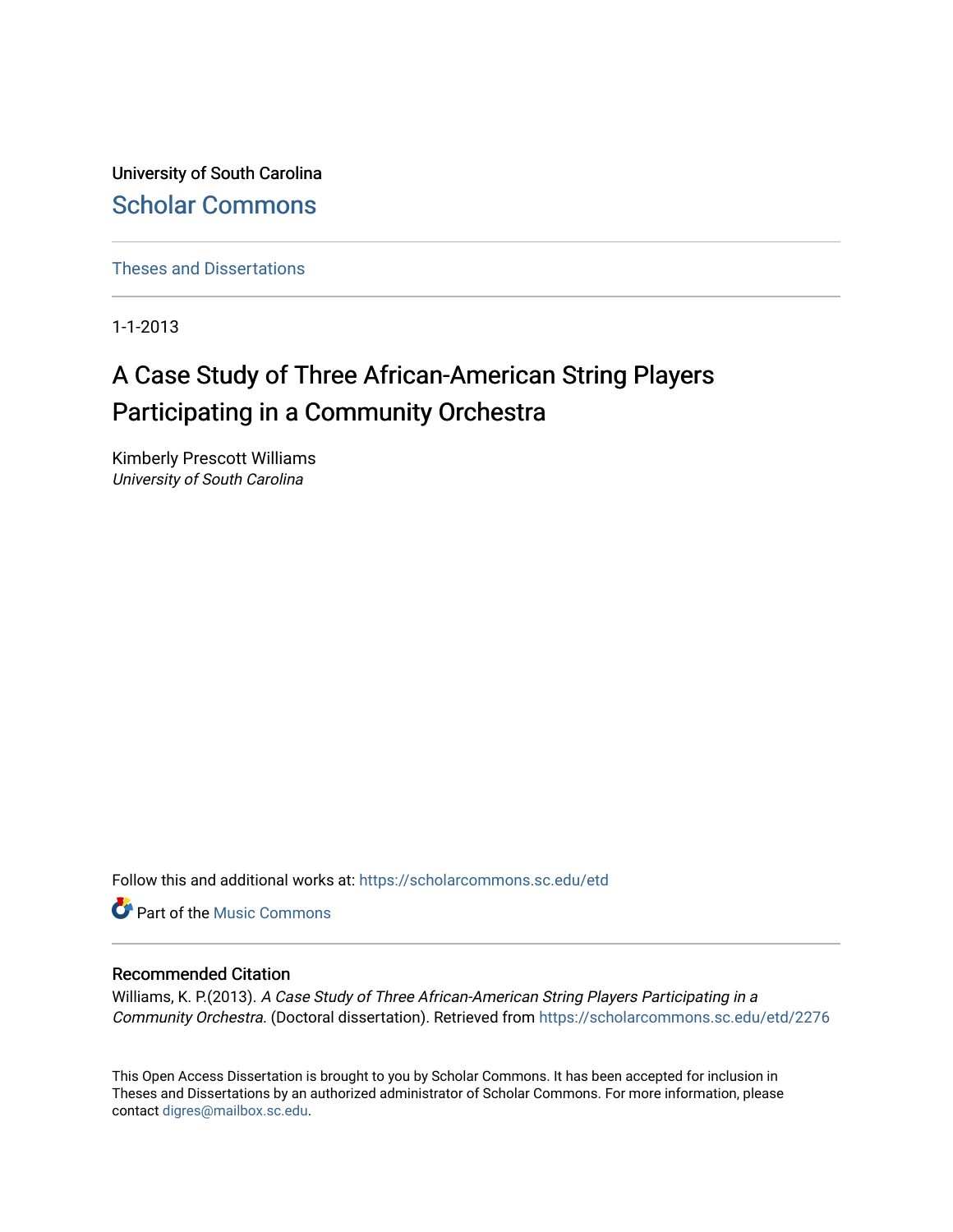#### A CASE STUDY OF THREE AFRICAN-AMERICAN STRING PLAYERS PARTICIPATING IN A COMMUNITY ORCHESTRA

by

Kimberly P. Williams

Bachelor of Arts Western Connecticut State University, 1999

> Master of Arts Ithaca College, 2002

\_\_\_\_\_\_\_\_\_\_\_\_\_\_\_\_\_\_\_\_\_\_\_\_\_\_\_\_\_\_\_\_\_\_\_\_\_\_\_\_\_\_\_\_\_\_\_\_\_\_\_\_

Submitted in Partial Fulfillment of the Requirements

For the Degree of Doctor of Musical Arts in

Conducting

School of Music

University of South Carolina

2013

Accepted by:

Dr. Donald Portnoy, Major Professor

Dr. Gail Barnes, Chairman, Examining Committee

Dr. Andrew Gowan, Committee Member

Dr. Jeremy Lane, Committee Member

Lacy Ford, Vice Provost and Dean of Graduate Studies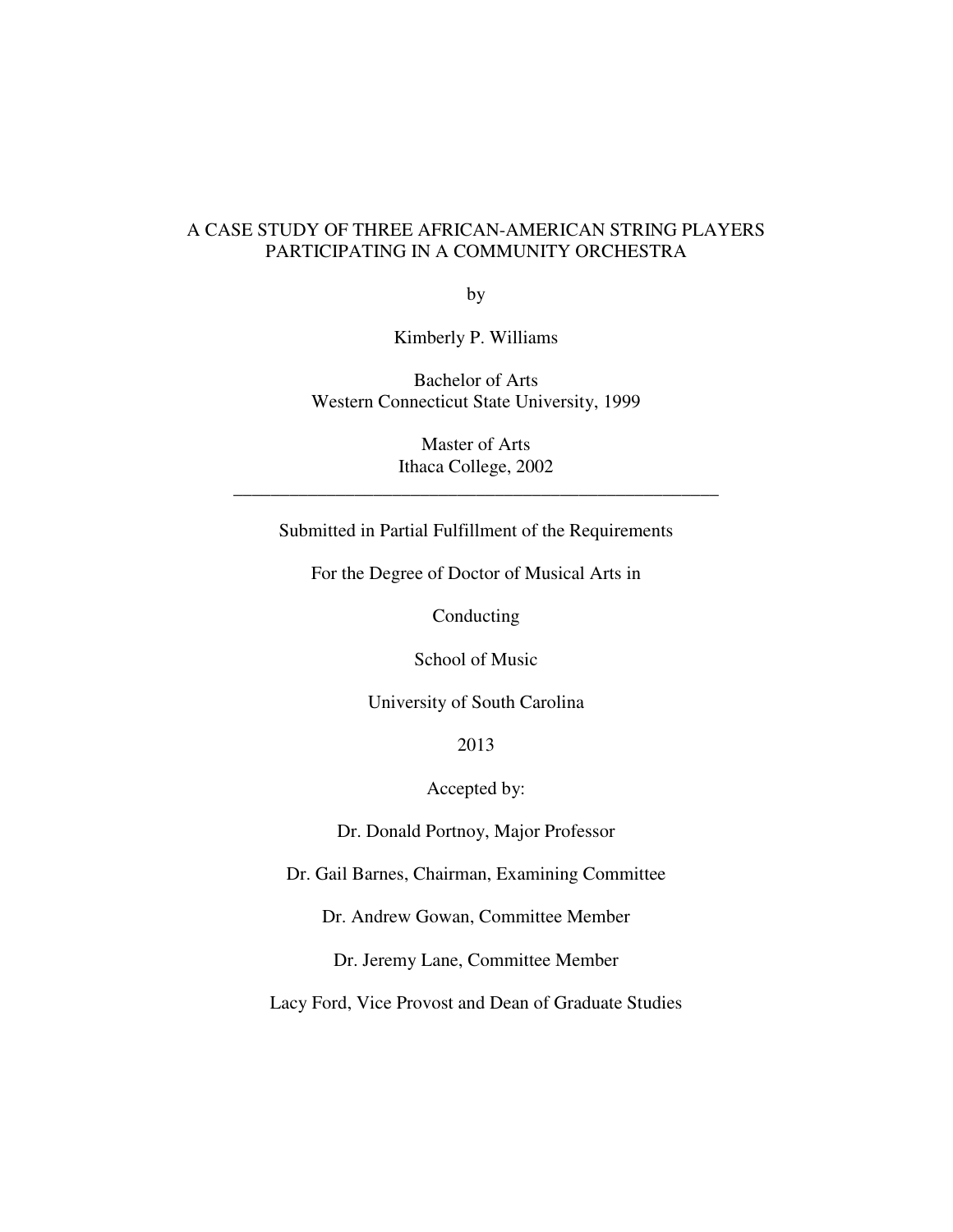© Copyright by Kimberly P. Williams, 2013 All Rights Reserved.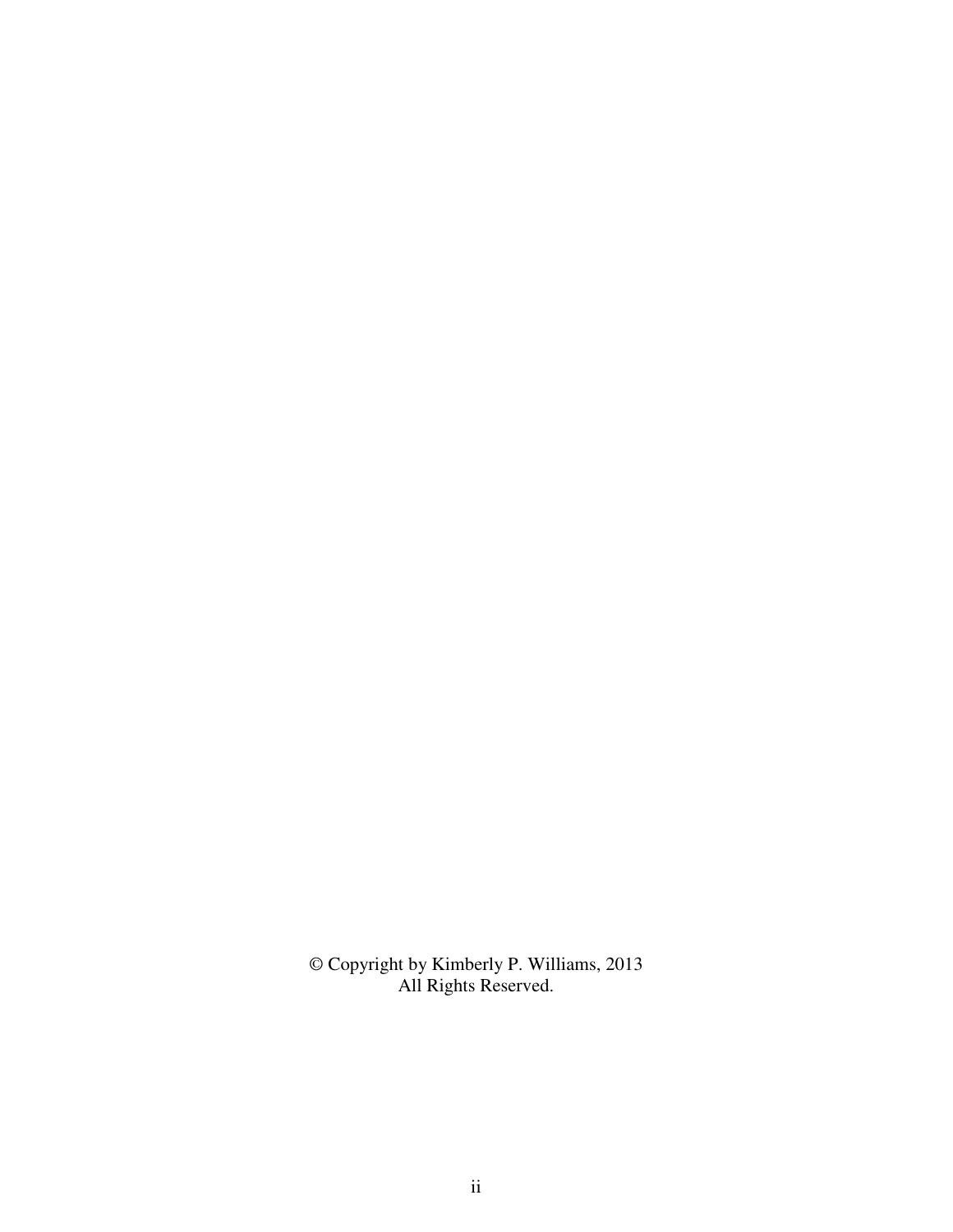### DEDICATION

To Josh, my loving husband and best friend.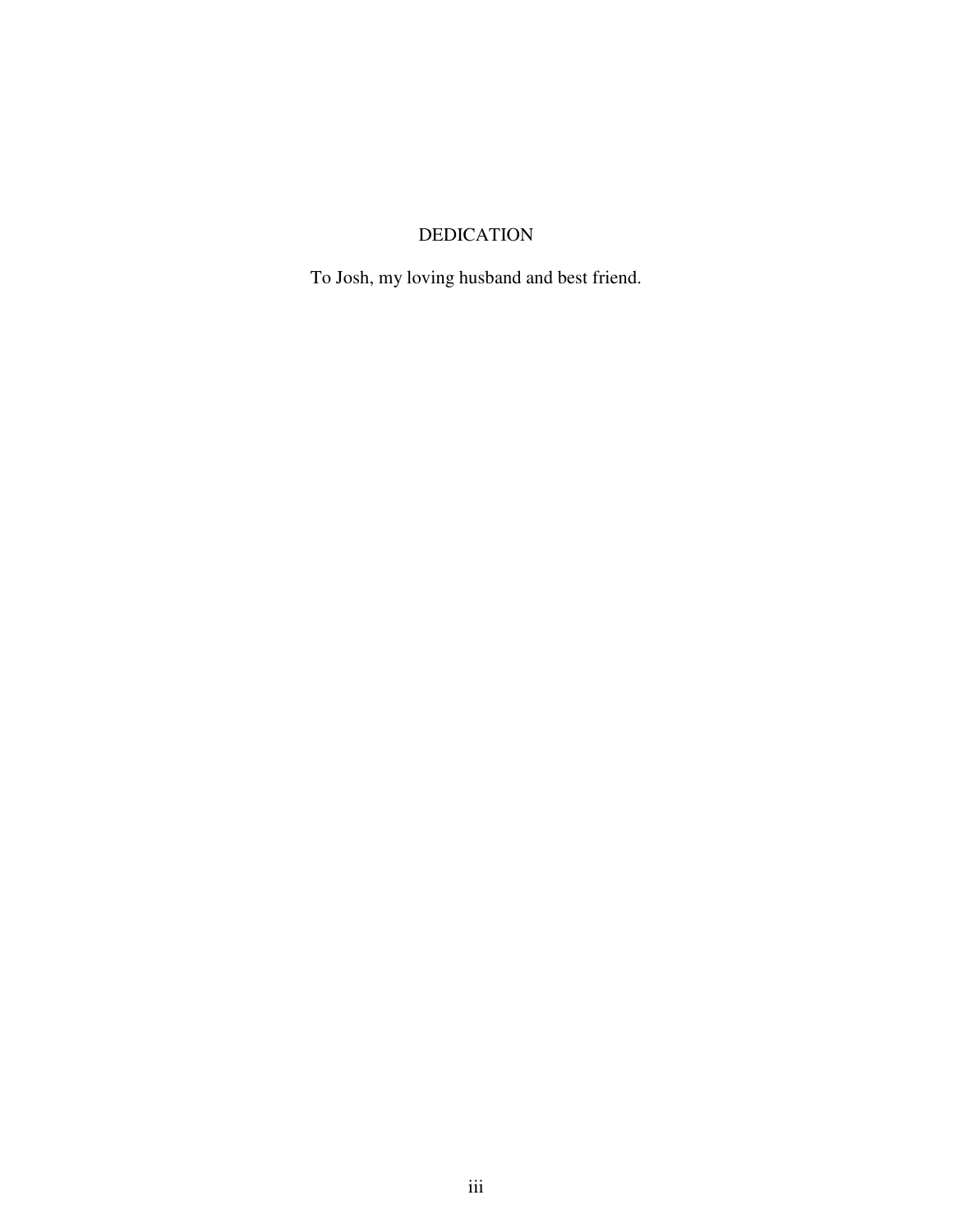#### ACKNOWLEDGEMENTS

 This document has been a remarkable journey. I never could have imagined both the challenges and rewards of engaging in such a project. I gratefully acknowledge the people who have willingly given their time, talent, and dedication to see me through this process and ensure the quality of my research.

Having little previous experience with qualitative research, I owe my greatest thanks to Dr. Gail Barnes who took me under her wing and helped me every step of the way. I appreciate her suggestions and insights, as well as her tireless commitment to quality. She has been a mentor, sounding board, and guide. Without her support, this would not have been possible.

I am also thankful to the many professors at the University of South Carolina, all of whom have made me a better scholar and researcher. In particular, I am incredibly thankful for Dr. Portnoy, who helped me develop as a person as well as a conductor, and has supported this project even though it is atypical for a conducting major. Dr. Gowan has served as an exceptional teacher and advisor through my course of study and beyond. Dr. Lane has graciously served on my committee, helping me avoid pitfalls and challenging me to become a better researcher. And last, but not least, I would like to thank Dr. Gary Beckman who first helped me narrow my focus and chose a topic of which I care deeply.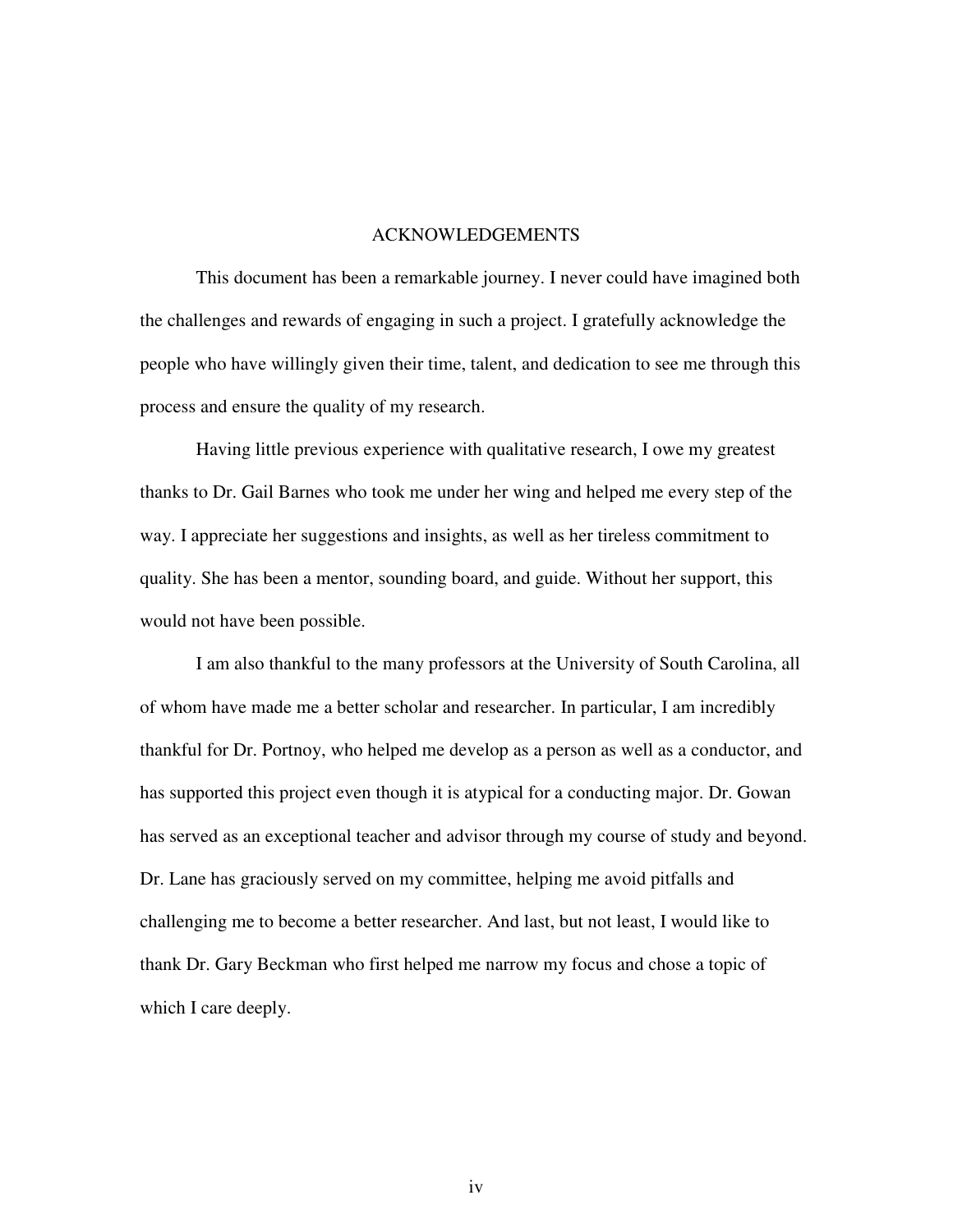#### ABSTRACT

While there has been interest in the subject of diversity in orchestras and audiences, very little qualitative research exists exploring this issue. The purpose of this study was to identify factors that motivate African-American musicians to begin and maintain involvement in orchestral music. This research is a case-study of three African-American amateur musicians comprised of participant observation, in-depth interviewing, document collection, and analysis. Field observations and interviews occurred over a 22 week period. The resulting analysis revealed common themes that contributed to the participant's initial interest in string music and their continued participation as adults. The availability of music programs in schools, the importance of mentors, and the need for a supportive family were all factors contributing to involvement in classical, orchestral music. The predominant theme tying subtopics together is the importance of a supportive community. For all participants, social network ties played a key role in their exposure to string music and the support they received participating in orchestras. Connections between teachers, students, local support organizations, and families laid the foundation for them to begin and maintain involvement with string music.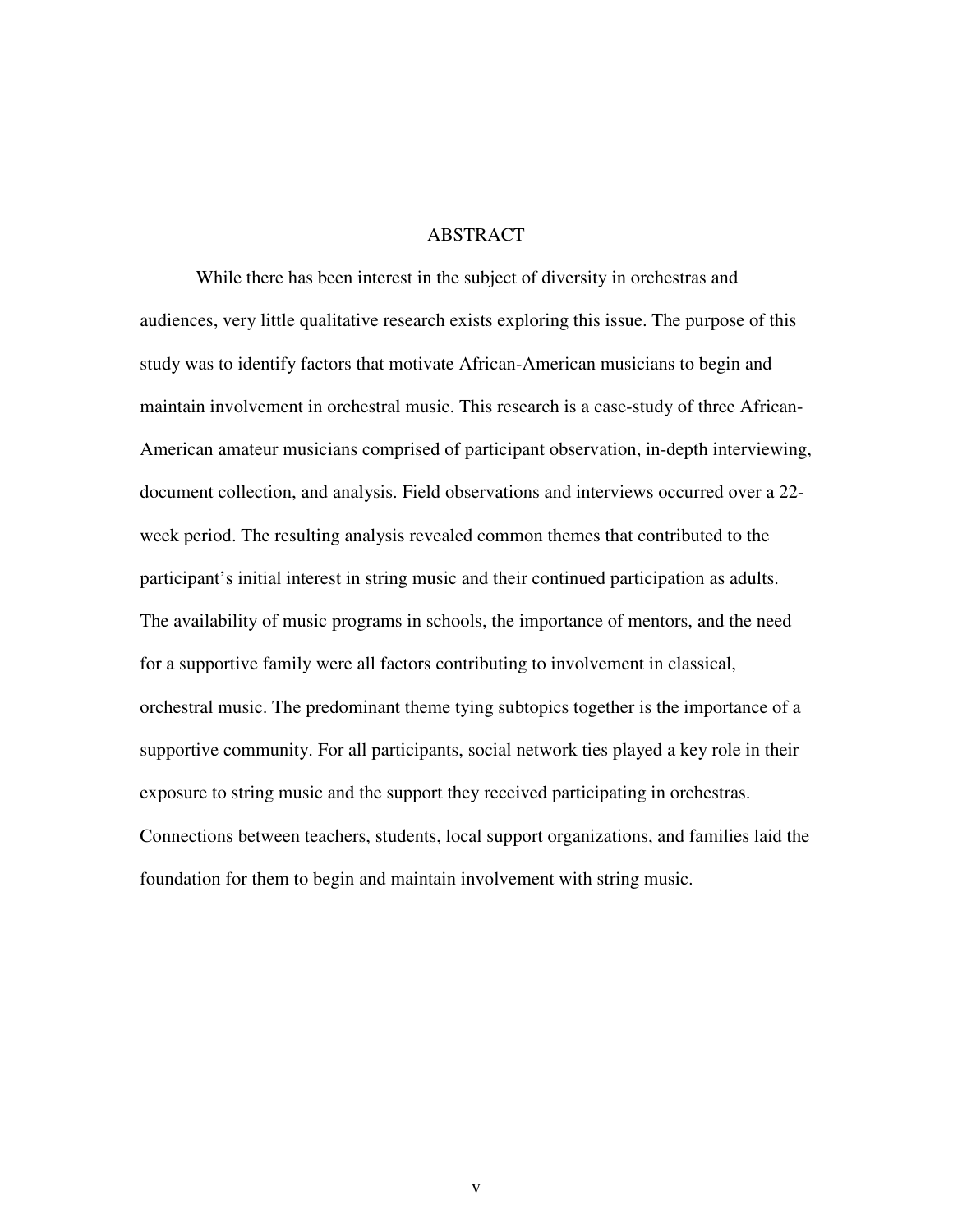### TABLE OF CONTENTS

| .25 |
|-----|
|     |
|     |
|     |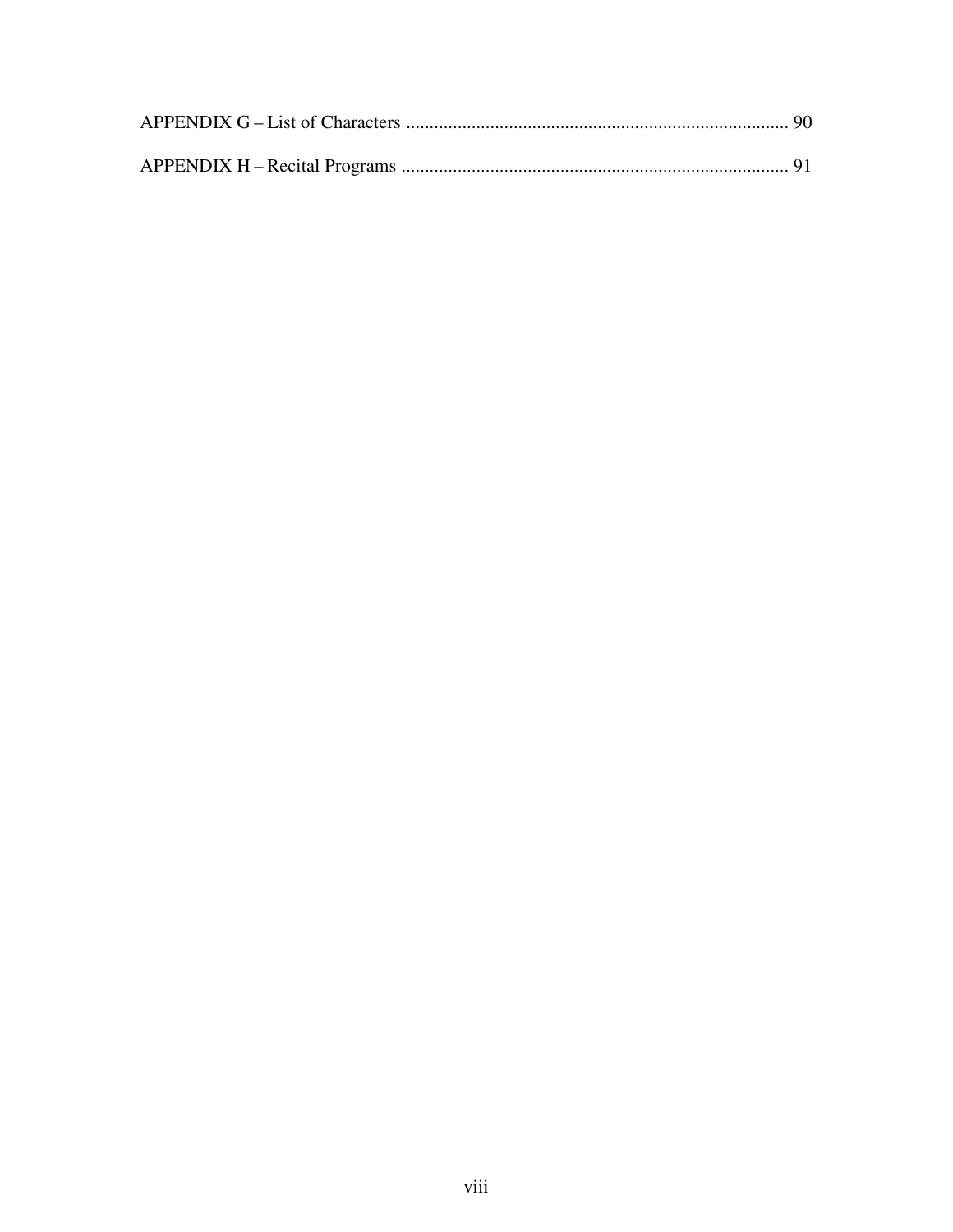## **LIST OF TABLES**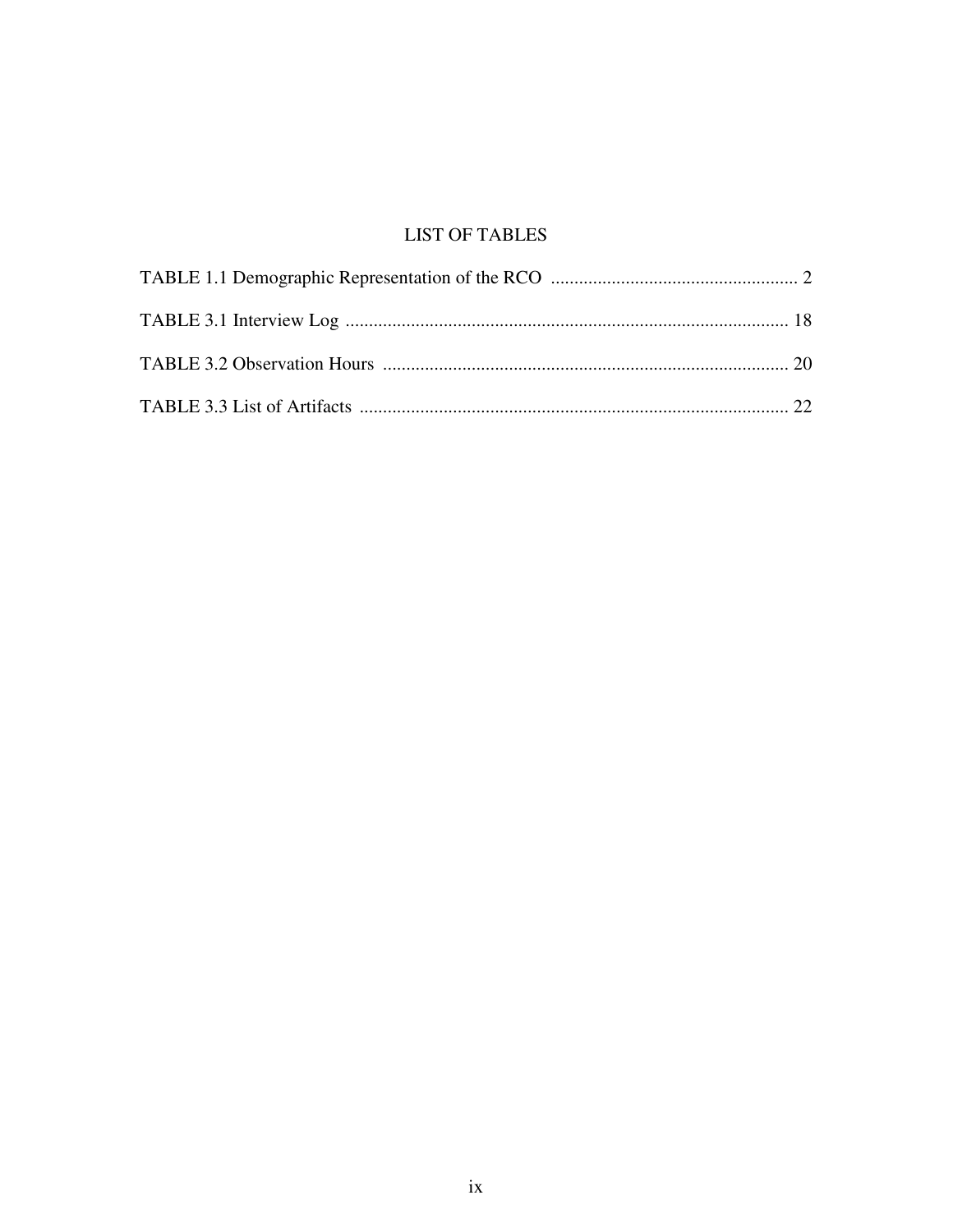#### CHAPTER 1

#### **INTRODUCTION**

Though there are a handful of orchestras in the United States noted for their diversity, most symphonies employ very few African-American musicians. African-Americans comprise less than two percent of the orchestral demographic, even in urban centers with large African-American communities (the Chicago and Detroit Symphonies, for example). While the National Endowment for the Arts (NEA) has exposed this discrepancy in their most recent survey of public participation in the arts (Iyengar, Bradshaw, & Nichols, 2009), few researchers have studied this phenomenon (DiMaggio & Ostrower, 1990).

By not reaching minority communities, orchestras are deprived of creative resources that could lead to innovative compositions and fresh musical interpretations, and minority populations are deprived of "life-changing experiences through art" (Iyengar, 2009, p. 4). Ethnic and cultural diversity benefits music by increasing creativity and embracing a greater talent pool. Arts experiences are important for producing more creative and inspired citizens, and for establishing a more diverse American heritage. Orchestras have been considered a reflection of artistic sophistication and health within a community yet, as communities have changed, orchestras have had difficulty keeping pace. Many African-Americans view classical music as a "white" art form (Carter, 2003). Bridging this racial gap will require new perspectives and inventive ways of engaging minorities.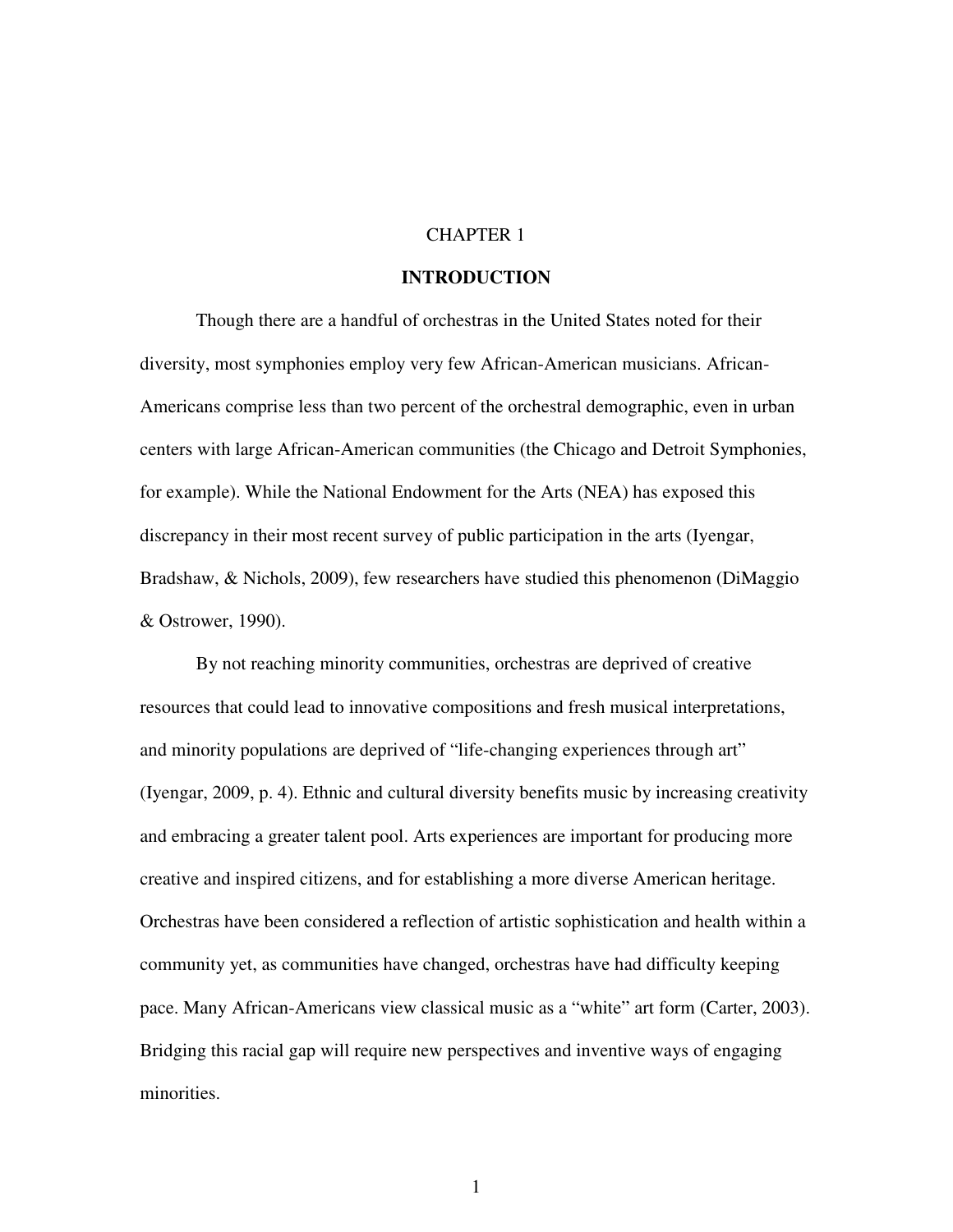The Riverland Community Orchestra (RCO) (pseudonym) located in the southeastern United States, stands in contrast to the demographic trend of professional orchestras (there is no data available to compare the demographic makeup of the RCO to other community orchestras in the United States). The RCO has much higher African-American participation. This group is not representative of what is typical, but rather what is successful in welcoming African-American participants. Table 1.1 contains a summary of the RCO's demographics during the 2012-2013 season.

|                                          |                         |    | Number of               |
|------------------------------------------|-------------------------|----|-------------------------|
|                                          | Number of Non-African-  |    | African-                |
| <b>Concert Date</b>                      | <b>American Players</b> |    | <b>American Players</b> |
| 10/29/2013                               |                         | 19 |                         |
| 12/17/2013                               |                         | 26 |                         |
| 2/25/2013                                |                         | 29 |                         |
| Sum                                      |                         | 74 | 14                      |
| Average African-American Participation = |                         |    | 18.92%                  |

Table 1.1 Demographic Representation of the RCO

 By conducting a case study of three of the RCO's African-American participants, insights about their lived experiences may be relevant to identifying factors that influence African-Americans to participate in classical, orchestral music. The community orchestra setting is ideal for a case study because adults who participate in amateur community music groups do so for personal enjoyment. All RCO participants are unpaid volunteer musicians.

Though little research exists on African-American participation in the arts (DiMaggio & Ostrower, 1990), studies from related fields suggest that certain factors may positively influence overall arts participation. These factors include educational background, the role of mentorship, and family/societal influences. Education affects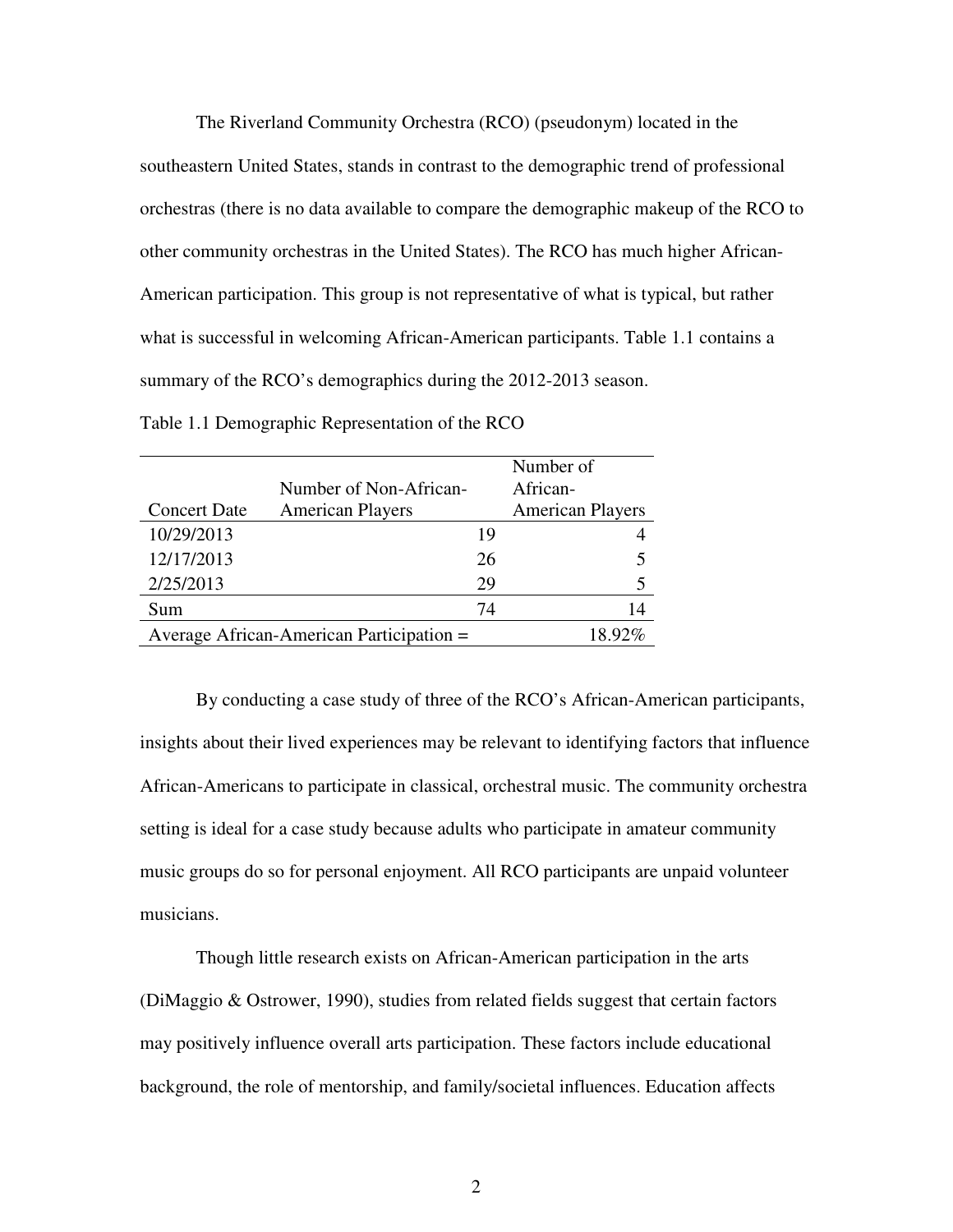arts participation in a number of ways. The availability of arts education at a young age as well as a person's level of education both contribute to arts attendance and participation (Iyengar et al., 2009). The weightier of the two areas is arts education in childhood. "Arts education in childhood is the most significant predictor of both arts attendance and personal arts creation throughout the rest of a person's life" (Novak-Leonard & Brown, 2011). Over the past 30 years, arts education has declined by 49% for African-American children (Iyengar, et al., 2009).

Education-level may also correlate to a person's interest in classical music. Classical music audiences tend to consist of highly educated individuals. Approximately 88% of symphony audiences have achieved at least some level of college education (Iyengar, et al., 2009). Of those who have attended college, one third have graduated from college and half have attended graduate school (Iyengar, et al., 2009). "This pattern may suggest something like a 'Sheepskin Effect' in the data — attendance rates may not necessarily increase incrementally with an additional year of education, but surpassing certain educational milestones, like graduation from high school, attending college and completing college, are significant correlates with higher attendance rates" (Iyengar, et al., 2009, p. 42).

Mentorship is an area of consideration in predicting arts involvement. Mentors play a key role in a young person's development (Hamann & Walker, 1993; Vittenson, 1965). Mentors may be family members, community role models, or teachers. While it is difficult to overstate the effect that a mentor of any ethnicity can have on a young person, co-ethnic mentors may have an even greater positive influence on minority students (Vittenson, 1965). Co-ethnic role-models may be better able to identify with the unique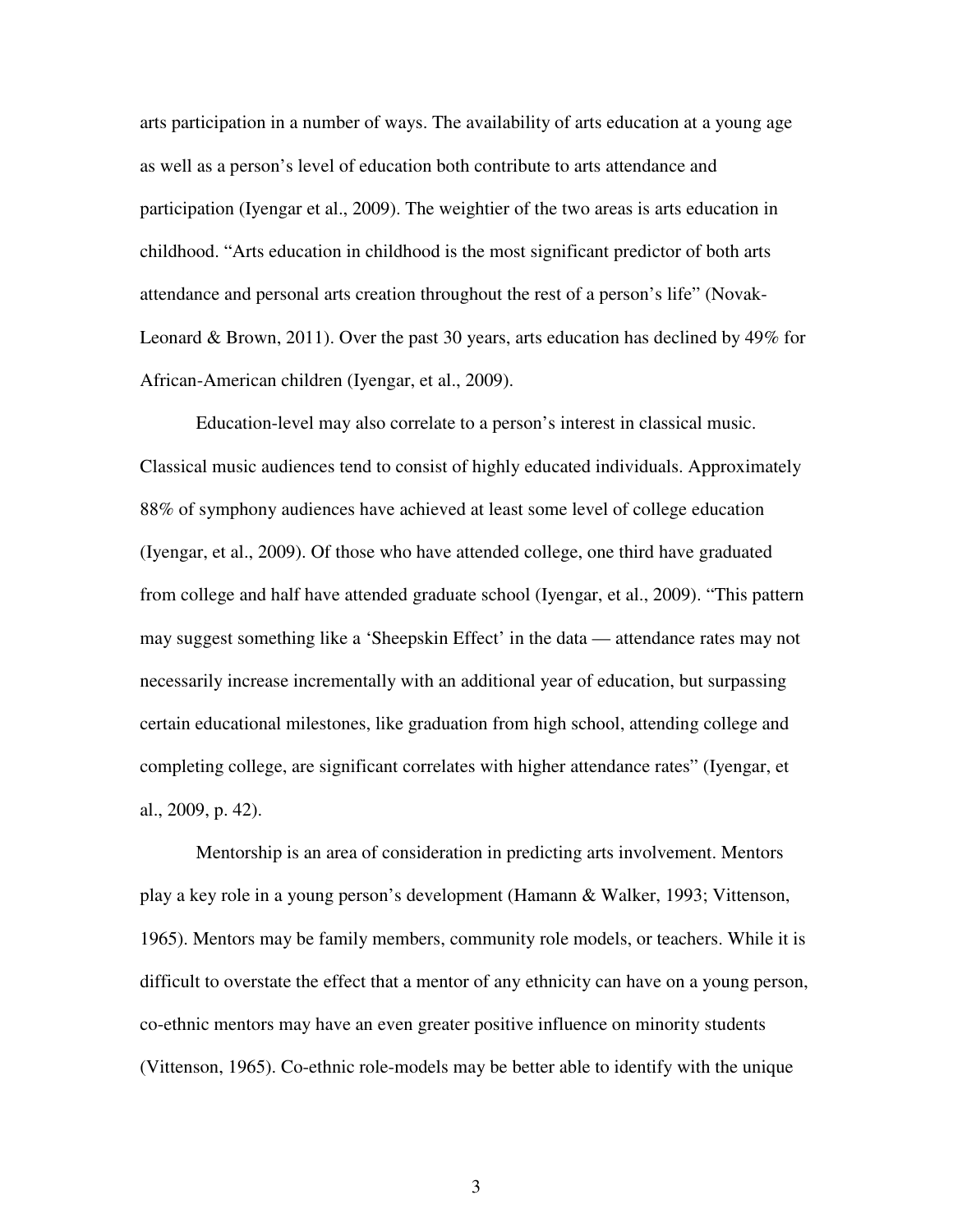struggles that minority students face. Music teachers have also been shown to have an especially profound impact on students (Hamann & Walker, 1993). In 1993, Hamann and Walker found that music teachers were the most commonly cited role-models among 811 African-American students. Music teachers can positively influence student's perception of music and their decision to participate in music classes at both the high school and college level.

A person's family and cultural environment influence arts preferences. While young people are inclined to adopt many customs from their peers, their family has a greater influence on their disposition toward fine-arts activities (Cavalli-Sforza, Feldman, Chen, & Dornbusch, 1982; Smith, 1985; Mark, 2003). The larger culture including school, peer groups, and religious institutions also influence young people. Each culture has a set of traditions, values, and ideologies that sets it apart from other cultures (Mark, 2003). These cultural indicators then, become social boundaries by which communities establish their identity (Katz-Gerro, 2002). Members of cultures adopt these preferences in order to maintain authentic membership within the community (Carter, 2003). Communities are more likely to produce citizens interested in classical music if the art form is valued at all levels—family, school, and religious and societal institutions. Investigating the influence of these three areas (education, family/cultural background, and mentorship), may shed light on a previously neglected subject—African-American participation in orchestral music.

#### **Research Question**

The purpose of the current study is to identify factors that motivate African-American orchestral musicians to begin and maintain music involvement. I proposed to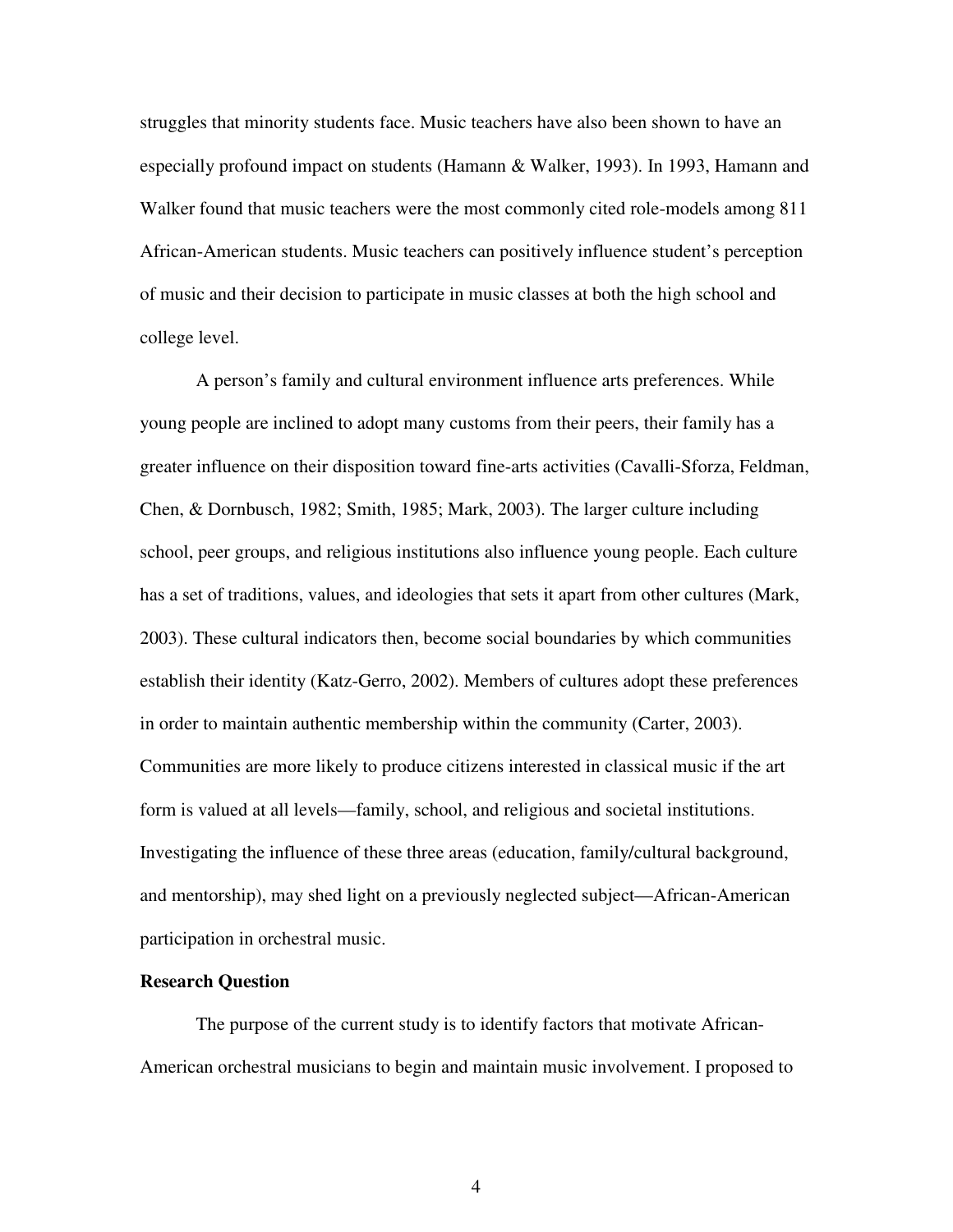reveal whether there are commonalities in the backgrounds of three African-American members of the RCO. The principle research question was, "Are there common themes in the lives of African-American musicians that contribute to their sustained involvement in classical, orchestral music?" For the purpose of this study, the term Classical Music refers to the generic term, meaning the opposite of light or popular music. In this sense, "it is applied to the music of composers of any era, from the Middle Ages to the present day, and might even be understood to include 'serious' music of the avant-garde" (The Oxford Companion to Music, 2011).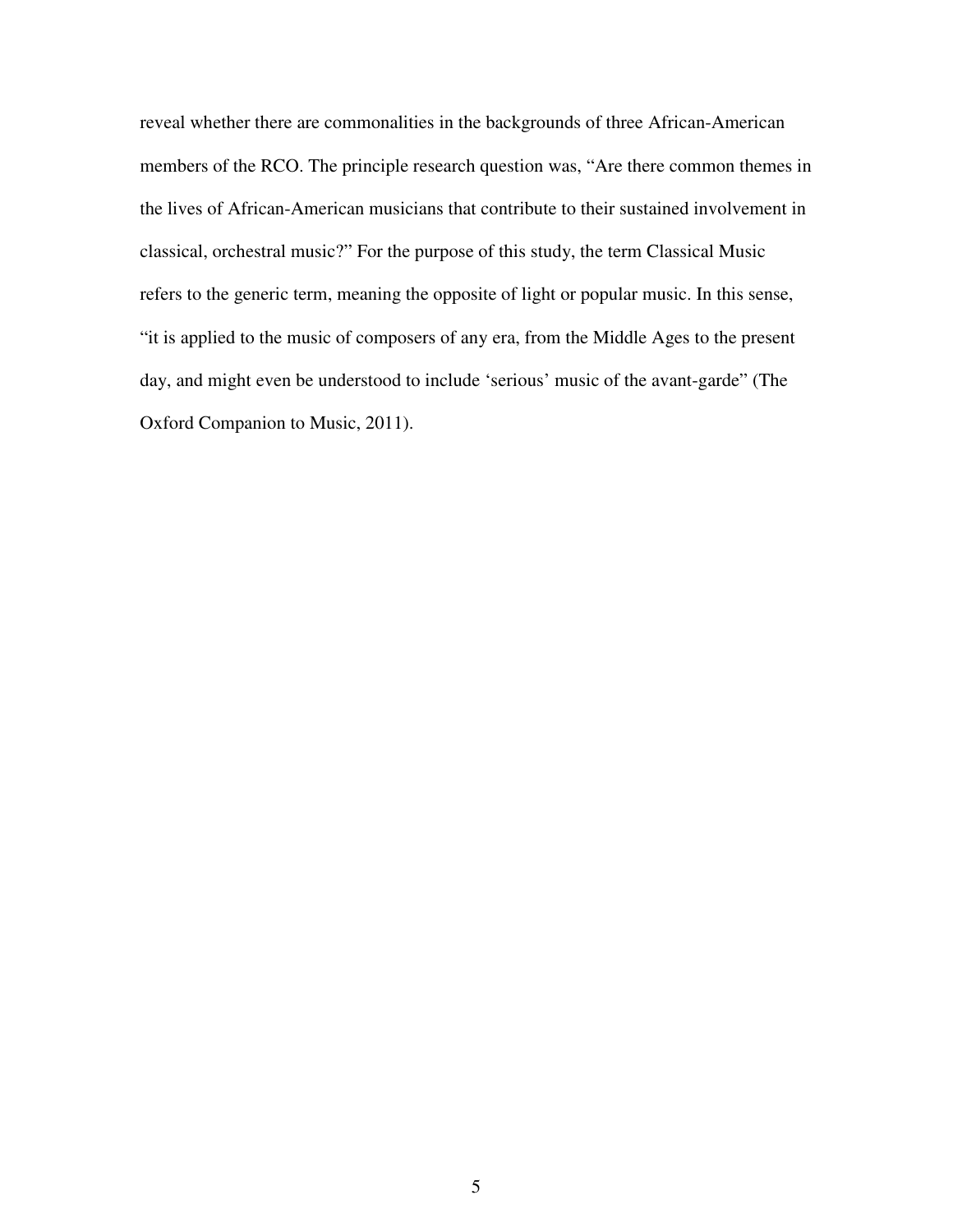#### CHAPTER 2

#### LITERATURE REVIEW

#### **Education**

The availability of arts classes in our nation's public schools has been declining over the past 30 years (Iyengar et al., 2009). Since 1982, "the share of 18-24-year-olds who report having had any musical education in their lives (now 38 percent) has dropped by more than a third" (Iyengar et al., 2009, p. 6). The sharpest decline in arts education has been for African-American children—a 49% drop from 1982 to 2002—compared to a much less substantial decline for white children (Iyengar et al., 2009). For some disadvantaged children, the only arts enrichment experiences they receive are at school (Rabkin & Hedberg, 2011). This lack of arts opportunities for African-American children may limit the number of African-American adults who participate in arts activities.

Arts education is essential in developing an adult population involved in the arts. According to the NEA study on arts participation, arts education in childhood is the "most significant predictor of... personal arts creation throughout the rest of a person's life" (Novak-Leonard & Brown, 2011, p. 5). Those who receive music education as children are not only more likely to perform and take music lessons as adults, but also to attend classical performances as well.

Researchers have also linked a person's level of education to their attendance at arts events (Novak-Leonard & Brown, 2011; DiMaggio & Ostrower, 1990). As education level increases, the likelihood that a person will attend arts performances increases as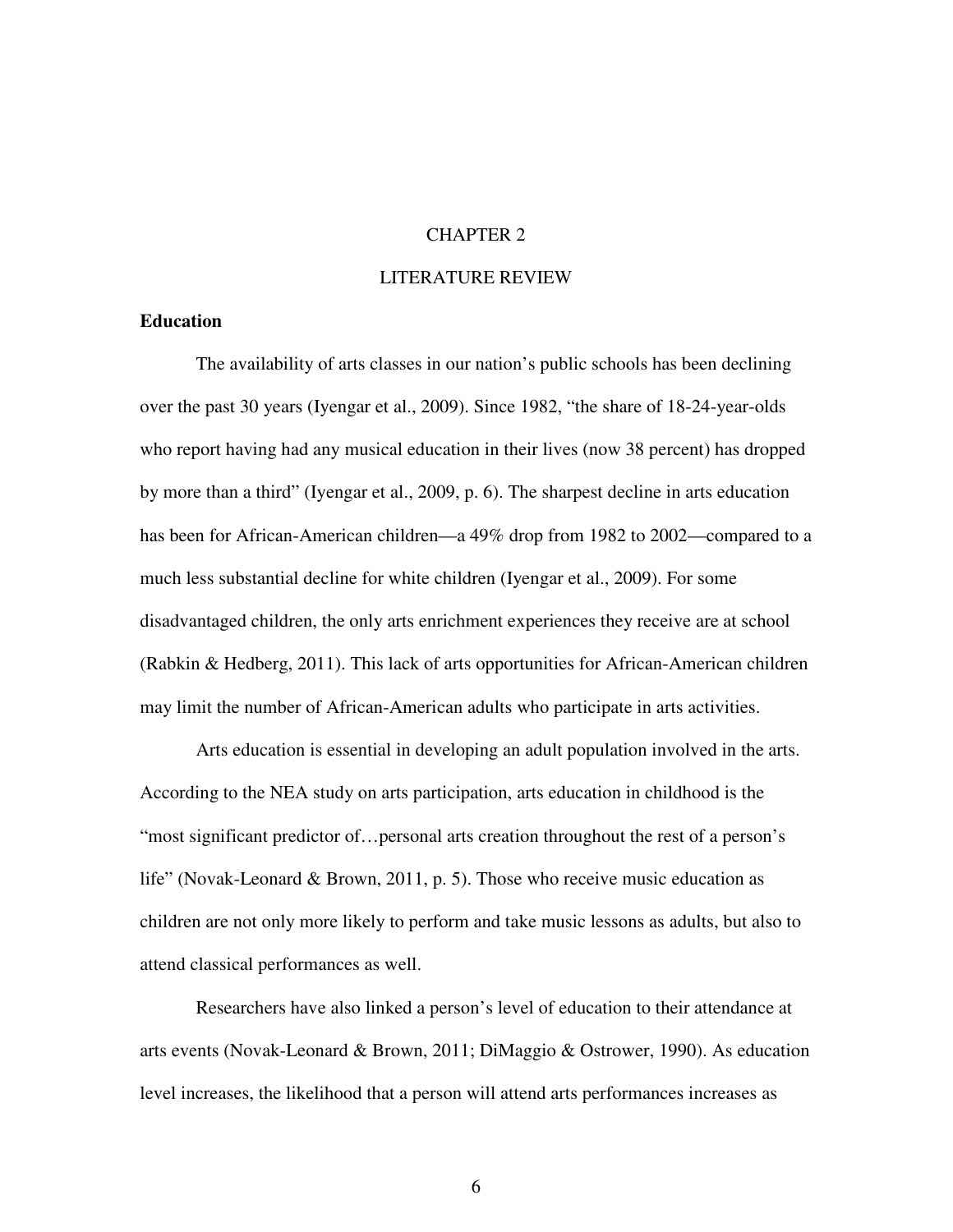well (DiMaggio & Ostrower, 1990). The NEA study found that 88% of those who attended a classical music performance in the year prior to the study, "had at least some college experience" (Cross, 2008, p. 13). Those who attend college have greater exposure to a broader range of cultural experiences.

Another theory exploring the connection between a person's education level and interest in high-art activities is known as cultural omnivorousness (Mark, 2003). This theory suggests that there is a positive relationship between education level and the number of cultural forms people enjoy (DiMaggio, 1987; Erickson, 1996). More educated individuals tend to like both popular culture and high art more so than those with lower education levels. This may be because "people with high levels of education may be more tolerant of cultural forms disproportionally liked by members of ethnic minorities and other marginalized groups" (Mark, 2003, p. 321). Conversely, individuals with lower levels of education tend to reject cultural forms liked by members of other social groups (Bourdieu, 1977, 1984).

#### **Mentorship**

Studies suggest that mentors play a key role in a young person's development. For the purpose of this study, a mentor or role model is defined as a person that an individual interacts with, and can respect, admire, and pattern his or her life after. Mentors may be family members, community role models, or teachers.

Music teachers serve as important role models for students. They can positively influence students to participate in music programs and classes and to continue their involvement with music beyond their high school education (Hamann & Walker, 1993). They may help students overcome ethnic stereotypes and invite them to participate in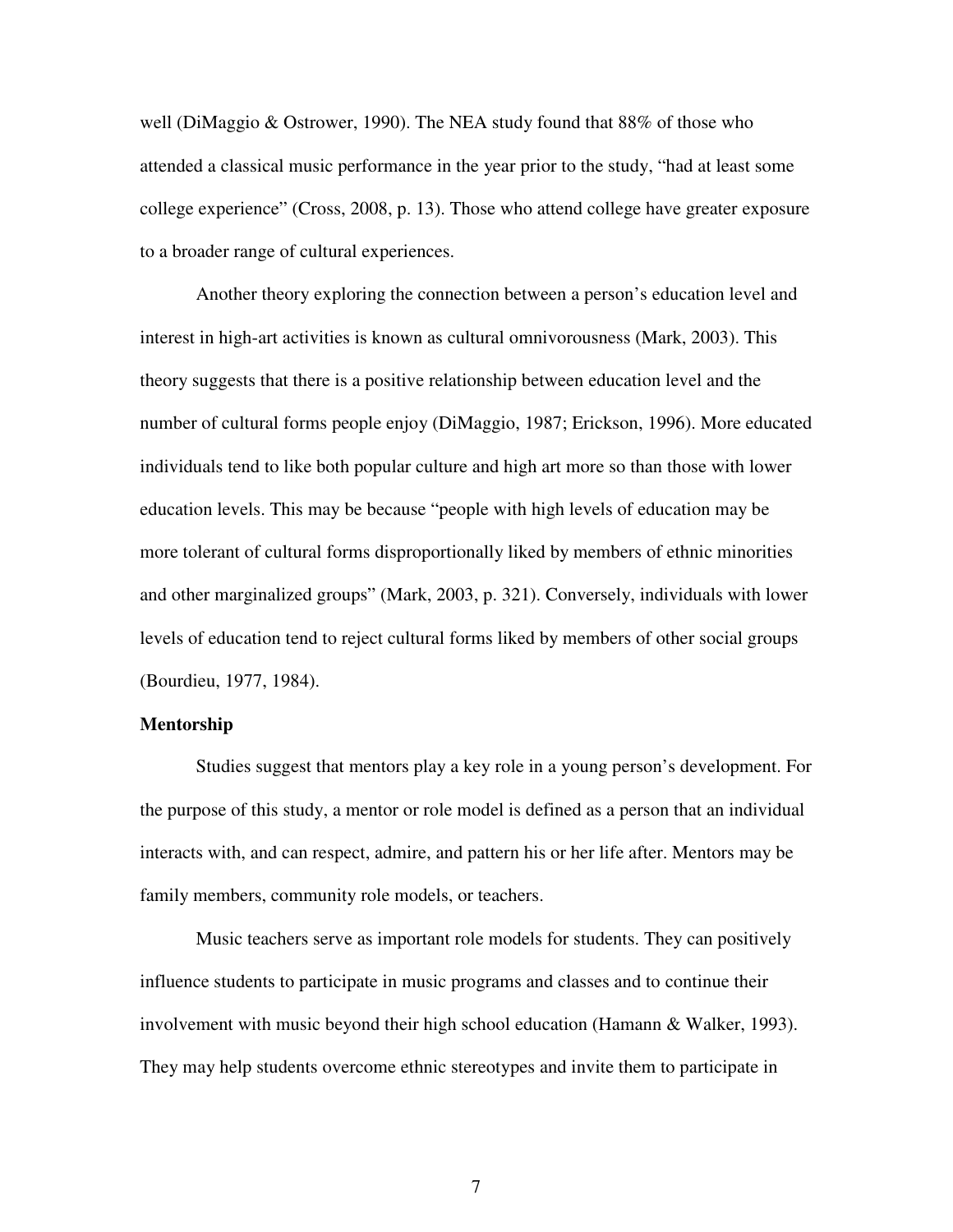cultural activities students may not have previously considered. Hamann and Walker found that music teachers were the most commonly cited role-models among 811 African-American students. Mentors of any ethnicity can positively influence children; however, mentors of the same ethnicity are of greater importance for African-American than for non-African-American youth (Hamann & Walker, 1993; Vittenson, 1965). The low numbers of African-American music teachers available to African-American students may inadvertently affect the number of African-Americans who participate in orchestras.

Mentors may also have a negative impact on young people's perceptions. Aaron Flagg, Dean of the Hartt School of Music and accomplished African-American trumpet player, shares an example of how community elders served as mentors, and negatively influenced his perceptions of the orchestral environment:

When I speak to older generations of African-American musicians about diversity in orchestras…They speak of experiences with overt discrimination in the past. But more importantly, they voice their suspicion that some covert discrimination must still exist today…Now, if you are a young musician of color, and this is the predominant message you hear from your elders--not necessarily your teachers, but the people you'd really ask, people who look like you--and it matches what you see onstage with your own eyes, why in the world would you go down that path? The only reason you would go down that path would be if a much stronger message was sent out from the orchestra field (Flagg, 2002).

If younger African-Americans receive a negative message about orchestras from their coethnic role models, they may be less likely to participate in this type of music. In order for young African-Americans to become involved in orchestral music—an art form that currently does not have a strong connection to African-American cultural tastes, it may be necessary for African-American youth to be positively influenced by a musical mentor.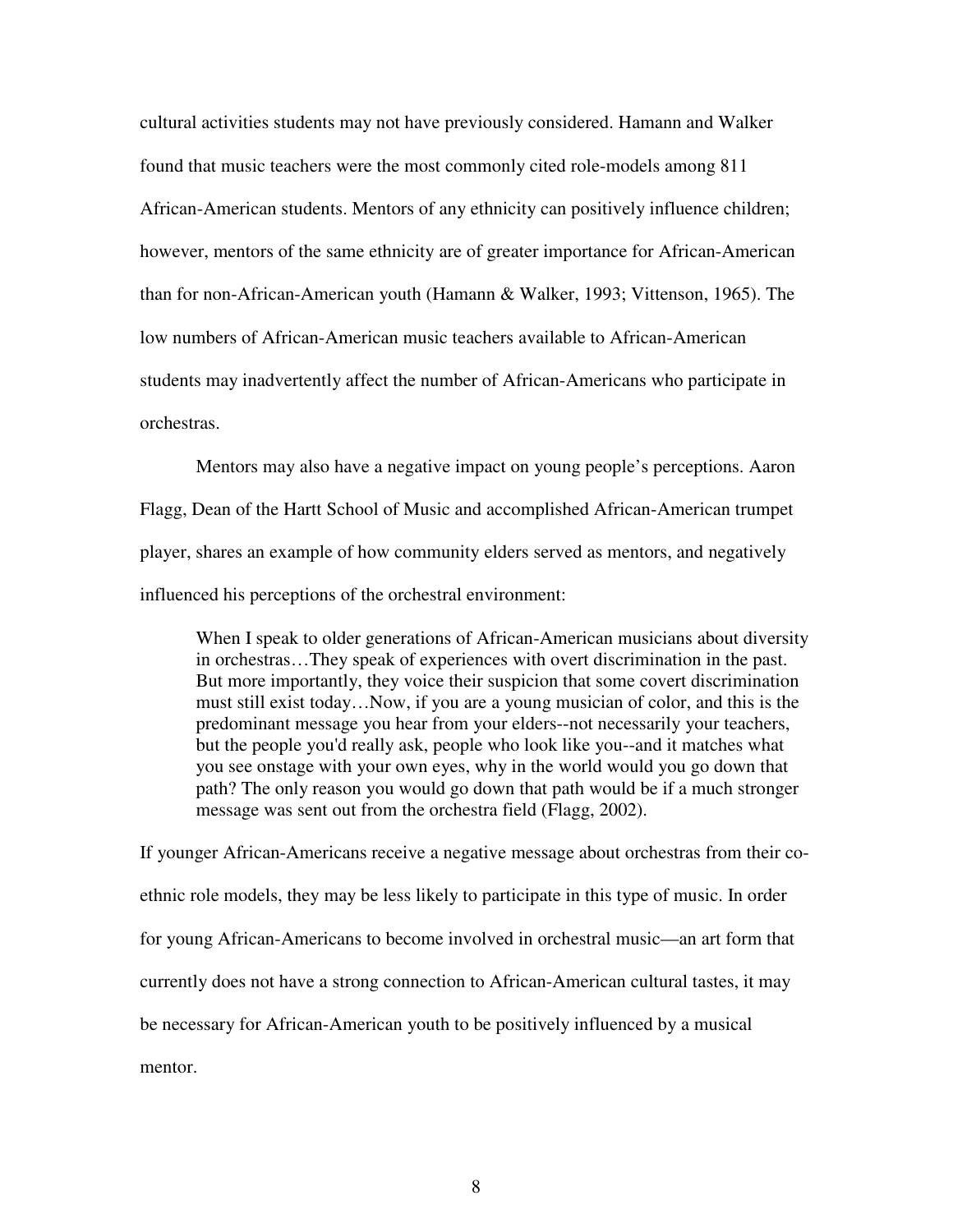#### **Family/Society Influences**

Family and community play a considerable role in the types of cultural experiences to which children are exposed. People with like interests and similar backgrounds are more likely to form social ties than those with dissimilar backgrounds. This is the principle of *homophily* (Mark, 2003). Cultural tastes depend largely on exposure and children often adopt the arts preferences of their families and communities. People, in general, are less receptive to a new cultural idea unless it already has a meaningful connection to their established "cultural tastes, beliefs, values, interests, and identities" (Mark, 2003, p. 321). Children, therefore, develop cultural preferences primarily based on the influences of their families and communities.

Such network ties are the most important predictors of an individual's cultural preferences (Erickson 1996; Kandel 1978). Family has the greatest influence in determining a child's participation in fine arts and sports, while peer-groups are more likely to influence a child's preference for clothing style and popular music (Cavalli-Sforza et al. 1982; Hebdige 1979; Smith 1985). Explaining the disparity between African-American attendance at high-culture events, DiMaggio and Ostrower (1990) suggest that differences in parental socialization and lack of access through social networks to high-culture events, may be leading causes for the divide.

Communities draw social boundaries by affirming their cultural, religious and ethnic tastes (Katz-Gerro, 2002). It stands to reason, then, that for African-Americans to become involved with classical music, one ingredient may be a positive influence from either their family or their scholastic/religious community. Investigating the influence of these three areas (education, mentorship and family/society influences) in the lives of the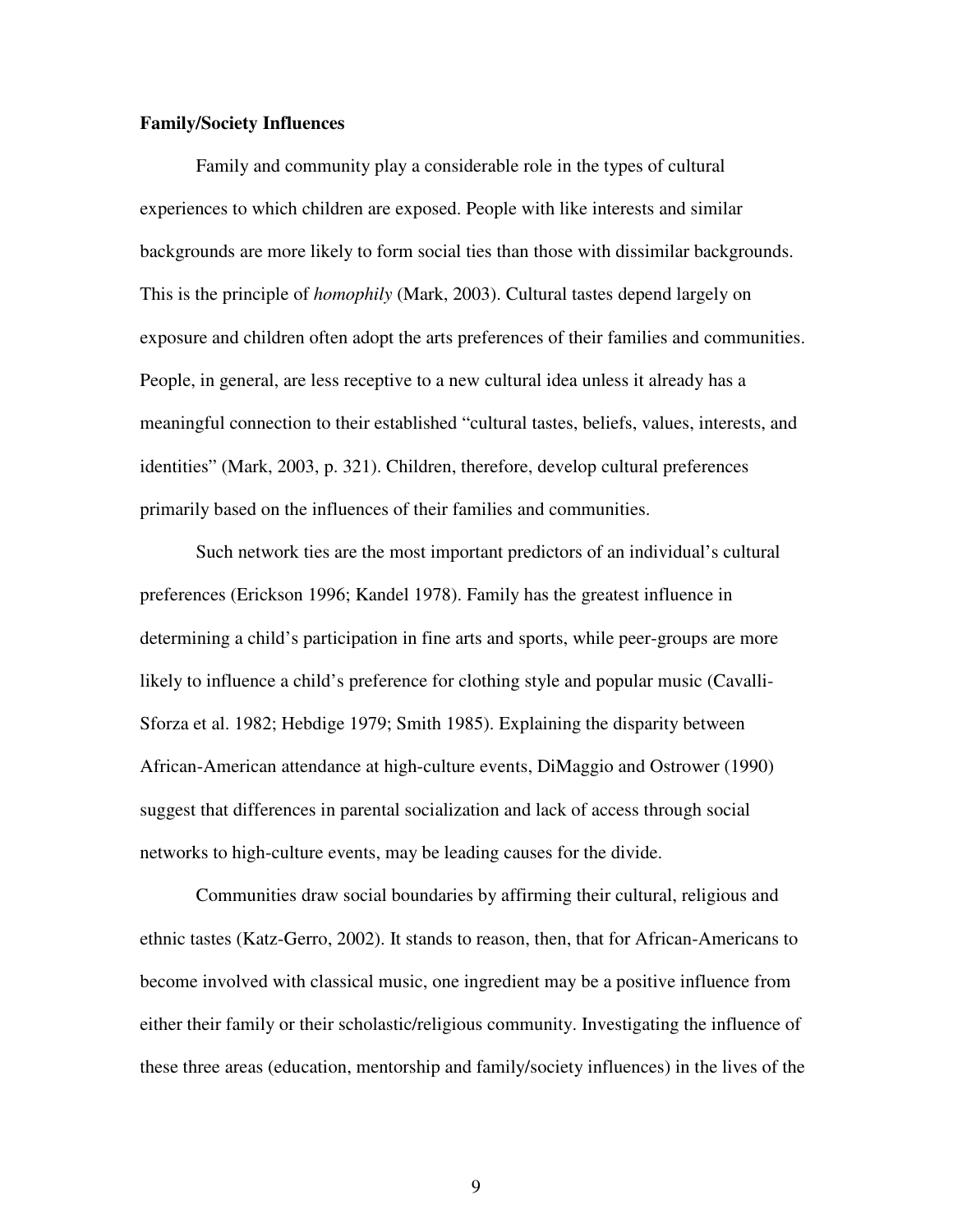African-American musicians of the RCO may reveal how best to involve the broader African-American community in classical music. The purpose of this study is to uncover any common factors in the backgrounds of three African-American musicians and thus develop theories for fostering more inclusive musical environments.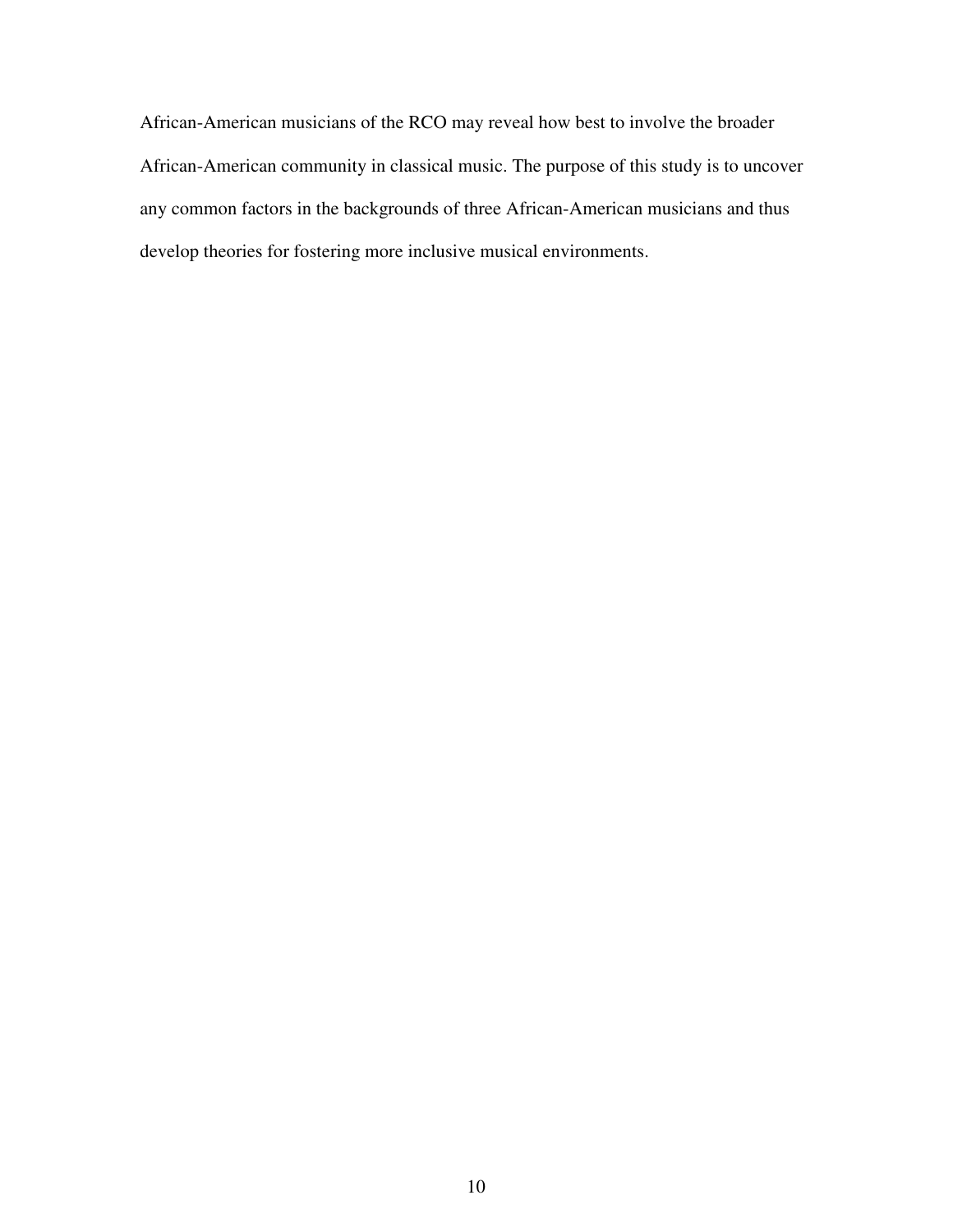#### CHAPTER 3

#### **METHOD**

The purpose of the current study was to identify factors that motivate African-American orchestral musicians to begin and maintain involvement in music. While the experiences of the African-American amateur musicians in this particular orchestra may not be transferable, commonalities in their backgrounds and experiences may provide a starting point for more substantial research. Conducting a case study is an appropriate starting point for this line of research.

#### **Research Design**

 Case studies are valuable tools for understanding human behavior. They offer a variety of tools for pursuing inquiry, and draw attention to what can be learned from intensive study of a person, persons, or situation (Glesne, 2011). A case study is the preferred research strategy when the person or system is *bounded* (has established boundaries for what will and will not be included in the study), and the focus in on a particular contemporary phenomena (Yin, 2003). For the current study the cases refer to three African-American violinists who participate in the Riverland Community Orchestra (RCO).

Case studies involve participant observation, in depth interviewing, document collection, and analysis (Glesne, 2011). This study design allowed me to approach the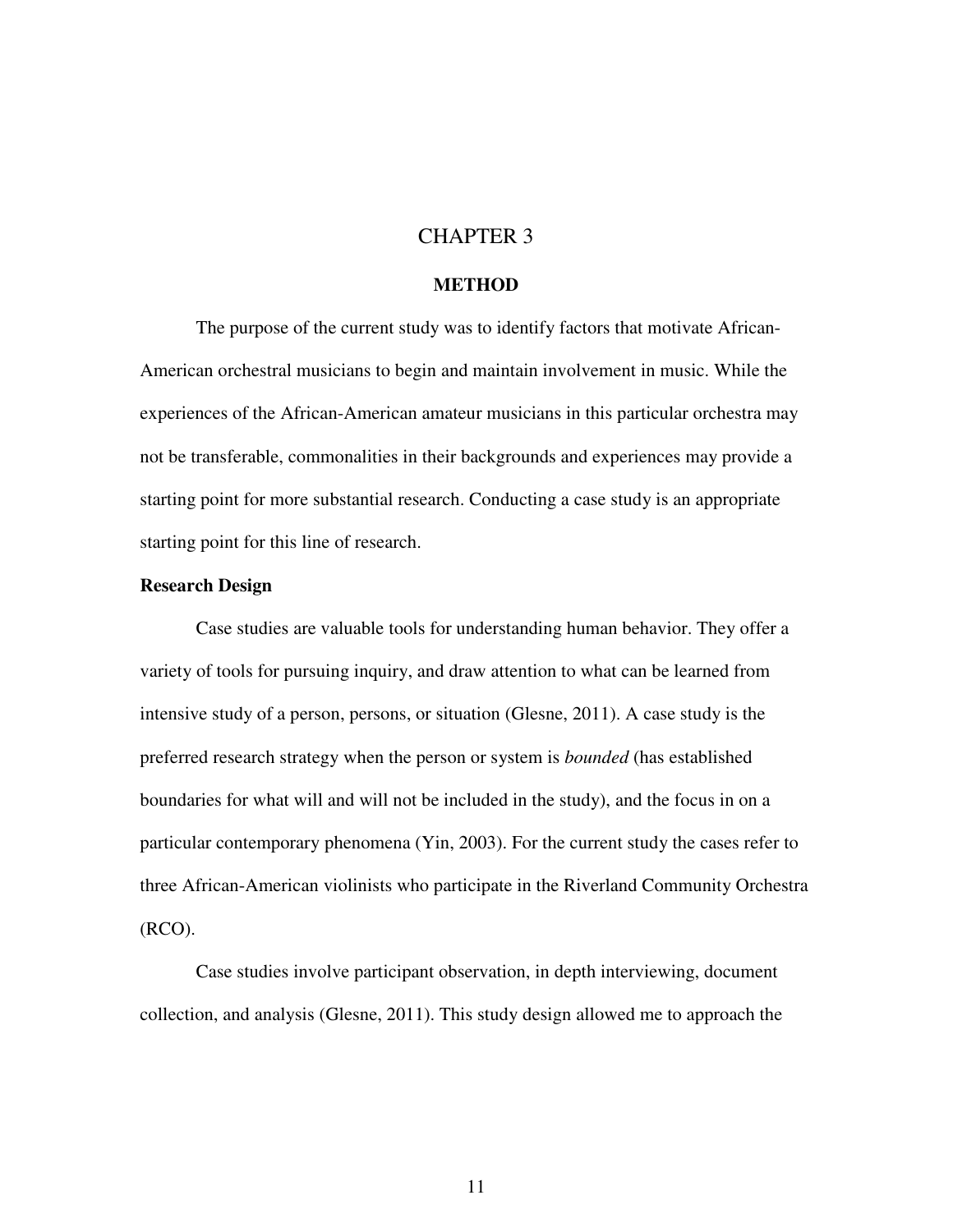subject holistically, drawing from multiple data sources. After obtaining entrance into the field of observation and having three RCO players agree to participate in the study, I employed all data collection methods of a case study to varying degrees (observation, interview, and collection of artifacts). I held interviews with the participants, members of their families, and members of the RCO; maintained a field journal with observations of weekly rehearsals and RCO events, attended concerts and board meetings to gain a better understand of the participants and the RCO culture; held a focus group with participants; and collected artifacts from the participants' lives and RCO events. I then analyzed the data using HyperRESEARCH software, which allowed me to note emergent themes.

#### **Entry into the Field**

While some researchers face challenges negotiating entrance into their field of study, my preexisting relationship with the RCO facilitated this process. I was the conductor of the RCO from the fall of 2010 to the spring of 2012. During that time, I developed relationships with the orchestra's players and board members as well as friends and family members who attended performances. When I started working with the group, my impression was that members shared a high level of familiarity with one another and that the orchestra provided an outlet for both musical growth and social engagement. Having worked with groups of varying age and ability levels, I was impressed by the larger than average number of African-Americans who regularly participated with the RCO. Intrigued by the unusually diverse conditions of the group, I approached the RCO board of directors in the fall of 2011 about conducting research within the organization. At that time I received permission to observe RCO rehearsals and solicit participation from members of the orchestra.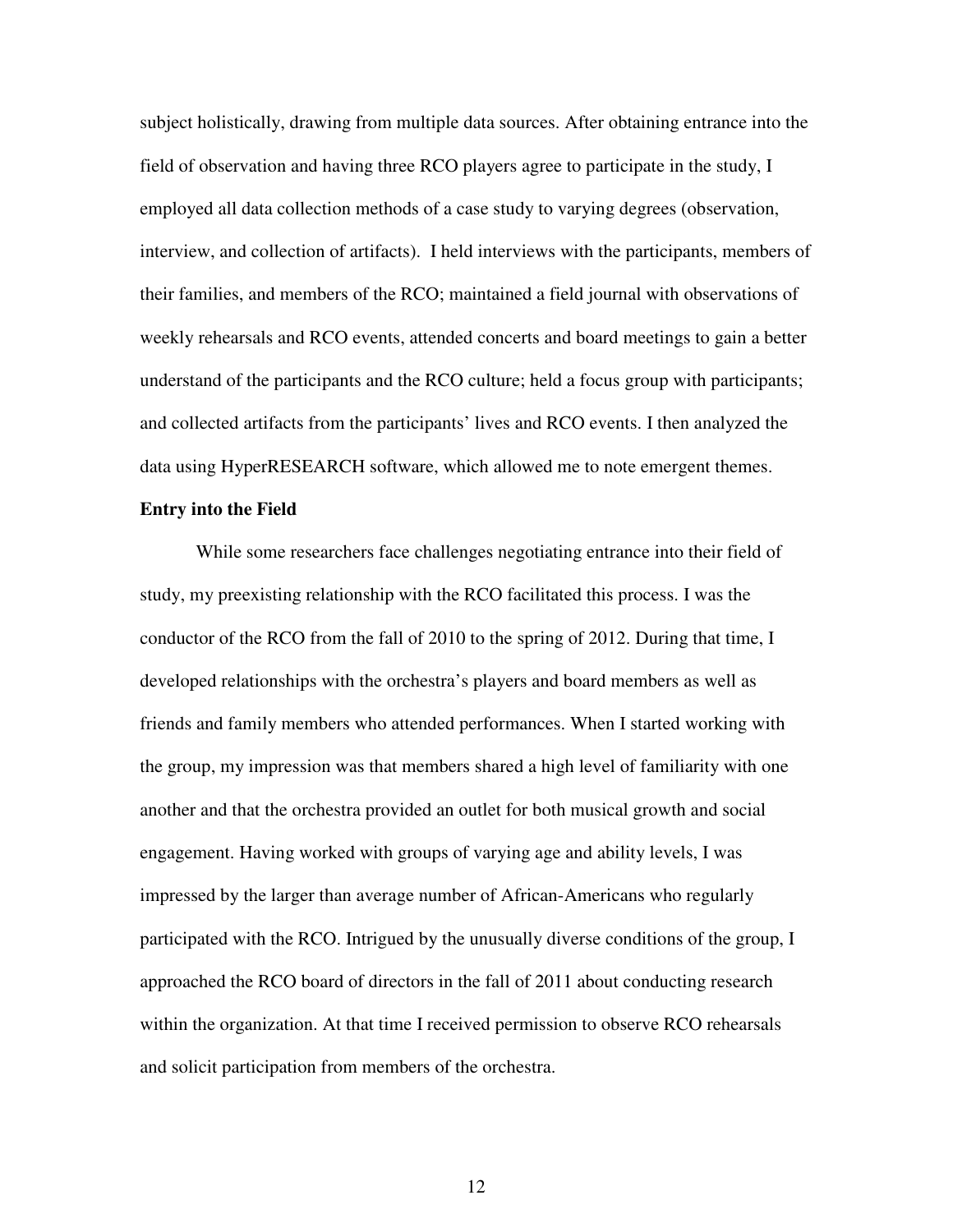In planning this study, I decided to focus on a select number of African-

Americans who consistently perform with the group. I asked the three African-Americans who regularly perform with the RCO to participate in the study and they all agreed. After gaining the approval of my dissertation committee and my university's Institutional Review Board, I began observations and interviews in the fall of 2012. I started weekly observations in October, shortly before the first concert of the season and continued through the end of February.

#### **Subjects/Participants**

I selected participants from the Riverland Community Orchestra due to its greater than average number of African-American players and the fact that it is a volunteer orchestra. This is important because it suggests that the players are primarily intrinsically motivated to participate (Amabile, 1993). The criteria were the participants self-identify as African-American, were unpaid, amateur musicians, and consistently participated with the RCO for at least one year.

I personally called and emailed three of the RCO's African-American players, Annie, Bethany, and James (pseudonyms), to gauge their interest in my topic and recruit them for the study. For a year before beginning observations, I engaged in conversations with Annie and Bethany regarding their musical background and experience. Both women had a thorough understanding of my research before I asked them to participate and they readily agreed to do so. James was unfamiliar with my topic and because he was a minor, I took extra precautions before accepting him into the study. I spoke with both James and his father about the intent of my research and the requirements of participation, assuring them that James's information would be kept confidential. All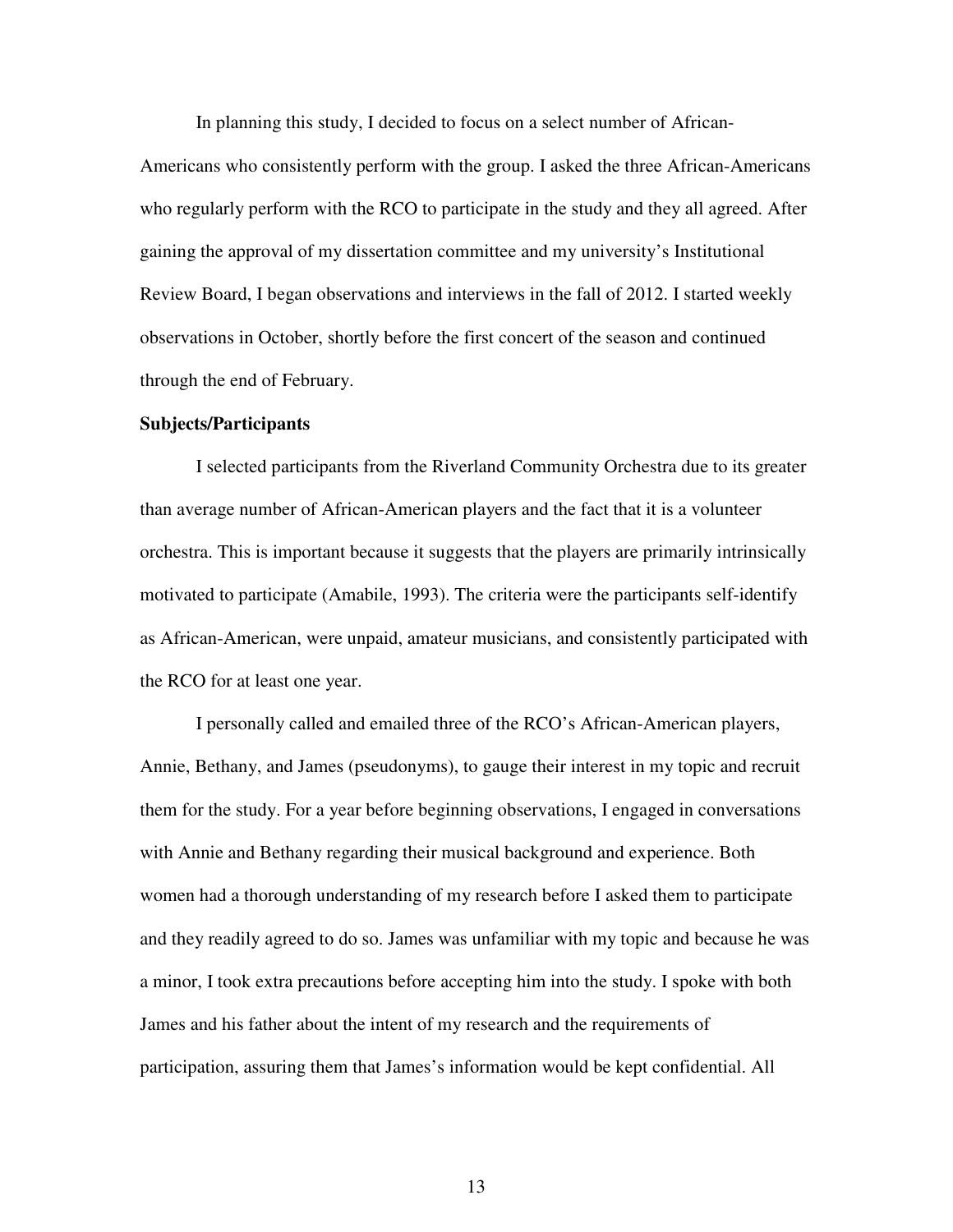participants signed consent forms and were encouraged to ask questions about the study prior to the first interview (see Appendix A and B for sample participant consent forms). Though the selection sample was limited, these participants offered varied perspectives, having different personalities, ages, genders, and family backgrounds.

Annie is an Emergency Medical Technician in her early forties. She attended college (though she did not graduate) and received additional medical training specific to her career. Annie and Bethany attended the same high school and had the same orchestra director. Annie describes herself as an "orchestra nerd, supreme Girl Scout [and] infamous academic underachiever." She has played violin with the RCO for three years and while she occasionally misses concerts due to work conflicts, she has a strong loyalty to the group and its members.

Bethany is an accomplished high school orchestra director in her late thirties holding an undergraduate degree in music education and master's degrees in education. She currently teaches at her alma mater, and is Lead Teacher for the orchestras in her school district. Bethany plays violin and piano, but considers the violin her primary instrument. She holds a leadership role within the RCO as Concertmaster and a member of the Board of Directors. While Bethany's profession is music education, her playing and service on the RCO board are volunteer activities.

James is a seventeen-year-old African-American male. He is a home-schooled student and a violinist. The 2012-2013 season marks his third year with the RCO. He regularly arrives early to assist with setting up chairs and stands. At the end of the 2011- 2012 season he received a scholarship to pursue musical studies from the RCO Board of Directors for demonstrating hard work and a positive attitude.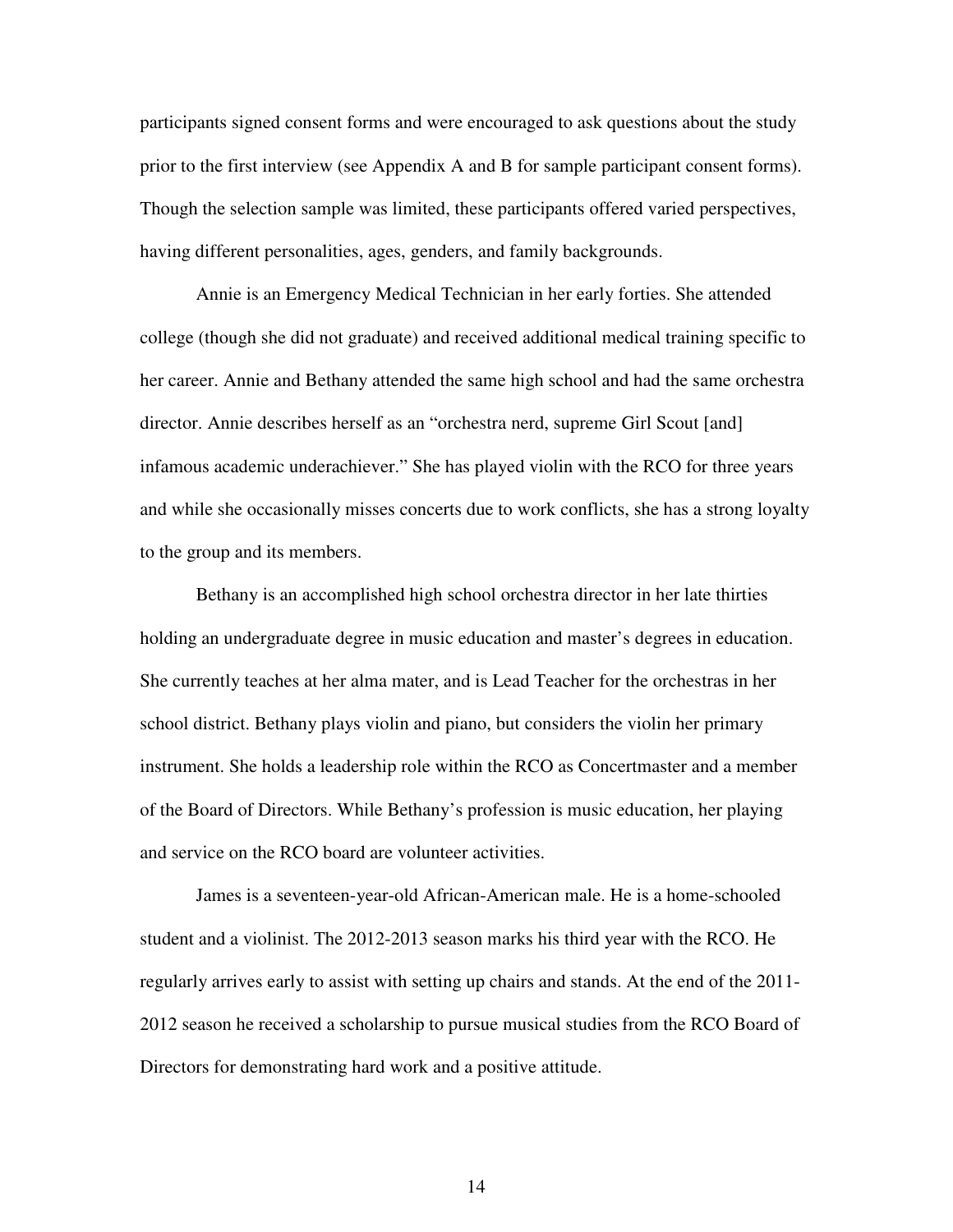#### **Data Collection**

The case study research approach incorporates a variety of methods for obtaining data. The nature of qualitative research is subjective, relying on the shared experiences of others to make sense of particular phenomena. Therefore, it is important for researchers to *triangulate* their data. *Triangulation* is a term taken from surveying which means using multiple sources in order to increase the richness and validity of data (Glesne, 2011). This is important because, "it is always possible to make mistakes in your interpretation and a different view on the situation can illuminate limitations or suggest which of competing versions is more likely" (Gibbs, 2007, p. 94). Also, what participants say may be inconsistent with their behavior, revealing new dimensions for inquiry. In order to provide a more comprehensive understanding of African-American's orchestral experiences, data collection for this study included the following elements: (1) interviews with the three primary participants, (2) interviews with parents and family members of the participants, (3) interviews with other members of the Riverland Community Orchestra (RCO), (4) observations of RCO rehearsals, concerts, and board meetings, (5) collection of RCO artifacts, and (5) a focus group with the three primary participants.

#### **Participant interviews.**

This study is constructed through an *interpretivist* lens, where interview is the primary form of data collection, supplemented with participant observation and document collection. According to Glesne, *interpretivists* "seek to interpret people's constructions of reality and identify uniqueness and patterns in their perspectives and behaviors" (Glesne, 2011, p. 19). The best method for understanding the perceptions of others is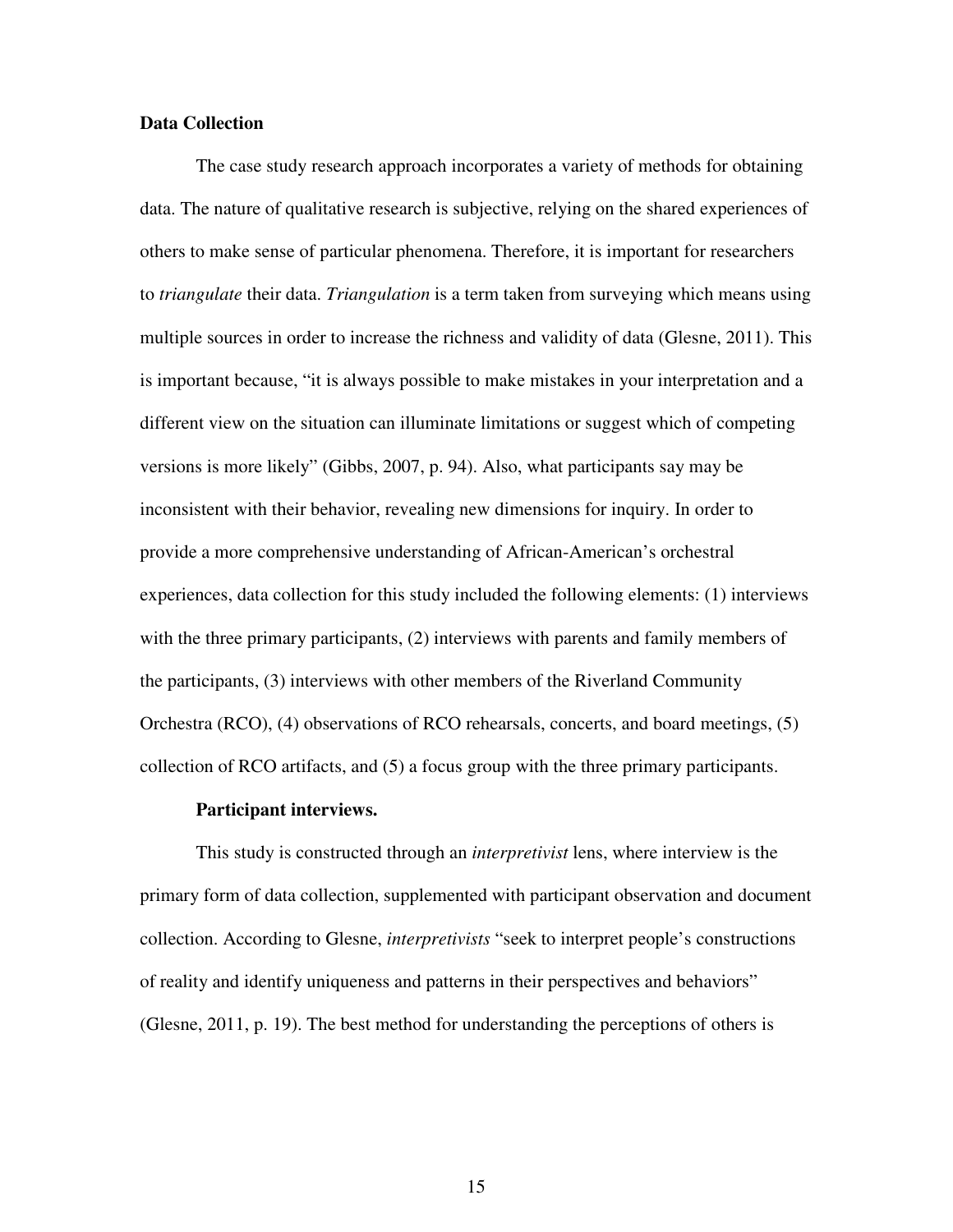through open-ended questioning. Interviews allow participants to make sense of their experiences and communicate meaning by sharing their life stories (Chase, 2003).

When recruiting the primary participants for this study, I requested they agree to three thirty-minute interviews each, followed by one combined focus group session after completion of the interviews. The interviews focused on the subjects of *education*, *mentorship*, and their *society and family backgrounds*. I met with participants at locations convenient to them. Annie preferred to meet at my apartment while Bethany and I met primarily in her orchestra classroom. James had other family members present at each of his interviews. We first met at his church with his father and younger brother present and his father contributing equally with James. Our second interview was also at the church with James, both of his parents, and his younger brother in attendance. During our second meeting, James's parents contributed more than James. My final meeting with James occurred at my office with his cousin and younger sister present. His cousin freely participated in the interview while his younger sister only occasionally made comments. All participants discussed each topic at length and the interviews lasted much longer than expected. The shortest interview lasted approximately 50 minutes and the longest more than 2 hours. The participants seemed enthusiastic about the subject and when I asked Annie her thoughts on being interviewed she responded, "It was like being on Oprah. It was great."

In order to gain further perspectives on the topic of African-American involvement in orchestral music and to better understand the participant's experiences, I asked family members and RCO members to participate in interviews. Annie and Bethany's mothers both agreed to meet with me for approximately one hour to discuss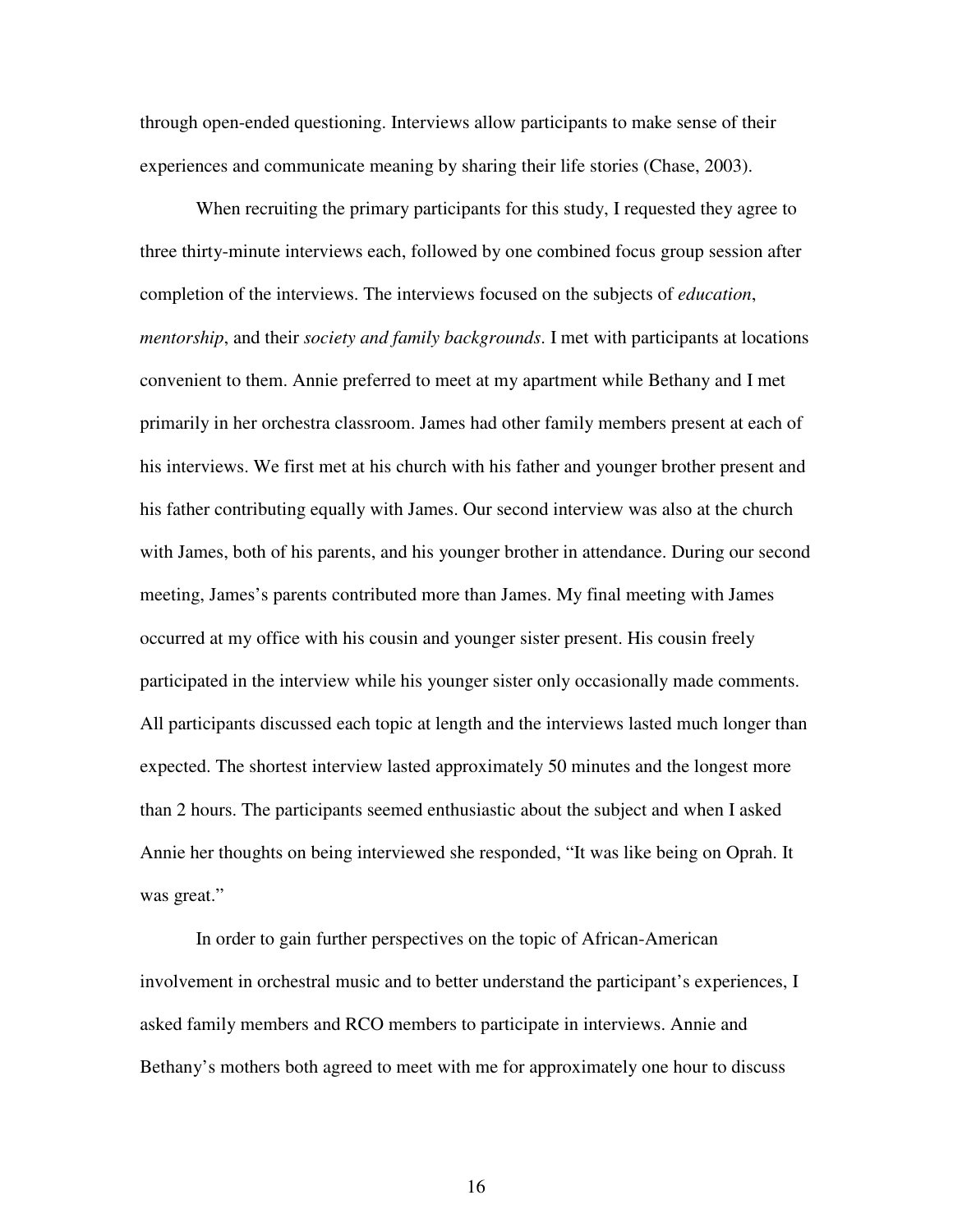their daughter's involvement in music and to share their family histories. Paula, a Euro-American member of the RCO shared her perspective as a friend and stand-partner to Annie, and private-lesson instructor to James. Richard, the conductor of the RCO met with me and shared his life experiences working with African-American student musicians. These participants also signed release forms (see Appendix C for a sample form).

 Based on preliminary research, the interviews were centered on the subjects of education, mentorship, and society and family influences. The questions were semistructured and opened-ended allowing participants to share the stories they felt most important. Occasionally topics shifted unexpectedly and participants told me personal details about challenging experiences. For me, this process reinforced the importance of building trust with interviewees. The participants that I did not know well started by answering carefully, yet as the interview process progressed, they all became less guarded and more open in their discourse (see Appendix D for interview questions).

 The final phase of the interview process was a focus group that I moderated with the three primary participants. *Focus groups* or *group interviews* are useful for stimulating discussions in which group members react to one another's comments and collectively brainstorm (Berg, 2007). "A far larger number of ideas, issues, topics, and even solutions to a problem can be generated through group discussion than through individual conversations" (Berg, 2007, p. 146). Annie, Bethany, James, and I met after a RCO rehearsal in one of the church offices for the group interview. The participants seemed nervous at first, but quickly began joking with one another and the interview, while semi-structured, had a conversational tone. We spent over one hour reviewing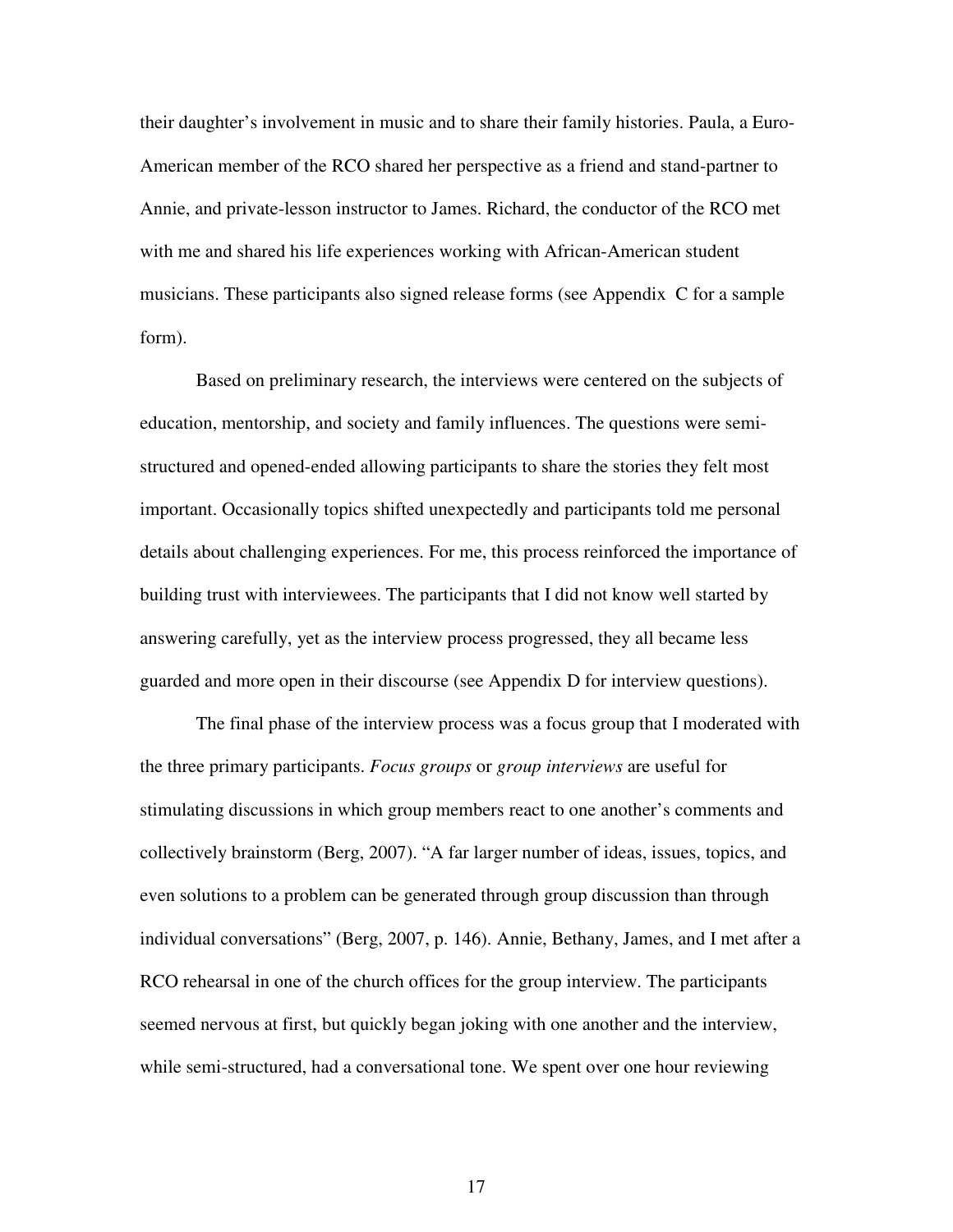topics and exploring new ideas. Having had time to process, I asked the participants to each evaluate the main reason for their involvement in string music and to share suggestions for improving diversity in orchestras (See Appendix E for the list of focus group questions). I video recorded and transcribed the session. Meeting with the participants together gave me the opportunity to thank them for their time and commitment to the project. I gave them each \$10 Target gift cards as a token of appreciation

 Table 3.1 contains a summary of all recorded interviews. Formal interviews were recorded (using a Sony digital recorder with USB attachment), transcribed, coded, and returned to participants for descriptive and analytic validity checks. I took hand-written notes during all interviews and later typed them in my field journal adding reflective comments. Non-recorded interviews and conversations with participants and RCO members were noted in my field journal. The RCO treated me hospitably and welcomed my presence. Numerous players in the orchestra offered their assistance and answered questions related to my study. While *interpretivism* may rely solely on interview, I chose to add depth and validity to my research by observing the participants at RCO rehearsals and collecting artifacts.

#### **Observation.**

Participant observation is the process by which an investigator establishes a relationship with a subject in its natural setting for a social scientific understanding of the behavior (Lofland, Snow, Anderson, & Lofland, 2006). The goal is to develop rich data for qualitative analysis. My previous association with the RCO established my role of "Insider" Participant Researcher. I had developed relationships with the players and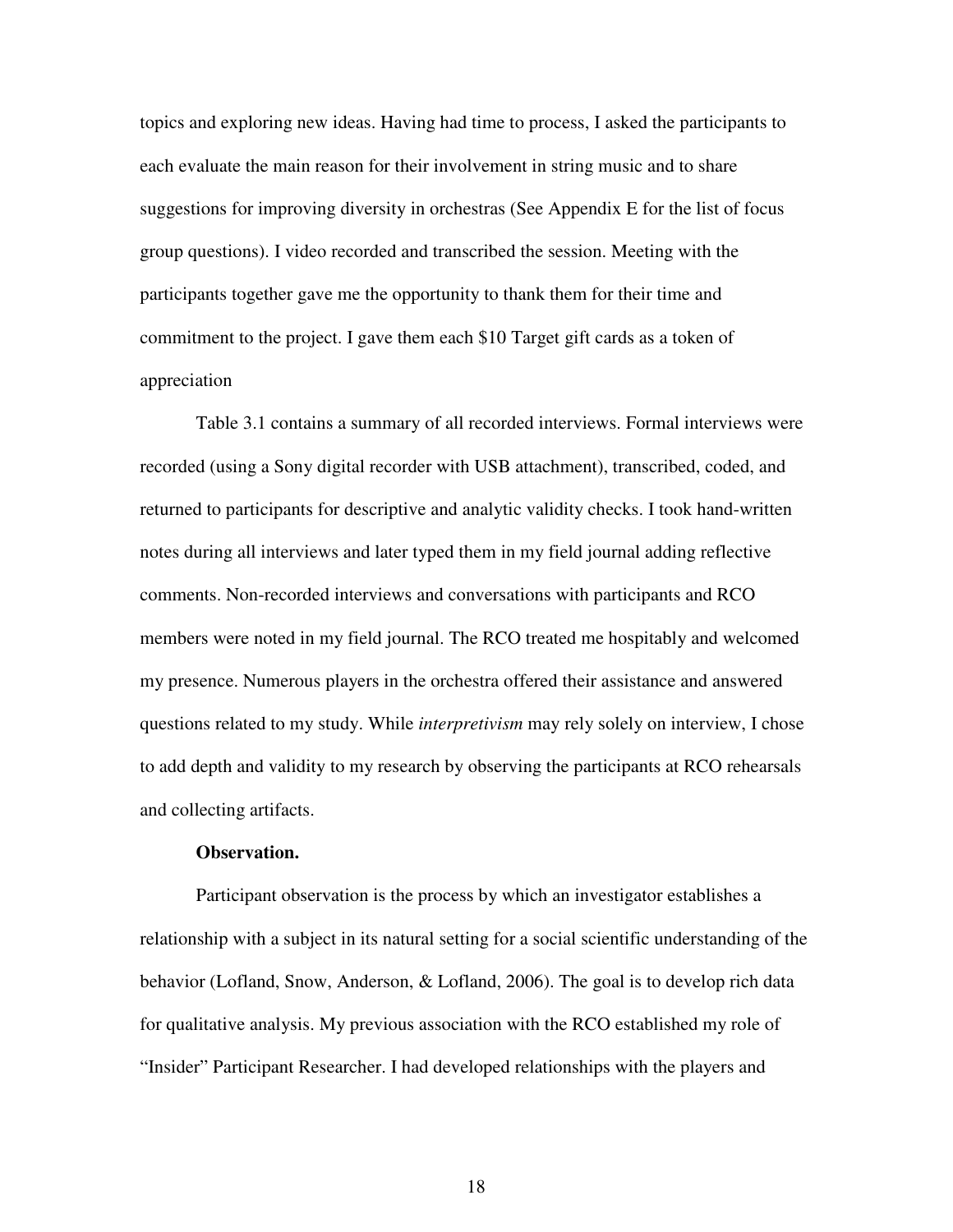| Group                   | Pseudonym                       | Length<br>$\sigma$ f<br>Interview | Date       | Topic                                         |
|-------------------------|---------------------------------|-----------------------------------|------------|-----------------------------------------------|
| Primary                 |                                 |                                   |            |                                               |
| Participant             | Annie Jones                     | 1:27:03                           | 11/7/2012  | Education                                     |
| Primary                 |                                 |                                   |            |                                               |
| Participant             | Annie Jones                     | 1:27:28                           | 11/13/2012 | Mentorship                                    |
| Primary                 |                                 |                                   |            |                                               |
| Participant             | Annie Jones                     | 1:37:13                           | 11/20/2012 | Society/Family                                |
| Primary                 |                                 |                                   |            | Education/Mentorship/So                       |
| Participant             | <b>Bethany Thomas</b>           | 59:26:00                          | 9/24/2011  | ciety & Family                                |
| Primary                 |                                 |                                   |            |                                               |
| Participant             | <b>Bethany Thomas</b>           | 1:04:17                           | 10/27/2012 | Education                                     |
| Primary                 |                                 | 49:26:00                          | 11/15/2012 |                                               |
| Participant<br>Primary  | <b>Bethany Thomas</b>           |                                   |            | Mentorship                                    |
| Participant             | <b>Bethany Thomas</b>           | 57:37:00                          | 11/28/2012 | Society/Family                                |
| Primary                 |                                 |                                   |            |                                               |
| Participant             | James Richardson                | 52:21:00                          | 10/27/2012 | Education                                     |
| Primary                 |                                 |                                   |            |                                               |
| Participant             | James Richardson                | 47:13:00                          | 11/9/2012  | Mentorship                                    |
|                         |                                 |                                   |            |                                               |
|                         | <b>James Richardson</b>         |                                   |            |                                               |
| Primary<br>Participant  | & Destiny<br>(cousin)           | 1:27:15                           | 11/21/2012 | Society/Family                                |
|                         |                                 |                                   |            |                                               |
|                         | Diana Jones                     |                                   |            | Daughter's Interest in<br>Music/Family        |
| Participant<br>Relative | (Annie's mother)                | 1:24:45                           | 12/1/2012  | Background                                    |
|                         |                                 |                                   |            |                                               |
|                         | <b>Tandie Thomas</b>            |                                   |            | Daughter's Interest in                        |
| Participant<br>Relative | (Bethany's<br>mother)           | 1:31:37                           | 11/21/2012 | Music/Family<br>Background                    |
|                         |                                 |                                   |            |                                               |
| <b>RCO</b>              | <b>Richard Corley</b>           |                                   |            | Personal History &                            |
| Personnel               | (RCO Conductor)                 | 1:31:17                           | 11/29/2012 | Connection to the RCO                         |
| <b>RCO</b>              |                                 |                                   |            | Personal History &                            |
| Personnel               | Paula Rogers                    | 2:05:48                           | 11/25/212  | Connection to the RCO                         |
|                         |                                 |                                   |            |                                               |
|                         | Annie Jones,<br>Bethany Thomas, |                                   |            | Review of previous<br>subjects and Motivation |
| Focus                   | & James                         |                                   |            | for Continued Interest in                     |
| Group                   | Richardson                      | 1:12:33                           | 12/3/2012  | <b>Orchestral Music</b>                       |
|                         |                                 |                                   |            |                                               |

## Table 3.1 Interview Log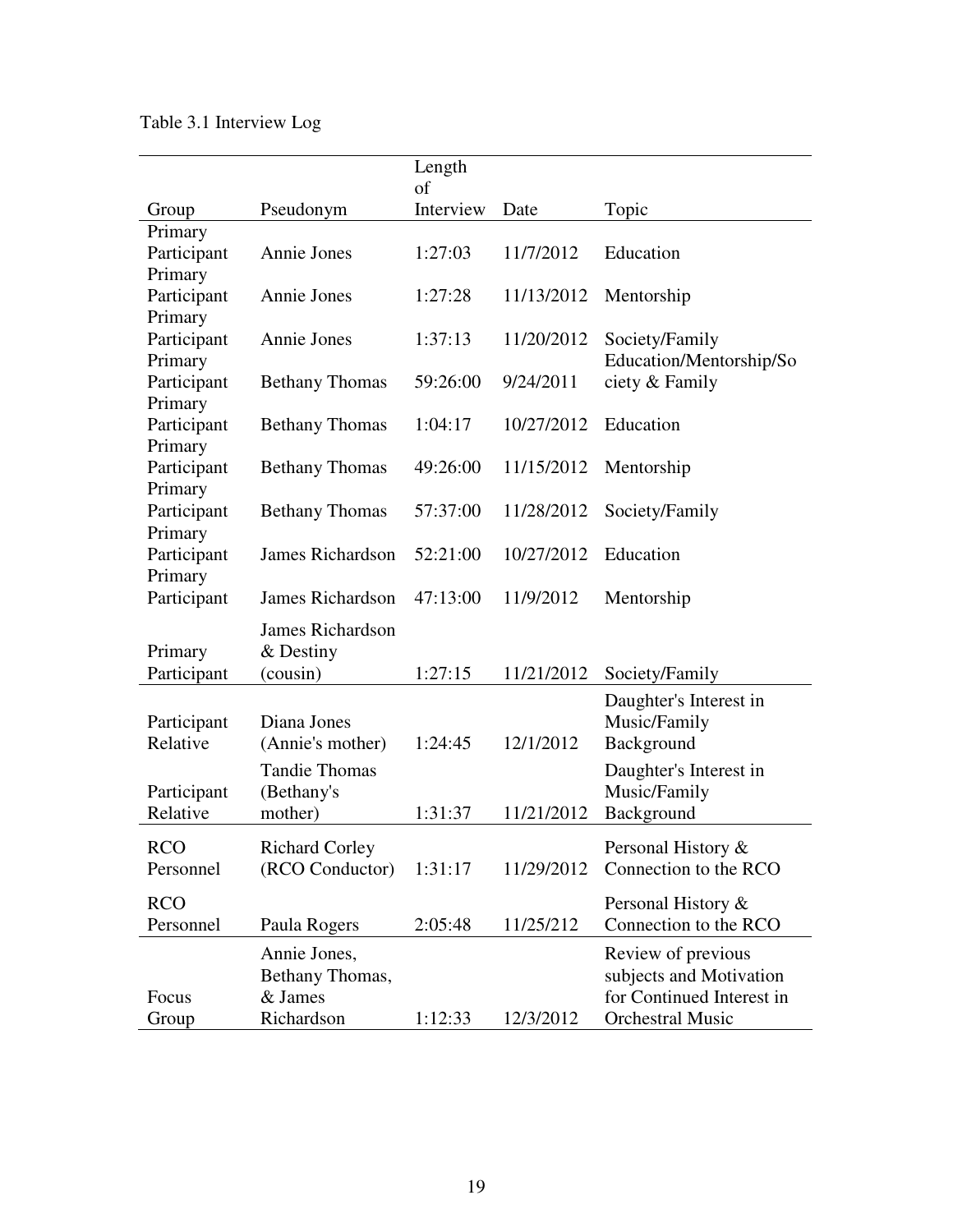board members as the former conductor, so my presence at rehearsals was a minimal distraction. Some players wondered why I was no longer conducting the group, but after explaining my research purpose, group members quickly adjusted to my presence. Most players seemed more interested in my recent marriage and life changes than the research. Occasionally this friendliness with the orchestra members distracted from my research goals because engaging socially at times prevented me from documenting interactions. This type of interaction typifies the social nature of the RCO's group dynamic. My field notes included observations of RCO rehearsals, dress rehearsals, concerts, board meetings, and attendance at participant's churches.

In Table 3.2, I present a summary of time spent in observations. The majority of observations occurred at RCO activities. I typically arrived 15 to 20 early to rehearsals and concerts and stayed late in order to document behaviors and interactions among the participants and RCO members. I tried to be unobtrusive, but on certain occasions such as concerts, I felt that taking notes during the performance would be distracting. During rehearsals, I changed seating to acquire different perspectives, but during concerts, I typically remained in the back of the performance hall, hoping to avoid attention. During board meetings, the President invited me to sit at the table with the board members, but I was careful to remain quiet during board discussions. Journal entries included observations of interactions, conversations, diagrams, notes on setting, photos of participants and their environment, and personal thoughts and reflections. I took notes during each event and later typed them, expanding on what I had seen and constructing preliminary codes and theories, as suggested by Glesne, resulting in notes that were both descriptive and analytic. While observing RCO events was part of my original research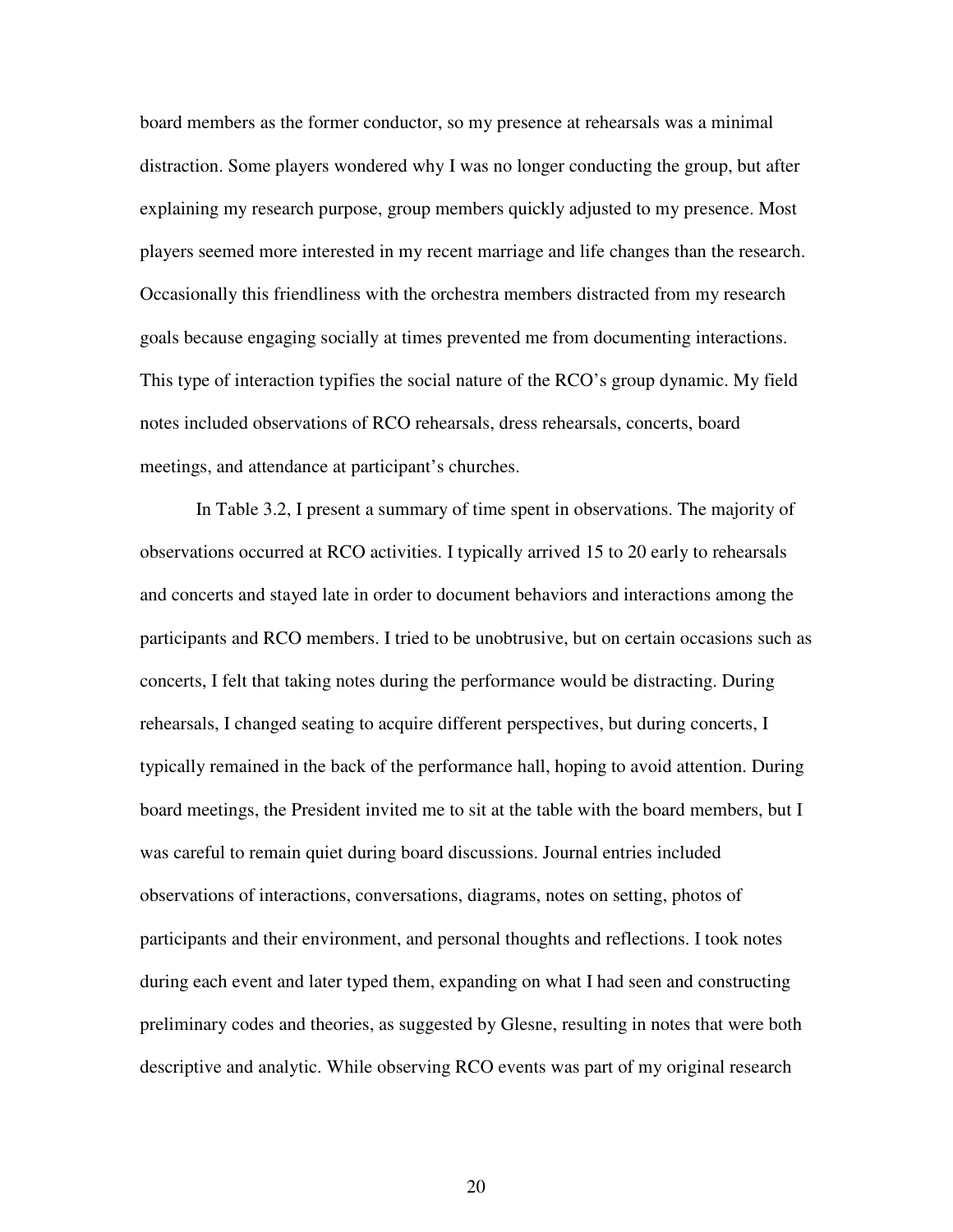proposal, data collection was expanded to include observations of participant churches as well.

| Hours              |                                  |                                                                                  |
|--------------------|----------------------------------|----------------------------------------------------------------------------------|
| Recorded           | Type of Observation              | Description                                                                      |
| 18:02:00           | <b>RCO</b> Regular<br>Rehearsals | Weekly rehearsals held at a<br>regular rehearsal location                        |
| 5:10:00            | RCO Dress Rehearsals             | The rehearsals held the<br>Sunday before each concert at<br>the concert location |
| 1:33:00            | <b>RCO</b> Board Meetings        | Held after rehearsals, the<br>Monday immediately<br>following performances       |
| 5:50:00            | <b>RCO</b> Concerts              | Attendance at three<br>culminating concerts                                      |
| 8:55:00            | <b>Church Observations</b>       | Attendance at each of the<br>participant's churches                              |
| <b>Total Hours</b> | 39:30:00                         |                                                                                  |

Table 3.2 Observation Hours

One of the primary participants, James, is shy. After our first interview, I brainstormed ideas to get a better understanding of his experience since he is less talkative than either Annie or Bethany. The church plays a dominant role in James's life and so I asked permission from his parents to attend. Visiting James's church was an incredibly valuable experience because I learned more about James's culture as well as his musical experiences outside of the RCO. Consequently, I asked Annie and Bethany to attend their churches and was equally pleased with the experiences. Attending their churches added further depth to my understanding of their musical upbringing and allowed me to engage with their family and friends. The influence of church music became a recurrent theme, discussed in the remaining interviews and the focus group.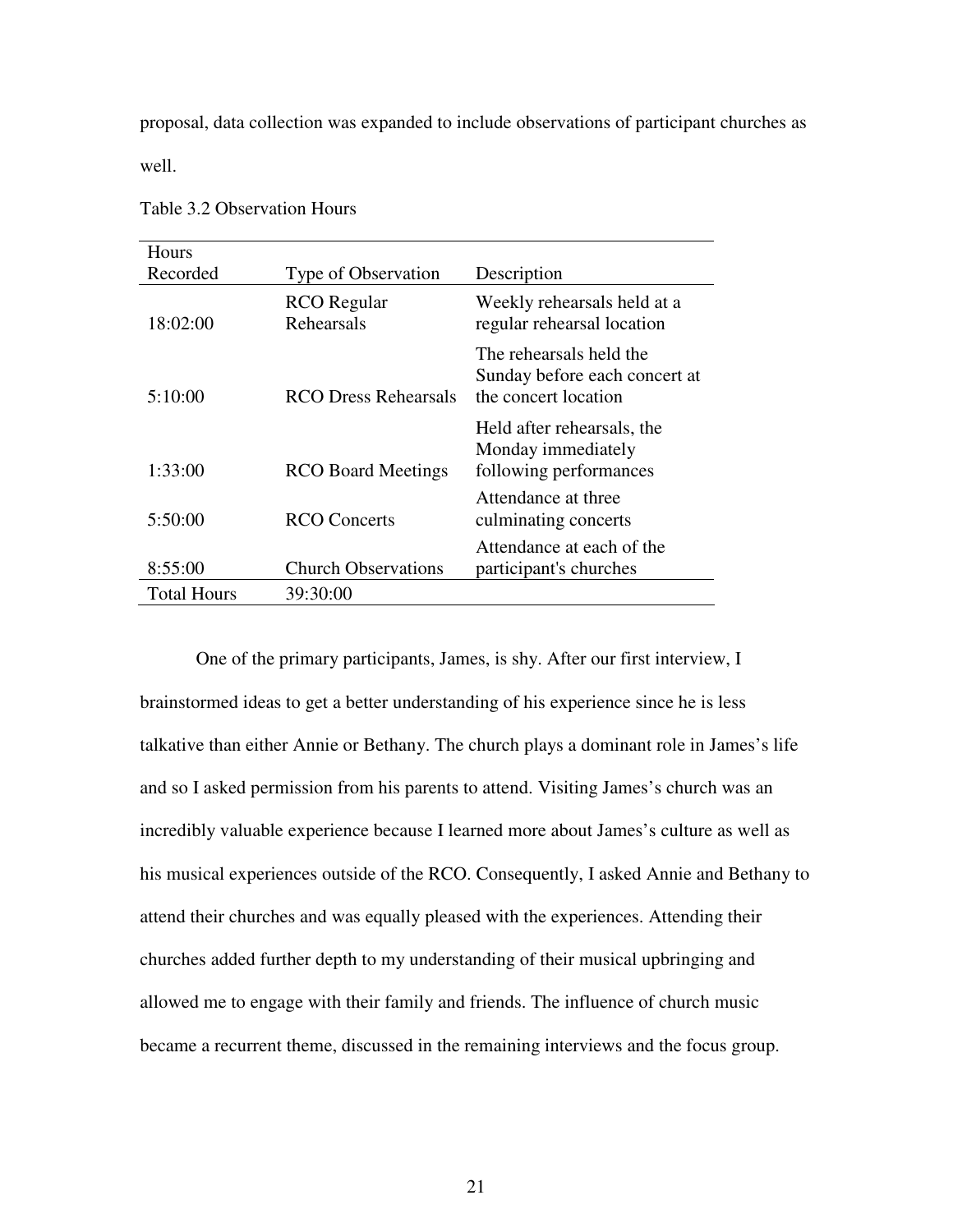I followed the same process for recording field notes and collected artifacts such as church bulletins and hand-outs.

#### **Artifacts.**

For researchers studying historical phenomena, artifacts are an essential element in the data-collection process. For those studying contemporary phenomena, artifacts can give both historical context and can "raise questions about [the researcher's] hunches and thereby shape new directions for observations and interviews" (Glesne, 20011, p. 85). I collected both historical and current artifacts during the course of fieldwork. Table 3.3 lists the type of artifacts collected in each category. Collecting artifacts as part of this study gave me a better understanding of the participant's past and current relationships as well as a historical context for the RCO.

#### **Data Analysis**

At its simplest, data analysis involves organizing collected information in order to make sense of it (Glesne, 2011). The process of analyzing qualitative data is fluid, and ideally begins in the early stages of fieldwork, consistently reflecting on the data, and making connections and comparison. My own process involved a continuous reflection on emergent themes and patterns.

 I began analysis by writing memos during observations. I kept a field journal capturing any analytic thoughts as they occurred, often underlining ideas and questions to revisit. Typing my handwritten notes later the same day added to my understanding and helped me select topics of particular interest. As observations progressed, I began to look for similarities, dissimilarities, and patterns.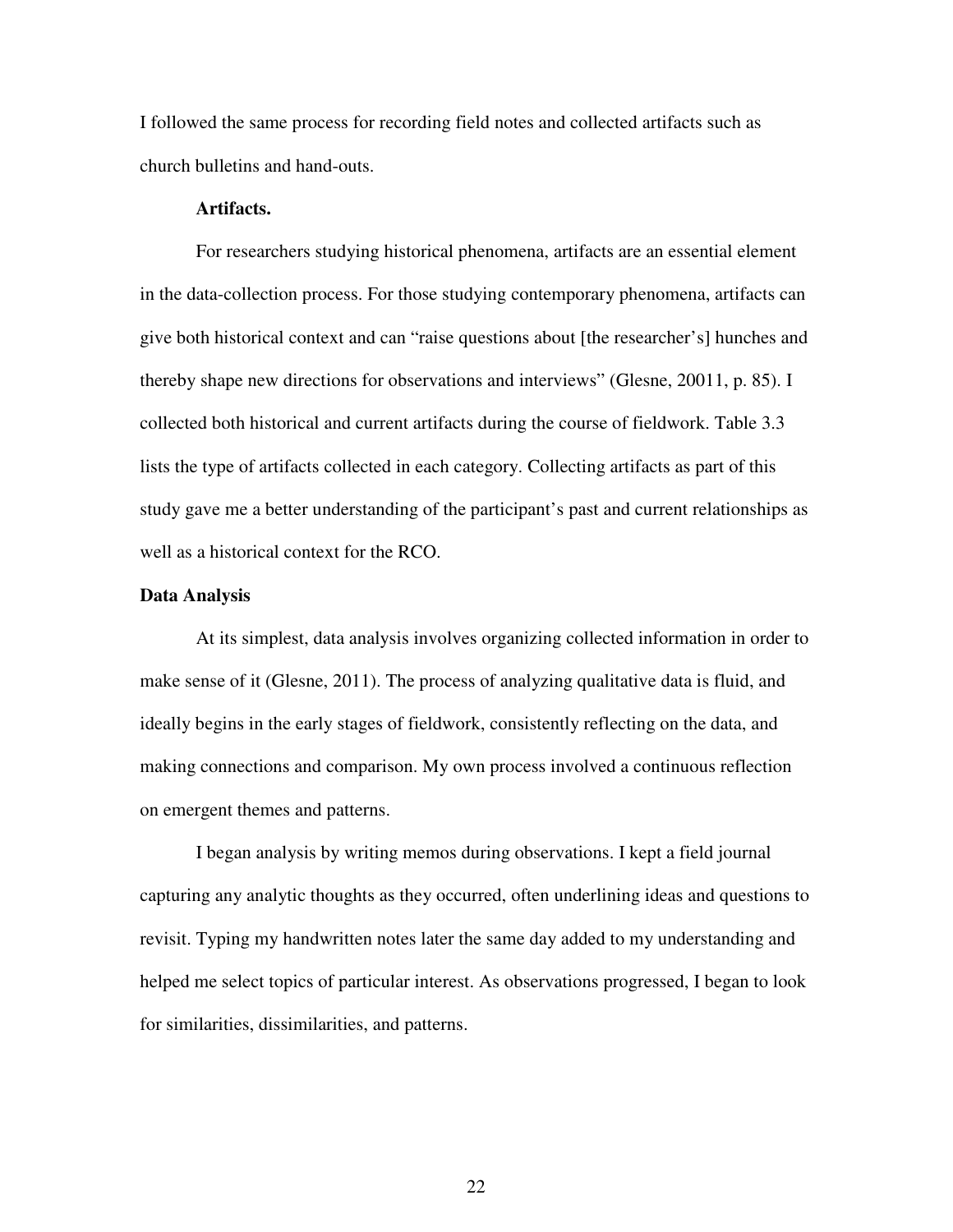Table 3.3 List of Artifacts

Historical A written history of the RCO submitted by the RCO Artistic Director Copies of past RCO Concert programs Funeral programs from two of Bethany's mentors Photographs of Annie and Bethany from when they were in high school Current Laminated photo of Bobby McNeill that Annie carries in her purse Photograph of display honoring Bethany's mentors RCO Board Agendas RCO programs from concerts I attended during field study Church Bulletins and hand-outs Copies of concert programs from RCO conductor (related to his experiences with another orchestra) Book given to me by James's father RCO website Church websites

 Interviewing added another layer of understanding to the study. I was eager to engage with the participants and began interviews within the first week of fieldwork. Interviews followed a logical progression, loosely structured around the topics of *education*, *mentorship*, and *society/family*. Interviews were transcribed using HyperTRANSCRIBE research software. Lofland, in *Analyzing Social Settings*, suggests making every effort to personally transcribe all interviews.

 Transcribing was a tedious yet rewarding process. Not wanting the work to accumulate, I began transcribing interviews immediately. Taking notes during the initial interviews made it difficult to focus solely on the participant's responses. Transcribing, therefore, allowed me to truly hear what each person said (Lofland et al., 2006, p. 107). This also helped me to review previous material as the interviews progressed. I was simultaneously engaging in new subjects and making connections to past data. I found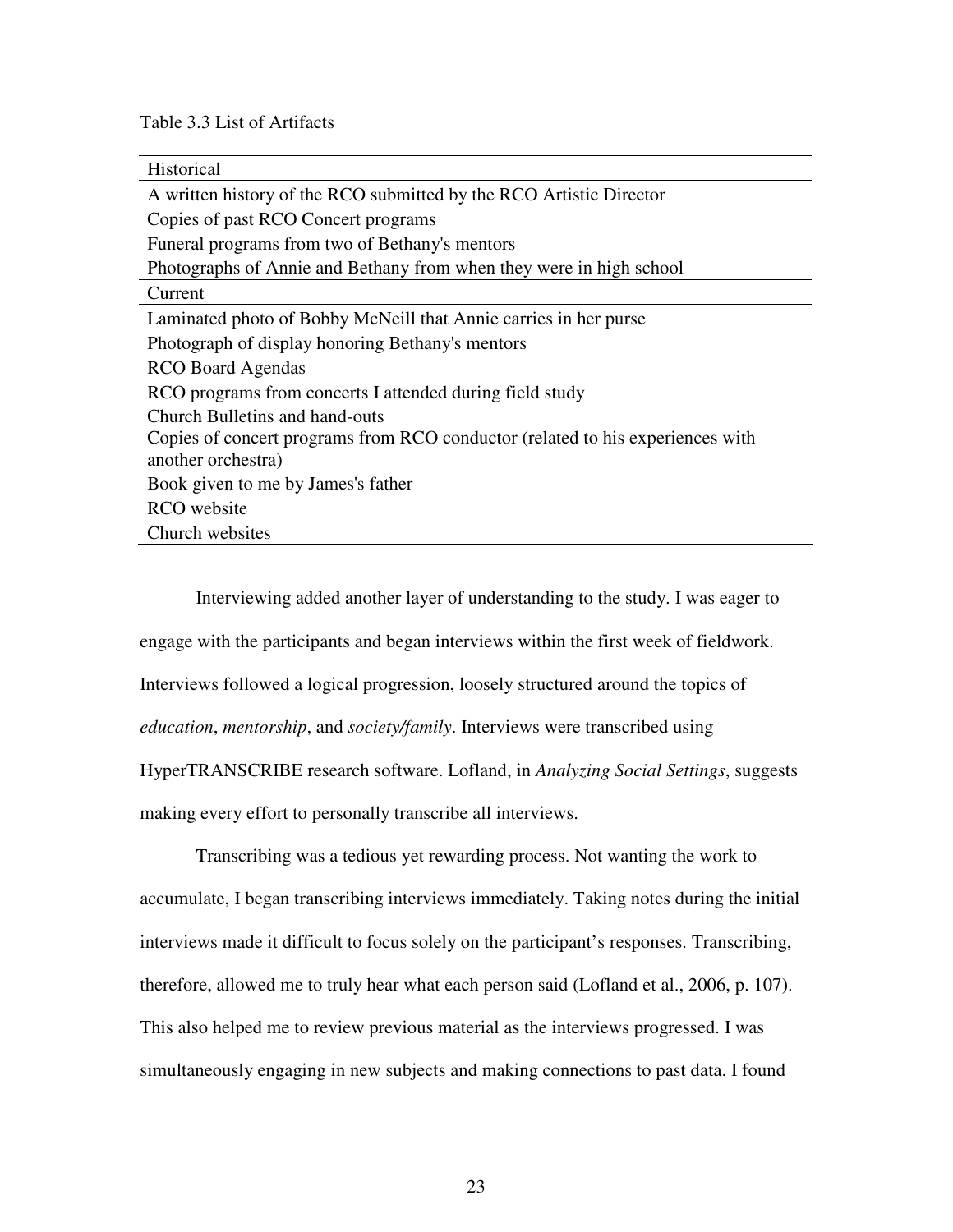that I enjoyed hearing each person's stories and listening to the discussions a second time, paying attention to responses and revisiting topics that elicited strong emotions from the participants. Participants approached me a few times during rehearsals to discuss their interviews and expand on their explanations. As themes emerged, I became more aware of the things to focus on during interviews and observations.

In thematic analysis, the focus is to search data for themes using analytic codes. The researcher first examines data with similar codes and then observes how the data "changes or varies in relationship to other factors" (Glesne, 2011, p. 187). Thematic analysis is typically used in *grounded theory* where greater understanding of a particular issue is sought through examination of a finite number of cases. While this study is too limited in scope to be considered grounded theory, the purpose during analysis was to uncover emergent themes in the lives of three particular cases. I accomplished this by developing a set of codes based on the interview topics and then expanded the list to include any information of significance as it related to African-American participation in orchestras. I developed preliminary codes in my field notes and formally developed the list using HyperRESEARCH.

In order to use this program I first created a study file, then saved all interview transcriptions and observations as text files and imported them into HyperRESEARCH. I created a total of nine cases, one for each person interviewed, and then a separate case for my field notes and the focus group. By organizing the data in this way, I was able to select specific cases or multiple cases for comparison. While all sources provided valuable information, my chief concern was the perspective of the primary three participants.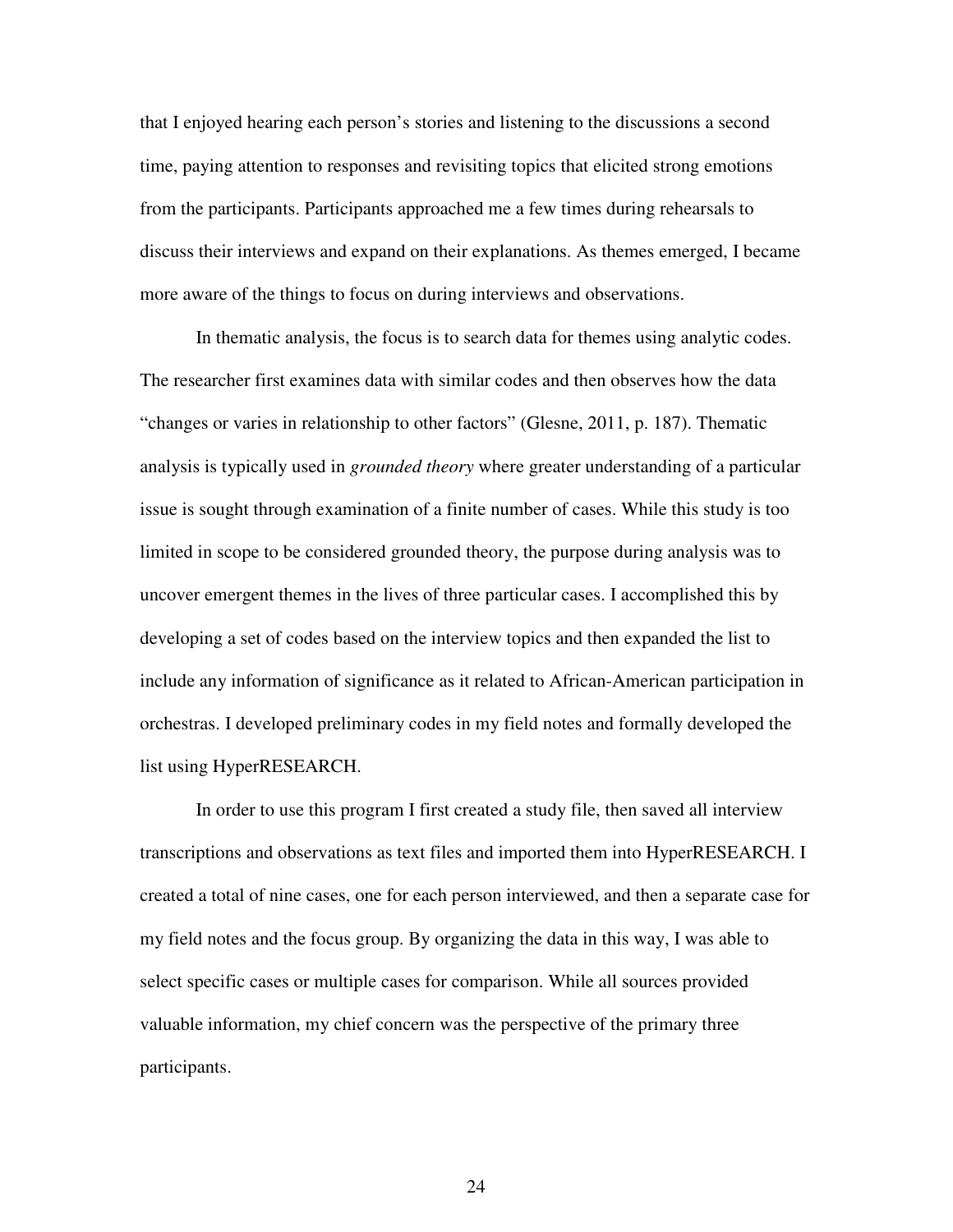Creating codes was a circular process. As mentioned previously, I began tentatively coding my field notes and interview transcripts with broad category codes, noting anything that appeared particularly interesting or unusual. As themes emerged, I found it necessary to go back to earlier codes for revision and expansion. This processed recurred throughout the entire study—a constant revisiting of data and adjustment of codes.

HyperRESEARCH allowed me to systematically organize my codes. After transferring handwritten codes to my study file, I created code categories starting with the original subjects of Education, Mentorship, and Family and ultimately expanding the list to include Church, Community Music, Interviewer Perspective, Participant Traits, Situation Specific Codes, and Society categories as well. The HyperRESEARCH software made it possible to access my master code list from any case and to select specific codes or cases for evaluation. Codes often overlapped. In total, I generated 11 categories with 263 codes and 3757 occurrences (see Appendix F for a Master Code List).

#### **Trustworthiness.**

Qualitative researchers bear the responsibility of convincing their audiences that their findings are based on critical investigation (Rudestam  $\&$  Newton, 2007). For this study, I took a number of measures to evaluate the trustworthiness of my "reported observations, interpretations, and generalizations" (Mishler, 1990, p. 419). In addition to having a preexisting relationship with the RCO community, I spent 22 weeks in field study engaging with the participants and the group. I kept an ongoing field journal of observations and reflections. Interviews were recorded or videotaped, coded, and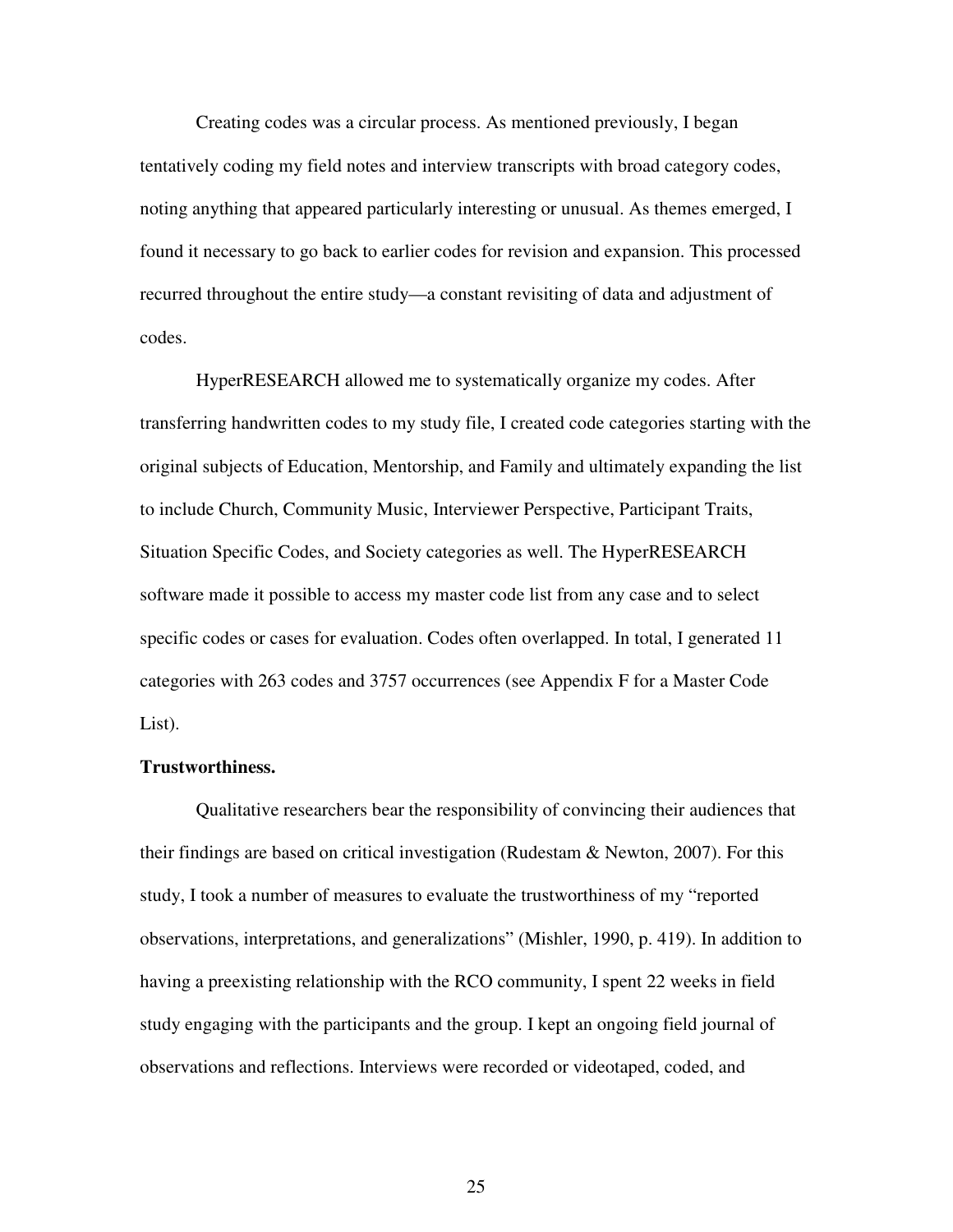returned to participants for revision and clarification. In order to gain further perspectives I formally interviewed participant's family members and two members of the RCO. I interviewed the three primary participants three times each and held a focus group to validate findings. The frequency and length of interviews helped me reach a point of saturation where data was repeated and confirmed throughout the study.

 In order to provide external validity to the study, I kept an audit trail and engaged in peer review with my committee chair. Record keeping is important in qualitative research so that others "can recapture steps and reach the same conclusions" (Rudestam, 2007, p. 114). I kept meticulous records of the raw data and the tools used to synthesize and process that data. As a novice researcher, I also relied heavily on my committee chair for debriefing and support throughout the process. We were mindful that findings reflect the context of the participants' individual experiences and are not generalizable to the broader population. I have, however, done my best to present rich, "thick" data on the study participants within the RCO community and hope that this study will serve as a foundation for further inquiry.

#### **Ethics and human subjects review.**

In order to protect the privacy of study participants, I received training on human subjects testing and obtained permission from the Internal Review Board of the University of South Carolina before performing this study. I also solicited permission to observe events and recruit participants from leadership within the RCO. Before beginning interviews, I explained the study requirements and encouraged subjects to ask questions, assuring contributors that their participation was voluntary. I stored data on a passwordprotected computer and kept it in a secure facility. In order to protect the participant's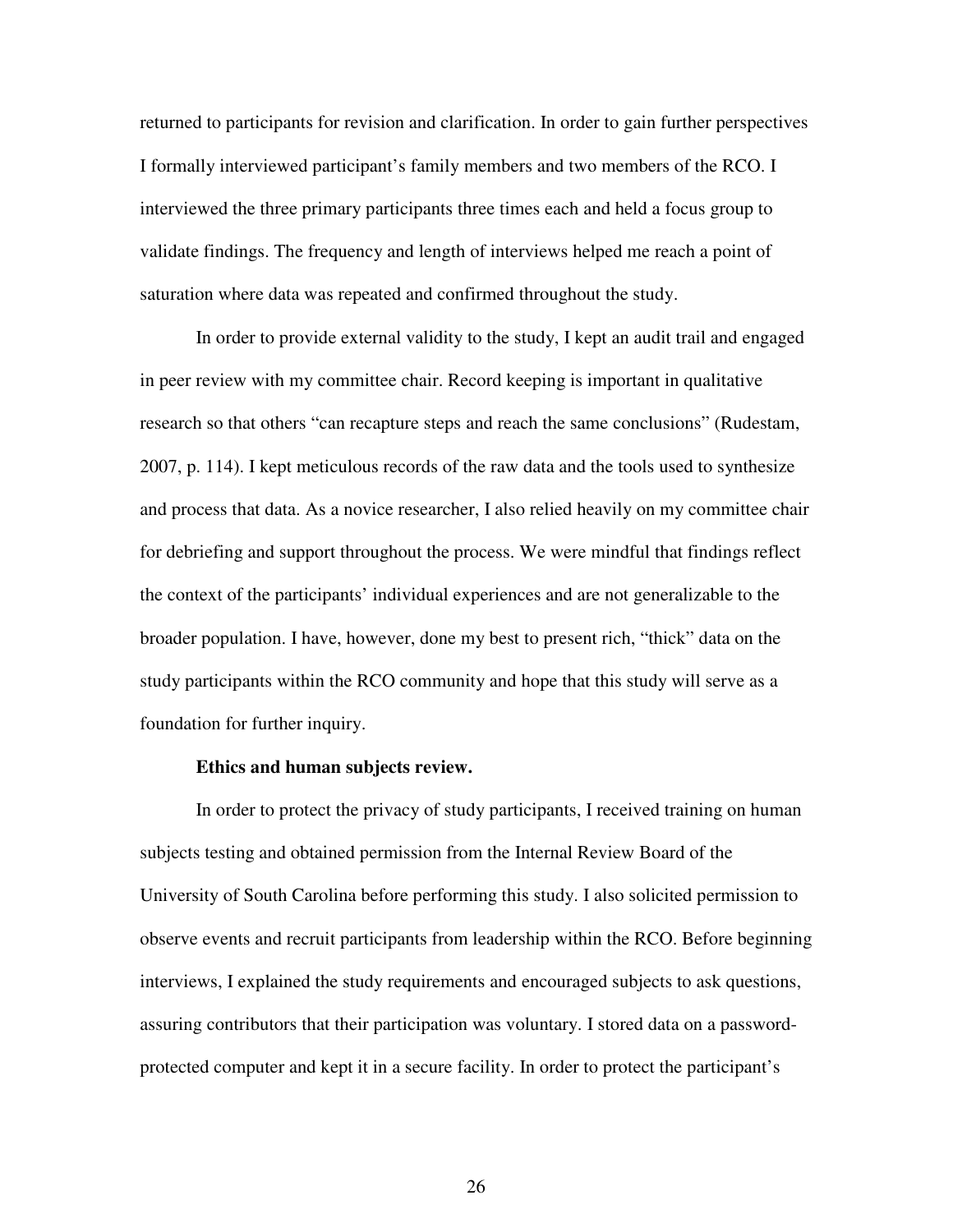confidentiality, pseudonyms and non-identifying descriptors have been used for all participants and organizations. I have made every effort to faithfully represent the participant's lived experiences in these findings.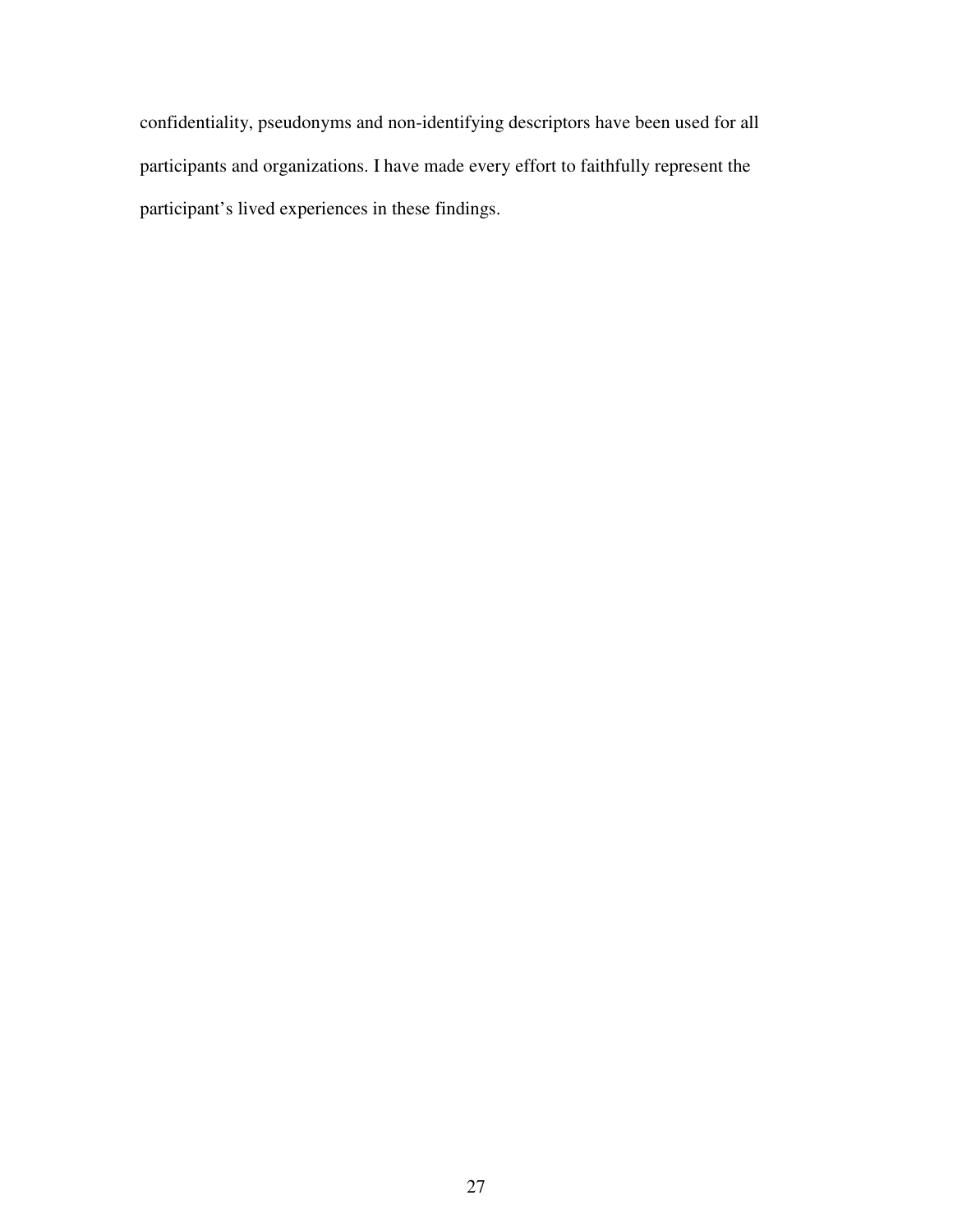# CHAPTER 4

## **RESULTS**

Through the process of interview and observation, participants shared their stories of how they began playing a string instrument, as well as what motivated them to continue playing as adults. In this chapter, I discuss the common themes that emerged from their shared experiences. The final phase of my analysis involved generating a code frequency report of all cases and examining patterns among the highest frequencies. In addition to the reflective process during field study, I took a week to review the frequency report and compare the results to the original sources. This led me to combine codes and helped me see larger patterns in the data. Through the analysis process, I found that many of the themes overlapped, for example, *school music programs* and *affordable music programs*. The programs offered in the local public schools were made available to participants at little or no cost, making this affordable; however, there were enough instances of other reasonably priced programs that I discuss each theme separately. I have narrowed my discussion to the ten topics most frequently mentioned.

#### **Community Connections**

The theme tying these results together is also the most frequently cited indicator of the study; the importance of meaningful community connections. For all the participants, social network ties played a key role in their exposure to string music and the support they received participating in orchestras. Connections between teachers,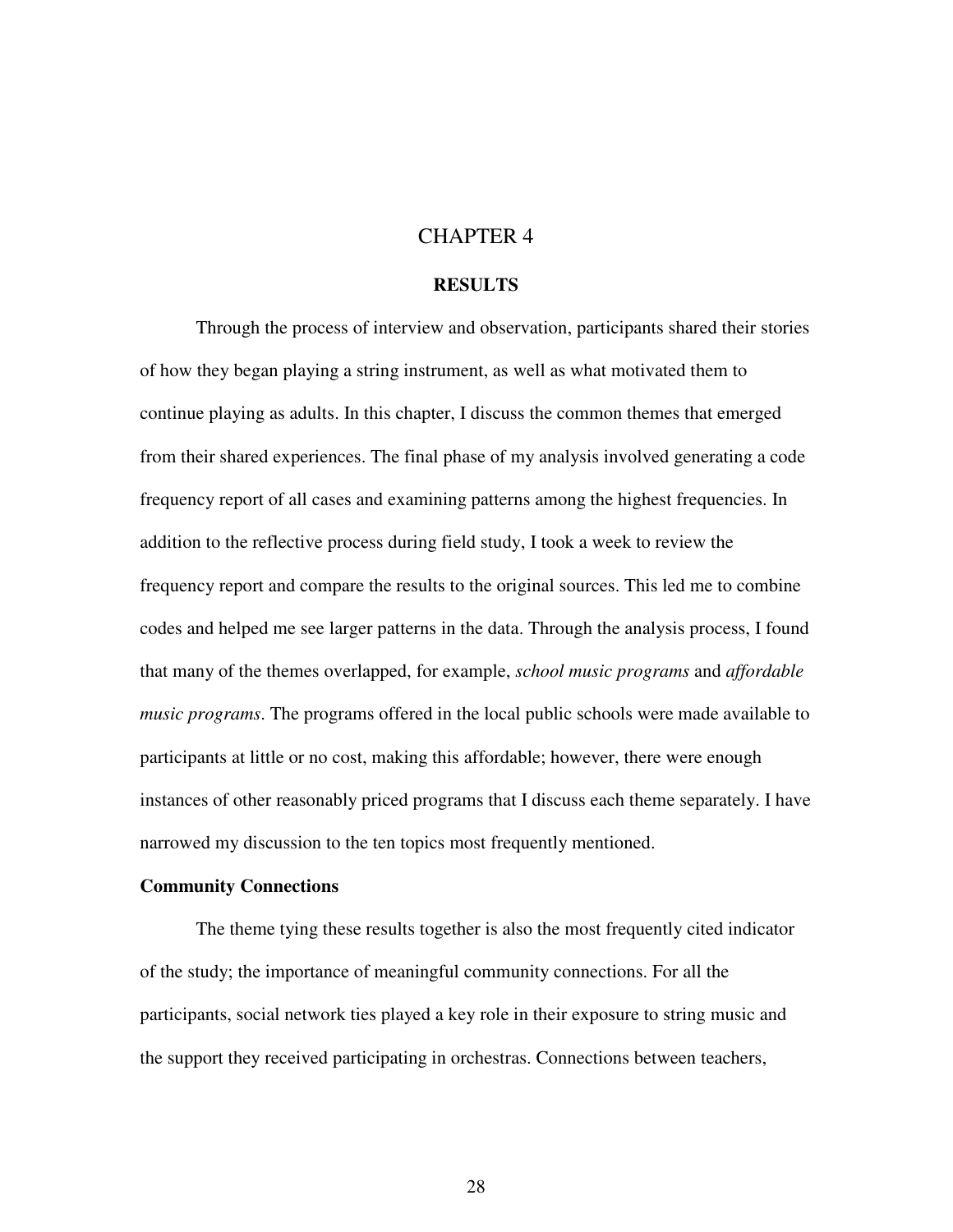students, local support organizations, and families laid the foundation for them to become involved with string music.

Annie and Bethany's families formed a support system as early as 1985, when the girls met at a Community Strings summer camp (the summer before their sixth and seventh grade years, respectively) to their current involvement in the Riverland Community Orchestra. Attending different middle schools limited their contact to Community Strings summer camps and rehearsals with the local youth orchestra. Their friendship, founded in music, deepened while attending high school where they both played in their school's orchestra. Annie's comment about an orchestra trip reveals the closeness of their relationship. "My senior year we went to Florida again, and Bethany and Lisa [Bethany's best friend] and I were roomies… That was probably the best trip that I had because I actually got to be in with friends that I trusted." During a focus group, Bethany and Annie shared about a summer that Annie spent with Bethany's family. Annie's mother would only allow her to stay with them because their families had built a relationship of trust, "I can't have you stay with just anybody. You can stay at Bethany's house." Annie and Bethany relate how music and singing was a constant feature of the Thomas' household:

Annie: I stayed with them one summer for, what, three weeks or something? And when I got home my brother's like, "What's wrong with you?" [shakes like she's shocked] "It's too quiet in here. We gotta have somethin' on [music]"... I mean, I can sing with the best of 'em, now. Bethany: (holds her hands to her face and laughs). Annie: Bethany's mom would come around the corner, "Is that on again [referring to a musical on television]? Sing it!" Interviewer: Really? Annie: Oh yeah, all the time. Bethany: Yeah. Lisa called us the Von Thomas family [making reference to the singing Von Trapp family from *The Sound of Music*].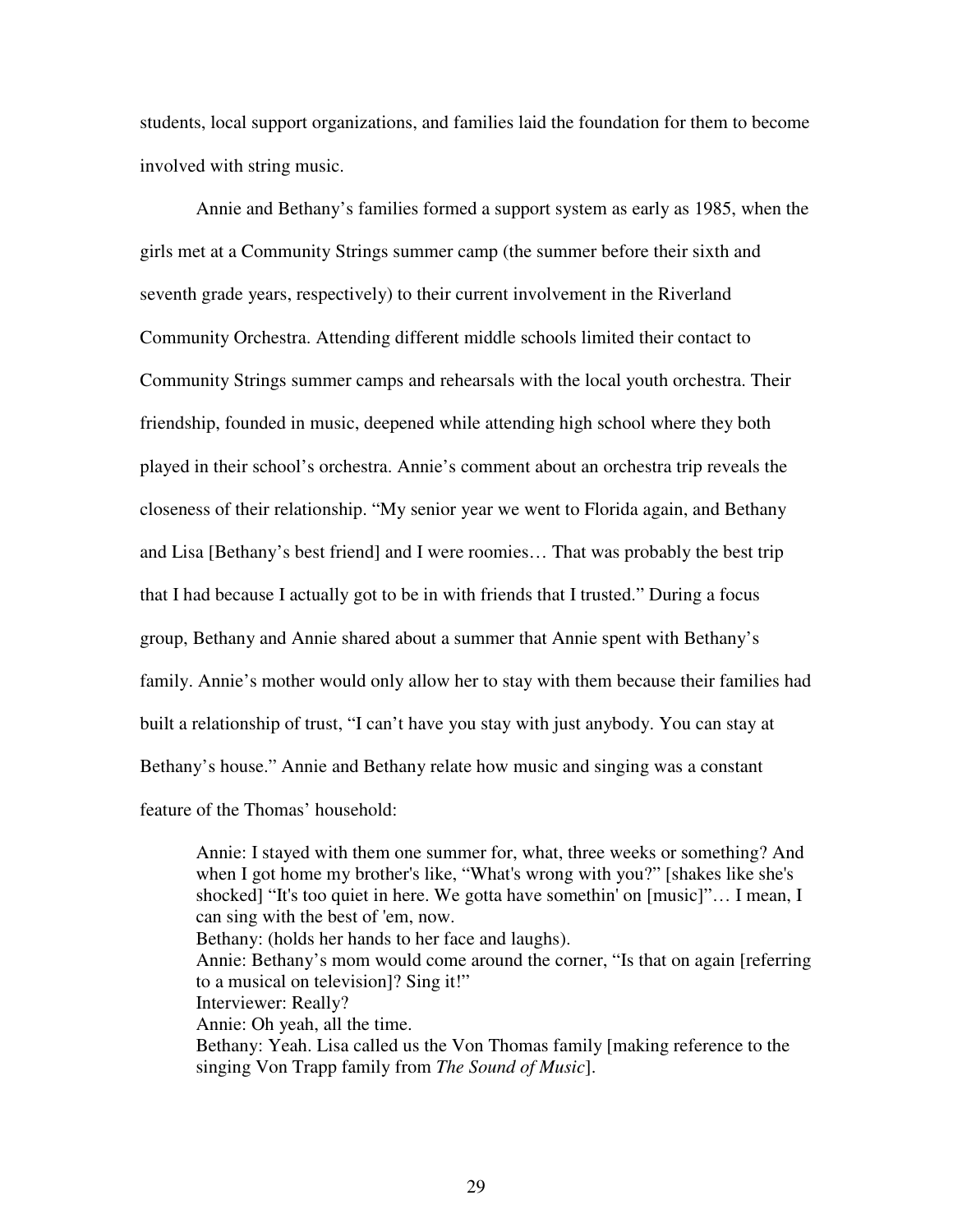The relationship between Bethany and Annie has continued through adulthood; Annie considers Bethany one her best friends. Their mothers are also friendly with one another and I observed them sitting together at two Riverland Community Orchestra concerts.

The second most frequently referenced community connection relates to Bobby McNeill. During middle and high school Annie and Bethany formed a mentoring relationship with Bobby McNeill, their African-American orchestra director at Bryant High School, which lasted until his death in 2010. Bobby became a key mentor for them both musically and personally. Both women considered him a part of their family and he referred to them as two of his "adopted daughters." Annie said that Bobby was her most significant music mentor because their relationship lasted longest. In addition to encouraging Annie musically, Bobby helped her manage challenging life events. When experiencing depressive episodes in high school, Bobby was her sounding board. When I asked her to evaluate the impact he had on her life, Annie responded that if it weren't for Bobby, she "wouldn't be alive today." Bethany's choice to seek music as her profession was influenced by a conversation they had while she was in high school. Bobby helped her evaluate what was most important in her life.

I remember…talking to Bobby and he's like, "Think about what [you] couldn't live your life with or without. If you didn't have medicine in your life, would you be able to survive? And if you didn't have music in your life, would you be able to survive?" I was like, "Hm, okay, if I didn't have music in my life, I don't think I'd be able to survive." "Well, there you go. Now you need to figure out what you want to do. Do you want to do music education, music performance, you know?"

Bobby's connections to the musical community in Riverland trace back to his childhood in Laurelton, a city approximately 100 miles southeast of Riverland. His history and the connections he made in his youth bolstered his success as an educator years later. Mr. and Mrs. Frankel taught music in the Laurelton public school where they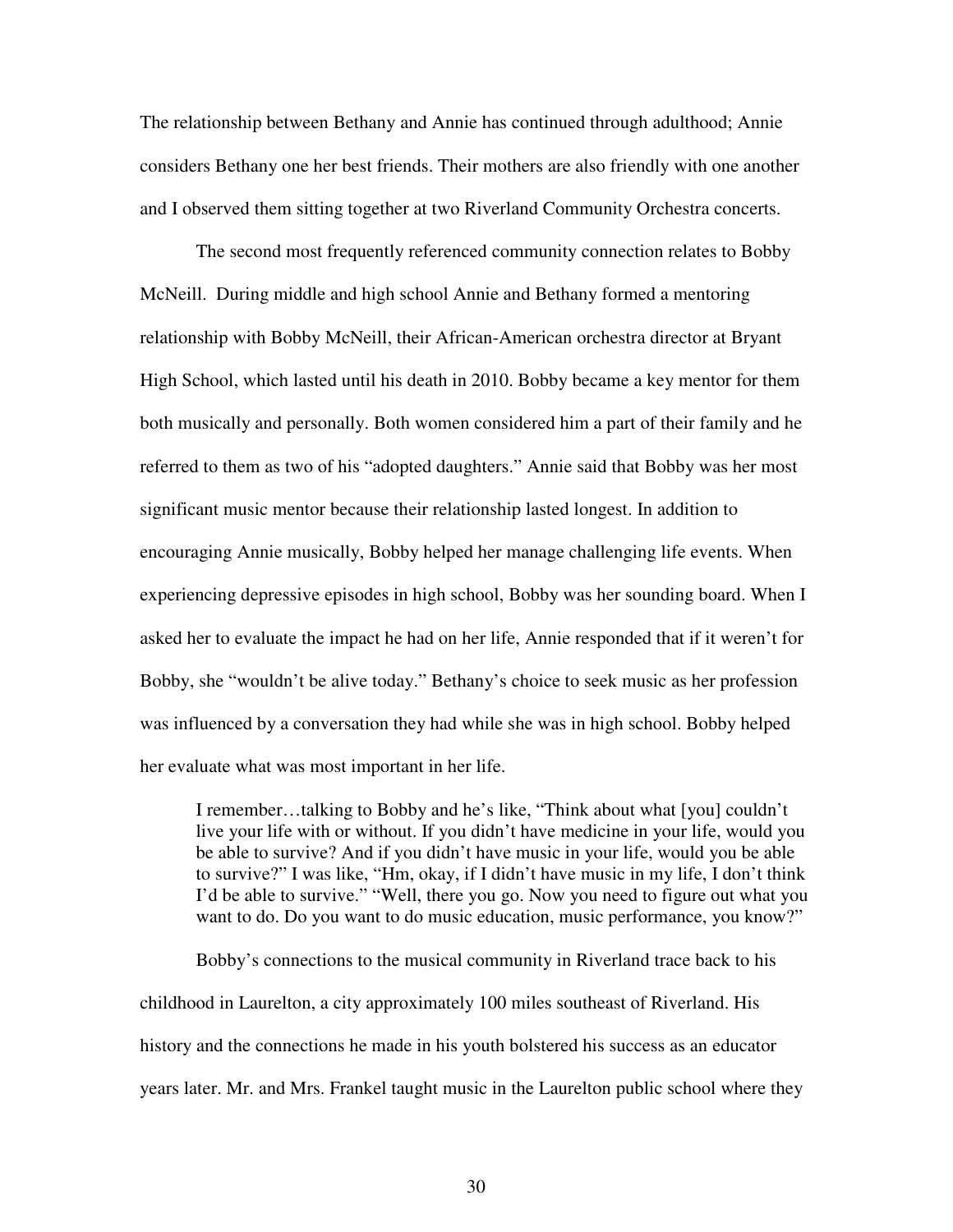became two of Bobby's mentors. Bobby graduated from high school in Laurelton and attended the University of Riverland where he majored in Music Education. After establishing himself as a successful high school orchestra director, Bobby recruited the Frankels to teach music with him in the Riverland School District in the 1990s.

The Frankels touched the lives of many students in Riverland including Bethany, James, Destiny (James's cousin), and Annie's brother. Although they were a white couple, the African-American community welcomed them. Bethany said that they were the first white teachers she had that "treat all [their] students the same," and Destiny cites Mrs. Frankel as her primary musical mentor. Both Annie and Bethany's mothers trusted the Frankels, who invited children into their homes and took students on school-related music trips.

[Mr. and Mrs. Frankel], they're just like two old shoes that fit in everywhere…all the [black] kids loved them. Everybody was always at their house. They took them, you know, on trips and stuff. I remember Bethany and Annie going with them, just traveling…And they just love it. Kids just naturally flocked to them. Lots of fun.

Mention of Bobby and the Frankels was common throughout the interview process as mentors, friends, or colleagues.

Like the Frankels, Bethany's parents had connections to Laurelton and knew Bobby as a child. The Thomas' moved to Riverland when Bethany was three years old and her mother, Tandie, taught elementary music in Riverland School District 1. Bobby was reintroduced to Tandie when he student-taught in the same school district. Once hired, Tandie developed a mentoring relationship with Bobby. "Like I said, when…he got in the district the very next year, I kind of adopted him, you know, as a little brother. So I always knew him."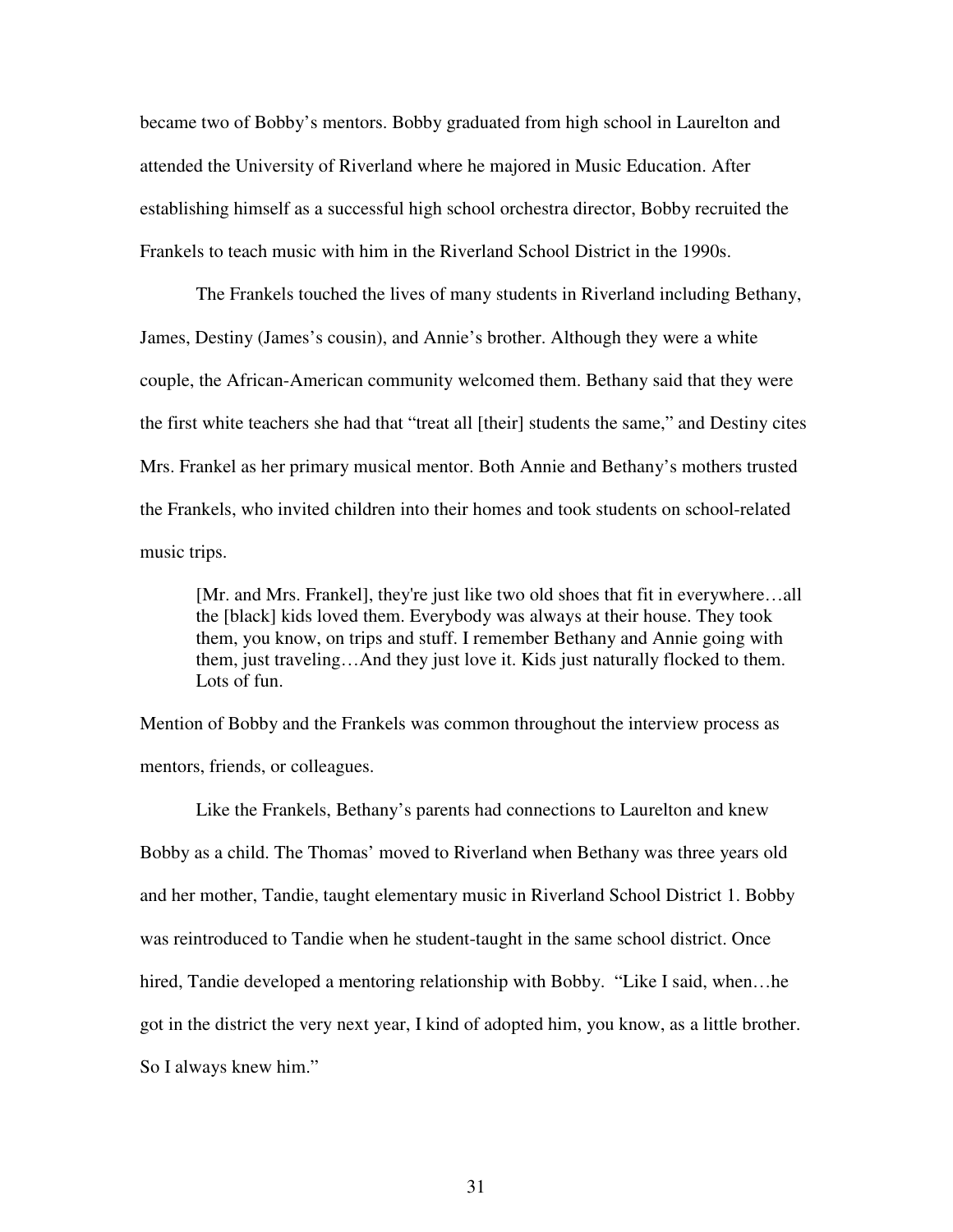While Bethany remained in contact with Bobby throughout her college career, upon graduating with a music education degree, she returned to Riverland and became Bobby's colleague. Bethany and Bobby taught music in Riverland School District 1 until Bobby passed away in 2010. At his funeral Bethany shared her experiences as his mentee, "adopted daughter," colleague, and friend. Bethany inherited Bobby's job as the Orchestra Director at Bryant High School and during a visit to Bethany's orchestra classroom, she had pictures of Bobby and his orchestra classes dating back to the early 1980s. She pointed out a number of Bryant orchestra graduates who studied under Bobby and who continue to have an impact in the Riverland community. One notable graduate was cellist, Derrick Sims.

Annie, Bethany, and Destiny mentioned that Derrick had a meaningful impact in the music community. Derrick's ability as a cellist earned him a favorable reputation from early on. Annie looked up to Derrick, five years her senior, as a musical role model. Annie and Derrick performed in the Bryant High School Orchestra together for one year before Derrick graduated. Derrick went on to have a successful career as a cellist, receiving a professorship at one of the state women's colleges where he taught until 2011. Both Bethany and Destiny attended this particular women's college. Although Bethany had graduated before Derrick began teaching, she noted with pride that Derrick had taught at her alma mater. In a conversation about the few African-American professors she said, "it meant a lot to have him on campus." Destiny said that it was difficult when he left. "[Now] I think we have one other black professor, period, in the entire school" Both Bethany and Destiny felt it was important to have him as a professor in the music department and role model for black students.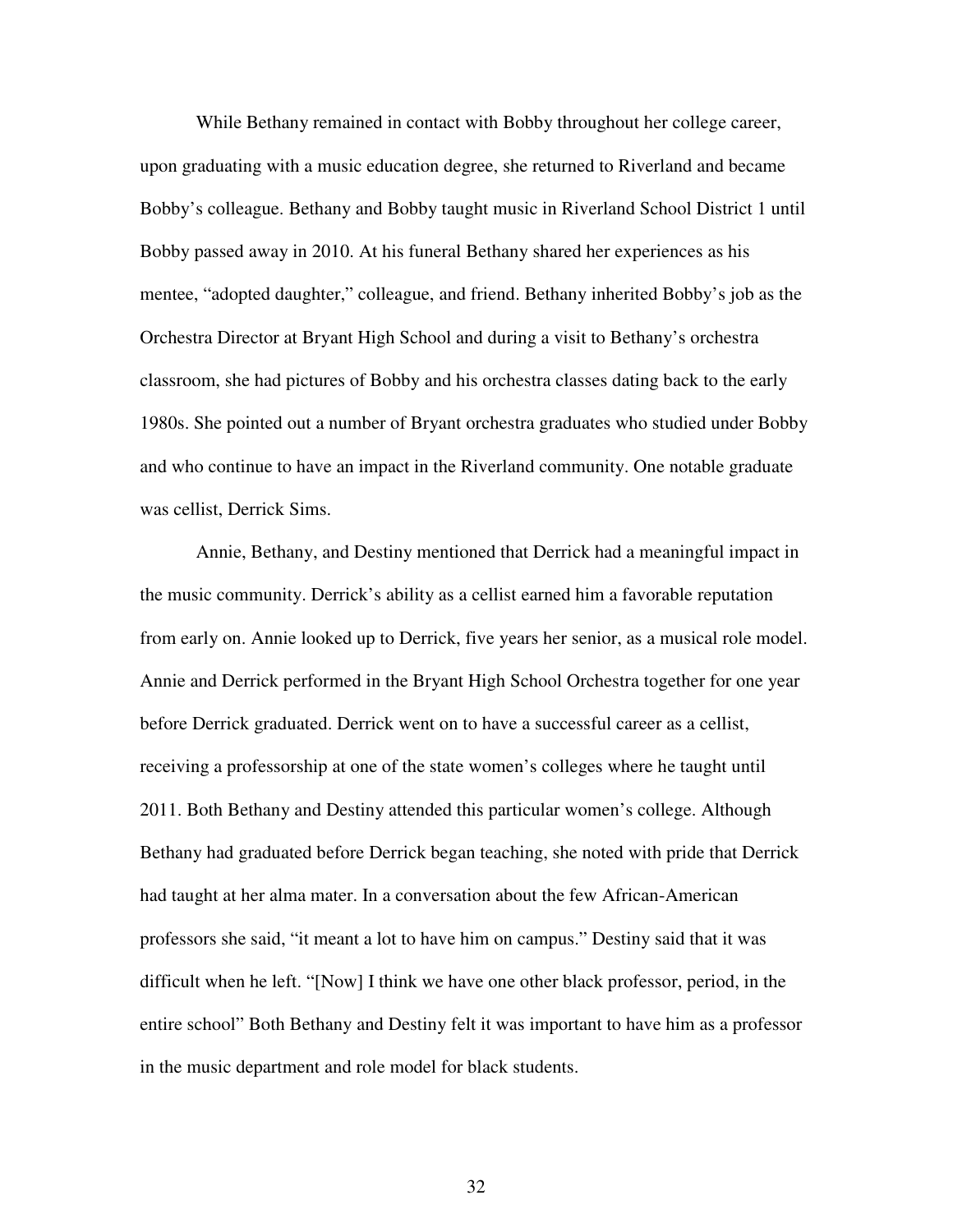Derrick's mother, Twyla Sims, also appeared as a community connection in Bethany and Annie's interviews. Twyla was an elementary music teacher in Riverland School District 1 as well as the music director of Annie's church. Annie sang in Twyla's church choir and started playing in bell choir under Twyla's direction when she was 12. During a visit to her church Annie shared that the current players in the adult bell choir were once students in Twyla's youth bell choir. Annie plays in her church bell choir as well as a community bell choir as a result of Twyla's influence. Annie's mother sang in Twyla's church choir before she retired. When I asked Annie's mother if she agreed that Ms. Sims had high standards she responded, "Oh, yeah. Oh, absolutely…You know, you just did what she said. There was no questioning." Twyla brought this same standard to her job as an elementary music teacher.

While she only taught Bethany for one year, Bethany listed Twyla among her music mentors. Bethany liked that she had high standards for her students. "She had us singing in parts. We would do some three part music and she never said, 'Oh well you might not be able to do this because you're in 5th grade'…she was good." Twyla was a skilled director of children's choirs as well as children's bell choirs.

The nature of the many connections in Riverland tying the music community together is generational, suggesting long-standing support and a close-knit population. Also worth noting is that most references to community connections denoted connections among African-Americans; relationships that have spanned over thirty years. One important exception is the Frankels who intentionally entered black schools in Charleston to reach African-Americans with classical music and continued their mission by teaching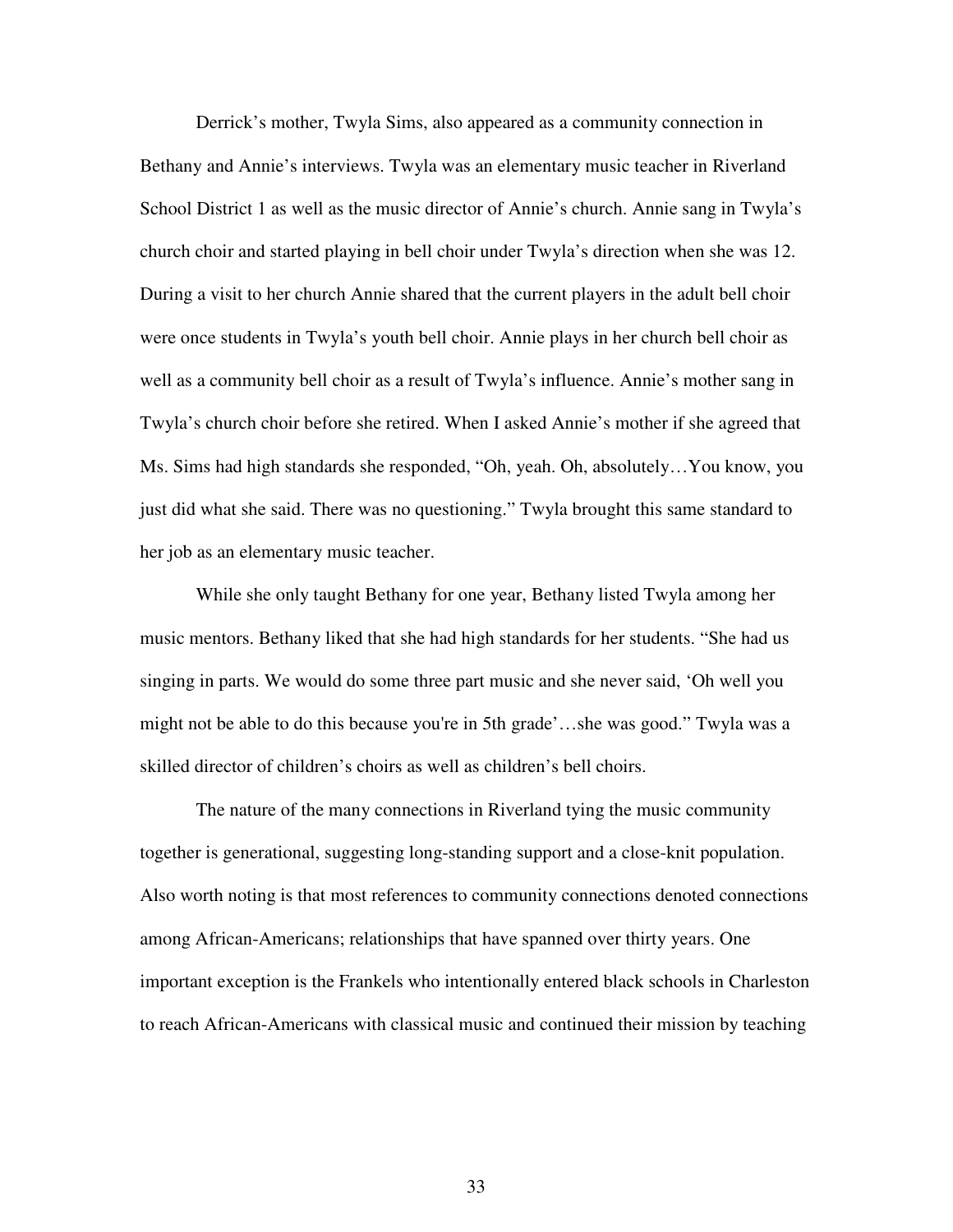in predominantly black schools in Riverland School District 1. These connections created a community of support among young players and their families and local educators.

The impact of these community connections continue through the participant's involvement in the RCO. Founded in 2005 by the Frankels and supported by Bobby McNeill, the RCO provides an opportunity for local musicians to participate in orchestral music past high school. The RCO is an environment where former students and teachers from the Riverland schools come together for the shared experience of creating music together in a fun and relaxed atmosphere.

# **School Music Programs**

Arts education is essential in developing an adult population involved in the arts. According to a 2009 NEA study on arts participation, arts education in childhood is the "most significant predictor of…personal arts creation throughout the rest of a person's life" (Novak-Leonard & Brown, 2011, p. 5). Without a string program available in the public school, Annie and Bethany may have never picked up a string instrument. Both participants spoke about the importance of receiving the opportunity to play a string instrument in  $4<sup>th</sup>$  and  $5<sup>th</sup>$  grade as part of their elementary school curriculum. When I asked Annie to share her first experience with strings she said,

When I was in the 4th grade I remember Mrs. Fisher and some of her handy dandy assistants coming into the multi-purpose room at Johnson [Elementary School] and showing us instruments and saying, "Now, who wants to play this?" That was my first year in public school and I'm like, "This is just great, man. This is awesome. I want one of those sheets. I want to play that violin thing."

For Bethany playing a string instrument was an alternative to her regular music class. She also experienced a string teacher coming to her school and demonstrating the instruments. For her, "it was the thing to do in 5th grade."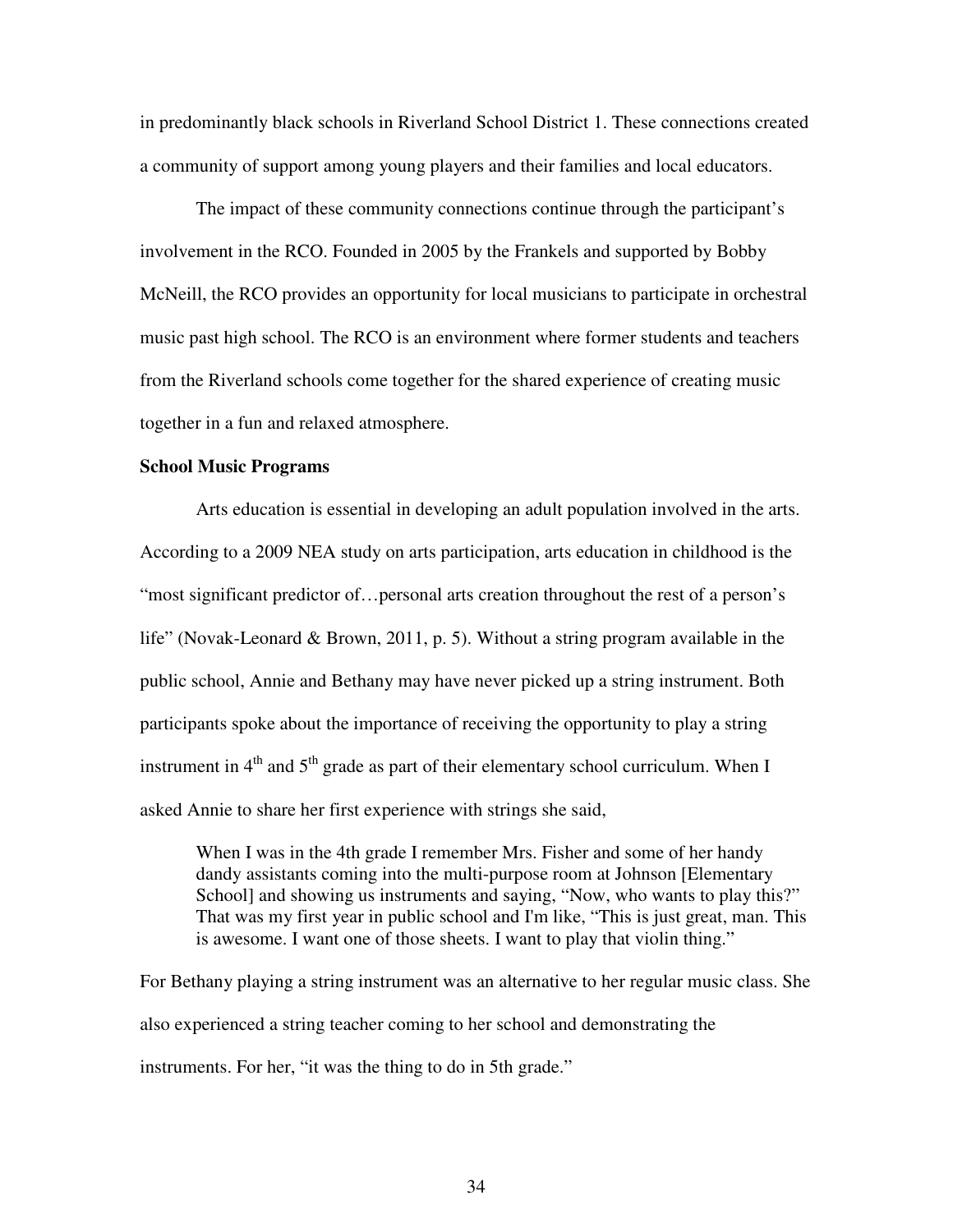Both Bethany and Annie's mothers were exposed to music in their childhood. Neither of them, however, had exposure to string instruments. Speaking with Tandie about why Bethany decided to begin playing a string instrument she responded that the availability of strings in the public schools was the primary factor. She felt that string music was a novelty of which the African-Americans of her generation were not exposed and saw the public school program as a great opportunity.

I came to Riverland in '76 and it [the string program] had just gotten started…and it was available. I think it's the idea that it was something different. You know, so many people had band and that was a common thing. And I think that's what really fascinated a lot of African-American parents who were educators, who didn't have the opportunity (you know, I didn't) to study strings. And here it was available in the public school for just the cost of renting an instrument or buying a few books. And you could commit to further study with Community Strings. It was just a great opportunity.

The string programs were so common in the African-American schools in Riverland School District 1, that students did not realize there was anything different or unusual about playing in orchestra. Bethany shared, "Growing up…I never thought about, okay this is a black person playing a violin…we just, 'Hey, you know, you can take orchestra or you stay in your music class.' 'Okay, I'll take orchestra.'" Participating in orchestra was accepted as part of the school's culture.

James's experience is unique in that he attended a private Christian school from K4 to  $5<sup>th</sup>$  grade, and has been home-schooled since. His ability to participate in string music, however, was indirectly influenced by the string programs in Riverland School District 1. James's first encounter with a string instrument was in K4 when he heard one of his classmates play the violin in a school recital. James expressed interest in learning to play the violin, but his father discouraged him. James's father believed that young men who participated in string music would become homosexual (a stereotype among some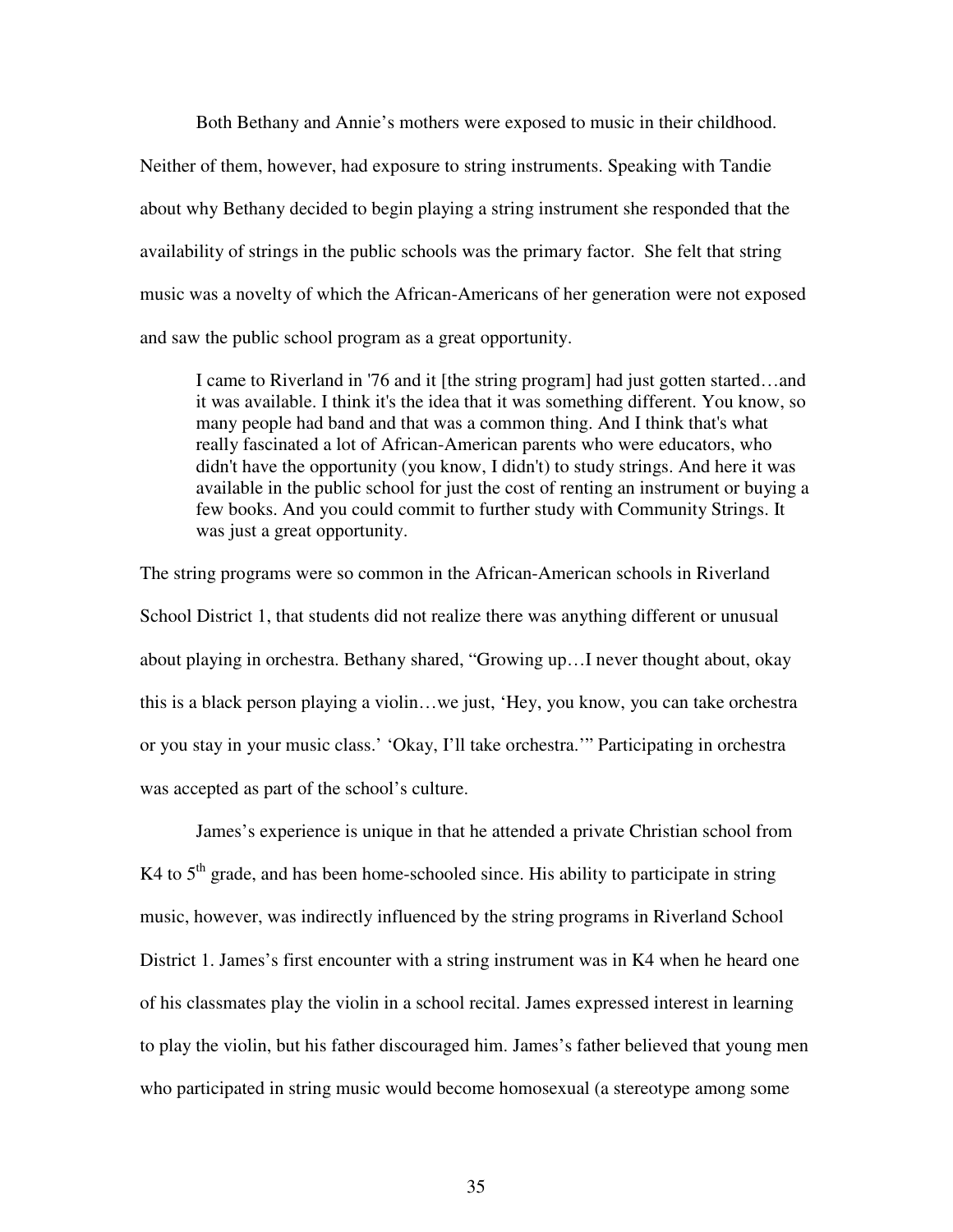African-American circles). James has an older cousin, Destiny, who began playing the violin in  $4<sup>th</sup>$  grade as part of her public school curriculum. Destiny demonstrated great potential and excelled in her school music program. In support of her interest, Destiny's parents and allowed her to take additional private and group lessons with Community Strings. James's interest was renewed and Destiny's father convinced James's parents to allow him to play. James entered Community Strings when he was eight and continued until he was 16. Even though James did not attend public school, the prevalence of a strong string program in the local school district indirectly made it possible for him to begin playing violin.

# **Affordable Music Opportunities**

The affordability of music opportunities is related to the availability of string programs, the overlap being that the string programs in the public schools were available to students at little or no cost. Students could rent instruments if they did not want to commit to purchase. Annie remembered walking into a local music store with her father, "He told them, 'Yeah, we're gonna do the rent-to-own 'cause she's probably not gonna play it for too long.' (laughs) 31 years later [she is still playing]..." Bethany also enrolled in a rent-to-own program that eventually led to the purchase of her first violin. "She [Bethany's mother] did monthly payments and then at a certain point they said, 'Well, you've paid for the instrument. It's yours.' *Scrappy*, that's what I call my [first] instrument." Considering that neither Bethany nor Annie's parents were familiar with string instruments, affordable rentals may have helped them feel more comfortable supporting their children's interest because the financial risk was minimal.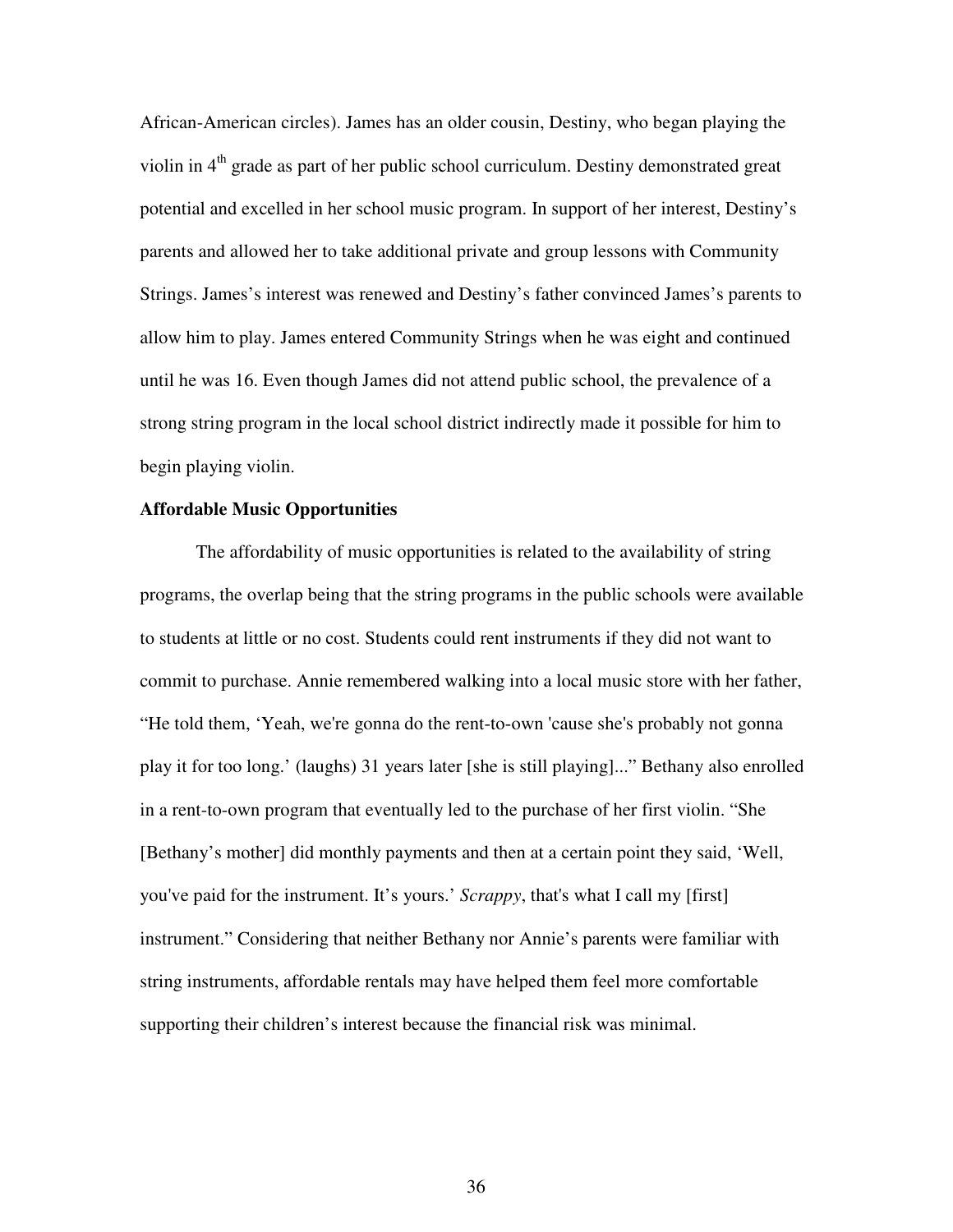In addition to school music programs, affordable local community groups were available for young people interested in advancing their playing. The most notable support program in this study is Community Strings. One goal of Community Strings is to give "accessible instruction to families throughout the [surrounding community]." All three participants took part in Community Strings, attending summer camps and enrolling in private lessons. James additionally took part in the group orchestra classes. Bethany's motivation for taking private lessons was to play more competitively against her peers in the youth orchestra. Bethany took pride in the fact that even without private lessons she was able to perform in the advanced orchestra, but wanted to improve her ranking and noticed that the students who took private lessons won the top seats.

For young people interested in majoring in music performance or music education in college, private lesson instruction is essential. The disadvantage is that private lessons can also be expensive, adding a financial burden to parents who want to support their children's musical development. Community Strings offers private lessons at a minimal cost by treating the lessons as a learning experience for music education majors at the university. Music education students learn teaching skills by practicing in a safe and structured environment, continually receiving feedback and instruction from their professors. Those unfamiliar with the professional string environment may not understand the value of private music lessons. Destiny expressed frustration that African-American string students did not audition well because they did not take private lessons.

In our race, people don't really take private lessons seriously. So they just…expect for their kids to be able to wake up and be able to play and it doesn't work like that. And so when they try out [for All-State], they don't make it 'cause they haven't had private lessons.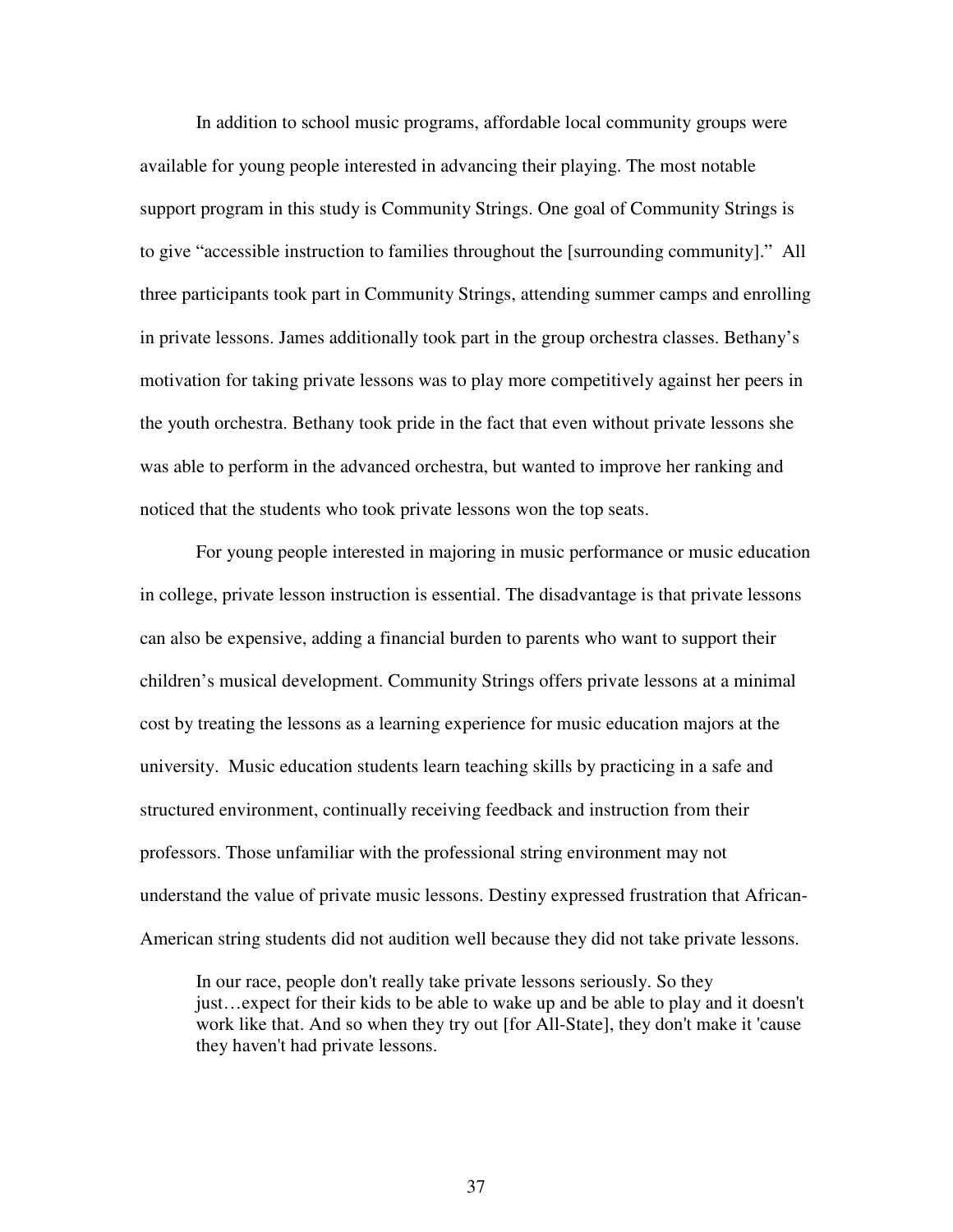Annie, who took private lessons with Community Strings in high school, shared that the cost of the program appealed to her mother. "I started private lessons through Community Strings because they were less expensive, the schedule (day, time and place) was set, and I'm sure Mom liked the fact the student teachers had to answer to someone." Community Strings provided a variety of affordable opportunities for young string students, supplementing and enhancing those available through the public schools.

Throughout the interview process, I heard multiple stories of teachers donating private lessons to students they recognized as having potential who would not be able to pay for instruction. Destiny and James both received private instruction from the Frankels at little or no cost. Destiny developed a close relationship with Mrs. Frankel and considers Mrs. Frankel her primary musical mentor. James also received free private lessons from Paula, a friend of Bobby McNeill's who joined the Riverland Community Orchestra in 2011. Paula and James occasionally shared a stand during RCO rehearsals and Paula made suggestions for James to improve his playing. James valued her input and asked Paula for help preparing for an audition. She never charged James for meeting with him weekly before RCO rehearsals and they continued to meet for one year. When I asked James about his music mentors, he said that Paula was one of his favorite teachers.

In order for young African-Americans to become involved with string music, affordable instruction may be essential. Barring a cultural connection to orchestral music, African-American parents might hesitate before committing this expensive, extracurricular activity. Through affordable school and community programs these study participants experienced playing in group settings as well as having one-on-one instruction.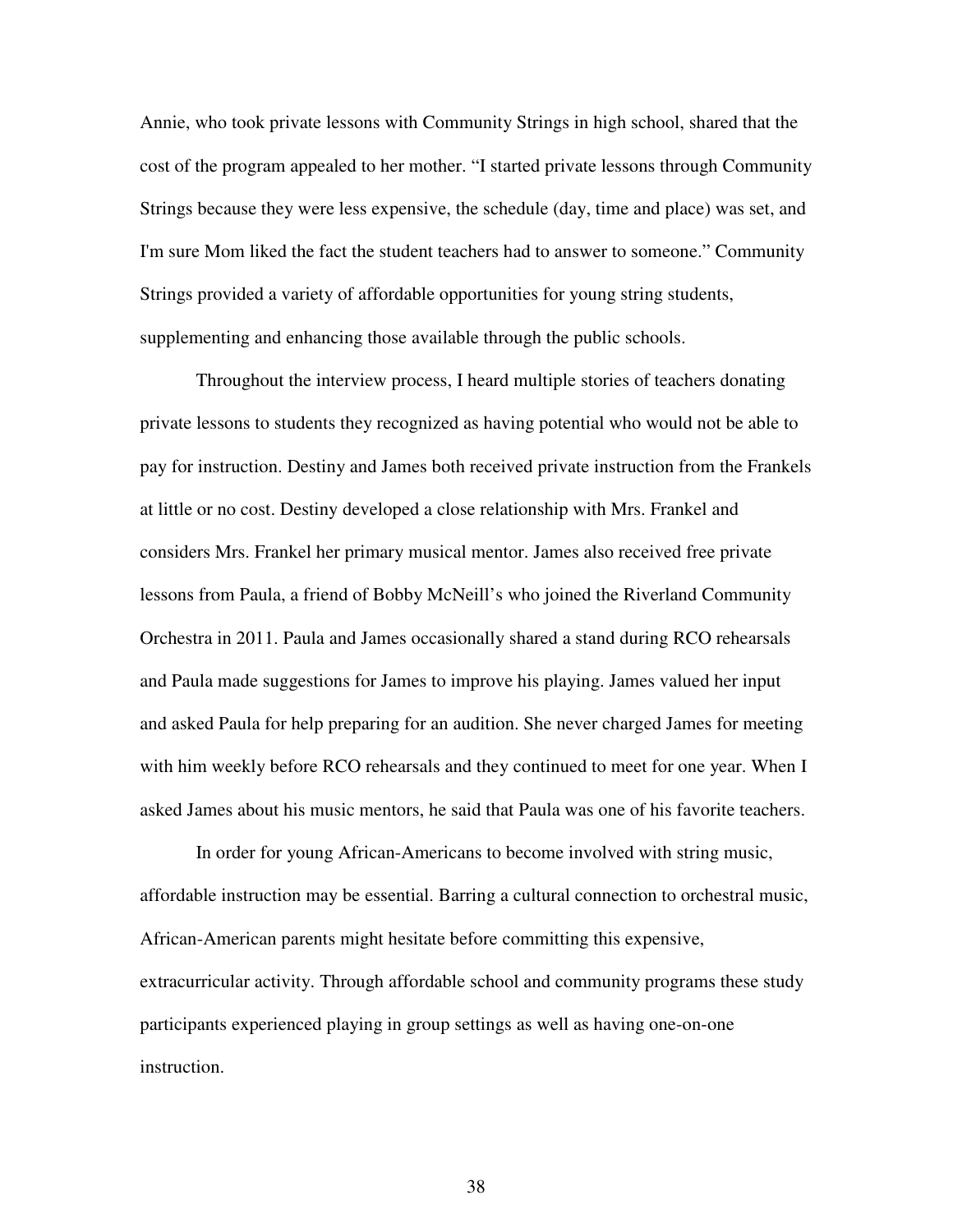Affordable opportunities for adults to participate in orchestral music may be equally as important as affordable opportunities for children. The RCO provides adults the chance to participate in string music at a low cost. Players pay annual dues of \$25 per year to participate in weekly rehearsals for a season lasting from September to May. The orchestra covers the cost of music; players invest their own resources for instrument purchases and repairs. The RCO is a valuable resource in the community for adult players who want to continue their musical growth.

## **Adult Mentors**

Adult mentors played an important role in the lives of each participant. For the purpose of this study, an adult mentor is defined as defined as a person that an individual interacts with, and can respect, admire, and pattern his or her life after. While participants identified male, female, black and white mentors, certain traits remained consistently important. Favorable music mentors provided opportunities for their mentees, invested their time and resources, held high expectations, took on the role of big-brother/sister, and engaged in a long-term relationship with their mentees. The adult mentors identified by participants were teachers and parents.

Mentors provided participants with musical opportunities that enhanced their development. One opportunity that both Annie and Bethany referred to recurrently was when Bobby McNeill gave them the chance, in middle school, to perform with his high school orchestra. Bethany shared that this was a particularly rewarding experience for her. "In eighth grade a couple of us were chosen to audition for orchestra. So as eighthgraders we got to go over and play with the high school orchestra which was just—that was magic on a stick." Bobby also provided performance opportunities for his students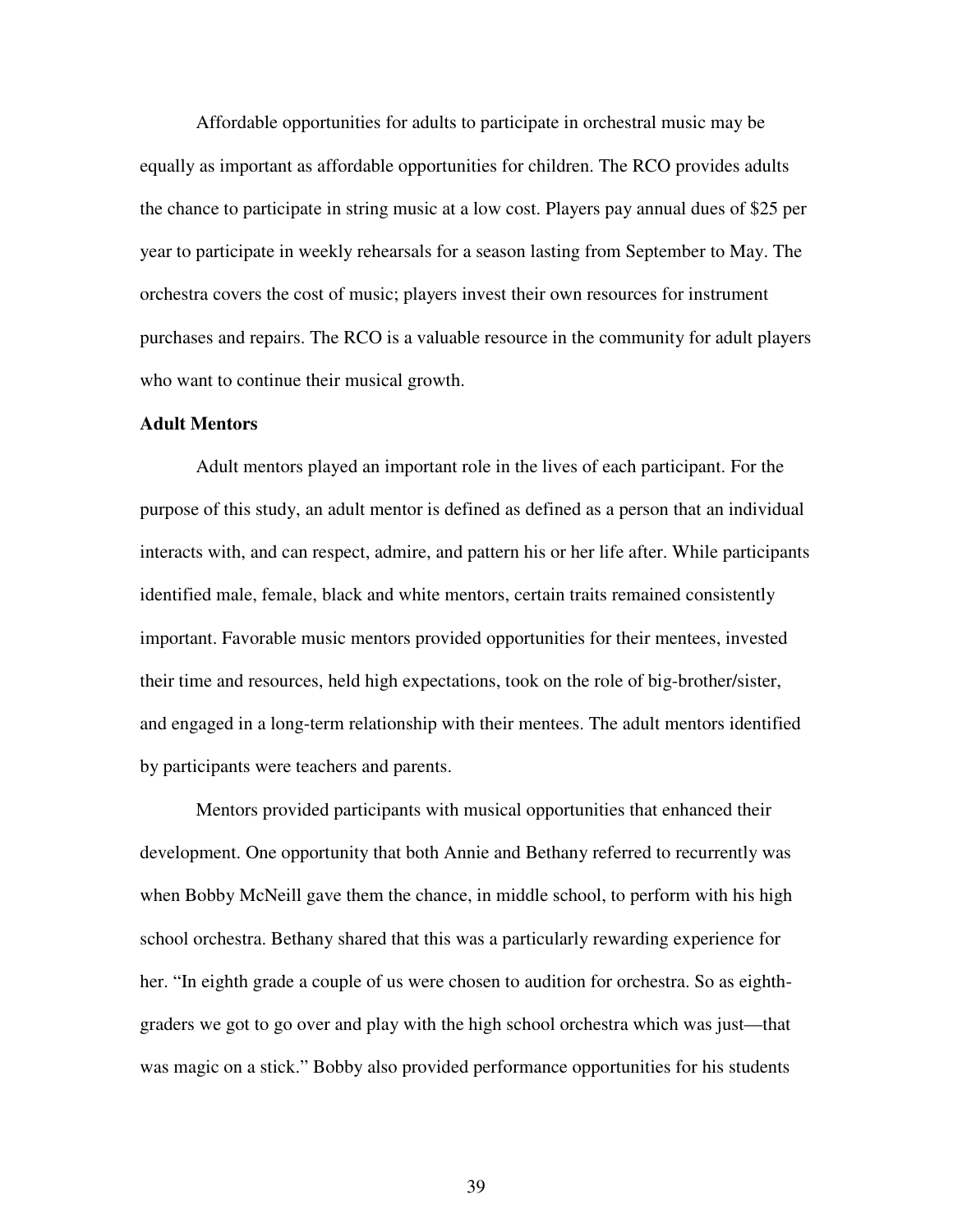outside of school. He formed a student quartet to rehearse and perform at community functions. Chamber playing honed their skills and the quartet gave them real life experience as professional musicians. Annie remembered the experience fondly and appreciated that they were paid as professionals. "I made more then, than I make an hour now—I'm just saying." Another opportunity that Annie received was the chance to attend concerts with the local professional symphony. Twyla Sims and her husband were season ticket holders and if they could not make a performance, Twyla gave her tickets to Annie. Annie enjoyed the concerts, and expanded her horizons by observing musicians at the professional level.

Another characteristic of mentors is they invested their time and resources. All three participants agreed the Frankels shared this trait. Thinking it strange for people to sacrifice so much of their time, Bethany approached Mrs. Frankel and asked her motivation for helping so many of her students. She replied, "Are you trying [referring to practicing]? Are you wanting to have these experiences? I don't have any problem with that." James told me that Mrs. Frankel sponsored him for his state Region audition last year. Since James is home schooled, he was unable to participate unless an adult member of the state educational association agreed to serve as a sponsor. I approached Mrs. Frankel about this and she said that it cost her \$100 because she had to renew her dues with the education association and then accompany James to his audition but she was happy to do it. The Frankels still have a reputation for lending instruments and music, providing transportation, and giving free lessons to students who are eager to learn.

When a mentor had high expectations, participants felt motivated to achieve the goals set before them. Bethany comes from a musical family. Her mother was an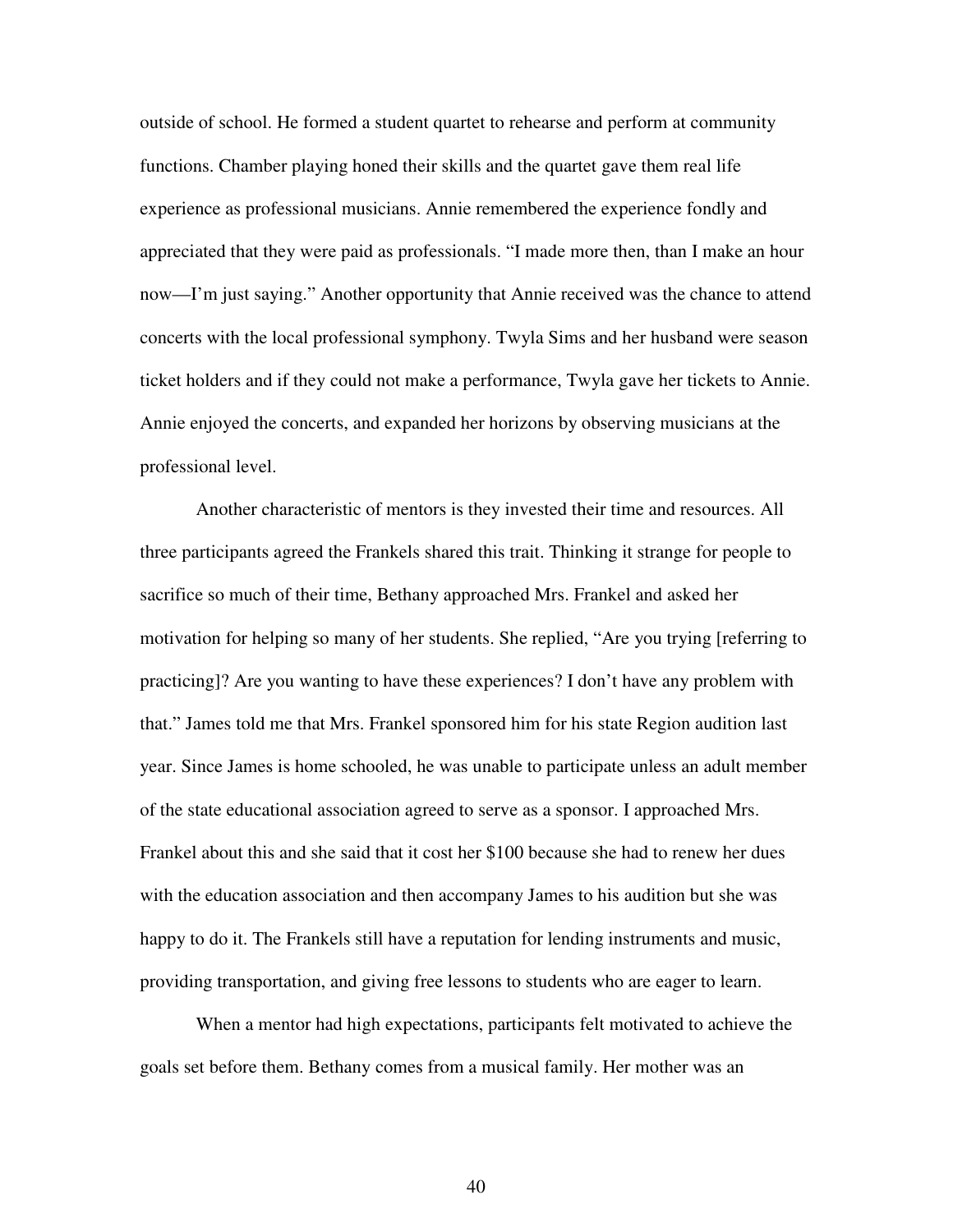elementary music teacher and her father had a deep bass singing voice. Bethany remembers from an early age that her father would challenge them musically during car trips. "When we were in the car, you had to sing your part and that was from an early age. And we learned intervals. If we were on a long trip, 'Okay, switch.' And you have to switch parts and everything." Annie reflected that Bobby McNeill always had high standards for his orchestra. "I mean we wanted to perform for him and we did. You know…he expected nothing but the best and we tried to give it to him." Destiny had a similar experience with Bobby and said that he had a higher standard of achievement for her, than he did for the other students. "Mr. McNeill used to challenge me a lot. Like, he had all the kids in the orchestra playing stuff, and he would just send me off in a practice room to, like, work on a concerto or something like that." And yet, Destiny respected Mr. McNeill for it. "I didn't think it was fair then, but now that I'm looking back on it, he challenged me a lot…with music but [also] with life." Life lessons were common in Bobby's classroom. He was said to have an "old soul" and would often take on the role of a parent or big brother.

Throughout this study participants referred to Bobby as father or big brother figure, acting as a listener, supporter, and protector. Bobby was someone Annie and Bethany looked up to who shepherded them through tough personal situations. Annie relates how it was more difficult for her to show her report card to Bobby than it was her own parents,

On report card day--oh I hated that…because I was not a stellar student. He [Bobby] would take everybody's report card. And I mean, you had to pass it in, 'cause he'd go down the list to make sure he'd seen it. "Mm hm. Mm hm. Tsk (sigh)." And, you know, giving him my report card was worse than giving it to my parents. It's just that disappointment you'd see in his face. "Child, c'mon. You know you can do better." And just...oh, that look and just that disappointment.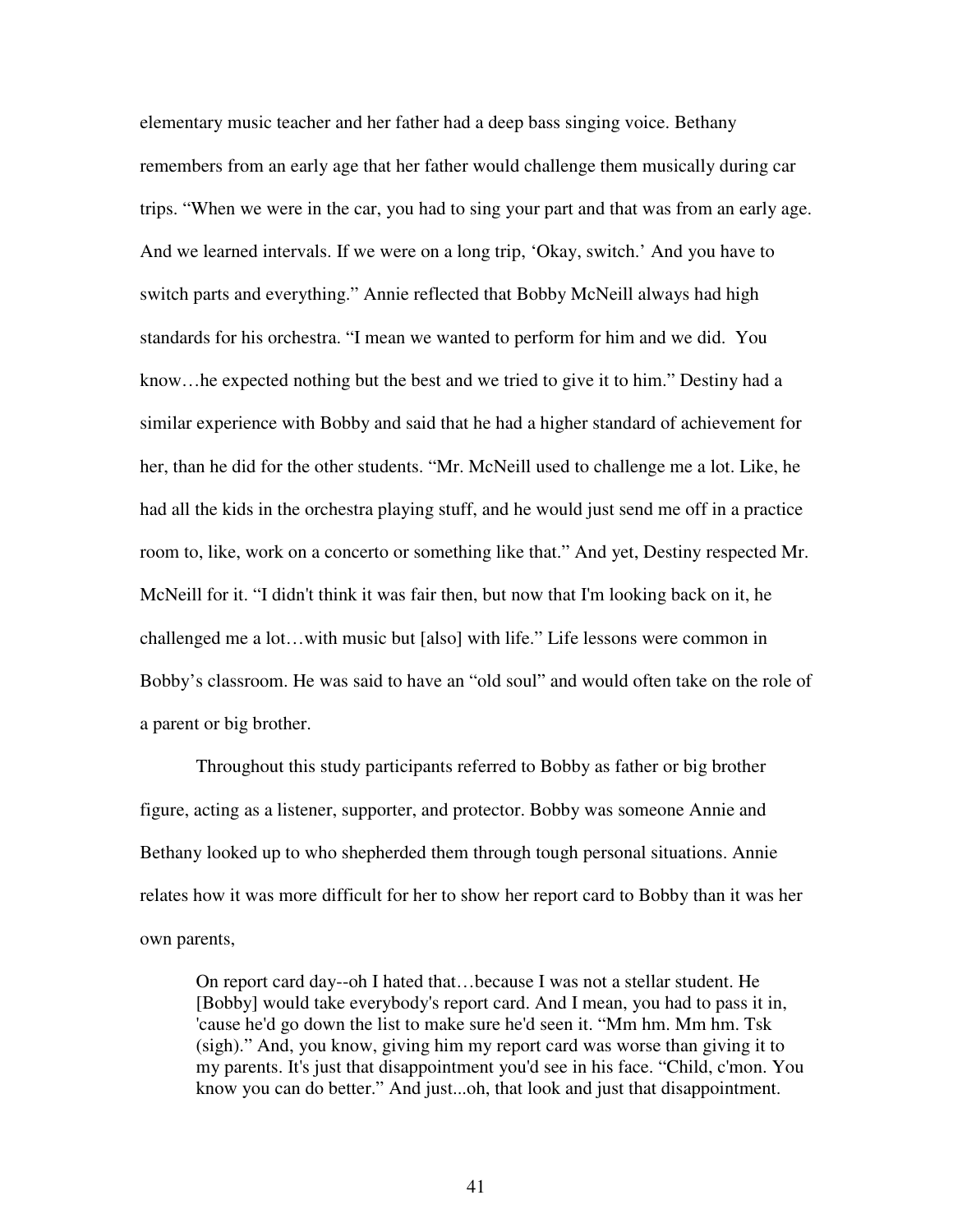Bethany felt that Bobby served as a father figure for a number of students. "Some of us…didn't have a father in our lives at some point, while he taught us—either in middle school or high school, and he [Bobby] would just kinda step in and be that father figure for you." Both Annie and Bethany's parents were divorced while the girls were in high school. Bethany may have been referring to Bobby filling the role of father after her parents separated. Although Annie and Bethany seemed to have a particularly special bond as two of Bobby's "honorary daughters," Bethany's mother shared how Bobby acted as a big-brother to all of his students, especially the boys on his basketball team.

He just talked to them. You know, he would just talk *to* and talk *with* them. They would confide in him. I think musicians—music teachers, particularly, with performing groups—it's just like a coach with a team. You have an opportunity to really have a bonding relationship with your students. McNeill was like that, mm hm. He was good.

For many participants, the longest lasting relationships were the most meaningful. The longest mentoring relationship for Annie and Bethany was with Bobby McNeill. He began teaching both women while they were in middle school and continued to lend support during their adulthood. Both Annie and Bethany considered Bobby part of their family.

## **Peer Support/Influence**

Based on existing literature, I anticipated that mentorship would be a predominant theme in this study. I did not, however, anticipate the prominent role of peer mentorship. A recurrent theme throughout this research is the impact that peers had in supporting and encouraging one another to participate in string music. Peers include cousins, siblings, friends at school, and young people in the community. For the purpose of this study, I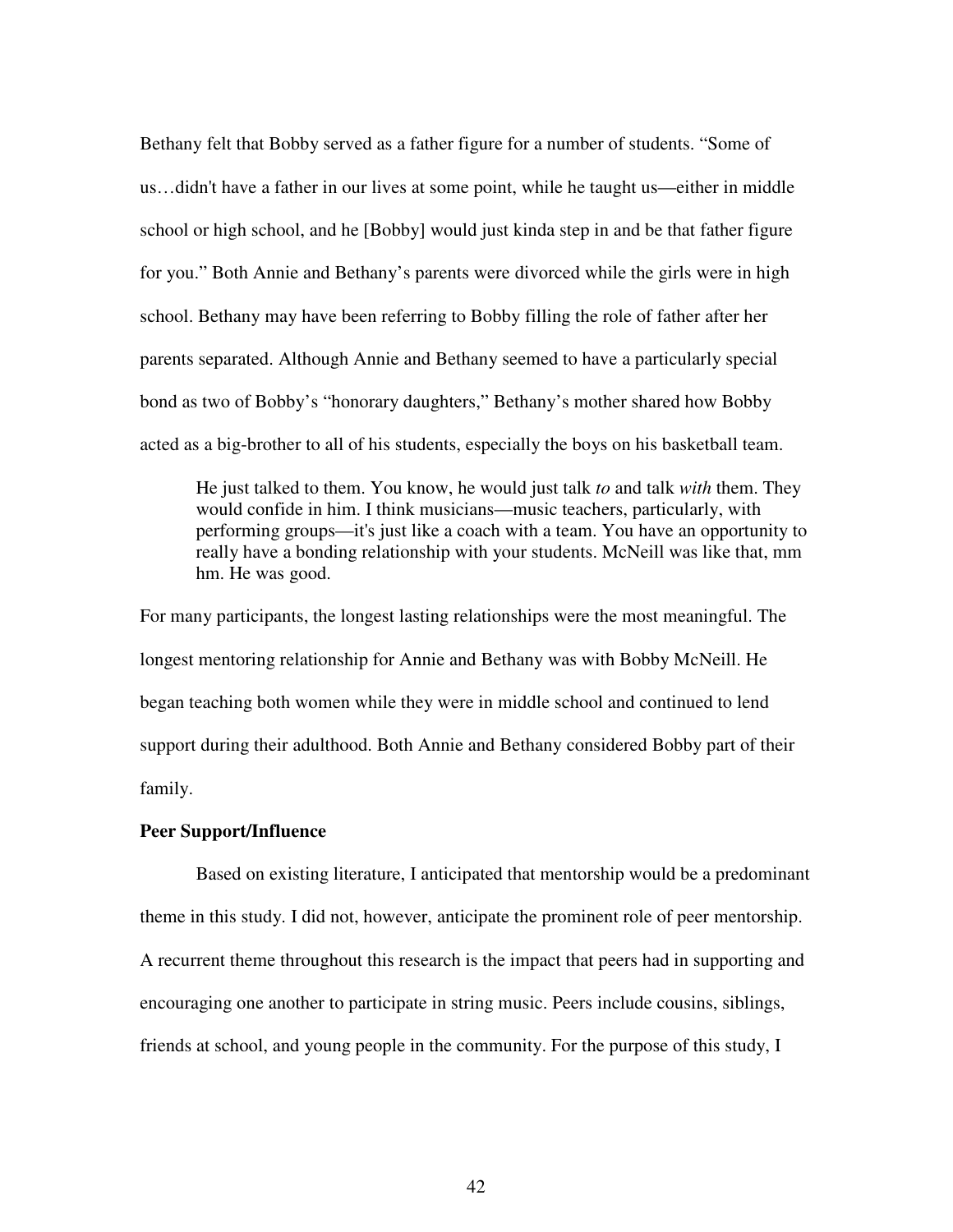define *peer* as a person who interacted with the participant and is less than ten years apart in age.

Annie had four key peer mentors that inspired and encouraged her to pursue violin. As mentioned previously, one of her peer mentors was Derrick Sims. "I remember him starting with cello and then you just kinda knew something was different. And I can actually say I've played with him because his senior year at Bryant [High School] was my seventh grade year." Annie was able to perform with Derrick because Bobby McNeill recognized Annie's talent and allowed her to perform with his high school group when she was in seventh grade. In addition to playing with Derrick, joining the high school orchestra put Annie in contact with Amanda and Ayesha who played a supportive and protective role as older students. "When I started at Bryant, they [Amanda and Ayesha] were, ooh, they were the big kids." Amanda and Ayesha graduated a few years ahead of Annie and enrolled in the music school at the local university. During Annie's senior All-State audition, Amanda, Ayesha, and another Bryant High graduate supported her. Annie did not place well and felt disappointed. "When they [the older students] came and saw the seating—I'll never forget—Amanda's mouth just fell open. She was like, 'What happened!?' Because Amanda knew me." Annie also made frequent mention of Rachel, an older student in Derrick's class who inspired her. "Rachel was just kinda my idol because she was the Girl Scout supreme and a violinist." Annie admired both her performance ability as well as her character.

Bethany's best friend, Lisa, was a key peer influence in her musical development. Bethany and Lisa met in  $5<sup>th</sup>$  grade and remain close as adults. Bobby called Bethany and Lisa "Heckle and Jeckle" because of their friendship and mutual interest in string music.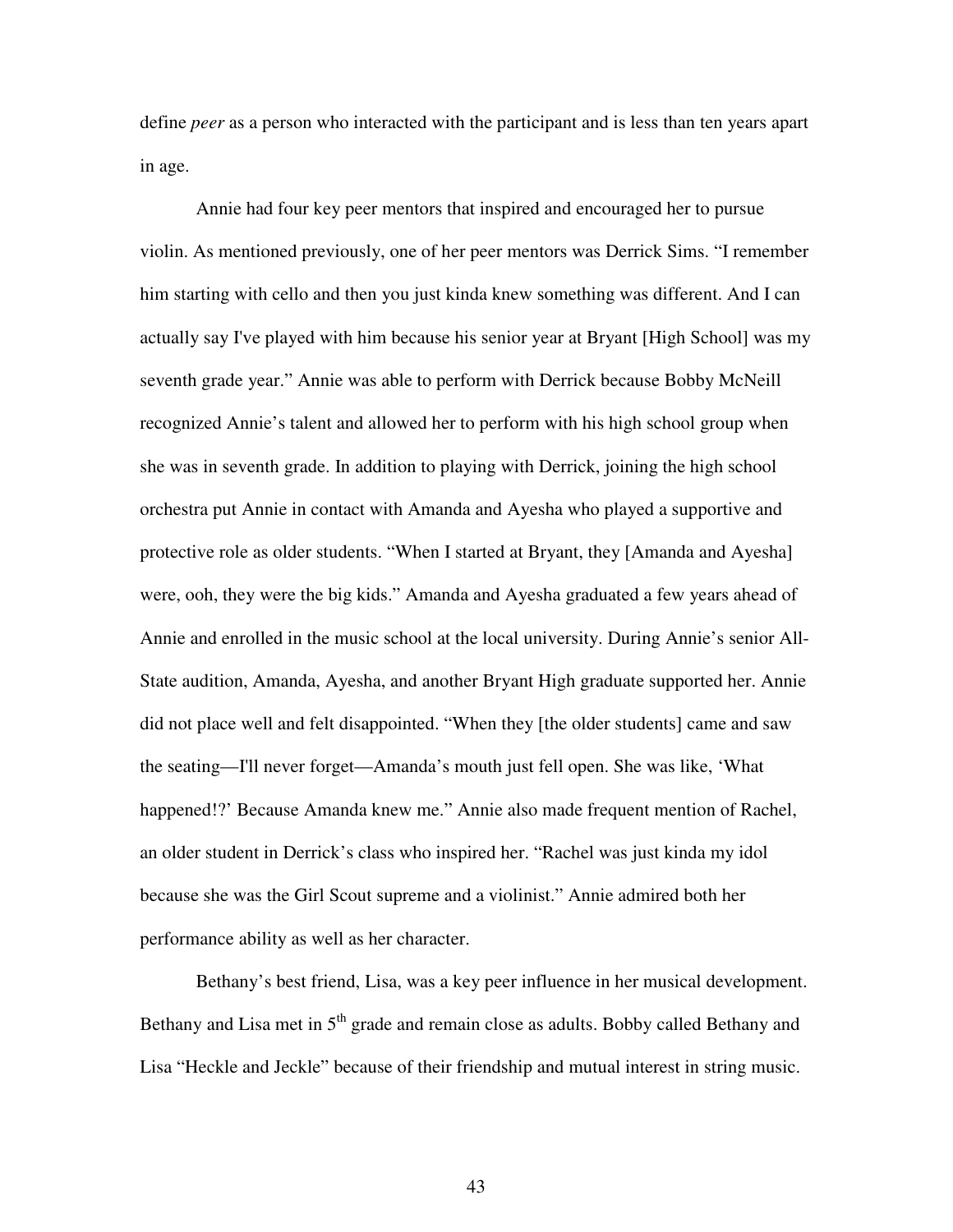They played violin together in school, youth orchestra, and All-state. They practiced their orchestra music together and played first and second violin in their high school string quartet. Lisa went on to become a doctor rather than pursue music; however, she continues to support Bethany. At the first concert of the RCO season, Bethany grabbed me and introduced me to Lisa—she had brought her family out to support Bethany's performance.

James's greatest peer influence is his cousin, Destiny. Destiny had high expectations of James and would make him practice his violin to her satisfaction. James's mother would tell Destiny where he was having trouble and she would take him in a room to practice. "She'd make him play it 'til he got it right…she didn't take any excuses from him." James spoke about Destiny's playing with admiration. "So I remember back at Community Strings watching her and RJ [a friend of Destiny's]. I used to go early a lot of time to my rehearsal—my orchestra—just to listen to them practice." Destiny also encouraged James to join the RCO. Even though James had private teachers through Community Strings, he and his parents agree that Destiny had a more lasting influence in his development as a musician.

During a focus group with the three primary participants, I solicited suggestions for encouraging African-Americans to participate in string music. All agreed that peer mentorship is important. Annie said it helped for her to see older students in the local youth orchestra excelling in music. "I started youth orchestra, the string orchestra, my sixth grade year. And so, in addition to seeing other kids on string orchestra who could do weird stuff, I had also watched the full orchestra do things. And so that was neat." Bethany agreed, and added that for her, being in a mixed-level orchestra class in middle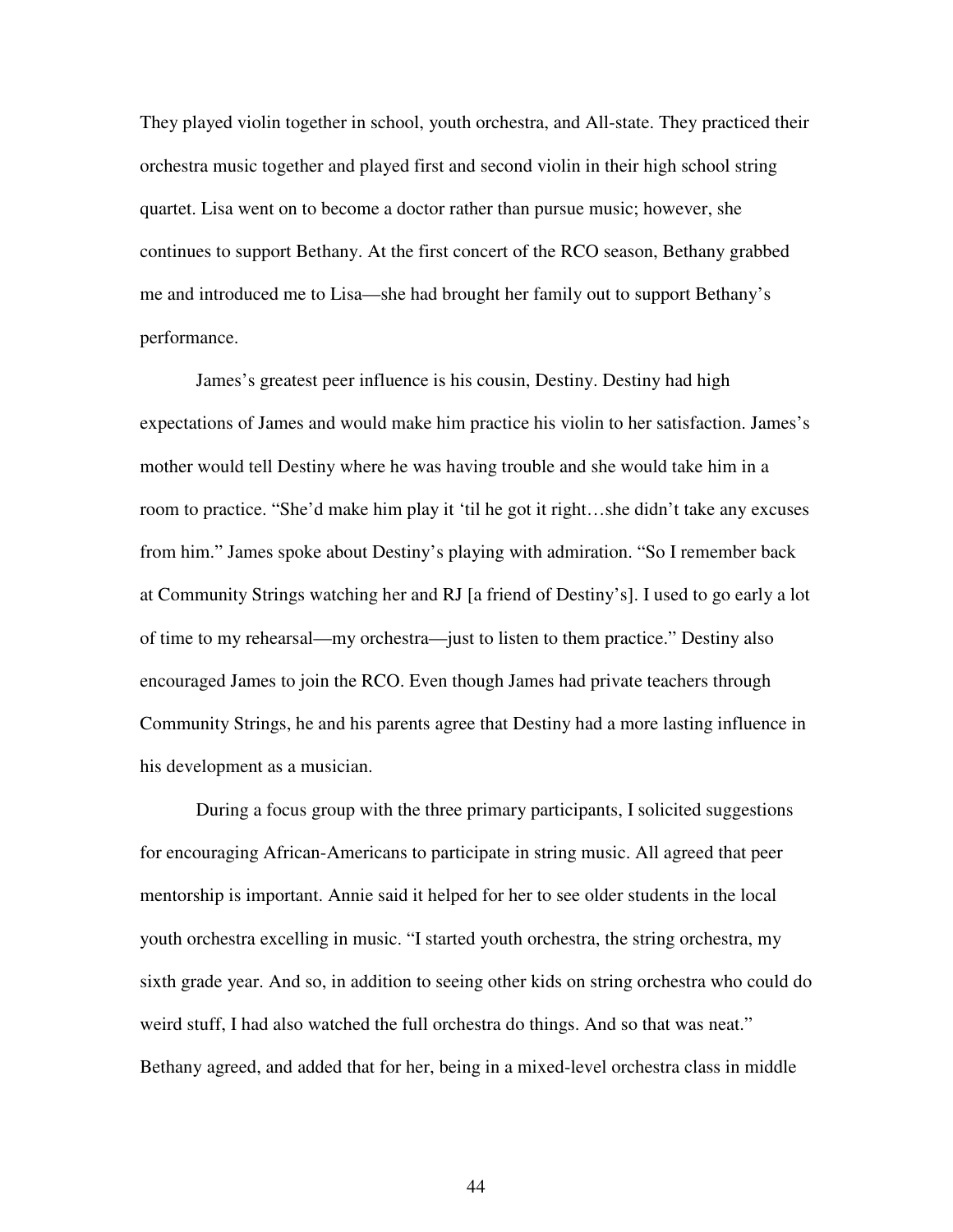school was significant. "As a sixth grader, I was in a class with eighth graders who could do vibrato and they could shift and everything. So I never had any fear of that." Seeing older students attempting difficult technical passages encouraged her to experiment. James emphasized the value of having mentors close in age. "People need mentors, someone to push them along when they...don't feel like doing it anymore, or just to help them along." I asked if he was referring to a parent and he clarified that it should be "someone that's maybe a couple years above you and has been there." All three participants responded confidently that peer mentorship could be a major factor in helping young African-Americans to play string instruments and overcoming the stigma that string music is not something for African-Americans.

## **Parental Support**

Annie, Bethany, James, and Destiny cited numerous ways their parents encouraged them to pursue a string instrument. I was able to interview both of James's parents as well as Annie and Bethany's mothers, and found that these relationships were loving, encouraging, respectful and supportive. One way parents show support of their children is by attending their musical performances. Through the interview process and observations at RCO concerts, I came to appreciate that all the participant's parents made the commitment to attend their children's concerts. Annie related to me that her mom and dad attended every one of her performances growing up. Whether it was a Community Strings recital, a high school concert or a Youth Orchestra concert, her parents were in the audience. It was not until she attended college, over 200 miles from home, that her parents missed a performance. "The first time I had a concert without parents there was my freshman year...And it was kinda strange like, *Hm. No Mom and Dad. This is weird.*"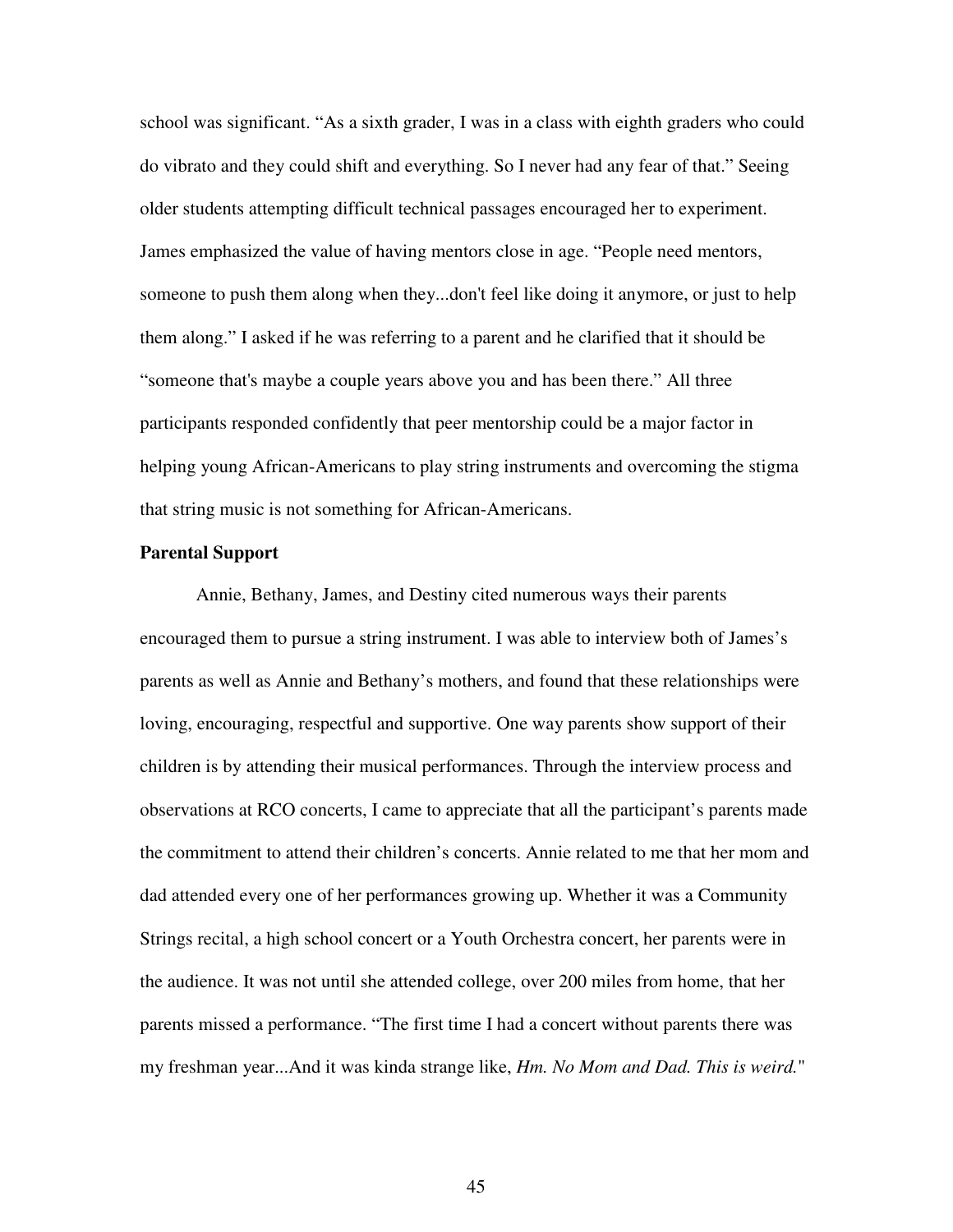While both of Annie's parents made an effort to attend concerts, Bethany's mother was her primary supporter. Tandie even attended three or four of Bethany's college performances. Annie and Bethany's mothers continue to support their daughters by attending RCO concerts, frequently sitting together. When I mentioned to Annie's mother that I enjoyed seeing her and Tandie at a recent performance, she responded, "I don't feel like there's another choice…If your children are participating, you go." Of the three RCO concerts I attended, I also saw at least one of James's parents in the audience for each concert. Destiny's experience mimics Annie's. She shared that both of her parents attended all of her concerts growing up and continue to support her in college.

Destiny: We just had a concert on Monday and my family came up there and supported me. Interviewer: I can see from the things you're telling me that your parents were very supportive of you. Destiny: Yes! They go everywhere…Even when I don't want 'em to go. They're very supportive.

In addition to having parents attend concerts, the participants' parents invested their financial and emotional support.

Participation in string music can be expensive. The parents I interviewed not only funded their children's instruments, but also private lessons, participation in Community Strings, membership dues for the youth orchestra, school music trips, accompanists for recitals, and music books. Some parents had greater financial resources than others, but all of the parents gave what they could to support their children's involvement in string music.

Throughout her interviews, Annie spoke highly of her parents and mentioned numerous ways they provided for her. They supported whatever activities interested her (including dance, theater and Girl Scouts), so when Annie demonstrated talent and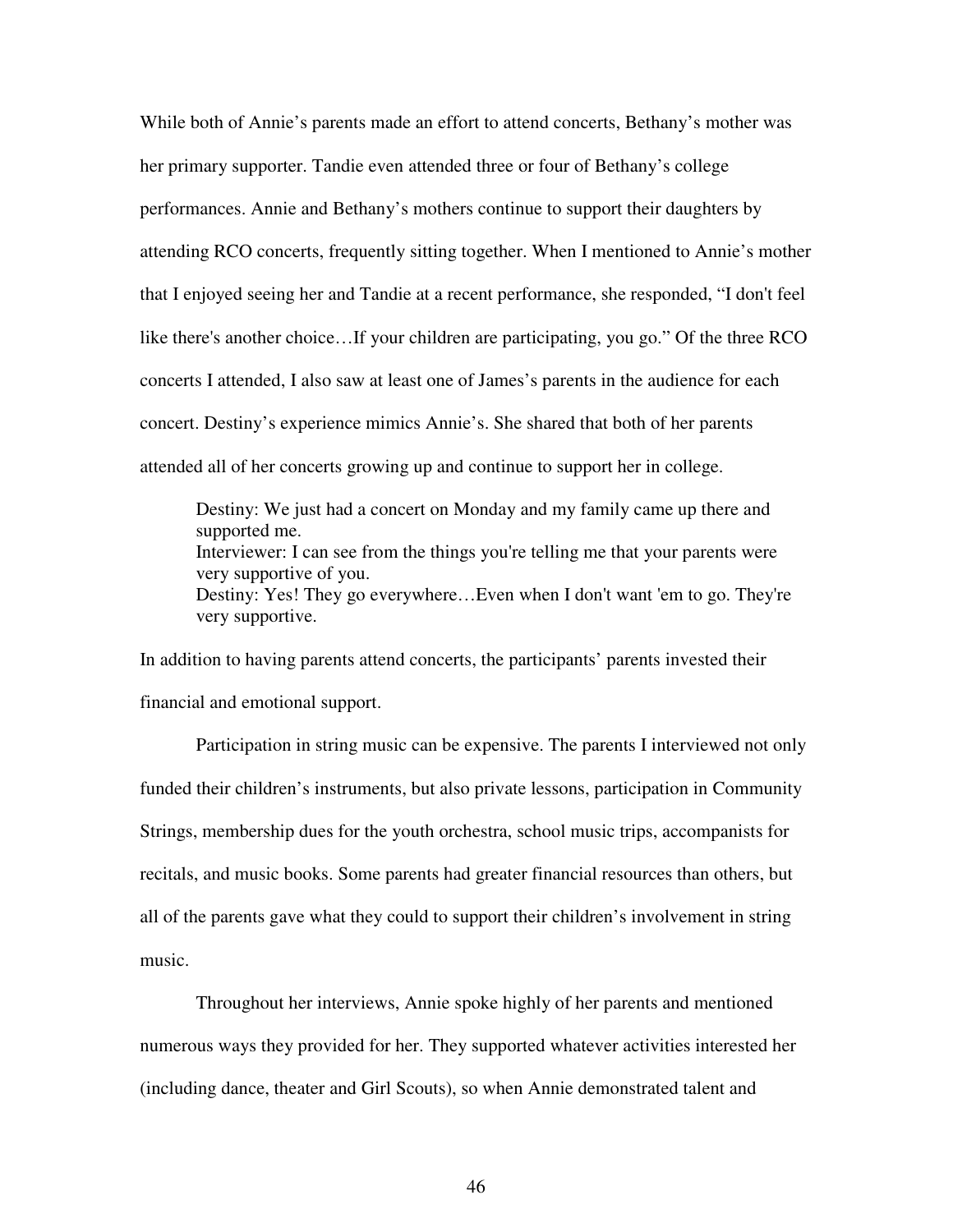enthusiasm with the violin, her parents provided opportunities for to attend orchestral concerts. Annie fondly remembers her first concert experience. "They did a concert at the zoo and I was so excited…and I was such a nerd I had my dad buy one of the concert posters…I had it hanging in my room for the longest time." Annie's parents were equally supportive of her brother's pursuit of string music. Annie's mother, Diana, shared a humorous story of the lengths she would go to in order to transport her son and one of his friends to orchestra rehearsal every week. Diana's son played the bass while his friend played viola, so Diana had to fit herself, two boys, and their instruments in her car. "You put it [the bass] across—roll the window down and you put it in and you stick one little part outta the window…Hopefully it won't rain. We did that for…three years." Both Annie and Bethany had younger siblings who participated in string music. Bethany's mother mentioned that it was common for all the children in a family to participate in Community Strings together.

Destiny described her father as an encouraging man. When I asked why he urged Eugene to allow James to play violin, she replied,

My dad doesn't like to see kids discouraged. So, like, if a child wants to play the banjo, if they really, really wanna play it, and their parents say, "No, you're not gonna play the banjo. It's a banjo." He'll say, "You're gonna let that child play the banjo 'cause what if that changes their whole life?"

Destiny's parents were also encouraging for her. When she started playing the violin and listening to classical music, they listened with her. When Destiny entered high school and it became evident that she would major in music, her parents allowed her to receive extra instruction in music theory during the summer.

Music is a major time-commitment. Participants frequently referred to music activities and the dedication of their parents, driving back and forth to lessons, rehearsals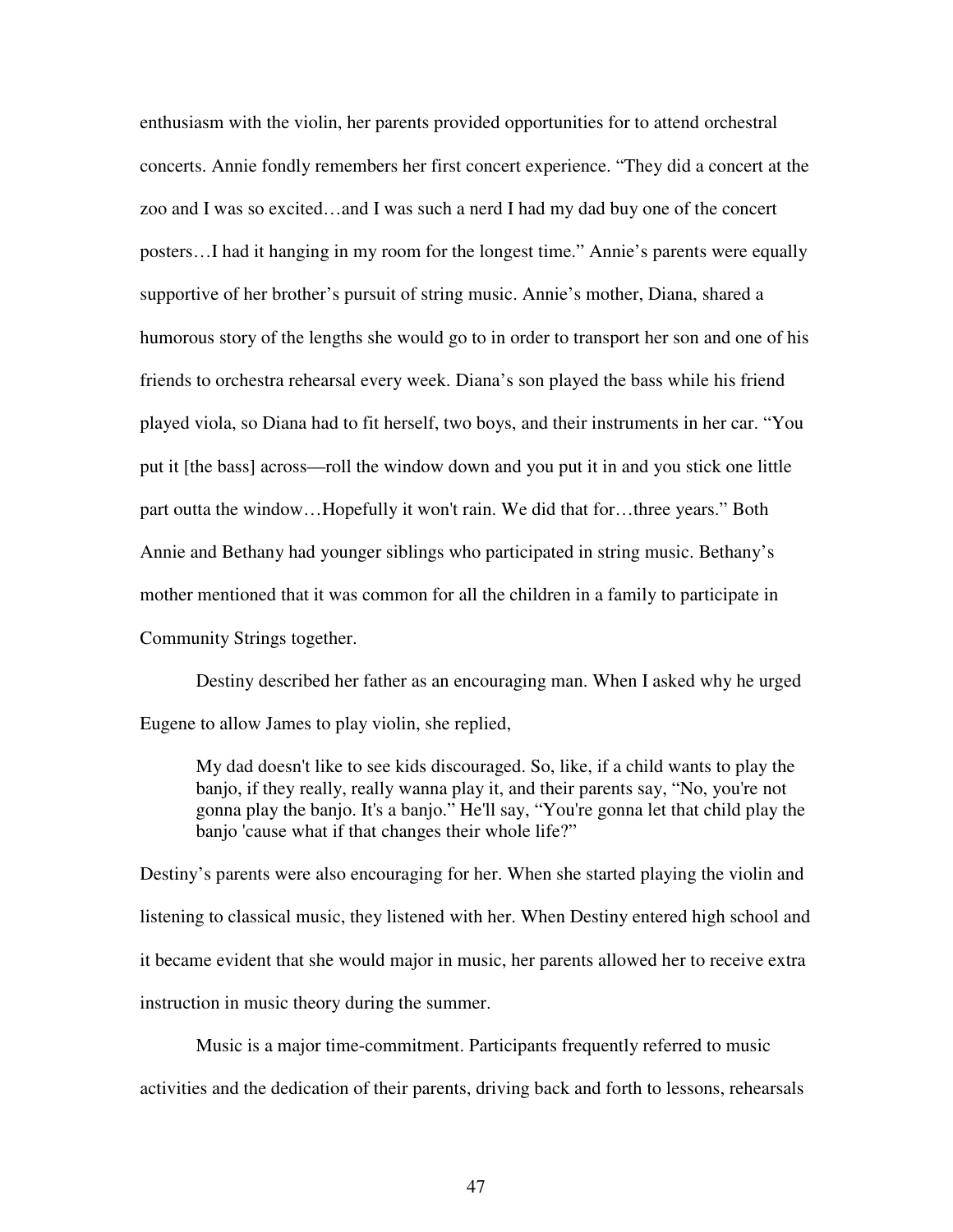and concerts. Tandie had three daughters who participated in string music—Bethany and her two younger sisters. Tandie sacrificed six evenings a week to bring them to practice. "We had one year when I went down to [the university] every day except Saturday…But yeah, it was interesting. Hoooo! That was...a lot of time that you put in." James stopped participating in both Community Strings and the RCO his junior year of high school because he didn't have enough time to focus on his other school subjects. "I was getting about 5 hours of violin each week," over three days of rehearsals. While the availability of string programs in elementary school was a significant factor in the participants' initial interest in strings, these musicians would not have been able to grow beyond school programs without their parent's long-term support and willingness to invest in their development.

#### **Adaptive Behavior**

All participants in this study had exposure to white culture in their childhood and developed adaptive behaviors. For the purpose of this study, *code switching* refers to the ability of African-Americans to speak bi-dialectially, switching between Standard English and Black English depending on the social context (DeBose, 1992). The three primary participants as well as Destiny shared the necessity of adjusting their behavior in different social settings. Annie and Bethany said that they learned the term *code switching* in college. James and Destiny were unaware of the term, but articulated their awareness of how they alter their speech and behavior in different contexts. The participant's exposure to, and comfort with white culture in childhood may have prepared them to participate in the predominantly white orchestral environment as adults.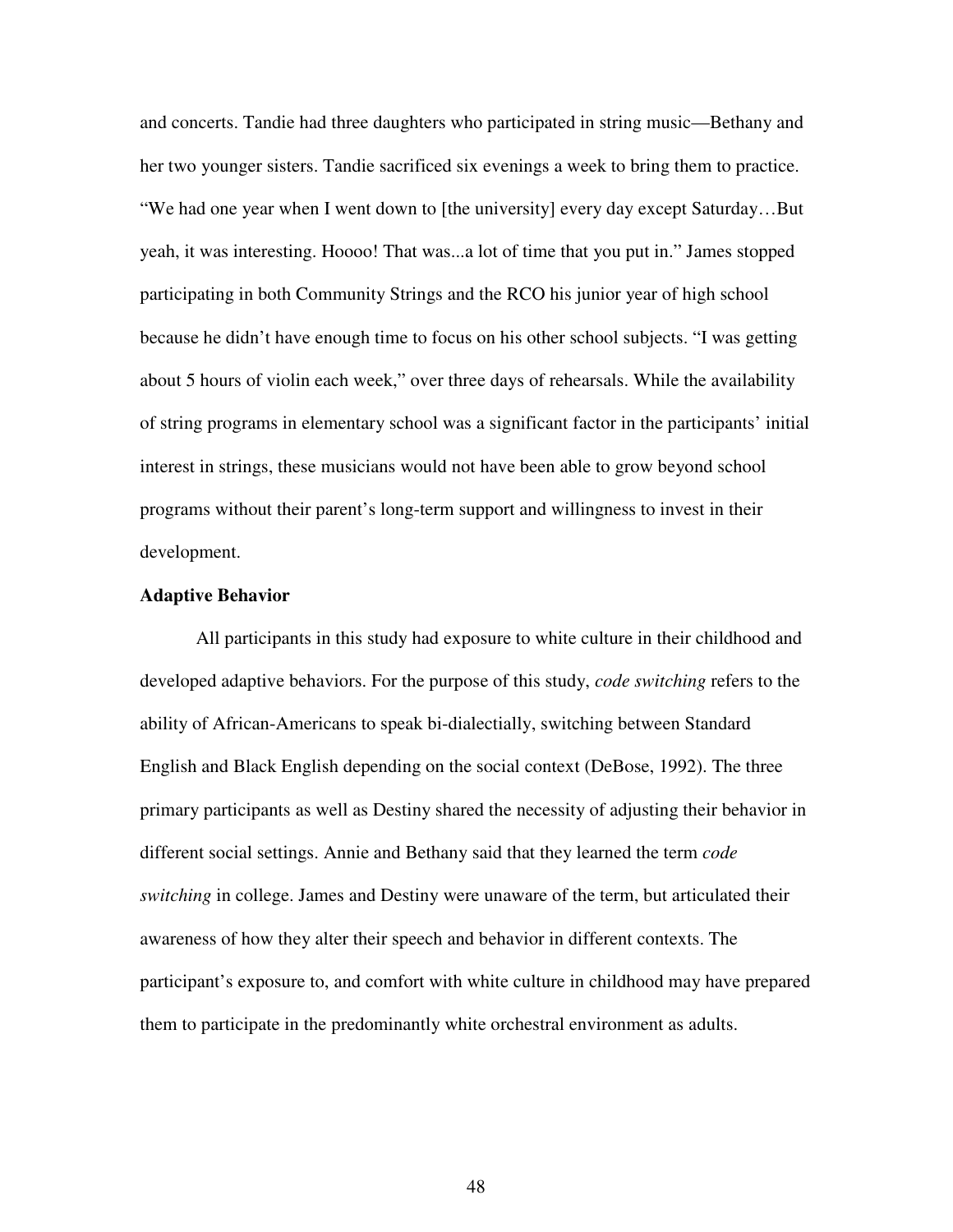Of the participants, Annie seemed most comfortable in diverse situations. Diana expressed that her husband tried to provide their children with an assimilated upbringing, "you know, 'cause he [Annie's father] didn't work in a world separated. He worked in a very integrated world." Annie affirmed her mother's statement, "Dad was just… he was the one who just pushed doing stuff with other folks—and that's a good thing." This led to Annie becoming equally comfortable in either black or white settings. In her predominantly white women's college, she primarily spent time with white students. And a lot of people will say, "Annie, you know, sometimes I forget you're black." I'm like, "I know." Even at [college] I generally hung with white students." Annie shows awareness of how others perceive her. The only time she spoke dialectically was when imitating a family member. Annie consciously alters her speech when interacting with "urban black people" in her job as an EMT, yet she prefers to speak otherwise.

Bethany had exposure to white culture in her early childhood as well. Her elementary school "was just a big mixture" of black and white students. When transferring to an all-black school in  $5<sup>th</sup>$  grade, Bethany had difficulty. "I had major cultural differences trying to adjust from a, ah, I don't know, a mixed situation to…an allblack school." The other children found her mannerisms confusing, "Why are you dressed like that? Why do you have on tennis shoes with your skirt? Why do you have on this? Why are you doing this?" Bethany shared that it took her about a year to adjust and establish friends at the new school. She continued to attend all-black public schools until college. When faced with the decision of where to attend, Bethany determined to challenge herself and enroll in a predominantly white women's college.

I said, "I think in order to be able to get along in the real world I want to go to something opposite of what I've experienced for most of my life"…So I've been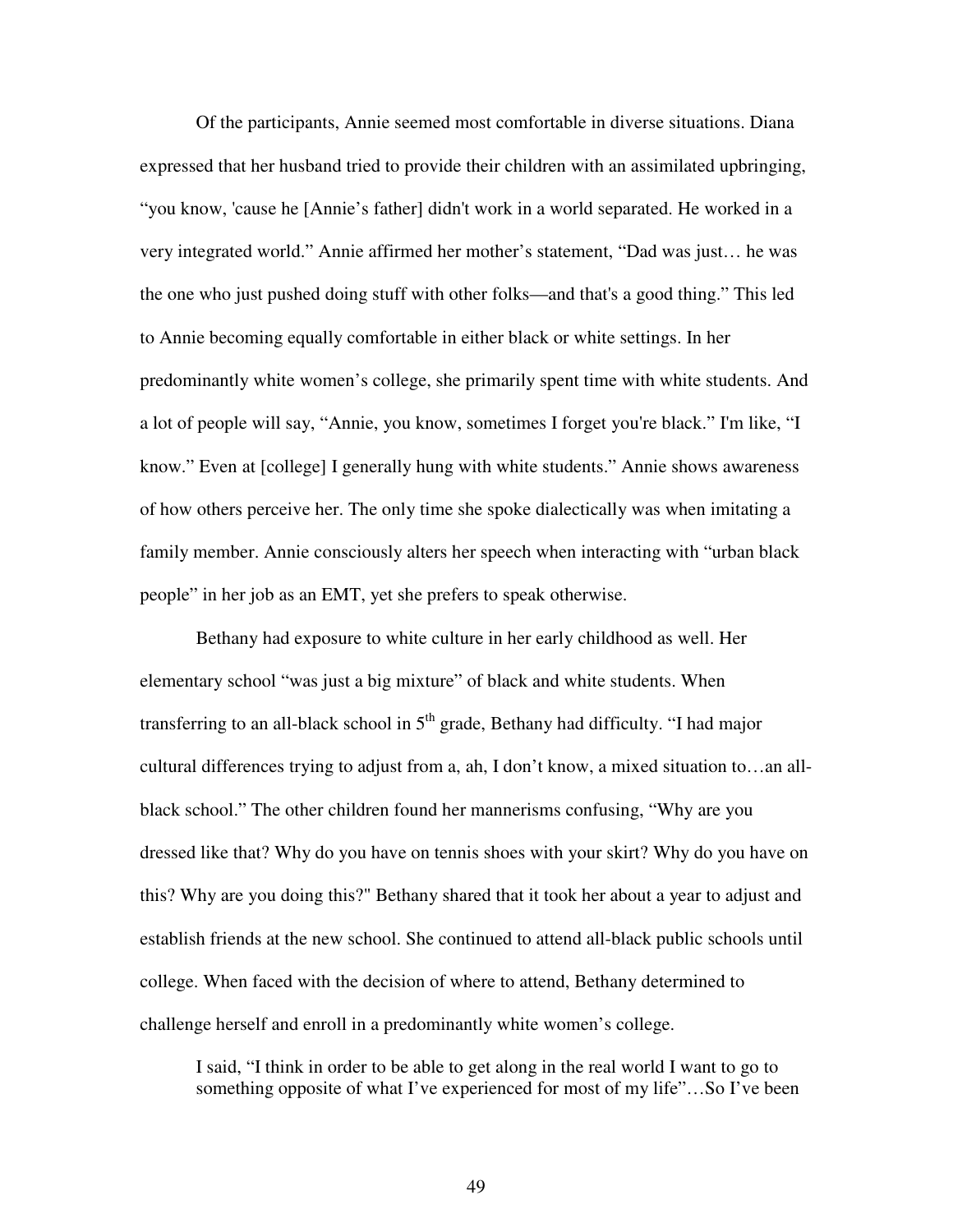a majority and I've been a minority and I kinda learned some different things, some coping mechanisms and whatever else.

Bethany demonstrated courage in assessing which college environment would benefit her the most. She is aware that she adjusts her speech in certain situations to be more "formal" at times, but likes when she can relax and be herself.

James seamlessly adjusts interactional styles. I have observed him in RCO rehearsals speaking casually and dialectically with African-Americans his own age and more formally a few moments later with Euro-American adults. James's father is a pastor and while James's home church is all black, his father frequently speaks at white churches and brings his family along. During my first interview with James and Eugene, Eugene commented that "the churches we go to, usually we [are the] only blacks." James added that he is "used to getting along with different races and different groups of people." In an interview with James, Destiny and James's sister, they described the pressure they experience to adapt at school. James and his sister are the only two black students in a regional home school group.

James: So it's basically me and her [his sister], the only two black kids there, so you have to learn to, like, kinda filter what you're sayin'. Sister: If…I talk regularly, they won't understand. James: Exactly. Interviewer: Really? Rachel: I've tried that and they be like, "*Huh*?" Destiny: Yeah. James: Yeah. Sister: You have to, like, say it clear. James: Clear, and in their terms, so. Interviewer: Like, in white-people terms? James: Mm hm.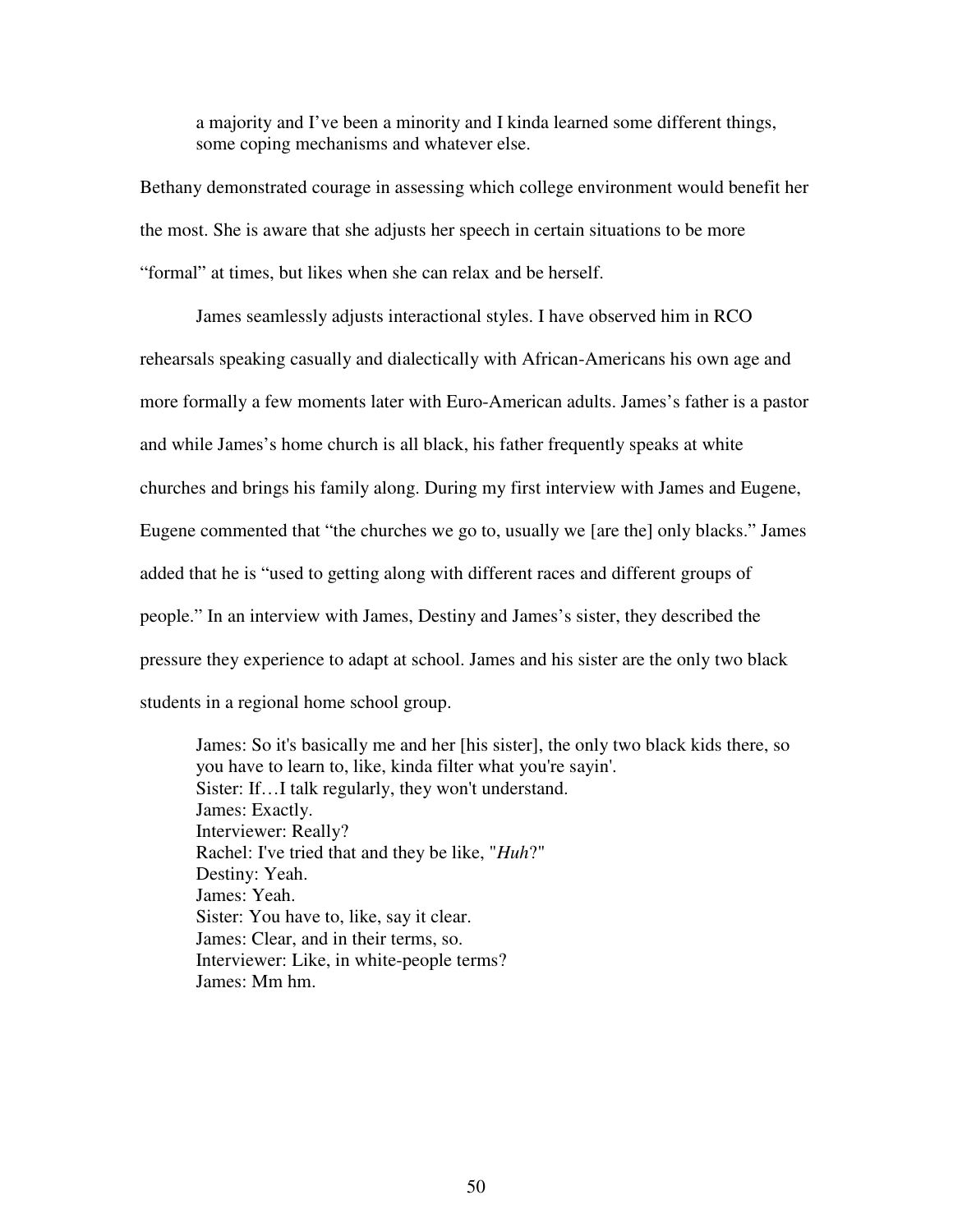James is comfortable with multiple interactional styles and enjoys speaking with people from different backgrounds. One of the reasons he enjoys participating in orchestras is that he likes "meeting different people."

In order to succeed in an integrated world, the participants in this study have learned to adapt their speech and behavior to receive acceptance in white environments. In some instances their parents have promoted exposure to white culture, in other instances it was a conscious choice by the participants. Developing a diverse set of interactional styles has made it possible for these participants to fit comfortably in the orchestral environment. Although the RCO has more African-American participants than most orchestras (an average of 19% during the 2012-13 season) it remains predominantly white. The fact that every participant recognizes the necessity of his or her own adaptive behaviors suggests that for African-Americans to participate in the predominantly white orchestral field, they must feel comfortable with white cultural norms.

## **Involvement in Church Music**

The church holds a prominent position in African-American society. It has a long history of use as a political vehicle (Harris-Lacewell, 2007) as well as a center for community support (Lincoln & Mamiya, 1990). The participants in this study all attend black churches in Riverland with strong music programs. During the focus group interview participants agreed that the church has not only been important to their own musical development, but also as a means of reinforcing the importance of music in general, "So church plays a big role…saying, 'You don't have to do [music] as a career, but you need to see how important it is.'" While the style of music and worship in each of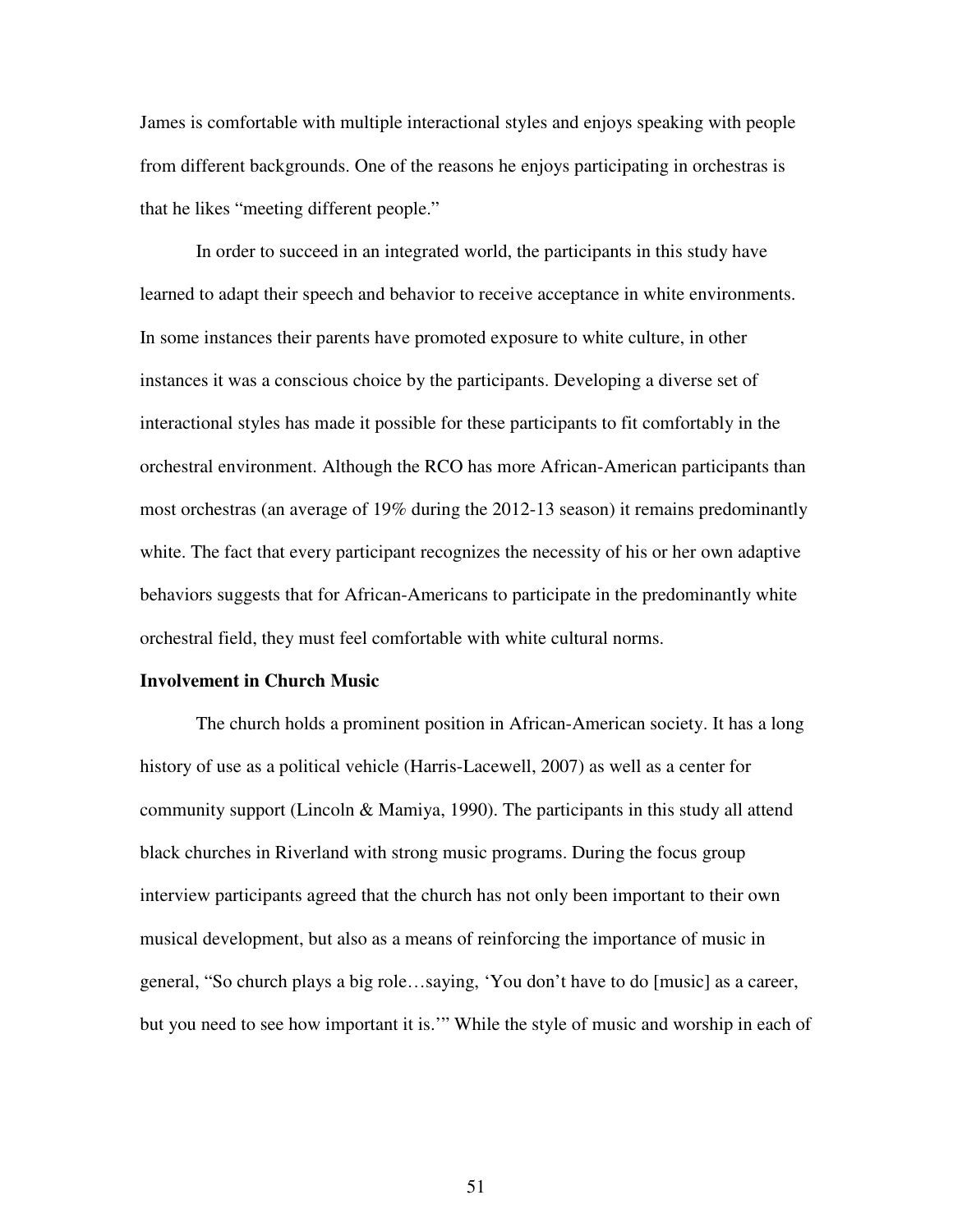the participant's churches is distinct, all study participants agreed that the church has been foundational to their musical development.

Annie's church has provided a breadth of musical opportunities throughout her life. The music is primarily based in the classical music tradition with only a moderate gospel influence. At a recent Christmas service, I observed performances by the adult choir and bell choir with guest vocal and instrumental soloists (Annie performed as a violin soloist and member of the bell choir). Her church also has an active youth choir and men's gospel quartet. Annie's father sang as a member of the gospel quartet when he was alive. He called the other men "The Pips" and they referred to him as "Gladys." Annie said this made sense because he "was kinda the diva of the group." Annie's mother mentioned that the adult choir has not been as strong since Twyla Sims retired. I, however, observed a vibrant choir that sang anthems in four-part harmony. Both of Annie's parents participated in the church choir when Annie was young, giving her exposure to live music and inspiring her to join the children's choir. "I couldn't wait to join the choir...every Wednesday night was adult choir rehearsal, and my brother and I had to go...and play with the other kids. That was just a part of our life." During high school Annie played in her church's orchestra (no longer active) and also joined the bell choir, an atypical group for most African-American churches. Her enjoyment of bell choir music has continued into adulthood and, in addition to playing in church, she is the only black member of an advanced community bell choir.

Bethany's church experiences mirror Annie's in a number of ways. Bethany's mother recounted memories of "dragging" Bethany to church choir practices because she was the church pianist. Bethany received exposure to choral music at an early age and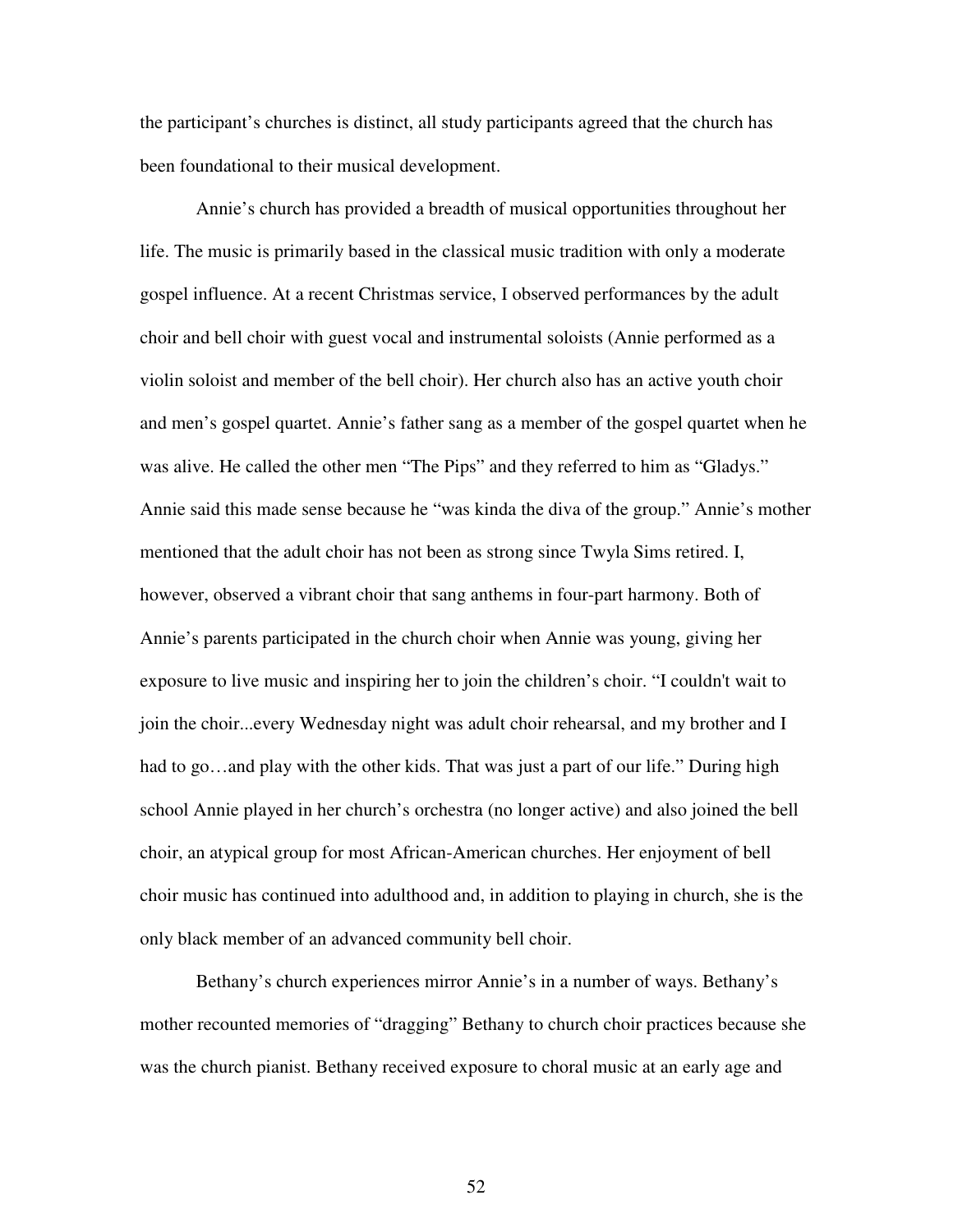grew accustomed to hearing her mother play the piano. Like Annie, Bethany also received performance opportunities in church. When Bethany was younger her church showcased the talent of their young people and giving her valuable experience performing in a safe environment. Bethany received her first regularly paid music job through church. When one of her peer mentors (a pianist at church) graduated from high school, Bethany inherited her job as the Sunday school pianist. She was required to prepare hymns for class each week with at least the bass and soprano lines covered. Bethany felt that these church experiences helped better prepare her for a career as a music educator.

Attending James's church challenged my perceptions of black church music. His church offers primarily gospel music and spirituals; however, the music is presented in a way that I had not been familiar with. The pastor, James's father, would call on a parishioner to share a song. That person would then walk to the front of the church and sing a capella into a microphone. The job of the keyboard player and organist was then to determine the song as well as the key and to accompany the singer. James's church demonstrates an oral tradition, where musicians play and sing everything by ear.

James's church provides him with opportunities to experiment and playing multiple instruments. During the service I attended James played the drum set, and said that sometimes he plays organ and keyboard as well—none of which are his primary instrument. His church offers him a nurturing environment to experiment with other instruments. His experiences in church have also helped him develop improvisational skill and the ability to play by ear.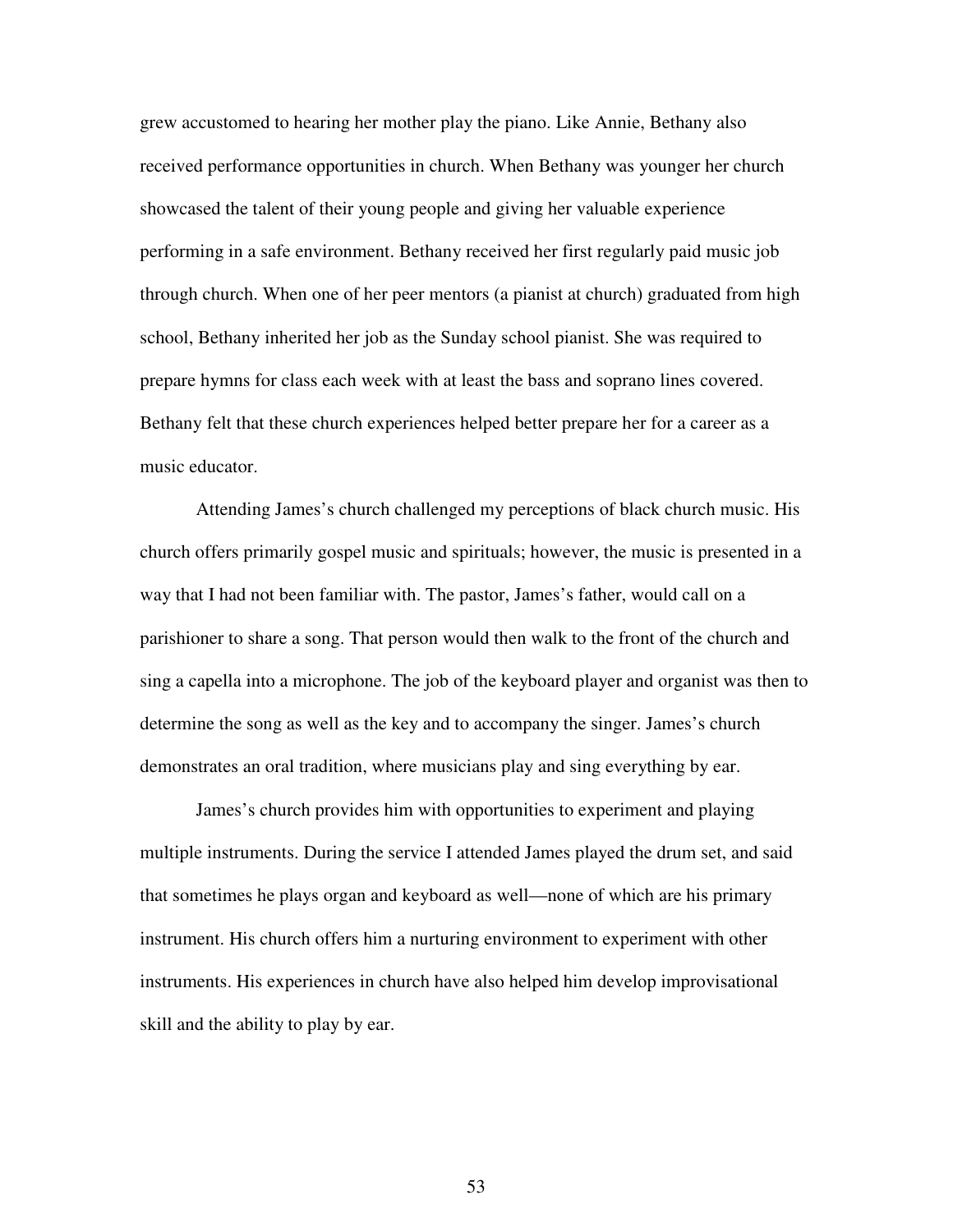# **Valuing Education**

Education is a core value of Annie's family as evidenced by the education level of family members and the obstacles they overcame to achieve their educational goals. Her paternal grandfather completed his high school education by walking ten miles to school (each way). To ensure that his children would graduate from high school he moved his family into a house directly across the street from a school. Annie said that this "was very important to him—that his kids wouldn't have to walk and they were able to get an education." Both of Annie's parents completed their undergraduate degrees. They met at a HBCU where Annie's mother received her undergraduate degree in education. Historically black colleges and universities, HBCUs, are institutions established before 1964 to serve the higher educational needs of the black community. Annie's father was unable to complete his degree at that time due to family health concerns, so he transferred to a technical school in Riverland where he was the first African-American to graduate. According to Annie, "he was the only black student in this inaugural class. He was...a little nervous. You know, they asked if he wanted some police protection." After achieving her undergraduate degree, Annie's mother obtained her Master's in Education from another HBCU and continued taking coursework at a predominantly white university, obtaining a specialist degree in education. Annie began her college career at a prestigious women's college, but never completed her degree. Though she has not yet received her bachelor's degree, she took additional courses at a medical college and currently works as an EMT. She describes her family as educated and feels that her friends in high school also came from educated families. Bethany was part of Annie's circle of friends with "educated parents."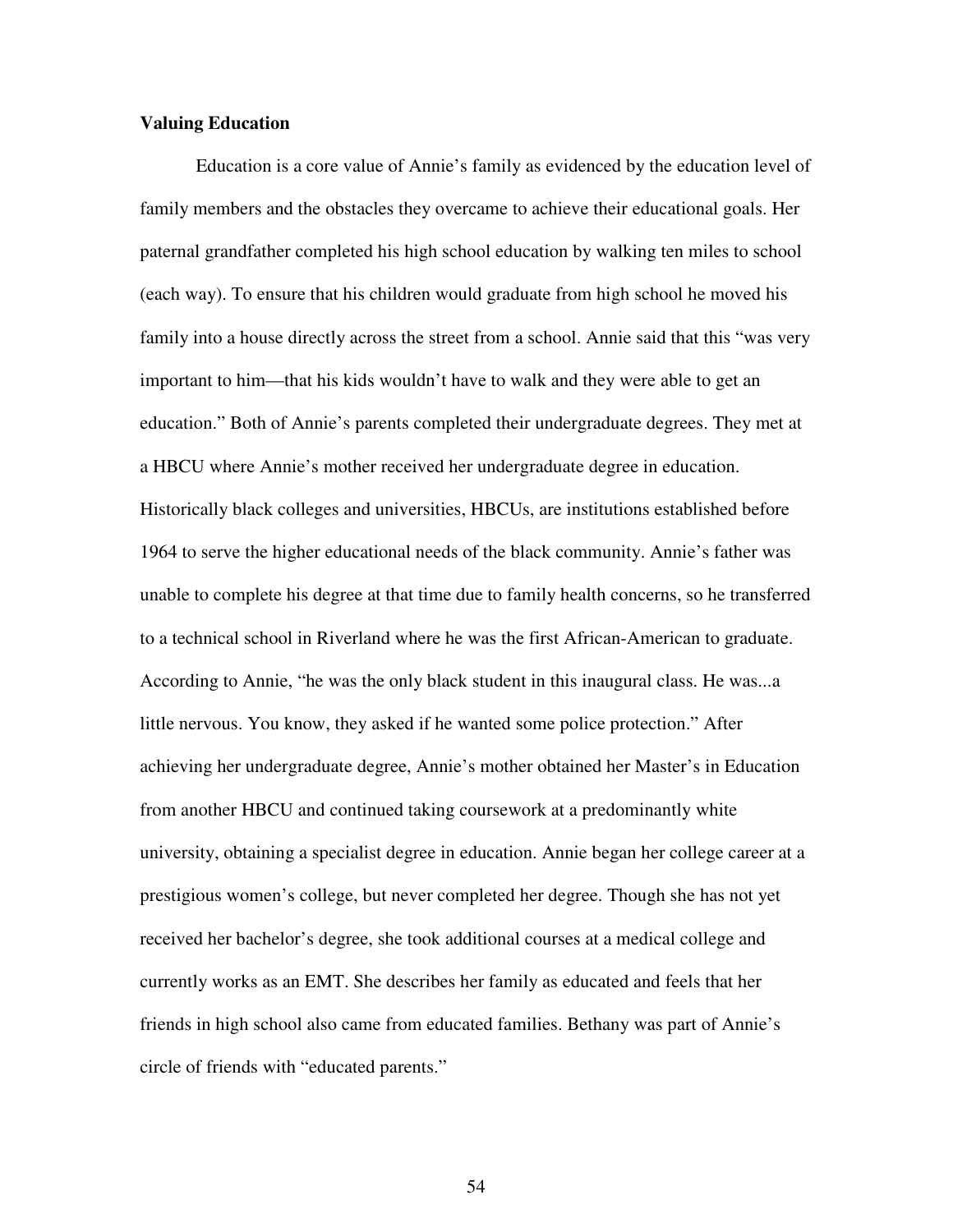Bethany comes from a family of educators. When nearing graduation from high school Bethany was presented with the question of *where* she planned to attend college, rather than *if* she planned to attend. She received her undergraduate degree from a predominantly white women's college (a different college than the one Annie attended) and her master's degree from a regional HBCU—the same university her mother and grandmother attended. Bethany expressed interest in carrying on the family tradition and attending her mother's alma mater for her undergraduate degree, but the school did not offer orchestra. For Bethany that was a determining factor. The availability of a quality orchestra was her primary concern in selecting a college. "I wanted to do orchestra…[the HBCU] didn't have orchestra." Bethany's family members share her commitment to education.

The level of education among Bethany's family members is considerable, especially considering that desegregation had not started in the southeast United States until the 1960s, around the time her parents entered college. Bethany's parents met in Laurelton while her mother was working on her master's degree and her father attended a military university. Bethany's father was part of the first class of African-Americans allowed to attend the military academy. Rather than attend a HBCU after high school, Bethany's father first entered the Air Force and waited until the military academy desegregated to enroll in college. Bethany's parents passed this value onto their three daughters, all of whom are educators with master's degrees.

James's educational background is unique in that he was primarily home schooled. Although Eugene did not graduate from college, he wanted his children to receive a quality Christian education. James and his sister attended a private Christian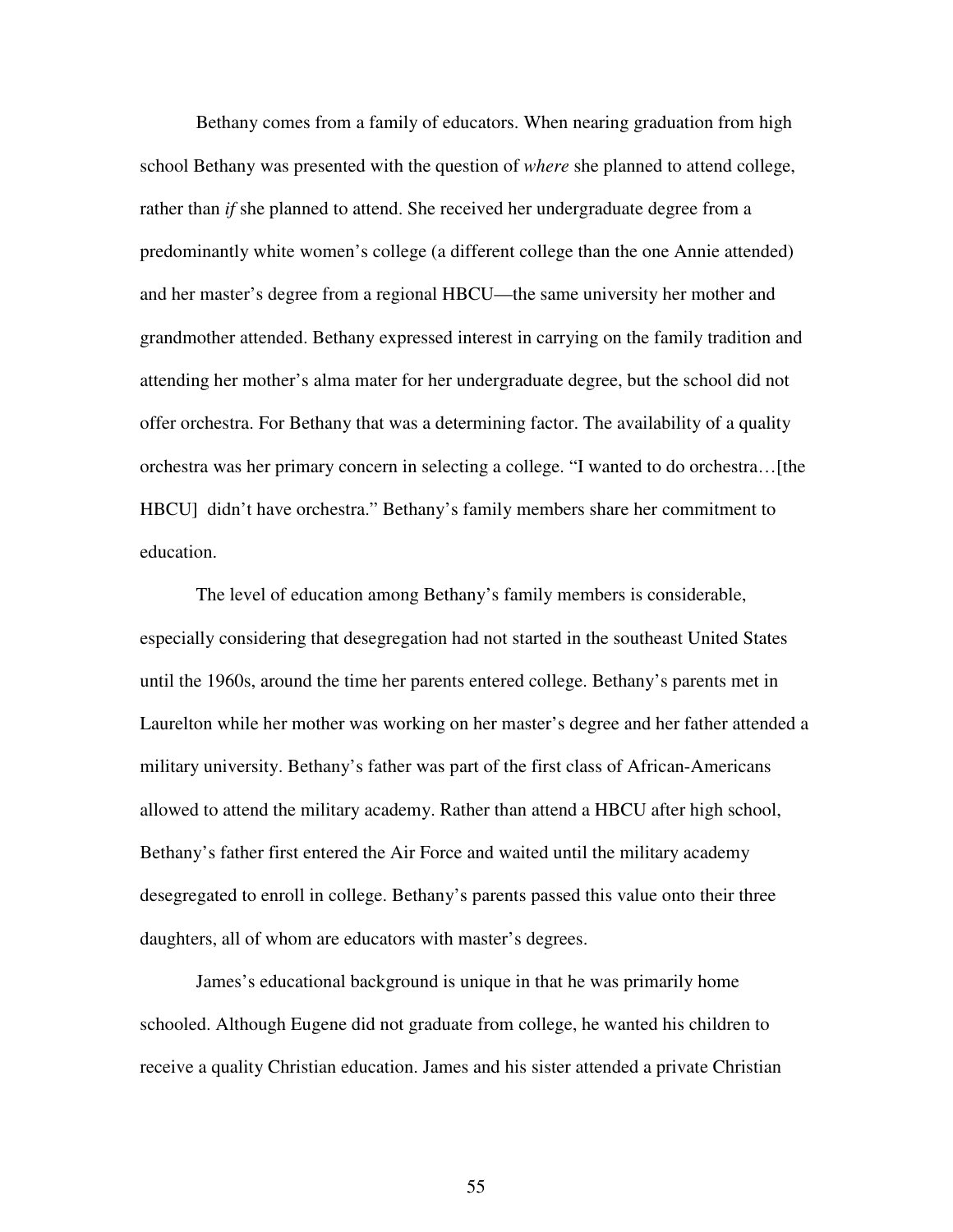school from kindergarten through fifth grade and have been home schooled ever since. To supplement his coursework at home, James attends classes at a regional home school facility where he takes honors-level courses. James is proud of the fact that he takes honors classes and plans to attend the local, predominantly white university once he graduates.

One theory exploring the connection between a person's education level and interest in arts activities is *cultural omnivorousness* (Mark, 2003). This theory suggests that there is a positive relationship between education level and the number of cultural forms people enjoy (DiMaggio, 1987; Erickson, 1996). Individuals that are more educated tend to like both popular culture and high art more so than those with lower education levels. This may explain why these study participants became involved in string music. According to Bethany's mother, the availability of the string program in Riverland elementary schools "fascinated a lot of African-American parents who were educators." Annie noticed that her peers in orchestra came from educated families. "Most of the kids who were on, particularly the orchestra, had parents who were um, either educated, you know, at least had the high school education or if not beyond, or you know, hard workers, that kind of thing." The high education level of these participant's parents may have led them to be more receptive to a cultural activity that lacked a connection to their experiences. None of the parents played string instruments, yet they supported their children's involvement.

# **Intrinsic Motivation**

One criterion for selecting participants in this study is that they are volunteer players with the RCO, suggesting that they are intrinsically motivated to participate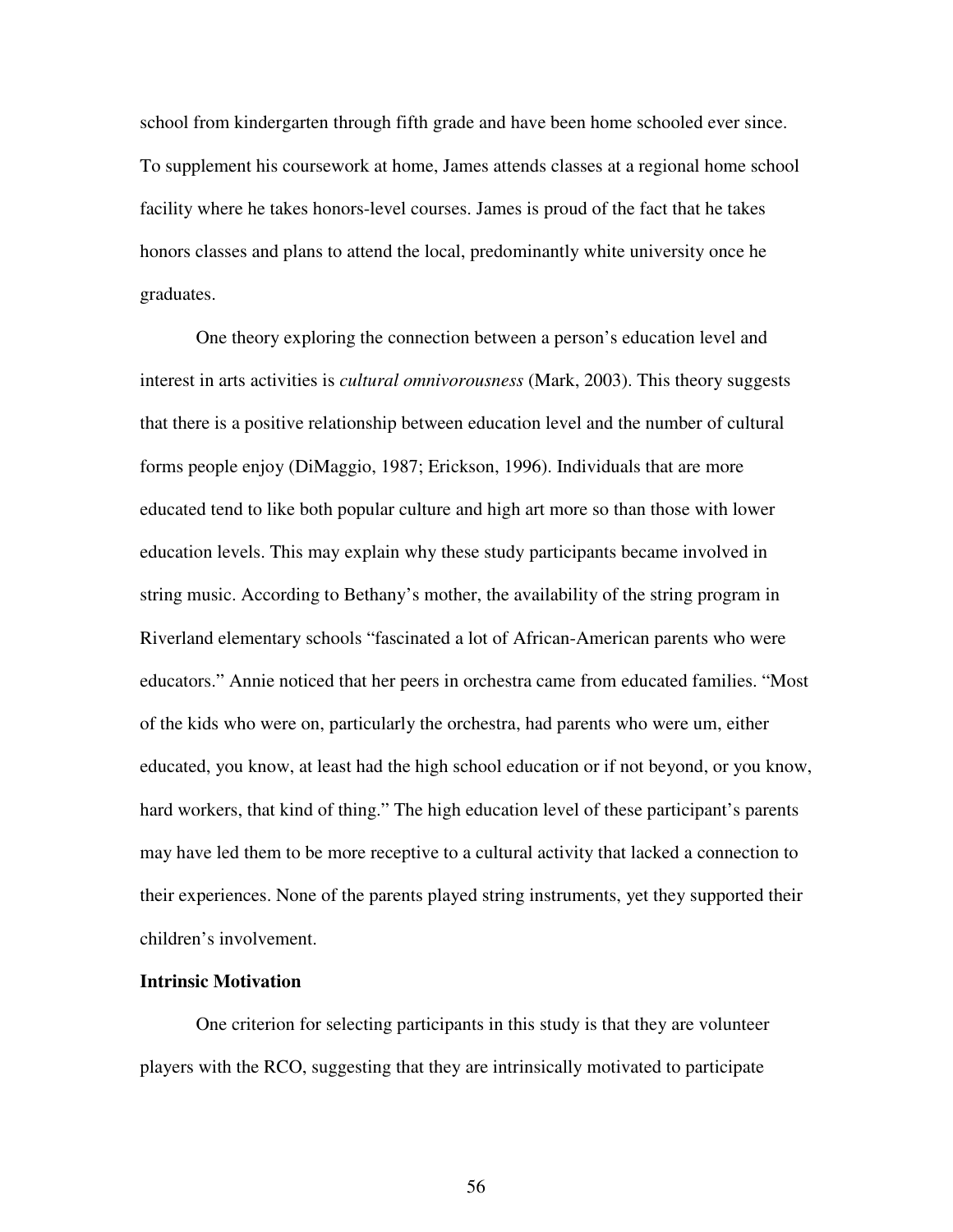(Amabile, 1993). The participants and their family members made numerous comments concerning the player's enjoyment in being involved in orchestras. From their first exposure to string instruments as children to their continual involvement in orchestra, the participants all shared insights into their motivation for playing.

As previously mentioned, Annie showed exuberance when first given the opportunity to play the violin. Her mother commented that when Annie was a child she practiced even being monitored. "My take on it is, if you wanna be good, you have to practice. But I am not gonna force you to practice…So, I just never made her." Annie's motivation continued through high school where she says she was "married" to her violin. "In high school my violin was my best friend. You know, during lunch if I didn't feel like hanging out with some of the other folks I'd go and practice." As an adult Annie continues to play for the psychological benefits, "I need to play for my sanity." After living in Laurelton where she had not played violin for a few years, Annie moved back to Riverland and subsequently joined the RCO. "When I came back here [to Riverland] there was still...there was something missing. I've heard people describe a 'God-shaped' hole. Well, I had God. Maybe not enough, but then I realized it was a 'violin-shaped' hole." Annie clarified that it is not enough to perform occasionally in church or practice on her own. Her greatest musical enjoyment comes from performing as part of an orchestra.

Although Bethany works in the music field as high school orchestra director in Riverland, she continues to voluntarily perform with the RCO. Her love for music was evident from early childhood. Bethany's mother encouraged her to experiment on the piano and attributes Bethany's initial interest from always having "music in the house."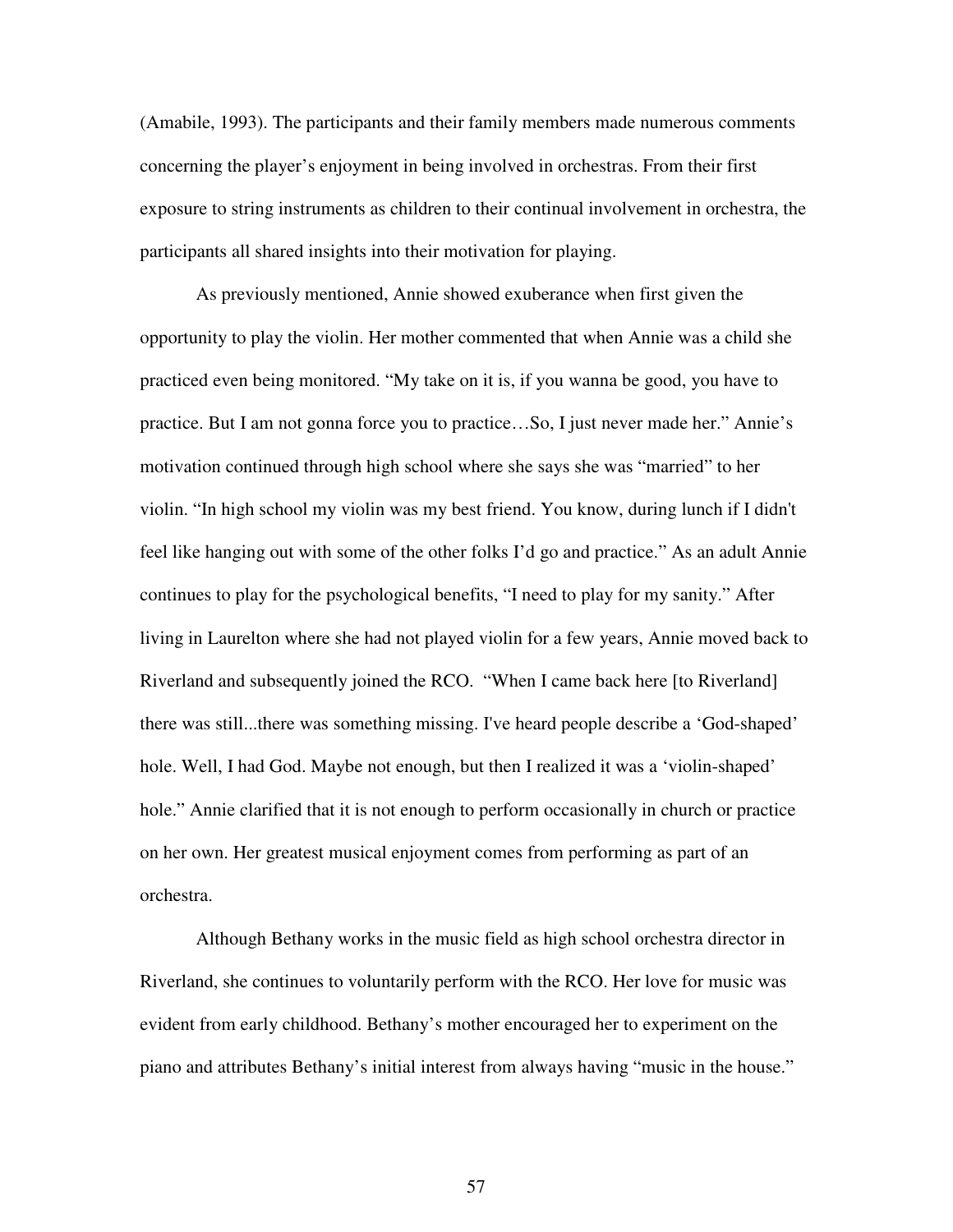In addition to playing violin, her primary instrument, Bethany sang in her school choir and was proficient enough to make the All-State choir in high school. In middle school she wanted to take another instrument (in addition to the violin); however, her financial situation prevented it. Bethany sought opportunities to learn beyond what was offered in her music classes. In elementary school she asked Mrs. Sims for help with piano and continued to play piano, "just for fun," through high school. For Bethany, music is not just her profession, but her passion as well.

James displayed interest in playing the violin from his first exposure at the age of four. He participated in Community Strings for nearly a decade and anticipates that he will continue to play in college. When I asked him to describe how important it is for him to play James responded that he sees it as "Somethin' I do for fun." After attending one RCO rehearsal in 2011, James asked if he could play with the group and was warmly received by the Frankels. For James, as well as the other participants, playing the violin is an activity that brings him enjoyment.

### **Conclusion**

 The predominant theme tying subtopics together is the importance of meaningful community connections. When I initially began the coding process, I considered a community connection to be a coincidental relationship between the participants and the broader African-American music community. As I continued to analyze the relationships and their importance, I found that these connections created support systems amid families, friends, churches, schools, and community music groups. Bobby McNeill, for example, touched a broad segment of the music community and continues to influencing a second generation of African-American musicians. Bobby was instrumental in founding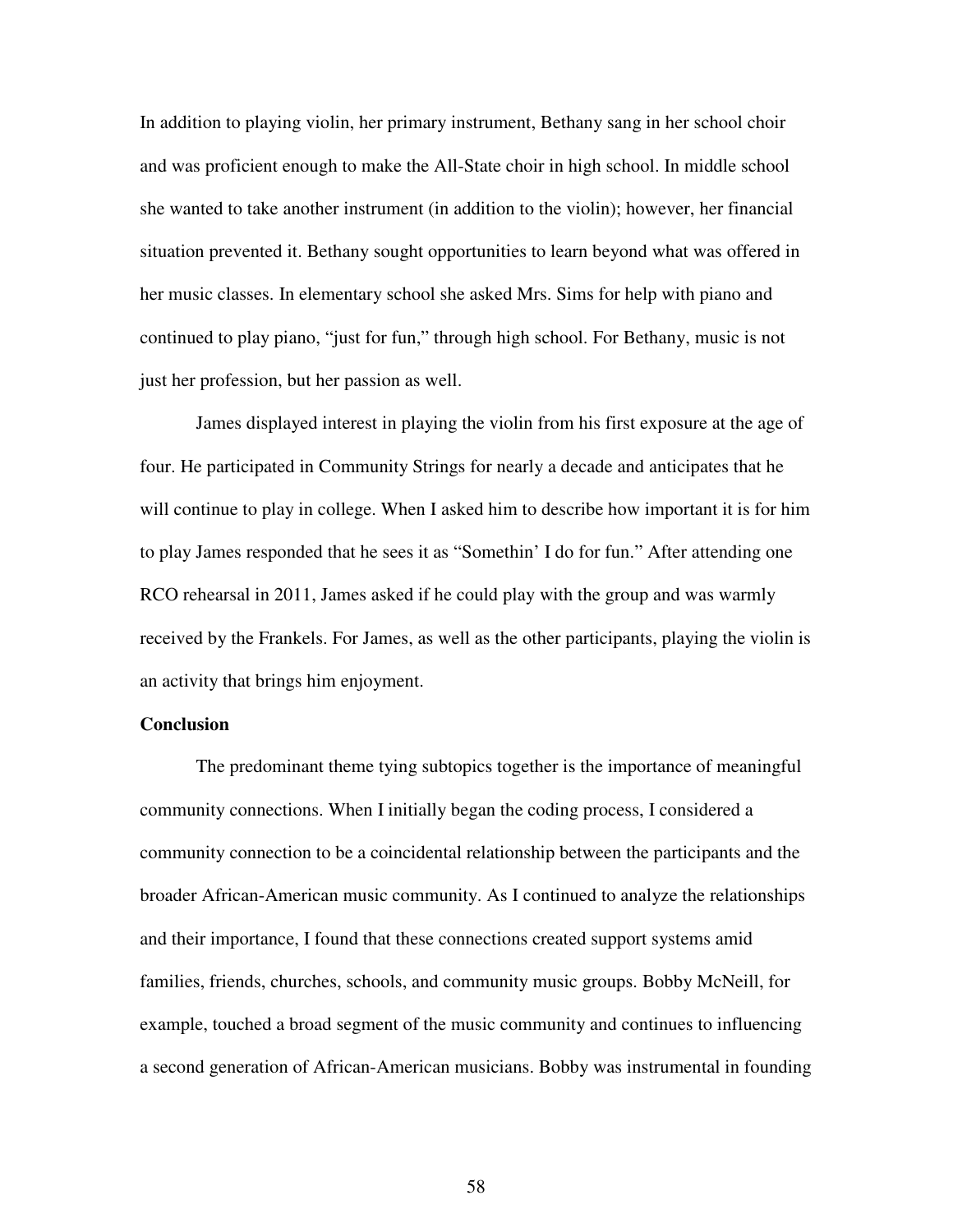the RCO and recruiting players from among his former students. The friendly and relaxed atmosphere of the group is welcoming to players of diverse backgrounds and brought Annie, Bethany, and James together. Annie shared how she still hears his voice during RCO rehearsal and wears her high school ring to honor him at every concert. She carries his picture in her wallet and had it laminated to prevent damage. Bethany honors Bobby's legacy by sewing into the lives of her students. During our second interview, I had the privilege of meeting Mia, one of her orchestra students. Mia does not fit in socially with her peers, so Bethany finds ways to encourage her, "When I find something that we have in common I'll say it out loud, 'Okay, we must be related because we like this that and the other.'" Bethany treats her like a little sister and referred to Mia as her "honorary Idon't-know-what," emulating some of the same mentoring traits she saw in Bobby. Most striking to me throughout this process, was the realization that one person can have such a positive impact within a community that the results last for generations.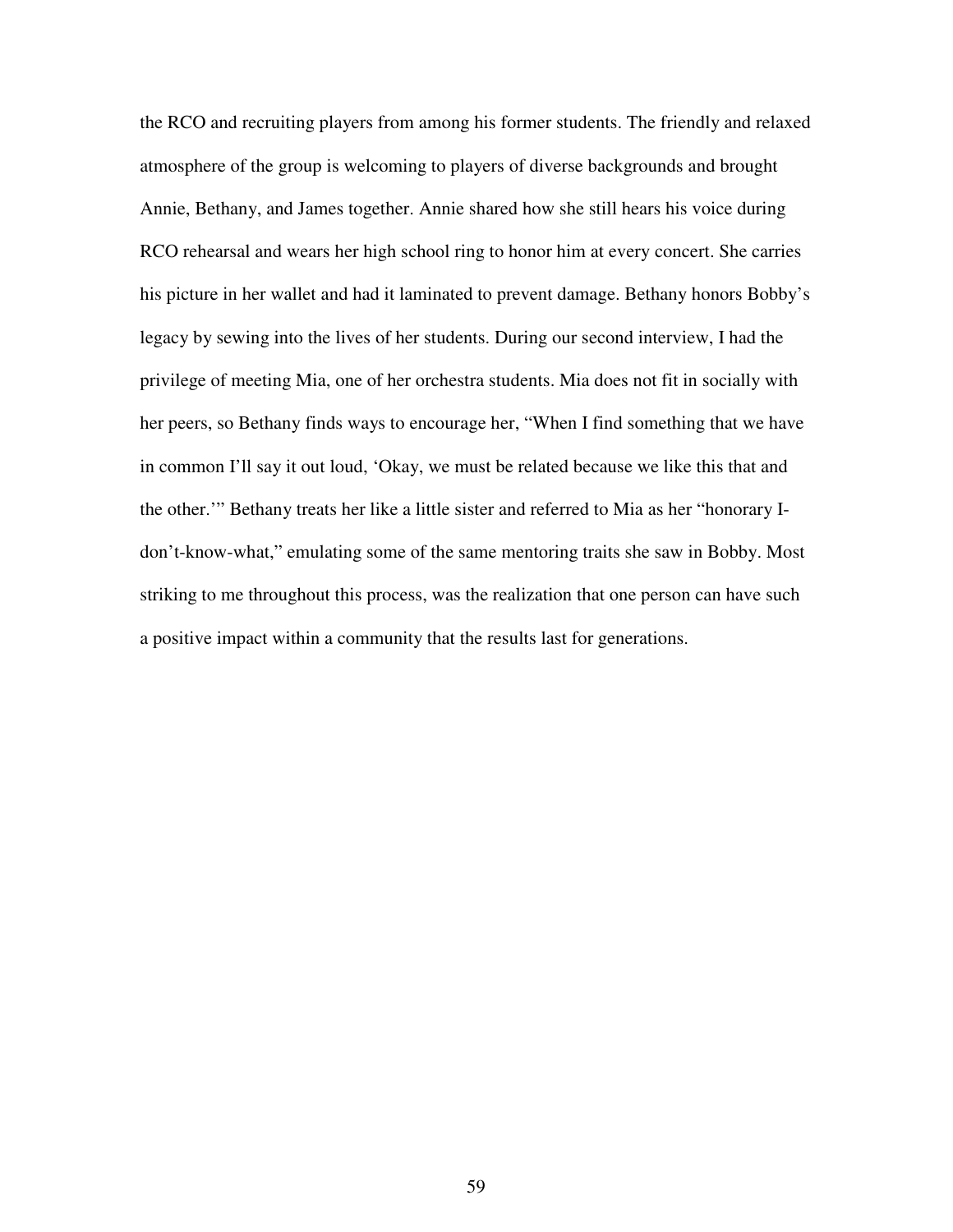# CHAPTER 5

## **DISCUSSION**

 The problem of low African-American participation in orchestral music is welldocumented (DiMaggio & Ostrower, 1990; Iyengar et al., 2009; Novak-Leonard & Brown, 2011). While there has been interest in the subject of diversity in orchestras, very little qualitative research exists exploring this trend. The purpose of this study was to identify factors that motivate African-American musicians to begin and maintain involvement in orchestral music. The research question guiding this study was, "Are there common themes in the lives of African-American musicians that contribute to their sustained involvement in classical, orchestral music?" To better grasp the complexities of the question, I conducted a case study of three African-American musicians participating in a volunteer community orchestra. In this chapter I provide a discussion of the results in the context of existing literature and contains suggestions for further study.

I constructed this study through an *interpretivist* lens, searching to understand the perceptions of Annie, James, and Bethany through semi-structured interviews using open-ended questions. Based on preliminary research, the interviews centered on the subjects of educational background, mentorship, and family and cultural influences. In many ways, the results support and expand current research and offer interesting alternative views.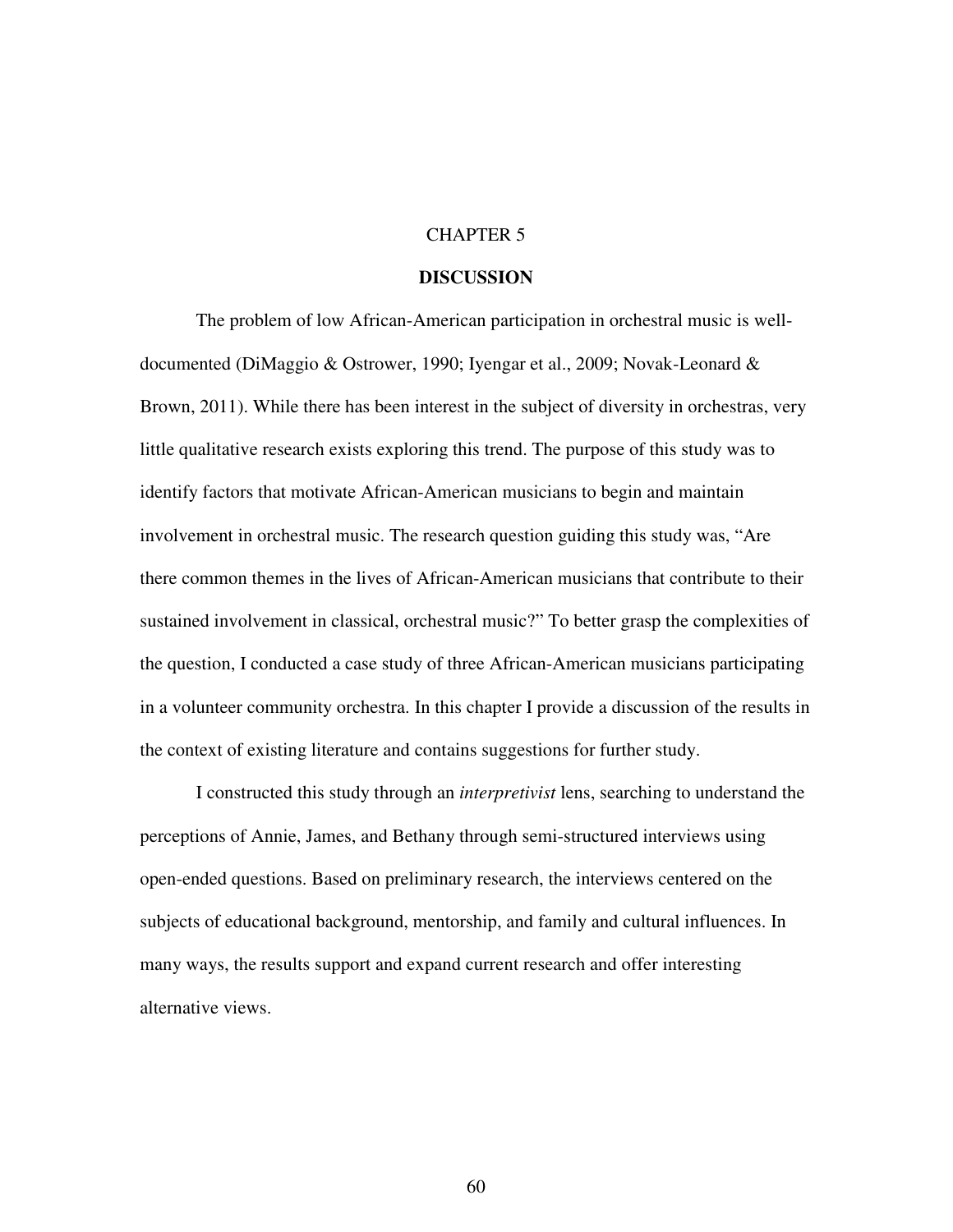## **Education**

 According to Novak-Leonard and Brown, "arts education in childhood is the most significant predictor of... personal arts creation throughout the rest of a person's life" (2011, p. 5). To further explore this trend, the NEA funded a study investigating the connection between arts education and adult consumers of the arts titled, "Arts education in America: What the declines mean for arts participation" (Rabkin & Hedberg, 2011). This study confirmed that arts education in childhood may act as a gateway to adult participation; according to the NEA study, children who received an arts education were more likely to participate in arts lessons as adults and attend arts performances.

 The Riverland School District has a strong orchestra program. Founded in 1973 with funding from a national arts grant, Riverland is perceived as "a state leader in involving African-American students in orchestra music" (Riverland School District Honors Orchestra program insert). Riverland is primarily an urban school district with 15 orchestra teachers serving 7 high schools, 9 middle schools, and 28 elementary schools. The district has been designated one of America's Best Communities for Music Education by the National Association of Music Merchants Foundation (NAMM) (Riverland School District Honors Orchestra program insert). In addition to general music classes, elementary school students were allowed to participate in orchestra and chorus.

 During a focus group, I asked participants what motivated them to begin playing a string instrument, and Annie and Bethany cited their school string programs. They took general music classes in elementary school and began playing the violin in fourth and fifth grade, respectively. In both cases, the girls were offered the opportunity to learn a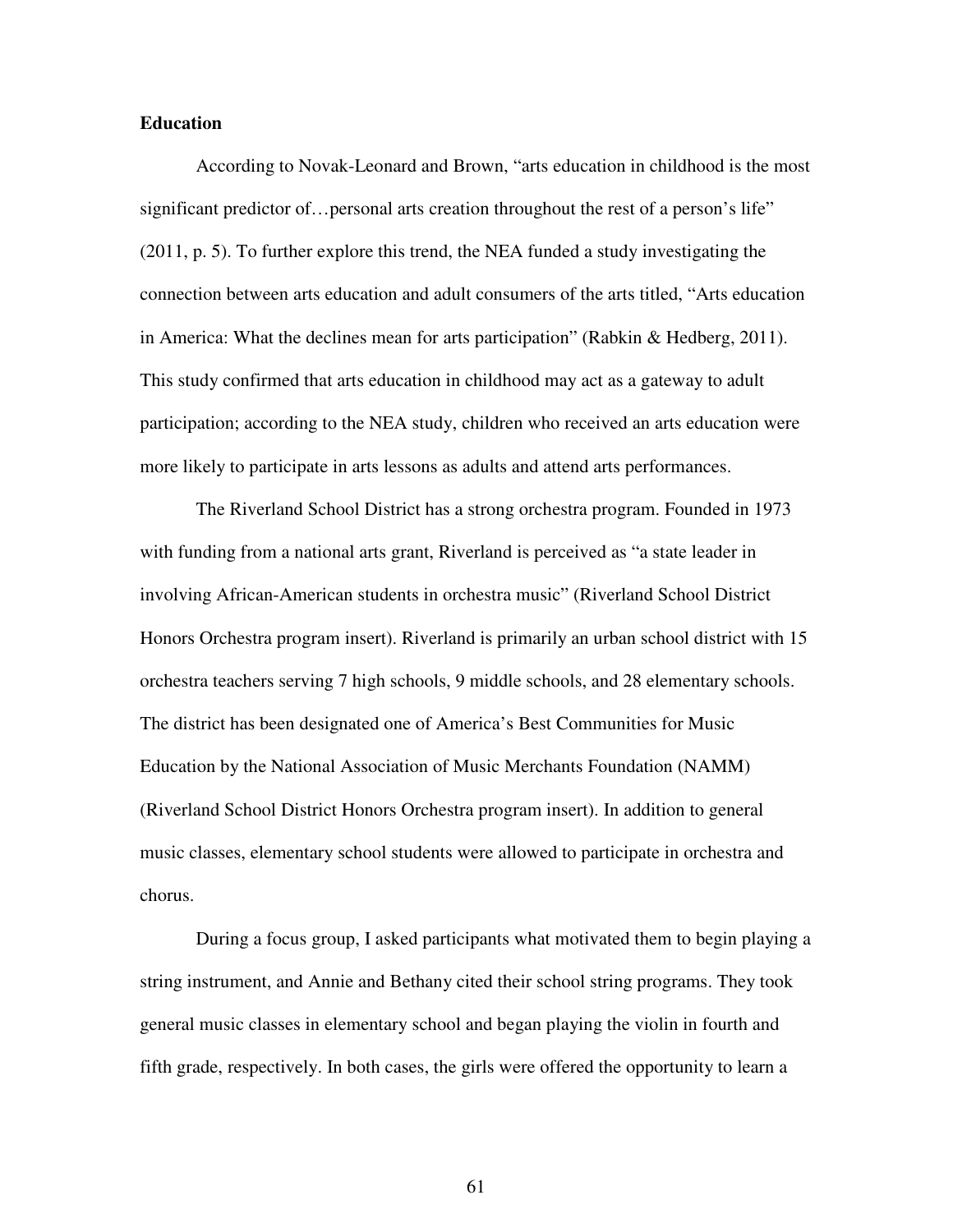string instrument as an alternative to taking a general music class. In both cases, they continue to play through adulthood.

 Although James did not participate in a formal school music program, his interest in string music began through a school connection and he continues to participate through community groups. James attended a private school until fifth grade and has been home schooled since. During the interview process, James did not mention taking music classes in elementary school; however, he developed an interest in the violin after hearing another student perform. James asked his parents to let him learn to pay the violin when he was four. Although reluctant at first, they eventually allowed him to take private and group string classes at Community Strings, a local music program connected to the university. James began his formal music training at eight, and continues to play through high school.

 Education level can affect arts involvement. Research has shown that people with higher levels of education are more likely to attend arts performances (DiMaggio & Ostrower, 1990; Novak-Leonard & Brown, 2011). In the case of those involved in this study, however, I found that most attendance at music events was in support of a family member. Although the participants came from educated families, they rarely attended classical performances unrelated to their own musical involvement. On the other hand, I found that these participants came from educated families and were receptive to classical music. People with high levels of education tend to be more tolerant of "cultural forms disproportionately liked by members of ethnic minorities and other marginalized groups" (Mark, 2003, p. 321). The participants in this study had parents who pursued college degrees and were supportive of their children's interest in string music. Annie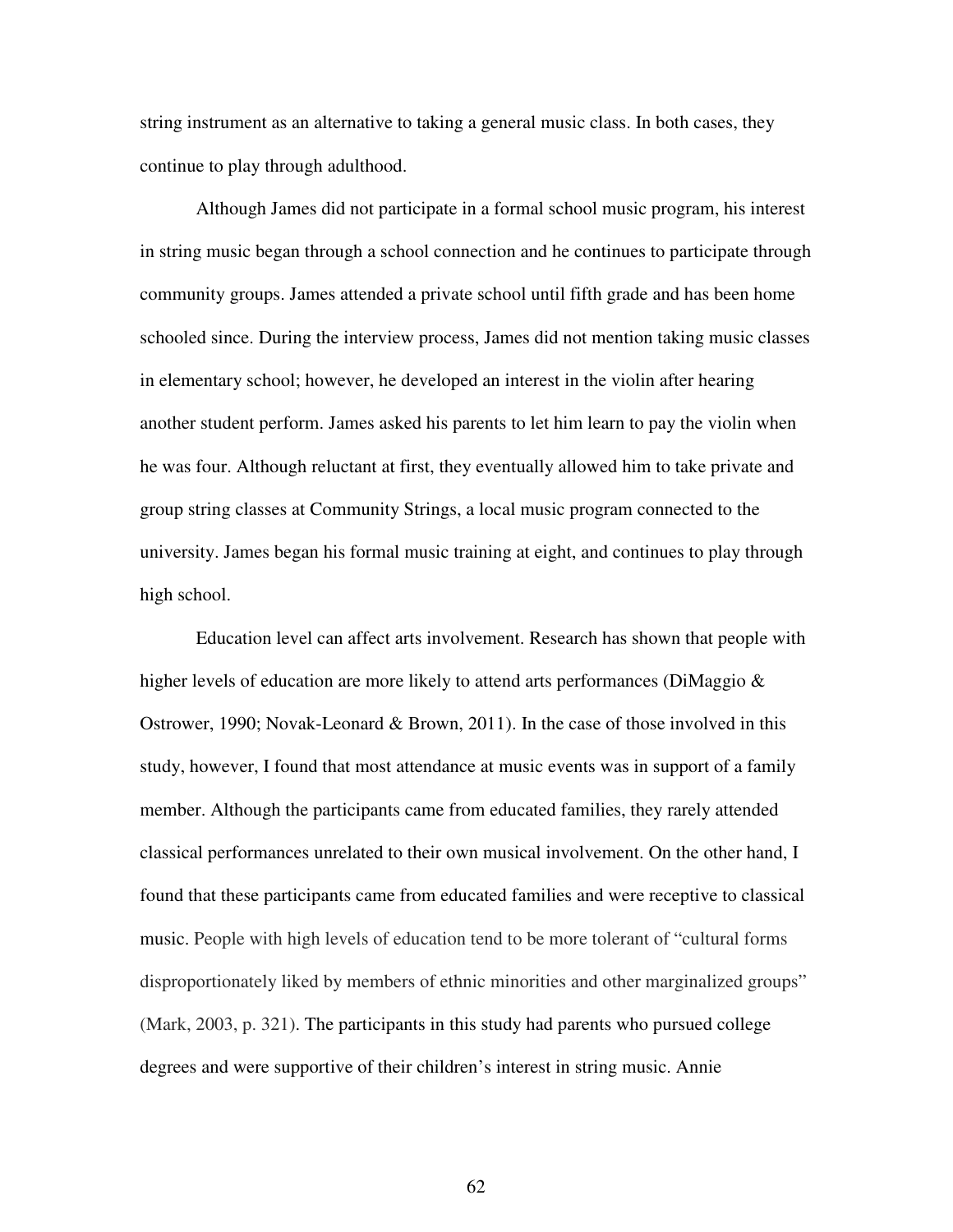commented that her friends in high school orchestra had educated parents (at least high school degrees). This theory is known as *cultural omnivorousness*.

 Education is a core family value for study participants. The participant's mothers all have college degrees, with two of the mothers holding masters' degrees. Annie and Bethany's fathers graduated from predominantly white colleges amid racial tensions in the south. This pursuit of higher educational degrees may have led the participant's parents to be more receptive to their children's interest in string music, an art form unfamiliar to their culture. Bethany's mother, Tandie, shared that the string program in the public schools, "really fascinated a lot of... African-American parents who were educators, who didn't have the opportunity—you know, I didn't—to study strings. It was just a great opportunity." Annie noticed that among her orchestral peers, many of them came from educated families. Conversely, James's father, who only received his high school diploma, was reluctant to allow James to play the violin. He had concerns that James might develop into a homosexual. He explained, "I came up, you know, from the ghetto, football and stuff like that. You know…you can't go that way." His response reinforces a second aspect of *cultural omnivorousness*, that marginalized groups and minorities are less likely to participate in unfamiliar arts activities. It took the positive influence of James's mother and uncle to convince his father to allow James to play.

#### **Mentorship**

Mentorship was the most frequently cited theme throughout this study. Participants often spoke of the importance of having positive music mentors to guide and encourage them. This supports Hamann and Walker's findings regarding the importance of music teachers as role models for African-American students (1993). Among 811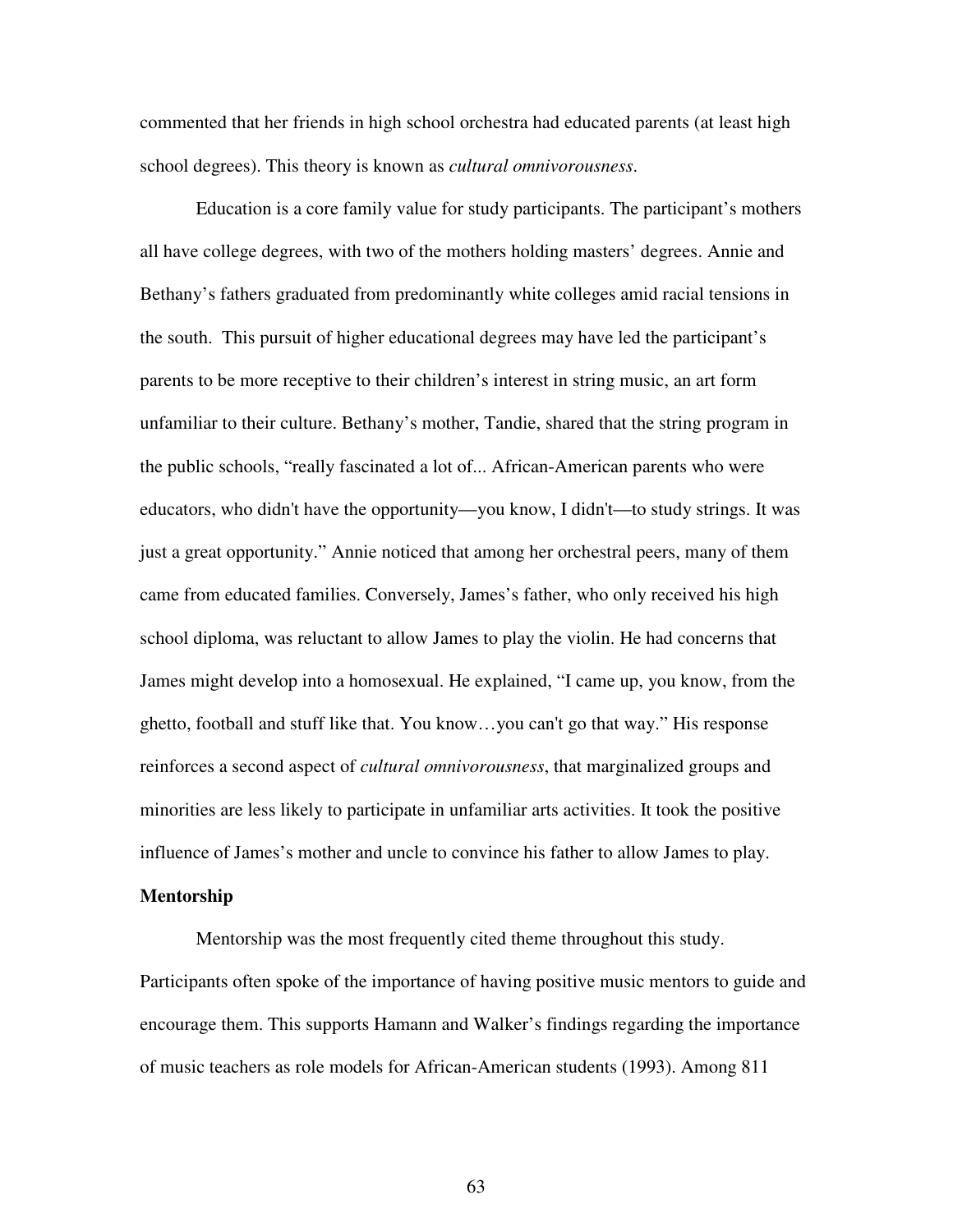African-American students, music teachers were the most commonly cited role models. Bethany's mother, a music educator, suggested that music teachers are in a unique position to bond with their students. "I think musicians (music teachers, particularly), with performing groups…it's just like a coach with a team. You have an opportunity to really have a bonding relationship with your students." The participants referenced numerous music mentors including parents, teachers, and church music leaders.

 One particular mentor, Bobby McNeill, had a profound impact on Annie and Bethany. Bobby referred to them as "honorary daughters" and taught them from middle school through high school. He guided Annie through emotional challenges and helped Bethany discover her own calling as a music educator. Bobby continued to maintain a relationship with both women until his death in 2010.

Mentors of any ethnicity may positively influence young people, however, according to Hamann and Walker (1993) mentors of the same ethnic background are more important for African-American youth. Results from this study confirm this finding in some ways and contradict it in others. Bobby McNeill was an African-American mentor who had a profound impact on his students and surrounding community. Throughout the interviews, participants referred to him as a father-figure to his students, and suggested that the kids in Riverland were in need of a strong male mentor. Bethany said, "Some of us…didn't have a father in our lives at some point while he taught us either in middle school or high school, and he would just kinda step in and be that father figure for you."

 One of Bobby's students, Derrick Sims (African-American) became a successful cellist and taught at a state women's college. Both Bethany and James's cousin (Destiny)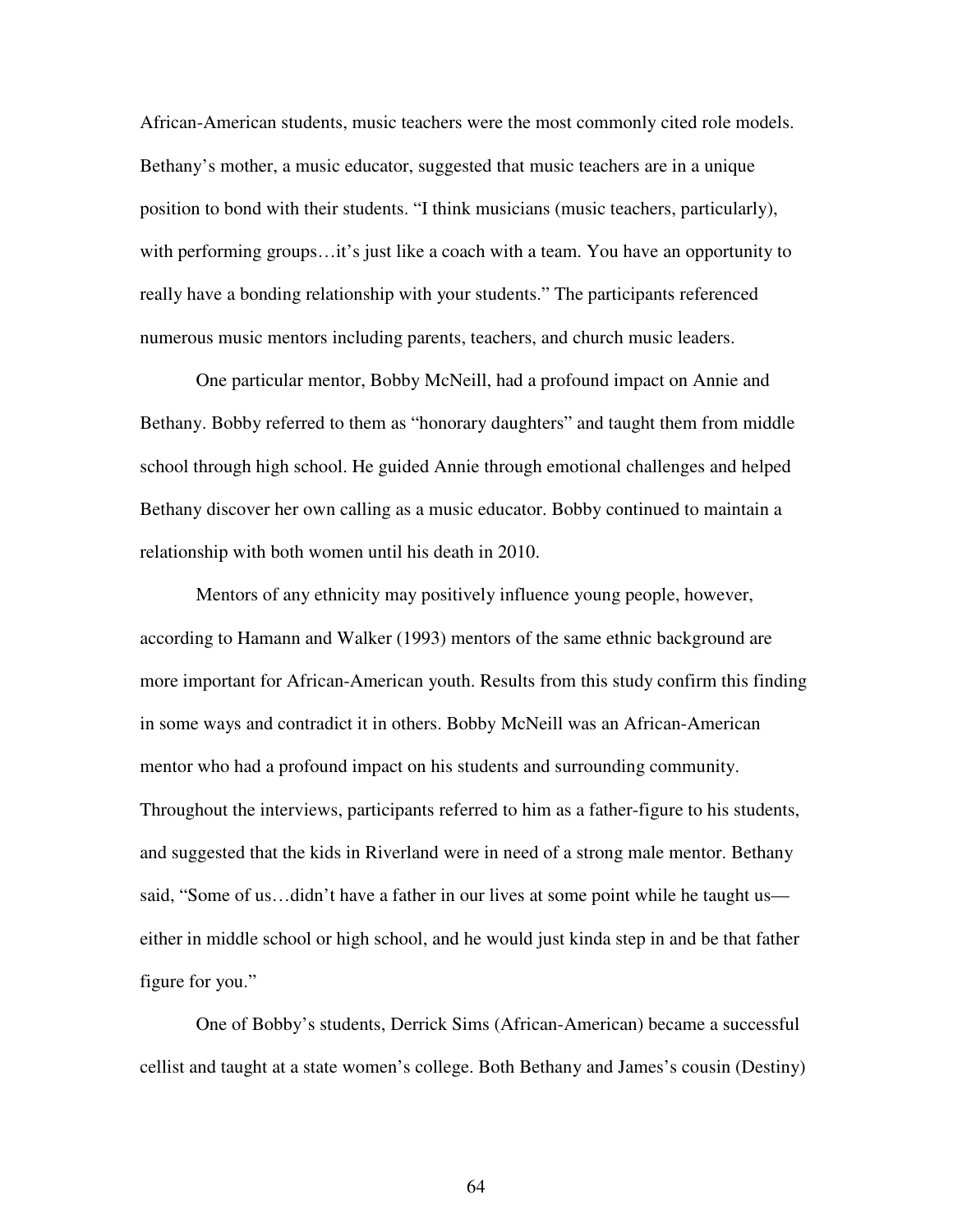attended this same college and shared that they felt it was important to have him as a professor in the music department and role model for black students. For Bethany, "it meant a lot to have him on campus."

In contrast to Hamann and Walker's findings (1993), there were numerous instances of participants citing white music mentors as significant to their development. Annie's first string teacher was a white woman, Ms. Fisher, who continued to support Annie through high school. Ms. Fisher was one of the first orchestra directors in Riverland School District 1 and conducted one of the local youth orchestras. Annie shared that after Bobby, Ms. Fisher was her second most important musical influence. The Frankels, a white couple who taught in Riverland School District 1 mentored Bethany and Destiny. Bethany said that the Frankels were the first white people she met that treated all their students the same. The Frankels invited children into their home and often took students on music-related field trips. Destiny said that Mary Frankel was her greatest music mentor. When I asked James about his teachers, he also cited a white woman as his favorite music mentor. These results in no way minimize the importance of African-American role models; however, for participants in this study, the most important qualities in a mentor was their dedication and love for their students. The Frankels were able to break racial boundaries and have such a positive influence in the African-American music community.

#### **Family/Society Influences**

The principal of *homophily* suggests that people with similar interests and backgrounds are more likely to form social ties than those with dissimilar backgrounds (Mark, 2003). Such network ties create the foundation for cultural tastes (Erickson, 1996;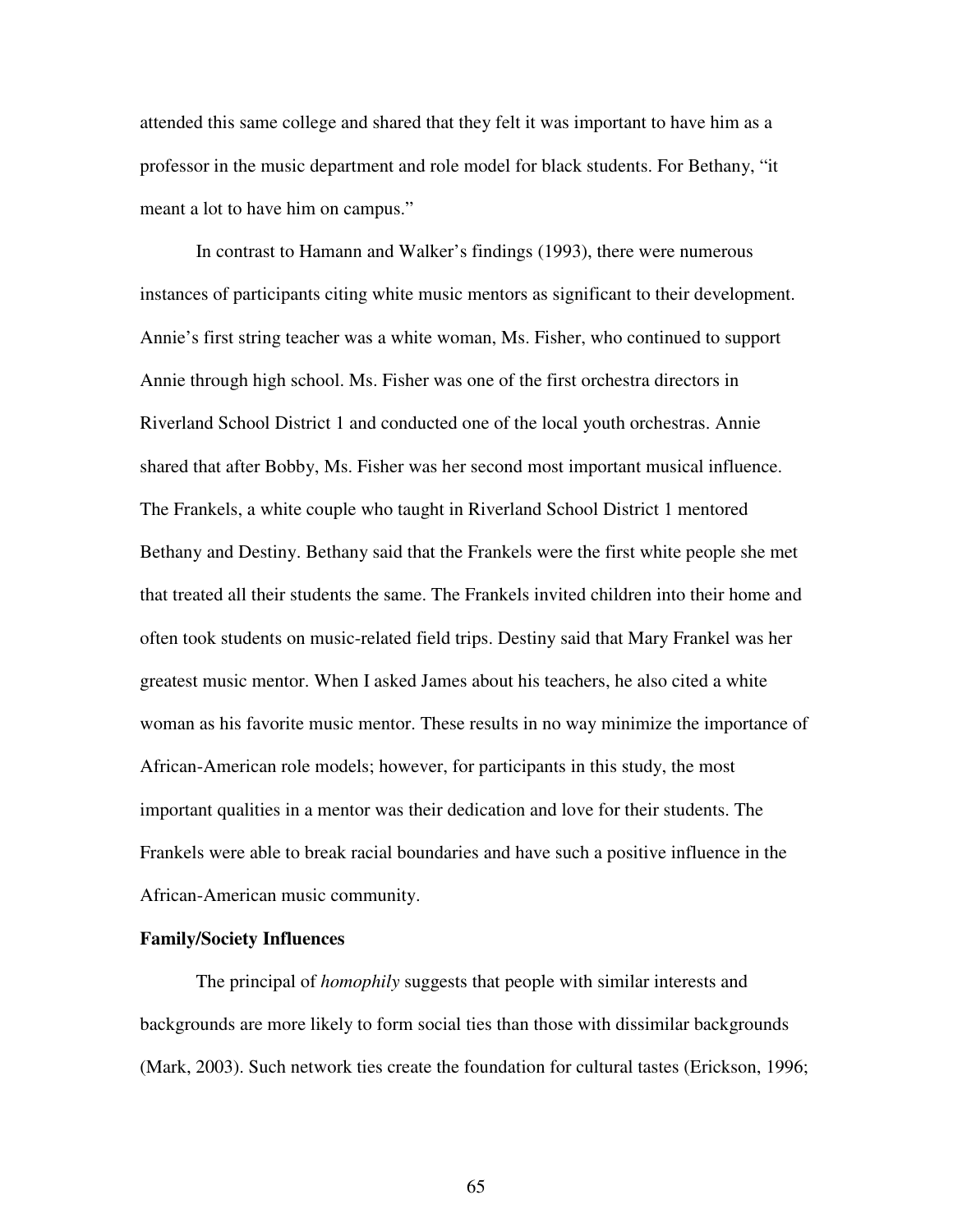Kandel, 1978). These cultural indicators, then, become social boundaries by which communities establish their identities (Katz-Gerro, 2002). In the current study, I found that community support was the overarching theme tying the research together.

 Social network ties played a key role in the participant's exposure to and continued involvement in string music. Connections between families, friends, churches, schools and community music groups formed a system of support throughout the African-American music community. Within this system, families looked after each other's children, music teachers built trusting relationships with parents, churches gave string students opportunities to perform, and community members worked together to support African-American children interested in string music.

 Research has shown that arts preferences are greatly influenced by family culture (Cavalli-Sforza et al., 1982; Hebdige, 1979; Smith, 1985). The cultural preferences of parents rub off on their children. Annie, Bethany, and James's parents were highly supportive of their involvement in orchestral music. They dedicated their time and financial resources to transporting children to lessons and rehearsals, purchasing instruments, and attending performances, even though none of the parents played string instruments.

 People are more likely to be receptive to a new cultural idea if it already has a connection to their values and cultural tastes (Mark, 2003). Although none of the participant's parents played string instruments, they all valued classical music. In nearly every instance the parents sang or played the piano, and participated in their churches music programs.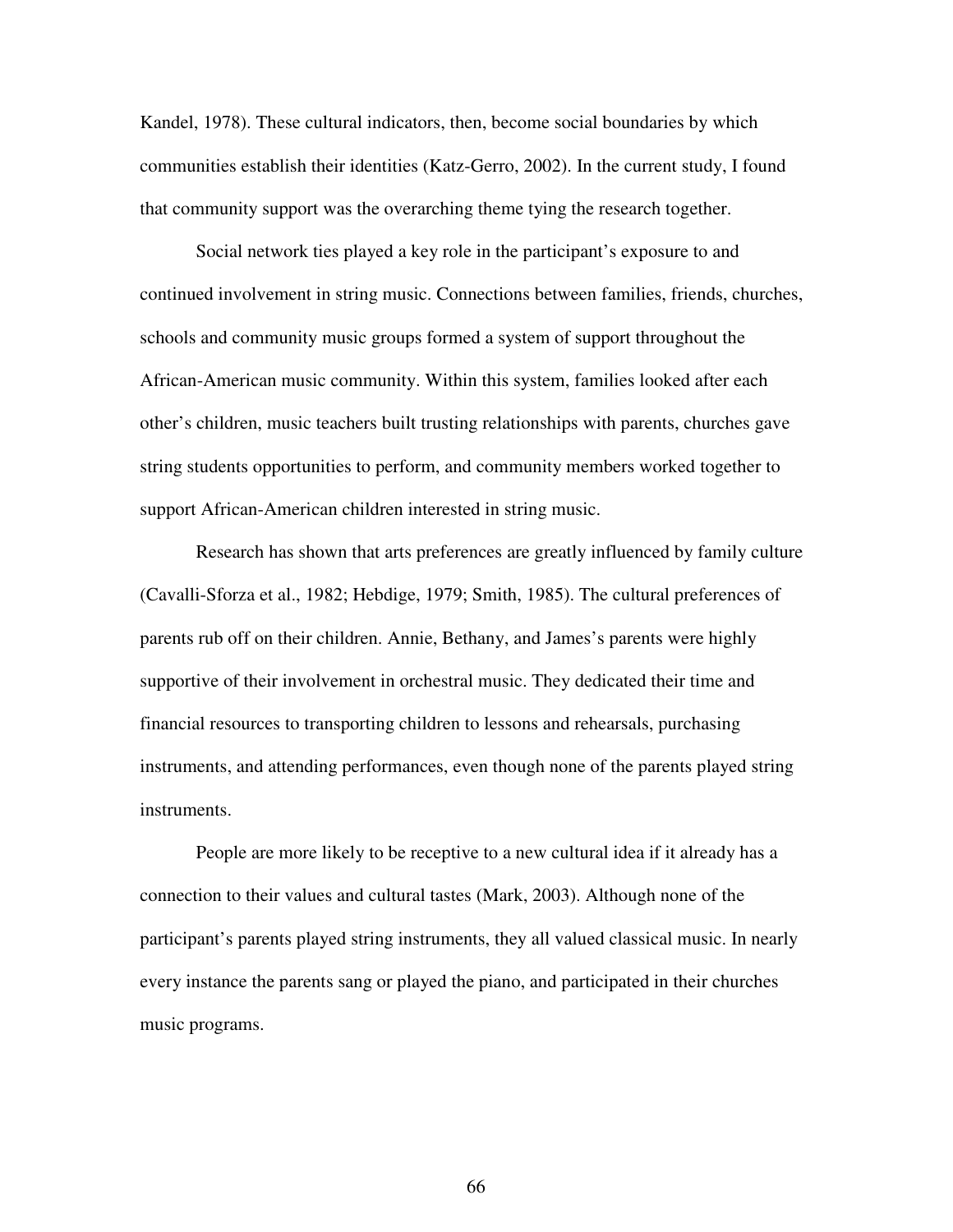The church holds a prominent position in African-American society and has long been a center of community support (Lincoln & Mamiya, 1990). Participants shared that involvement in church music helped them develop musically. Annie grew up singing in her church's children's choir and playing in the bell choir. During high school she participated in a church orchestra (no longer active) and continues to accompany the adult choir on violin. Bethany shared how her church provided opportunities for her to perform solos in a nurturing environment. She learned how to deal with performance anxiety by playing in front of a supportive community of friends and family. James plays multiple instruments in his church including drum set, organ, and keyboard. His musical experiences in church have helped him develop improvisation skills and the ability to play by ear. While the influence of church music confirms the overall importance of community support, it may be worth specifically exploring how the church supports young African-American musicians.

Adult learning opportunities contribute to improved quality of life (Boswell, 1992). According to the NEA *Survey of Public Participation in the Arts* (Iyengar et al., 2009) personal performance of classical music increased from 1.8 percent of the adult population in 2002 to 3.1 percent in 2008 (nearly 7 million adults). Adults who have played instruments in high school are "exploring performing opportunities through whatever instrumental…ensembles they can find" (Boswell, 1992). The meaningful music connections in the Riverland Community led to the creation of the RCO. The founders, Mr. and Mrs. Frankel, formed the orchestral with the intention of welcoming local players of any ethnicity. Orchestra members include community members as well as teachers and graduates from the Riverland public schools. Annie considers playing with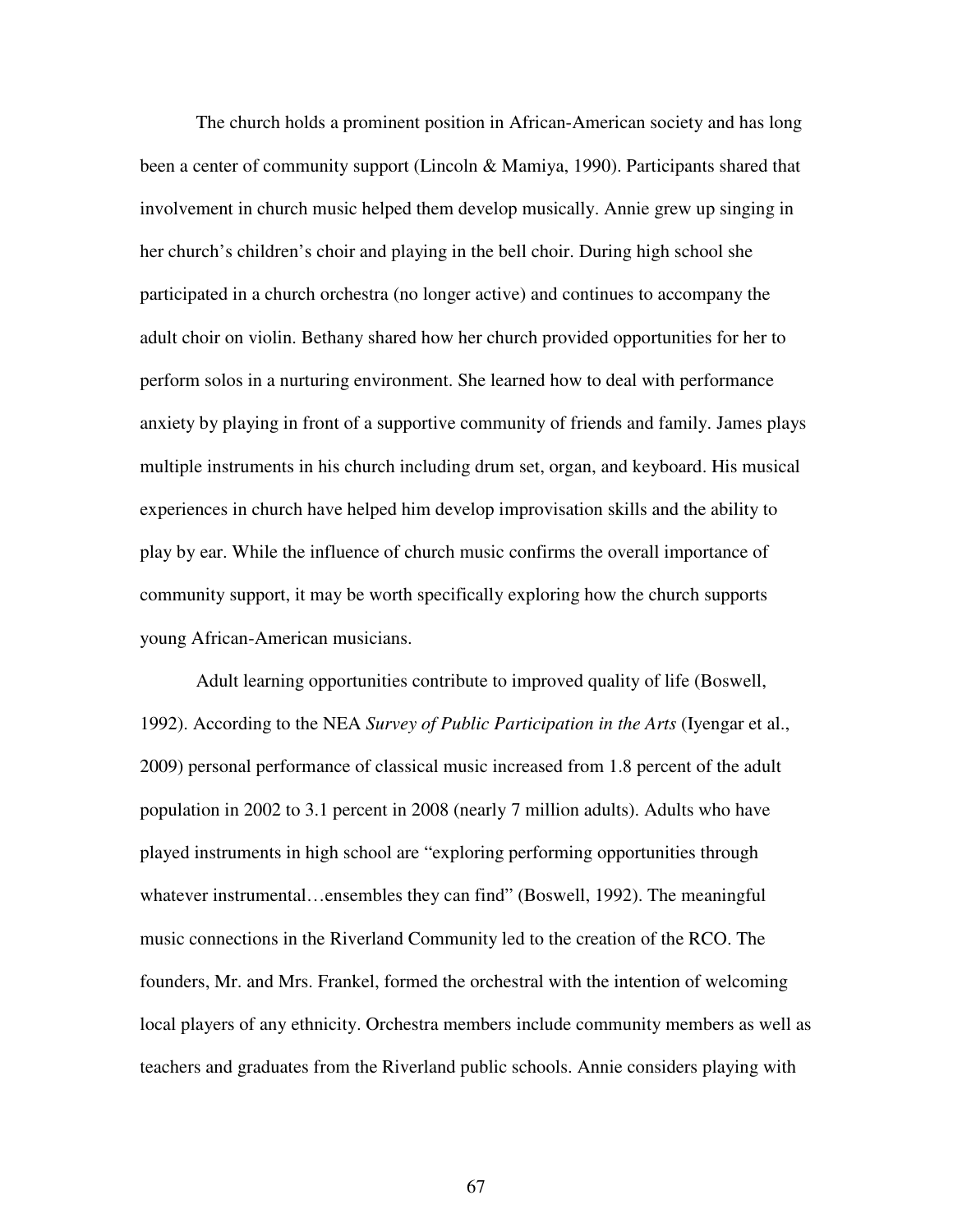the RCO a form of therapy. She believes that playing on a regular basis as part of the group helps her find emotional balance in other parts of her life. For Bethany, the RCO gives her a chance to enjoy music in a relaxed atmosphere. James participates with the RCO because playing the violin is his pastime and he enjoys the social benefit of meeting new and interesting people. Without the RCO, these participants may not have continued their orchestral involvement beyond school.

### **Limitations**

 This study is limited in that it focuses on the lives of three particular African-American musicians in the Southeast United States and the results are not generalizable to the broader population. I recruited the three primary participants because of their sustained involvement with the RCO and their interest in the study. Ideally, I would have liked to interview more subjects with a broader age range and set of life experiences. Annie and Bethany had very similar childhood experiences, having attended the same high school and graduating one year apart. James's perspective added contrast by virtue of his age and gender; however, I would have liked at least one more male perspective. Also, due to time constraints I was only able to make formal observations for 22 weeks.

#### **Future Research**

 A unique finding of this study, and an area for further research is the role of peer mentorship in helping minority musicians maintain involvement in orchestral music. During a focus group with Annie, Bethany, and James, I asked the participants suggestions for encouraging African-Americans to participate in orchestras. They all agreed that peer mentorship is essential, and shared from their experiences how peers encouraged their musical development. Annie said that seeing older students in youth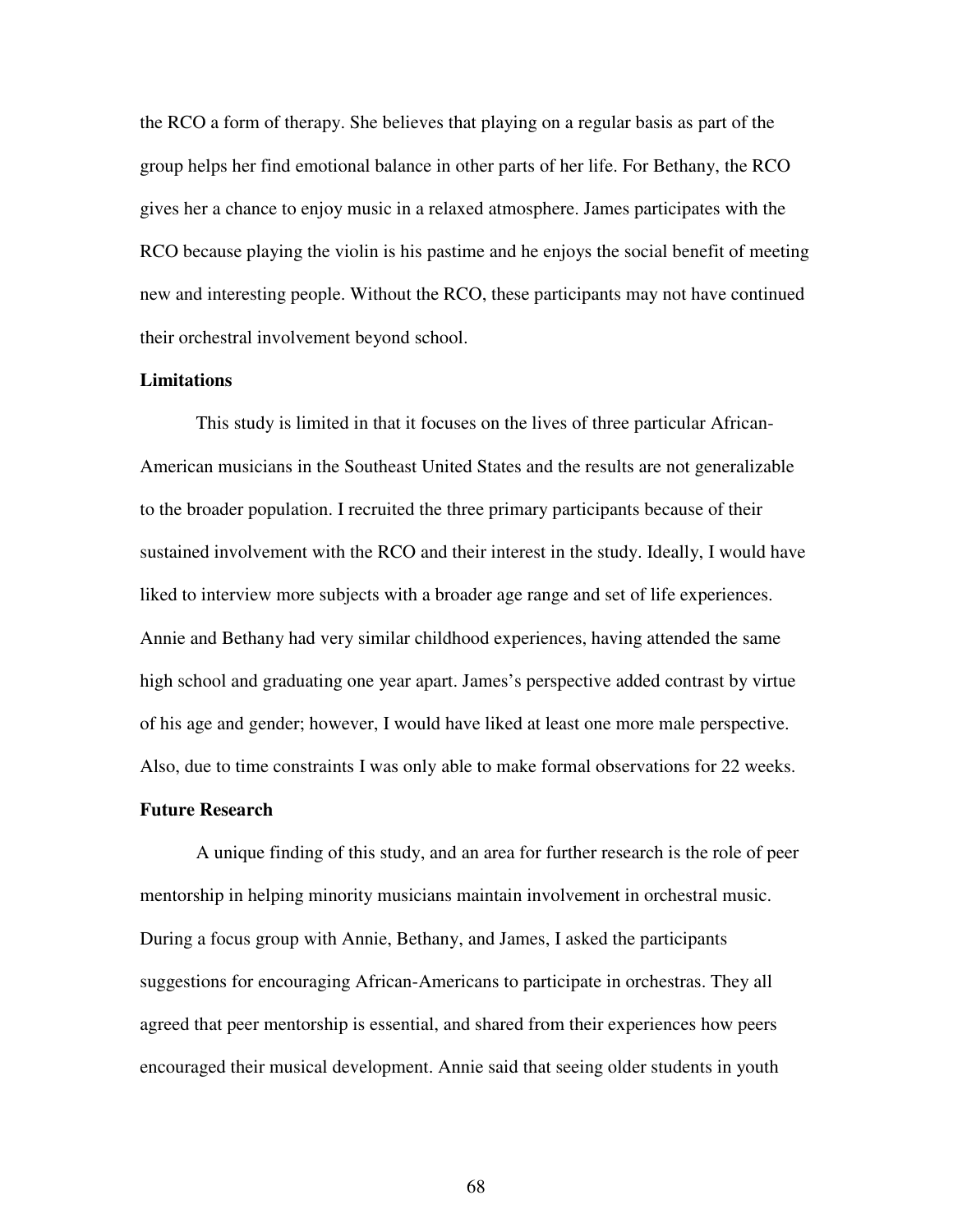orchestra playing challenging music inspired her to do the same. She also received encouragement and emotional support from the older players in her high school orchestra. After placing poorly during an All-State audition, the older students rallied to support her. As a music teacher, Bethany sees the benefit of placing students of varying ability together in the same class. She feels that this exposure helps the younger students overcome the fear of trying new things such as shifting or vibrato. James's cousin, Destiny, is a prime example of a peer mentor, pushing James to do his best and encouraging him to join the RCO. Three years his senior, Destiny tutored James on his playing. James admired Destiny's musicianship and frequently attended her recitals and school performances. This study revealed that these relationships may be significant in helping African-American children to maintain involvement in orchestral music. As James put it, "People need [peer] mentors, someone to push them along when they…don't feel like doing it anymore, or just to help them along."

 Another suggestion for further research concerns the adaptive behaviors participants demonstrated in order interact comfortably in predominantly white, orchestral environments. All participants in this study had exposure to white culture in their childhood and developed the ability to *code switch*, or speak bi-dialectically, alternating between Standard English and Black English (DeBose, 1992). The participants have each developed a sophisticated set of interactional styles. Annie's parents intentionally exposed her to multiple cultures to help her succeed in an integrated world. She is equally comfortable in black or white settings and shared with me that four of her five best friends are white. Bethany took it upon herself to enter a predominantly white women's college after graduating from an all-black high school. She wanted to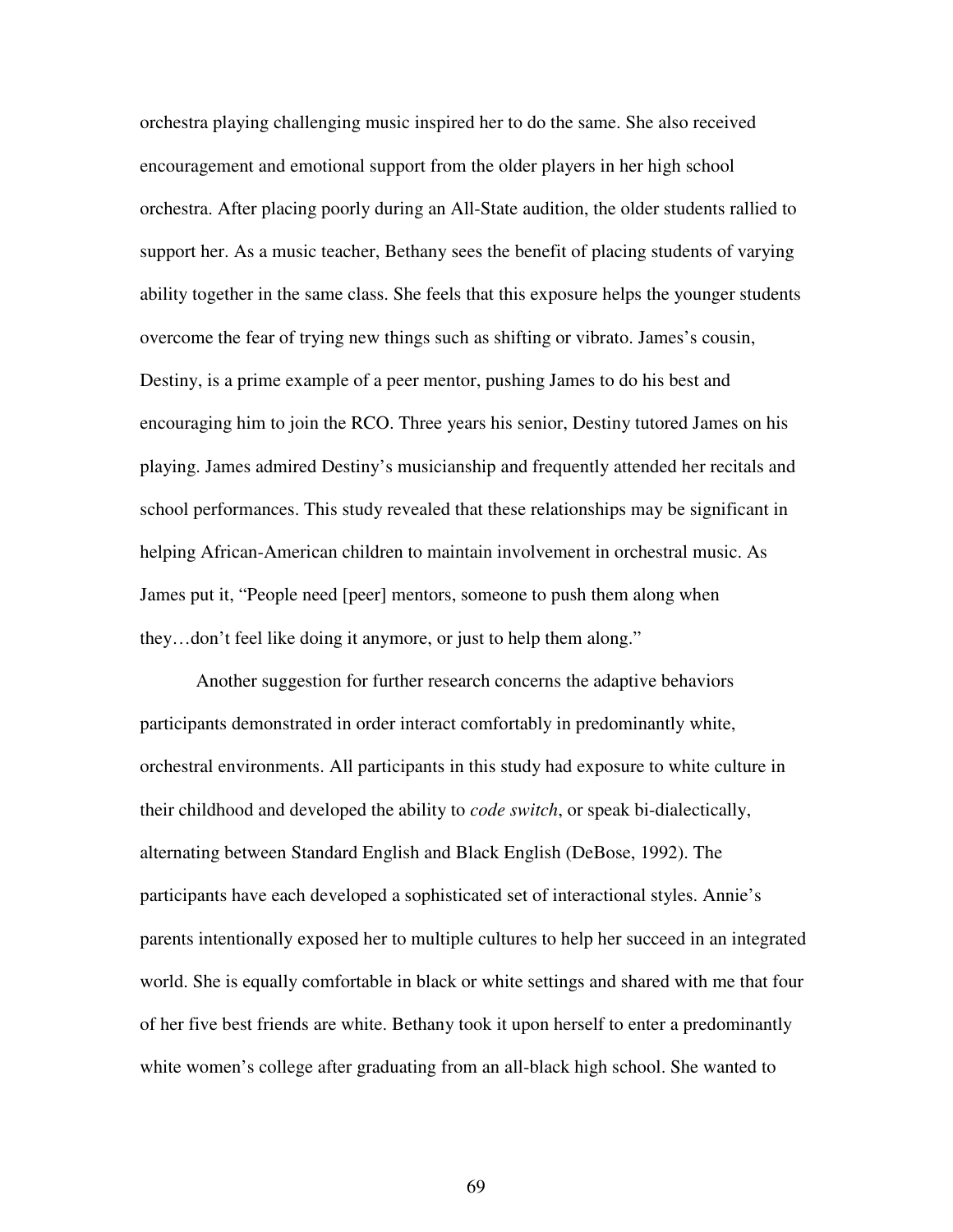develop the skills to "get along in the real world," and felt it important to experience a predominantly white setting. James, the youngest participant, seamlessly adjusts interactional style. He uses Standard English around his white classmates and teachers and Black English at home and with his family. One of the reasons James enjoys participating in orchestras is because he likes meeting people from different backgrounds. The implication of this finding may be significant. For African-Americans to feel comfortable in the predominantly white orchestral environment, this may require familiarity with white culture and the ability to adjust interactional styles.

## **Implications**

While there has been interest in the subject of diversity in orchestras, very little qualitative research has been developed exploring the topic. An online discussion hosted by Polyphonic.org in 2007 invited a panel of diversity experts throughout the United States to tackle some of the more pressing issues surrounding orchestral diversity. Questions challenged the current lack of diversity, orchestral hiring practices, and the responsibility of orchestras to help diversify the pool of qualified candidates. While such questions are complex and difficult to answer, it is clear that the subject of diversity ranks highly among orchestral musicians and administrators.

In this study, I found that the predominant theme is the importance of a supportive community. For all participants, social network ties played a key role in their exposure to string music and the support they received participating in orchestras. Connections between teachers, students, local support organizations, and families laid the foundation for them to begin and maintain involvement with string music. The lack of diversity in orchestras will not be solved by changing tenure policies or focusing on one myopic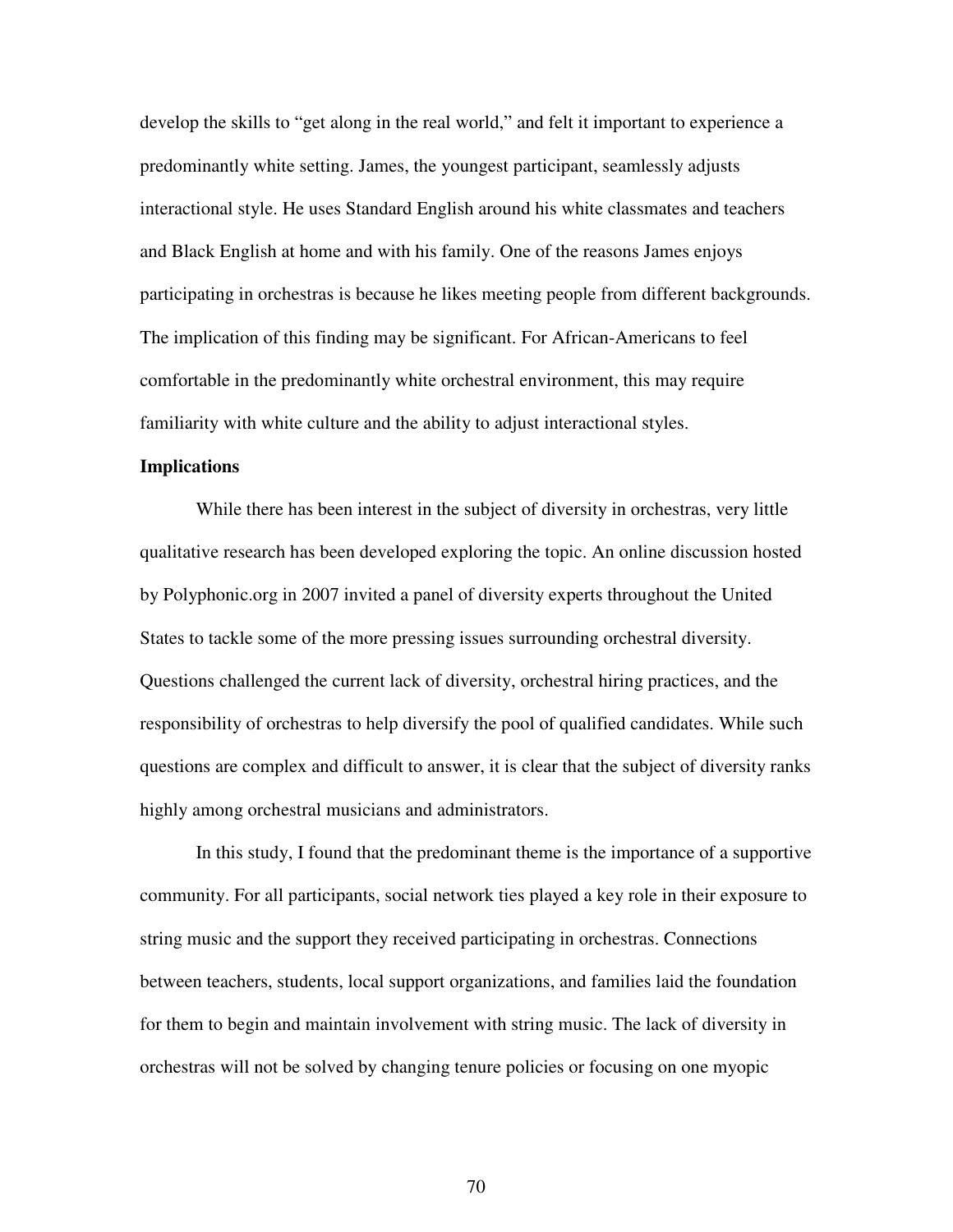issue, but rather creating supportive musical communities with connections between schools, families, and music organizations. Likewise, for African-American children to succeed as orchestral musicians, it requires the presence of parents, educators, and community members, dedicated to supporting their musical growth.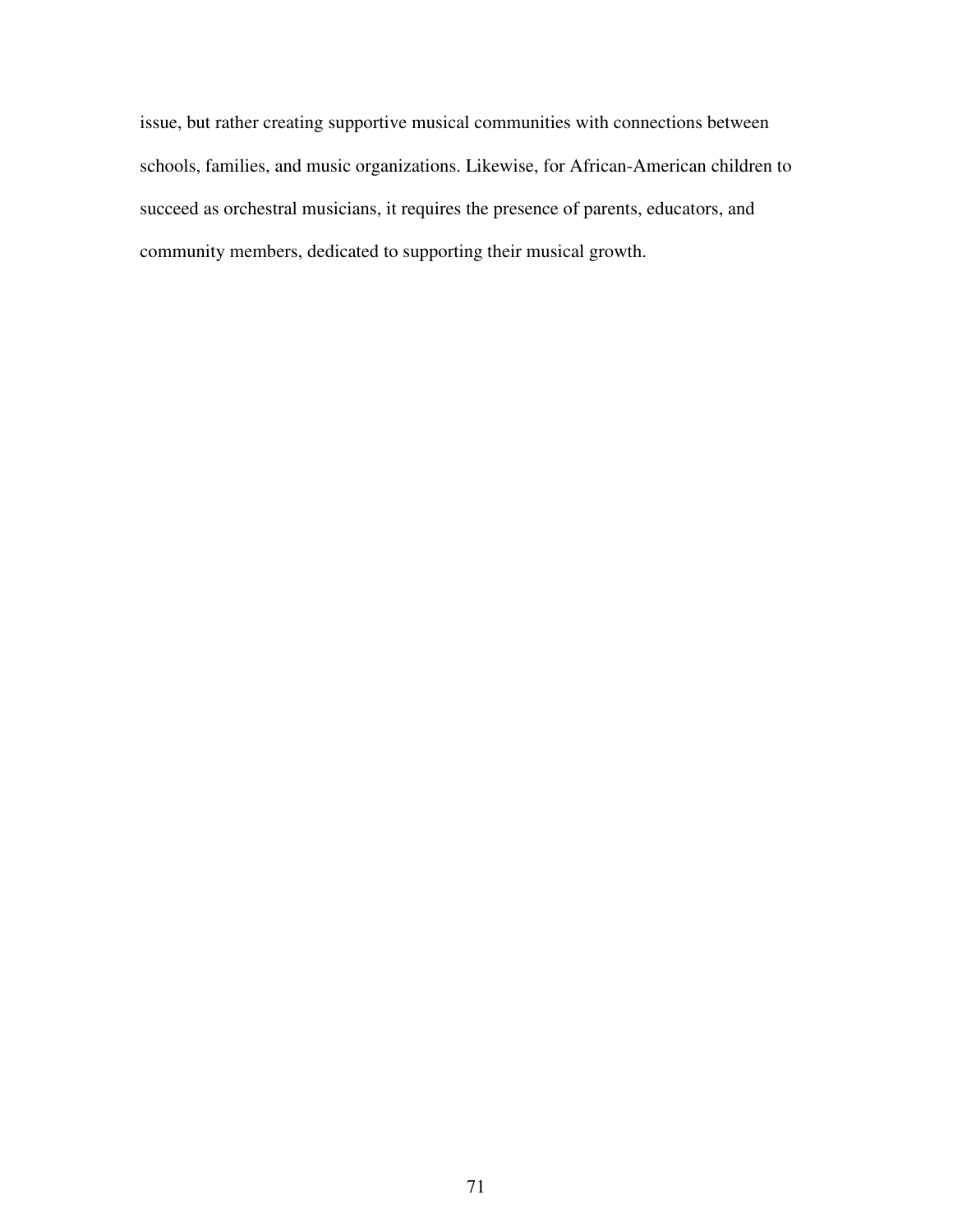#### REFERENCES

- Amabile, T. M. (1993). Motivational synergy: Toward new conceptualizations of intrinsic and extrinsic motivation in the workplace. *Human Resource Management Review 3,* 185-201.
- Berg, B. L. (2007). *Qualitative research methods for the social sciences* (6th ed.). Boston, MA: Pearson.
- Boswell, J. (1992). Human potential and lifelong learning. *Music Educators Journal*, *79*(4), 38-40.
- Bourdieu, P. (1977). Cultural reproduction and social reproduction. In: Karabel, J., & Halsey, A. H. (eds.) *Power and Ideology in Education*. New York, NY: Oxford University Press, 487-511.
- \_\_\_\_\_\_\_. (1984). *Distinction: A social critique of the judgment of taste.* Cambridge, MA: Harvard University Press.
- Carter, P. (2003). "Black" cultural capital, status positioning, and schooling conflicts for low-income African American youth. *Social Problems*, *50*, 136-155.
- Cavalli-Sforza, L. L., Feldman, M. W., Chen, K. H. & Dornbusch, S. M. (1982). Theory and observation in cultural transmission. *Science, 218,* 19-27.
- Chase, S. E. (2003). Taking narrative seriously: Consequences for method and theory in interview studies. In Y. S. Lincoln & N. K. Denzin (Eds.), *Turning points in qualitative research: Tying knots in a handkerchief* (pp. 273-296). Walnut Creek, CA: AltaMira Press.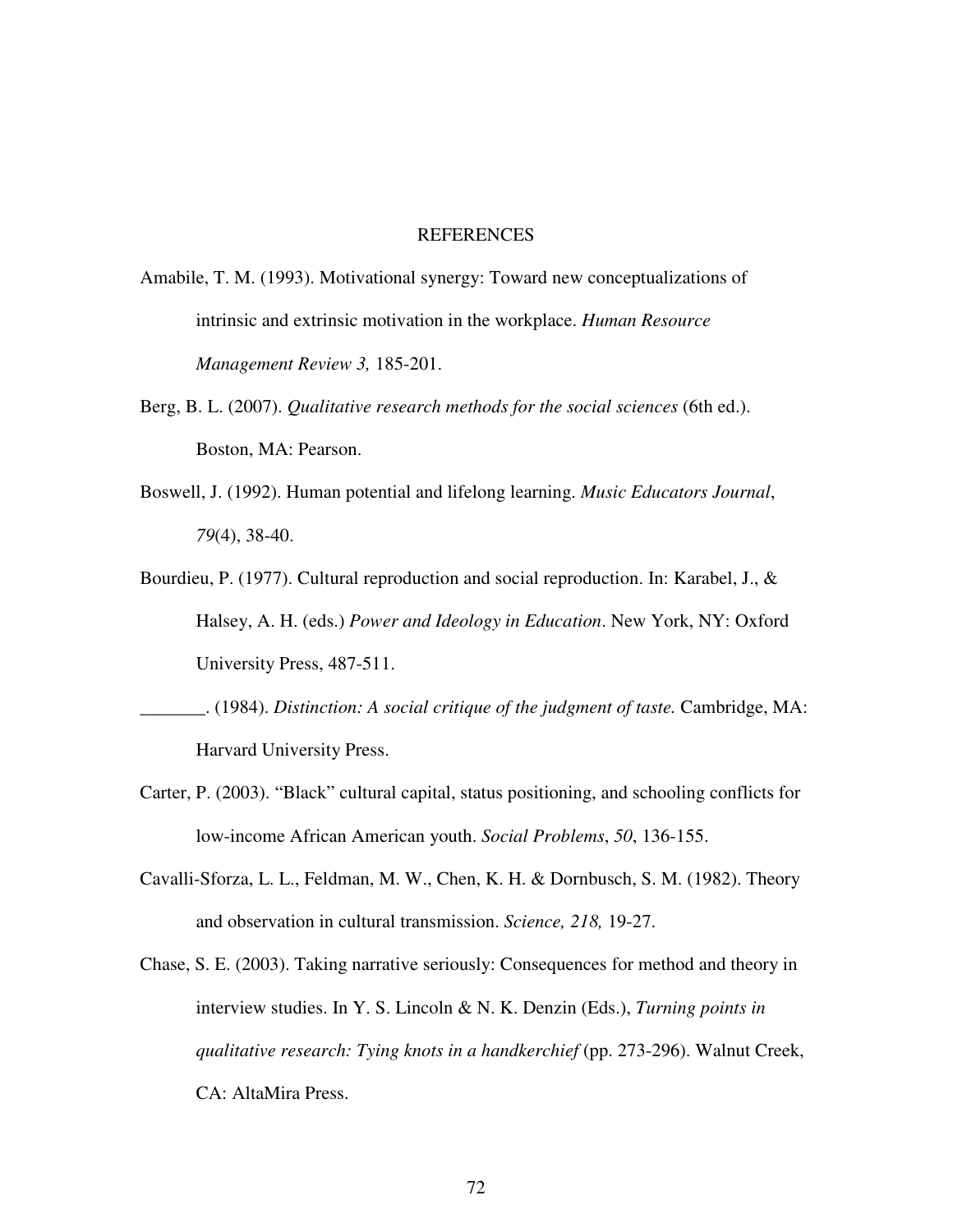Clinton, H. R. (1996). *It takes a village*. New York, NY: Simon & Schuster.

- Cross, T. (Ed.). (2008). The black-white divide in cultural pursuits. *The Journal of Blacks in Higher Education, 58,* 13-15.
- DeBose, C. E. (1992). Codeswitching: Black English and Standard English in the African American Linguistic Repertoire. *Journal of Multilingual and Multicultural Development, 13*(1-2), 157-167.

DiMaggio, P. (1987). *Managers of the arts.* Washington, DC: Seven Locks Press.

- DiMaggio, P., & Ostrower, F. (1990). Participation in the arts by black and white Americans. *Social Forces 68*, 753-758.
- Erickson, B. H. (1996). Culture, class, and connections. *The American Journal of Sociology, 102,* 217-251.

Flagg, A. (2002) Extend an invitation: Those who welcome and nurture minority talent will reap the benefits. *Symphony*. Retrieved July 2011 from http://www.americanorchestras.org/learning\_and\_leadership/extend\_an\_invitation \_diversity\_2\_.html

Gibbs, G. R. (2007). *Analyzing qualitative data*. London, England: Sage Publications.

Glesne, C. (2011). *Becoming qualitative researchers: An introduction* (4th ed.). Boston, MA: Pearson Education Inc.

Hamann, D. L. & Walker, L. M. (1993, Winter). Music teachers as role models for African-American students. *Journal of Research in Music Education 41*, 303-314.

Harris-Lacewell, M. V. (2007). *Righteous politics: The role of the black church in contemporary politics*. Retrieved from

http://www.freepatentsonline.com/article/Cross-Currents/168215071.html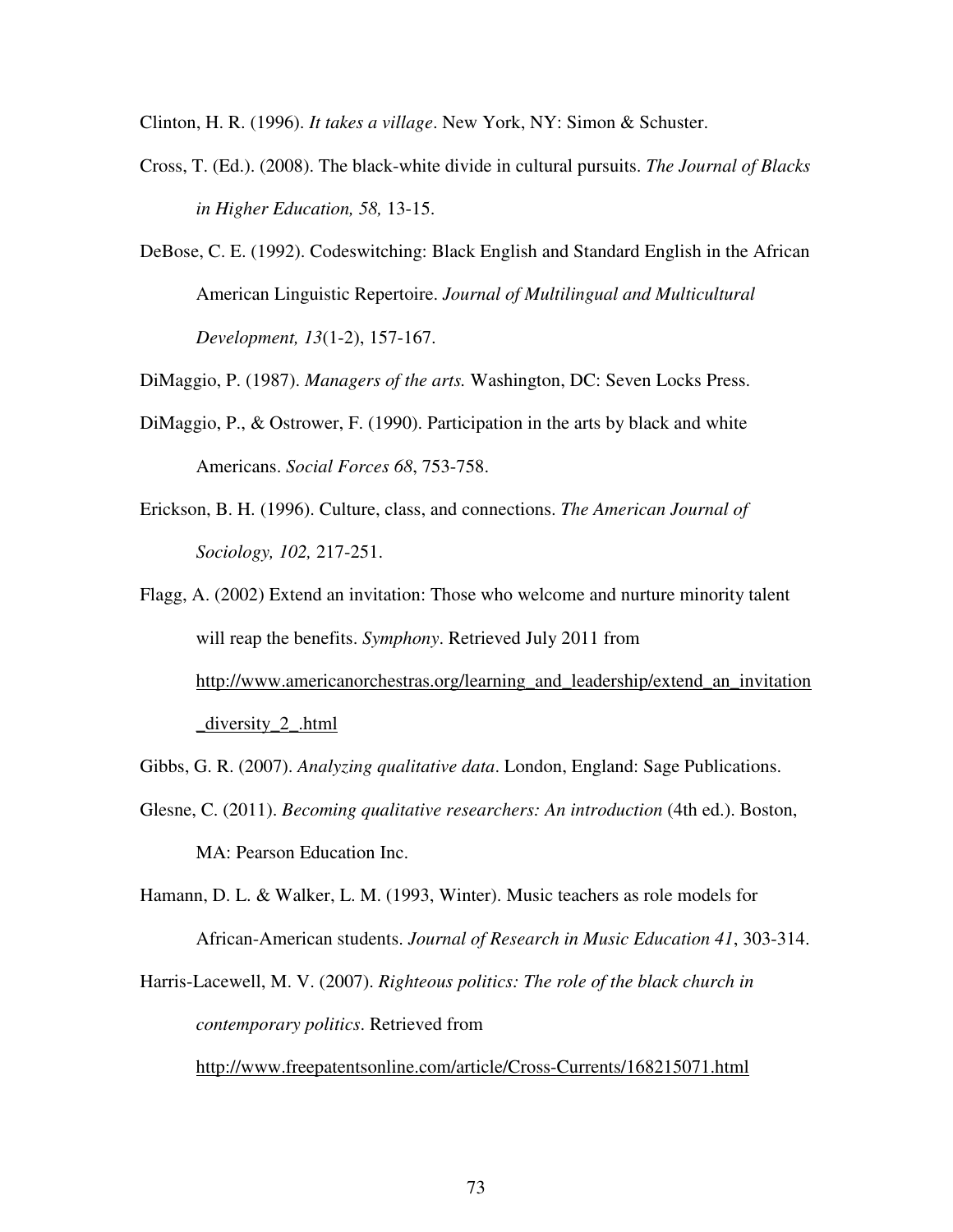Hebdige, D. (1979). *Subculture: The meaning of style*. New York, NY: Methuen.

- Iyengar, S., Bradshaw, T., & Nichols, B. (2009). 2008 Survey of public participation in the arts. (Research Report #49). *National Endowment for the Arts.* Retrieved March 2011 from http://www.nea.gov/research/2008-SPPA.pdf
- Kandel, D. B. (1978). Homophily, selection, and socialization in adolescent friendships. *The American Journal of Sociology, 84,* 427-436.
- Katz-Gerro, T. (2002, Sept.). Highbrow cultural consumption and class distinction in Italy, Israel, West Germany, Sweden, and the United States. *Social Forces, 81,*  207-229.
- Lincoln, C. E. & Mamiya, L. H. (1990). *The black church in the African American experience.* Durham, NC: Duke University Press.
- Lofland, J., Snow, D., Anderson, L. & Lofland, L. H. (2006). *Analyzing social settings: A guide to qualitative observation and analysis* (4th ed.). Belmont, CA: Wadsworth.
- Mark, N. P. (2003, June). Culture and competition: Homophily and distancing explanations for cultural niches. *American Sociological Review 68*, 319-345.
- Mishler, E. G. (1990). Validation in inquiry-guided research: The role of exemplars in narrative studies. *Harvard Educational Review, 60*, 415-442.
- Novak-Leonard, J. L. & Brown, A. S. (2011). *Beyond attendance: A multi-modal understanding of arts participation* (Research Report #54). National Endowment for the Arts*.* Retrieved May 2011 from http://www.nea.gov/research/2008-SPPA-BeyondAttendance.pdf
- Rabkin, N. & Hedberg, E. C. (2011). *Arts education in America: What the declines mean for arts participation* (Research Report #52). National Endowment for the Arts.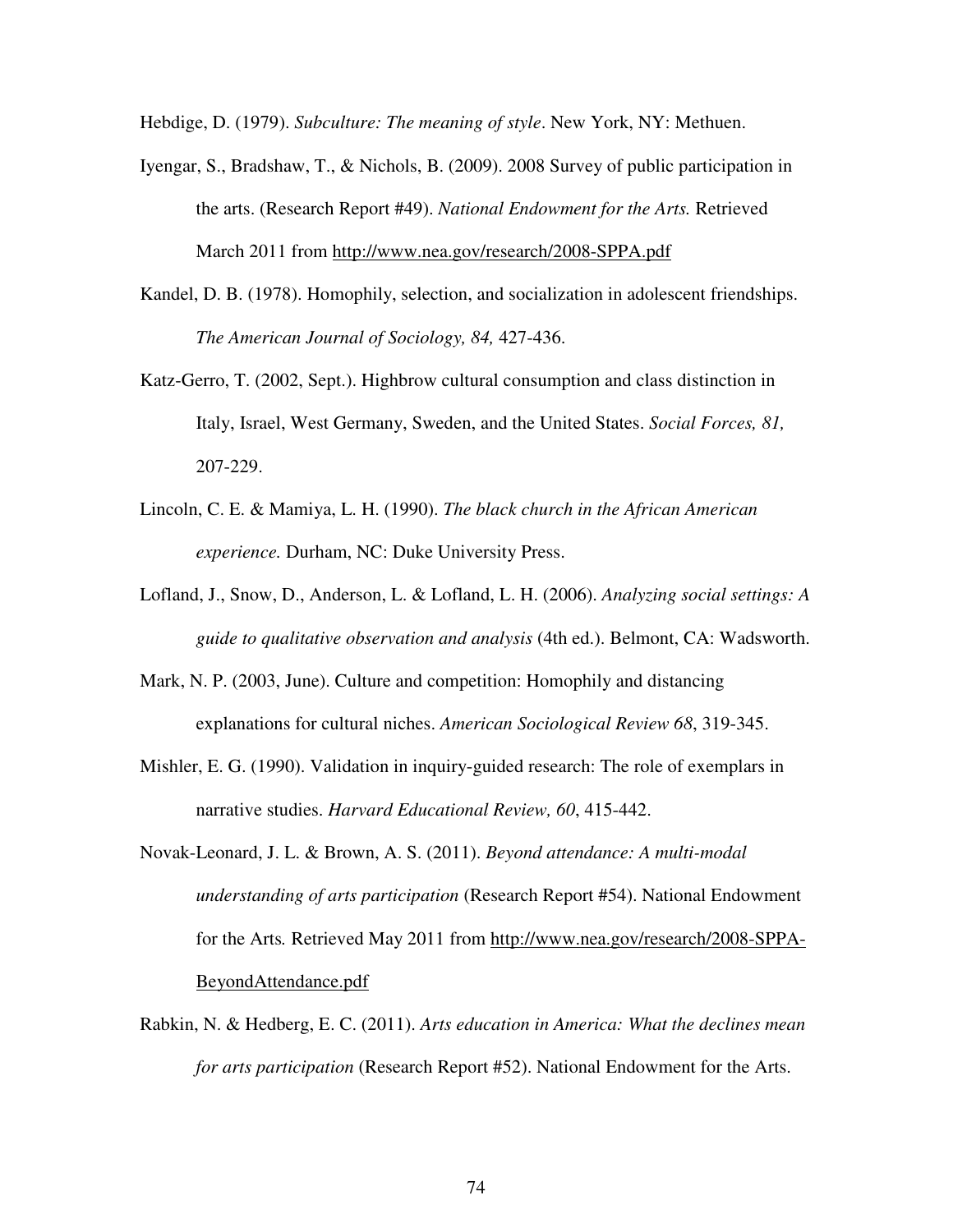Retrieved January 2012 from http://www.nea.gov/research/2008-SPPA-

# ArtsLearning.pdf

- Rudestam, K. E. & Newton, R. R. (2007). *Surviving your dissertation: A comprehensive guide to content and process* (3rd ed.). LA: Sage Publications.
- Sadie, S. (Ed.). (2011). The Classical Era. In *The Oxford Companion to Music*. Retrieved December 2011 from

http://www.oxfordmusiconline.com/subscriber/article/opr/t114/e1442?source=om o\_t237&source=omo\_t114&type=article&search=quick&q=classical+music&pos  $=41\&$ \_start=26 $&$ size=25#firsthit

- Smith, D. M. (1985). Perceived peer and parental influences on youth's social world. *Youth and Society, 17,* 131-56.
- Vittenson, L. K. (1965). The sources of identification and choice of role models by selected white and non-white college students. (Doctoral dissertation, Northwestern University). *Dissertation Abstracts International: 26*(06A), 3158.
- Yin, R. K. (2003). *Case study research: Design and methods* (3rd ed.). London, England: Sage Publications.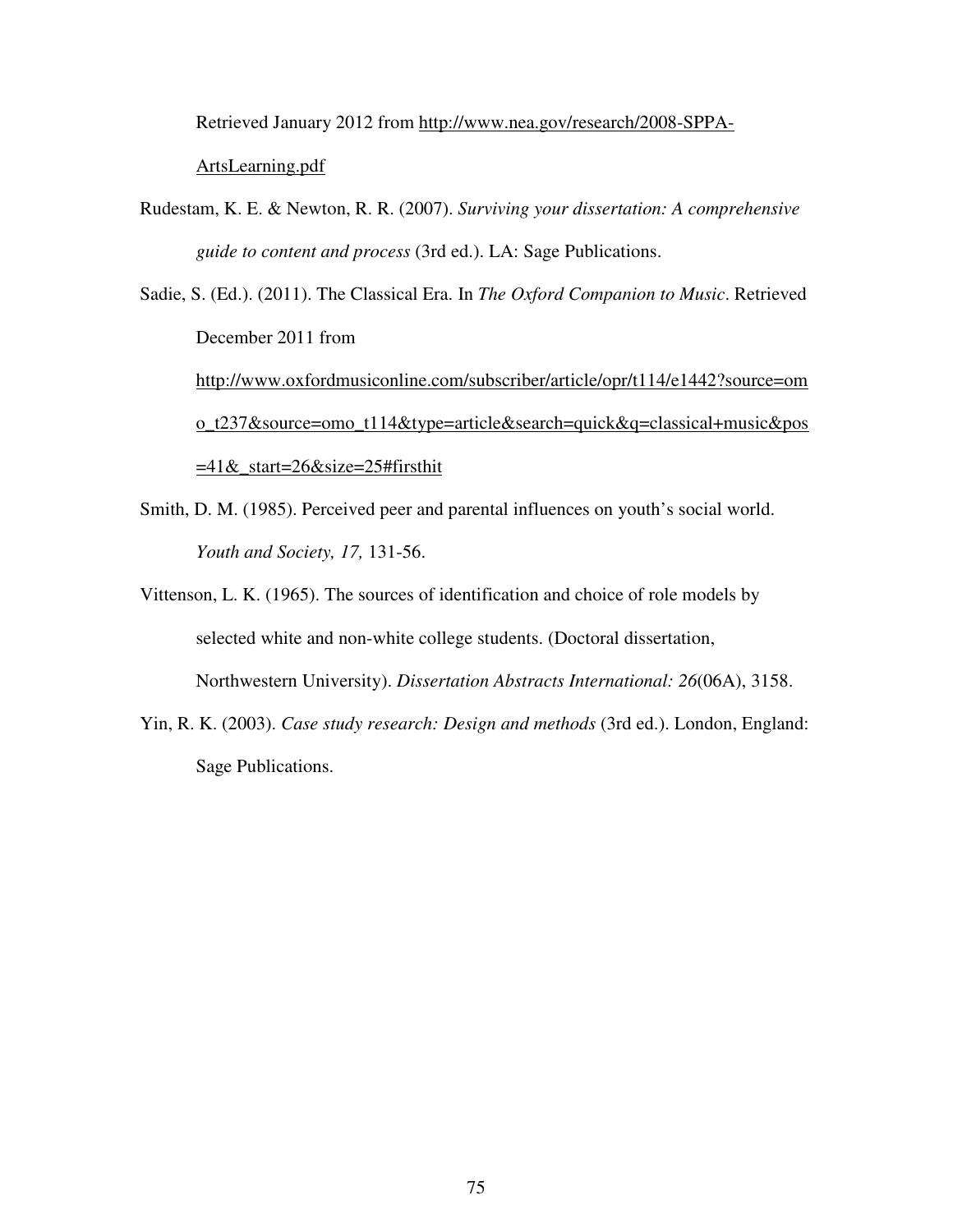APPENDIX A – Adult Consent Form for Primary Participants

The following consent form was signed by adult primary participants prior to interviews.

# **Consent Form**

Study Title: Orchestral Perceptions Principal Investigator: Kimberly Williams

## **Introduction and Purpose**

You are invited to participate in a research study conducted by Kimberly Williams. I am a doctoral candidate at the University of South Carolina's School of Music, and I am conducting research as part of the requirements for my DMA in Orchestral Conducting. The purpose of the study is to investigate the factors that influence a person's decision to join an orchestra. This form explains what you will be asked to do if you decide to participate in this study. Please read it carefully and feel free to ask any questions you like before you make a decision about participating.

## **Description of Study Procedures**

You will be asked to complete three brief interviews and one focus group. This is an opportunity for you to engage in a meaningful discussion about factors that positively and negatively influenced your decision to participate in an orchestra. The interviews will last approximately 30 minutes, and will be digitally recorded. You will then be provided with a transcript of each interview so that you may clarify your responses. Your interviews will be kept confidential—no one else will have access to your responses.

## **Risks of Participation**

There are no known risks associated with participating in this research except the slight risk of breach of confidentiality, which remains despite steps that will be taken to protect your privacy. Study information will be stored on a password-protected computer in a locked facility. Your confidentiality will be protected at all costs. The results of this study may be published or presented at meetings, but your identity will not be revealed unless you have given me written permission to include your name/identifying information in the report.

## **Benefits of Participation**

Taking part in this study will help me understand the key factors that promote a diverse orchestral atmosphere. By participating in the interview, you will help shed light on the importance of mentorship, school programs, a supportive family environment, and/or any other factors that positively influenced your decision to make playing in an orchestra part of your life. As a token of appreciation, you will also receive a \$10 Target gift card at the end of your interview.

#### **Contact Persons**

For more information concerning this research, you may contact me, Kimberly Sullivan at (803) 767-5102, or email kim@scphilharmonic.com. You may also contact my faculty advisor, Dr. Gail Barnes at (803) 777-3389 or email gbarnes@sc.edu. If you have any questions about your rights as a research subject, you may contact: Thomas Coggins, Director, Office of Research Compliance, University of South Carolina, Columbia, SC 29208, Phone - (803) 777-7095, Fax - (803) 576-5589, E-Mail - tcoggins@mailbox.sc.edu.

## **Voluntary Participation**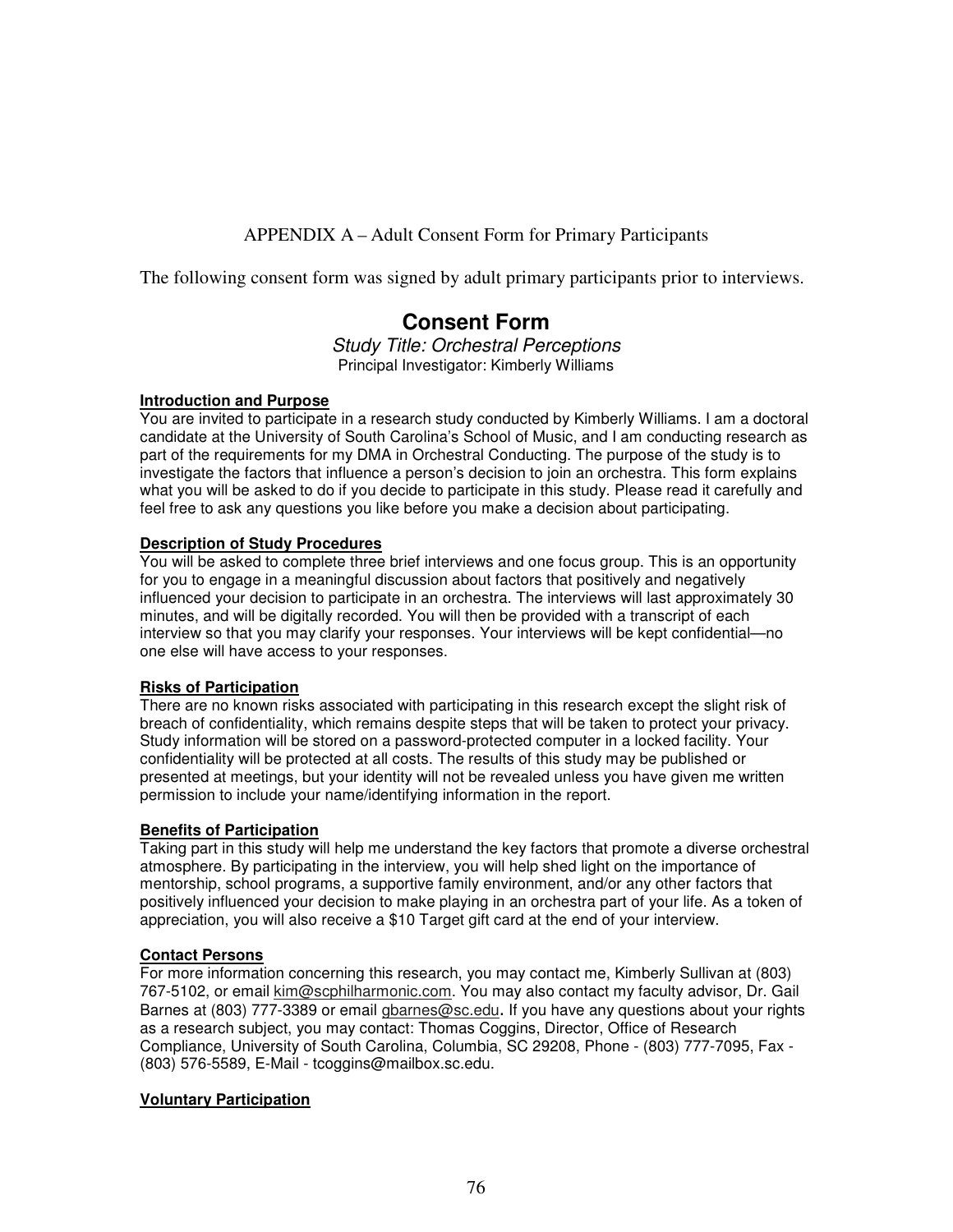Participation in this study is voluntary. You are free not to participate or to withdraw at any time, for whatever reason, without negative consequences. In the event that you do withdraw from this study, the information you have already provided will be kept confidential.

I have read and understand the contents of this consent form, and have been encouraged to ask questions. I have received answers to my questions. I give my consent to participate in this study, although I have been told that I may withdraw at any time without negative consequences. I have received a copy of this form for my records and future reference.

\_\_\_\_\_\_\_\_\_\_\_\_\_\_\_\_\_\_\_\_\_\_\_\_\_\_\_\_\_\_ Printed Name of Participant

\_\_\_\_\_\_\_\_\_\_\_\_\_\_\_\_\_\_\_\_\_\_\_\_\_\_\_\_\_\_\_\_\_ \_\_\_\_\_\_\_\_\_\_\_\_\_\_\_\_\_\_ Signature of Participant **Date** 

\_\_\_\_\_\_\_\_\_\_\_\_\_\_\_\_\_\_\_\_\_\_\_\_\_\_\_\_\_\_\_\_\_ \_\_\_\_\_\_\_\_\_\_\_\_\_\_\_\_\_\_ Signature of Investigator Date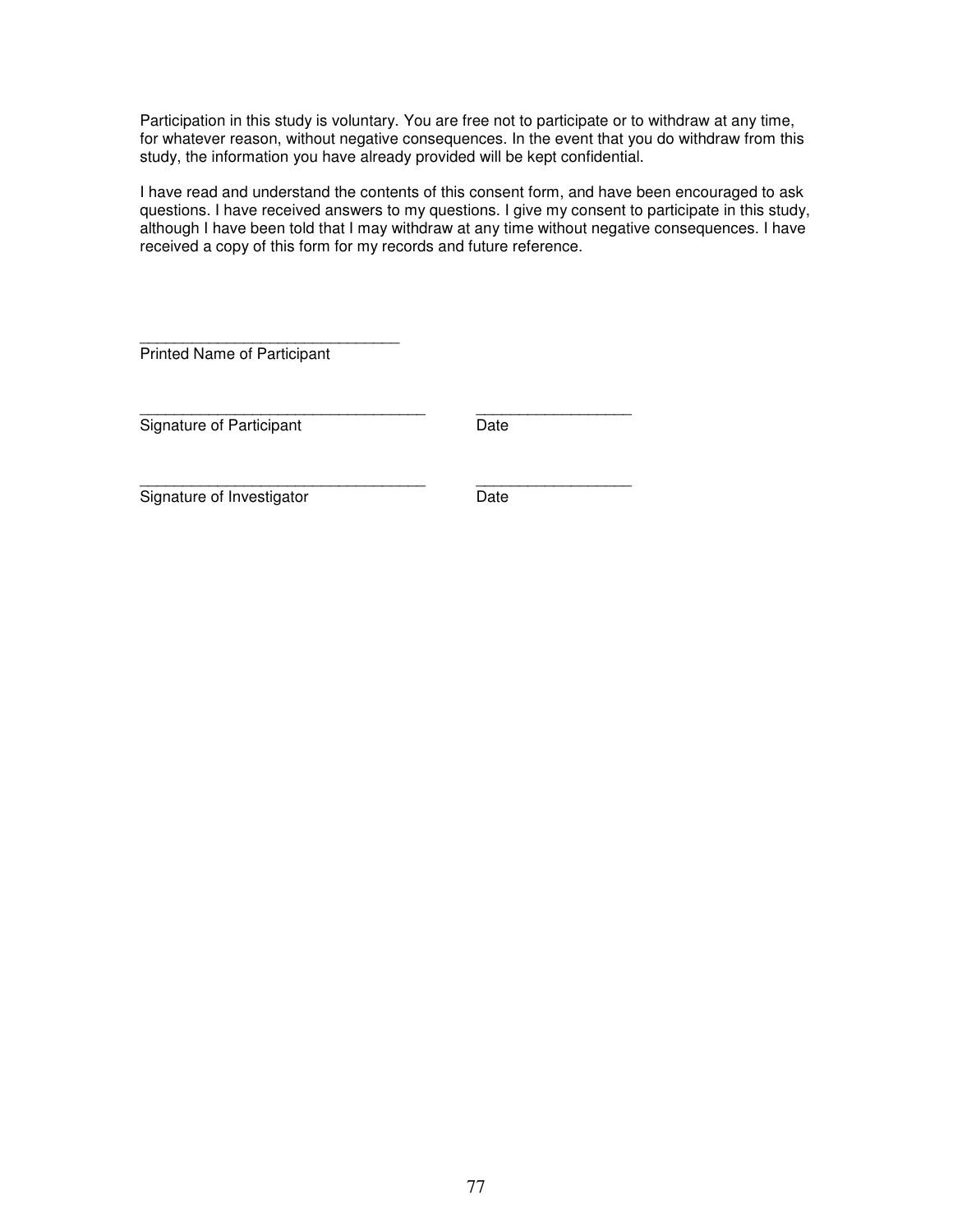APPENDIX B – Parental Consent and Student Assent Form

The following consent form was signed by the primary participant who is under 18 years

of age, and one of his parents.

# **Parental Consent and Student Assent Form**

Study Title: Orchestral Perceptions

Your son/daughter is invited to participate in a study of his/her participation in orchestras. My name is Kimberly Williams and I am a doctoral student at The University of South Carolina's School of Music. As part of my dissertation, I will be conducting interviews with members of the Columbia Community Orchestra. This study looks at the factors that influence a person's decision to join an orchestra. I am asking for permission to include your son/daughter in this study because in order to get a well-rounded perspective, I want to include orchestra members of all ages. I expect to have 3 participants in the study.

If you allow your child to participate, hs/she and I will meet three times to speak about his/her experiences. I will first give your child a survey, and then ask questions about both positive and negative experiences in orchestras.

Any information that is obtained in connection with this study and that can be identified with your son/daughter will remain confidential and will be disclosed only with your permission. His/her responses will not be linked to his/her name or your name in any written or verbal report of this research project.

Your decision to allow your son/daughter to participate will not affect his/her present, or future relationship with The University of South Carolina, or the Columbia Community Orchestra. If you have any questions about the study, please ask me now. If you have any questions later, call me at (803) 767-5102. You may also contact my faculty advisor, Dr. Gail Barnes at (803) 777-3389 or email gbarnes@sc.edu. If you have any questions about your rights as a research subject, contact: Thomas Coggins, Director, Office of Research Compliance, University of South Carolina, Columbia, SC 29208, Phone - (803) 777-7095, Fax - (803) 576-5589, E-Mail tcoggins@mailbox.sc.edu.

You may keep a copy of this consent form for your records.

**For Parents**: By signing this consent form, you are allowing your son/daughter to participate in this study. Your signature below indicates that you have read and understood the information provided above. If you later decide that you wish to withdraw your permission for your son/daughter to participate in the study, simply tell me. You may discontinue his/her participation at any time.

**For Minor**: I have read the description of the study in this form, and I have been told what the procedures are and what I will be asked to do in this study. Any questions I had have been answered. I have received permission from my parent(s) to participate in the study, and I agree to participate in it. I know that I can quit the study at any time.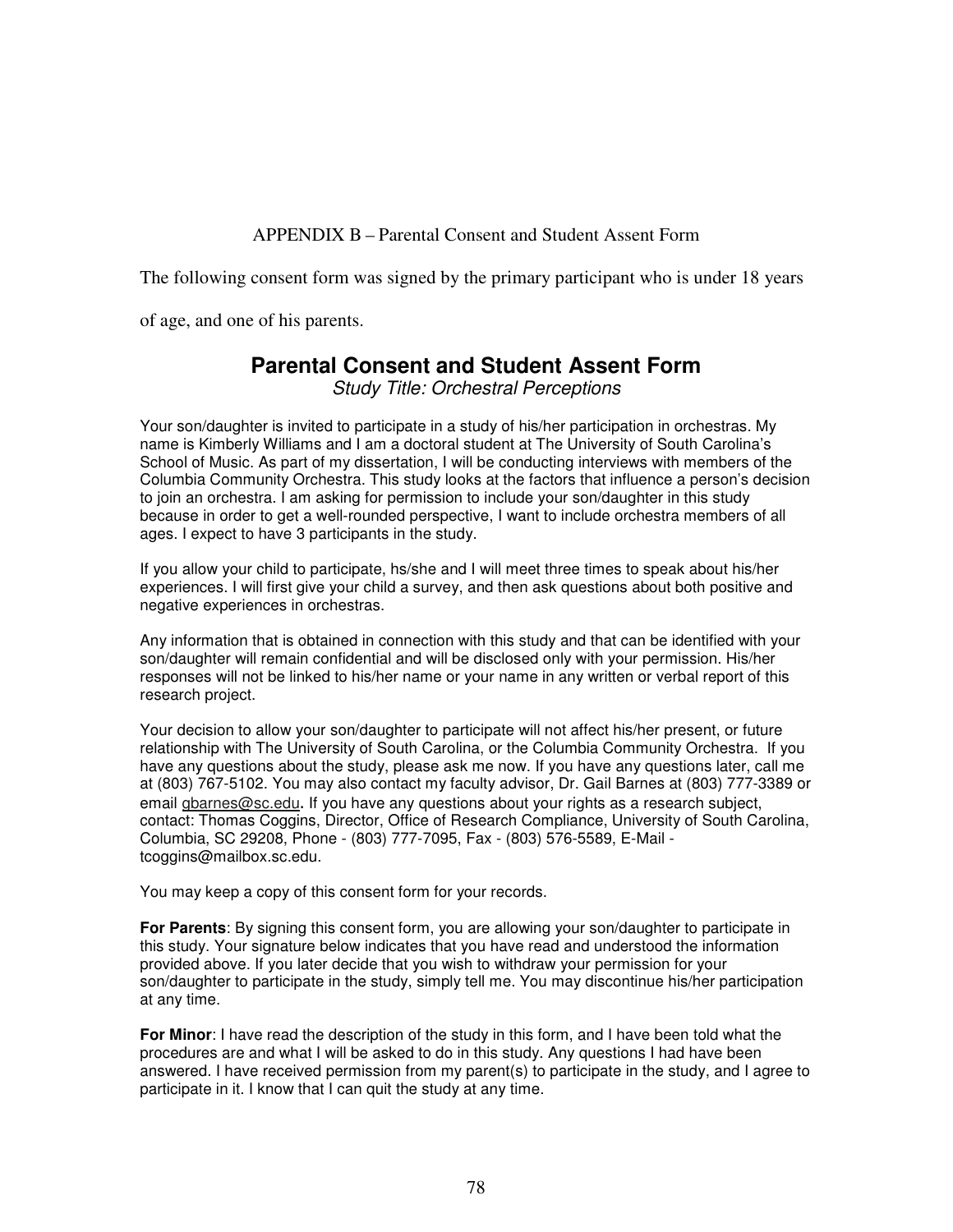Printed Name of Minor

\_\_\_\_\_\_\_\_\_\_\_\_\_\_\_\_\_\_\_\_\_\_\_\_\_\_\_\_\_\_

| Signature of Minor                       | Date |
|------------------------------------------|------|
| Signature of Parent(s) or Legal Guardian | Date |
| Signature of Investigator                | Date |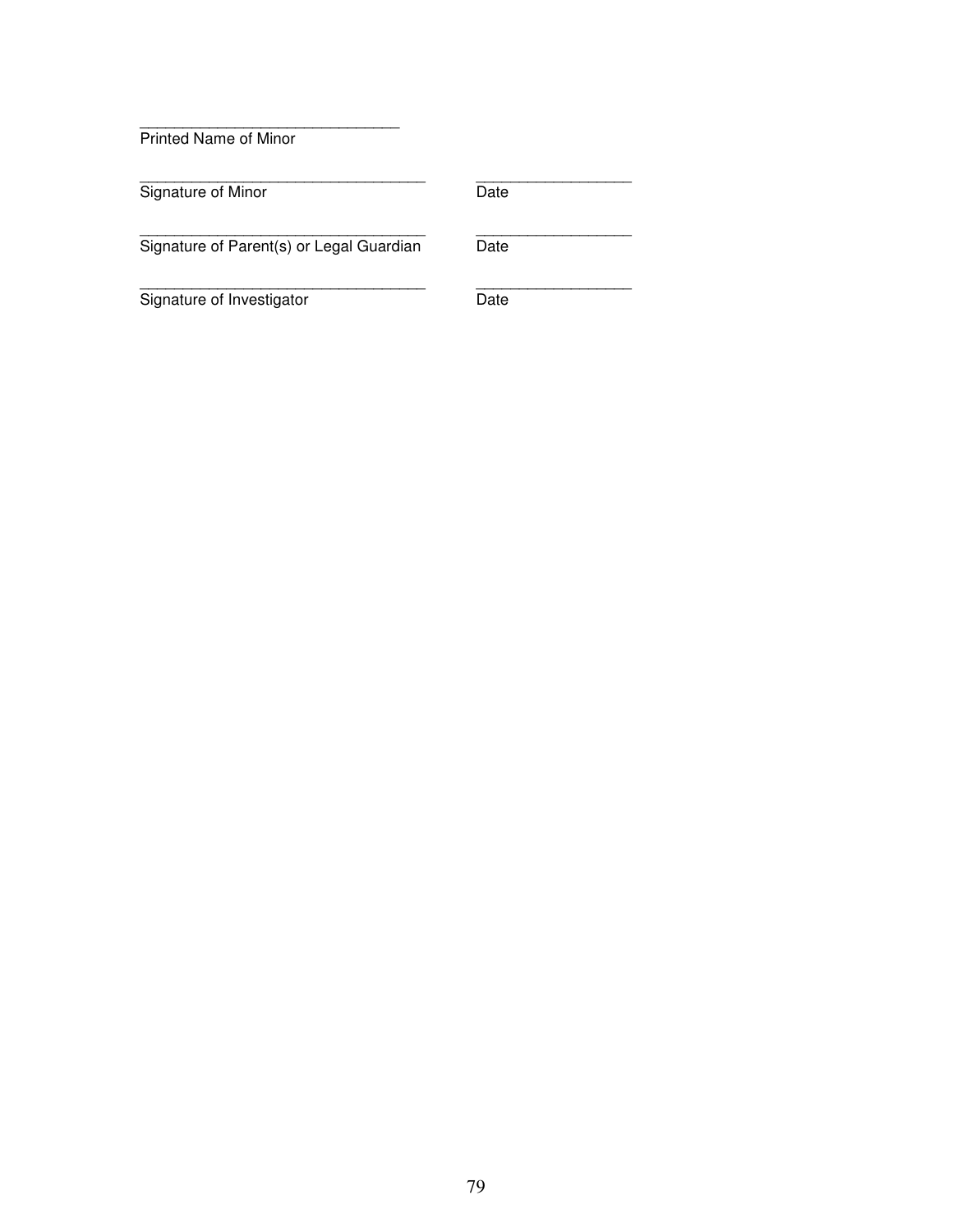APPENDIX C – Adult Consent form for Secondary Participants

The following consent form was signed by adult, secondary participants, prior to

interviews.

# **Consent Form**

Study Title: Orchestral Perceptions Principal Investigator: Kimberly Williams

#### **Introduction and Purpose**

You are invited to participate in a research study conducted by Kimberly Williams. I am a doctoral candidate at the University of South Carolina's School of Music, and I am conducting research as part of the requirements for my DMA in Orchestral Conducting. The purpose of the study is to investigate the factors that influence a person's decision to join an orchestra. This form explains what you will be asked to do if you decide to participate in this study. Please read it carefully and feel free to ask any questions you like before you make a decision about participating.

#### **Description of Study Procedures**

You will be asked to complete one interview. This is an opportunity for you to engage in a meaningful discussion about you and your participation in the Columbia Community Orchestra (CCO). The interview will last approximately one hour, and will be digitally recorded. You will then be provided with a transcript of the interview so that you may clarify your responses. Your interview will be kept confidential—no one else will have access to your responses.

#### **Risks of Participation**

There are no known risks associated with participating in this research except the slight risk of breach of confidentiality, which remains despite steps that will be taken to protect your privacy. Study information will be stored on a password-protected computer in a locked facility. Your confidentiality will be protected at all costs. The results of this study may be published or presented at meetings, but your identity will not be revealed unless you have given me written permission to include your name/identifying information in the report.

## **Benefits of Participation**

Taking part in this study will help me understand the key factors that promote a diverse orchestral atmosphere. By participating in the interview, you will help shed light on the importance of mentorship, school programs, a supportive family environment, and/or any other factors that may have positively influenced your decision to participate in the CCO.

### **Contact Persons**

For more information concerning this research, you may contact me, Kimberly Williams at (803) 767-5102, or email kim@scphilharmonic.com. You may also contact my faculty advisor, Dr. Gail Barnes at (803) 777-3389 or email gbarnes@sc.edu. If you have any questions about your rights as a research subject, you may contact: Thomas Coggins, Director, Office of Research Compliance, University of South Carolina, Columbia, SC 29208, Phone - (803) 777-7095, Fax - (803) 576-5589, E-Mail - tcoggins@mailbox.sc.edu.

#### **Voluntary Participation**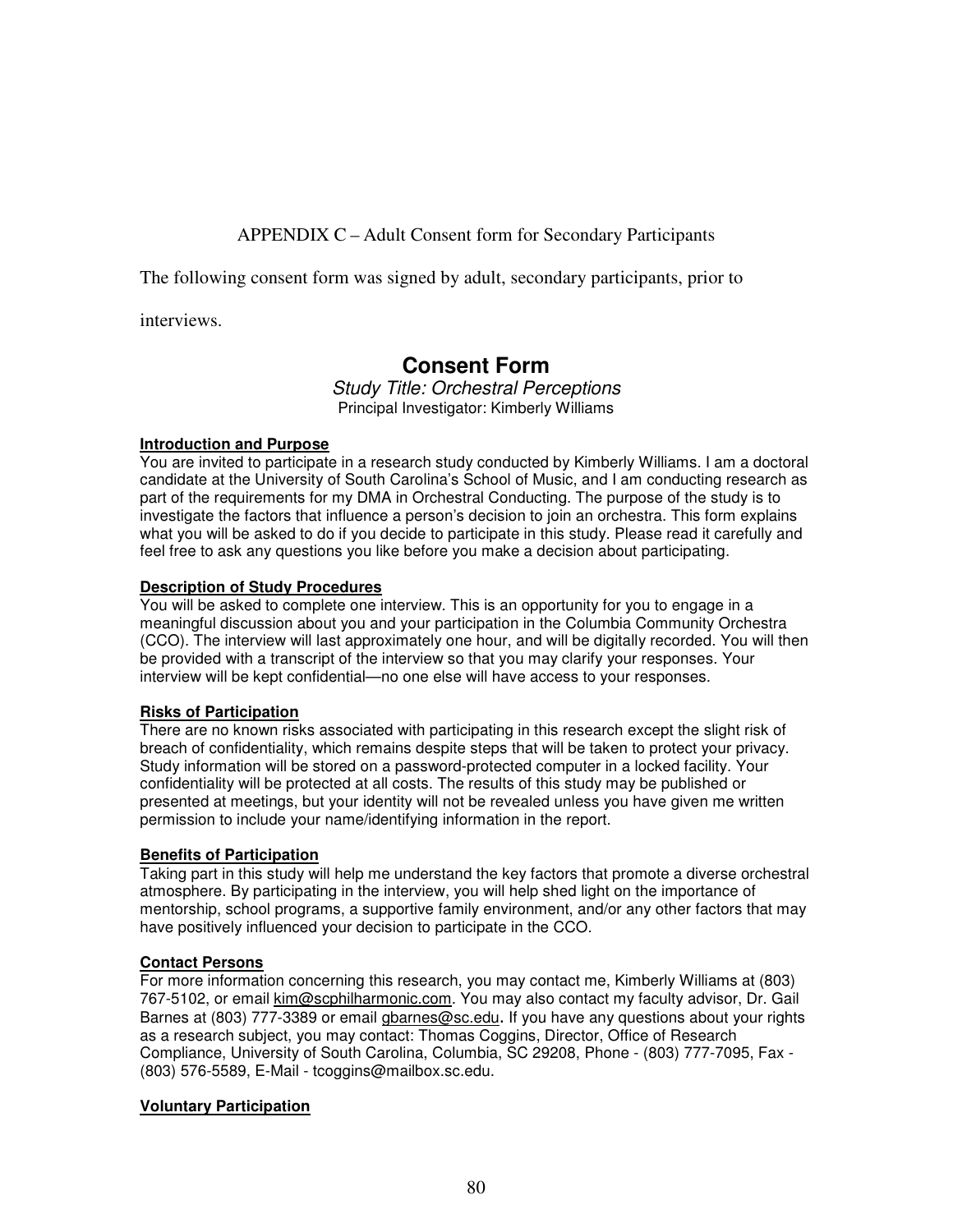Participation in this study is voluntary. You are free not to participate or to withdraw at any time, for whatever reason, without negative consequences. In the event that you do withdraw from this study, the information you have already provided will be kept confidential.

I have read and understand the contents of this consent form, and have been encouraged to ask questions. I have received answers to my questions. I give my consent to participate in this study, although I have been told that I may withdraw at any time without negative consequences. I have received a copy of this form for my records and future reference.

\_\_\_\_\_\_\_\_\_\_\_\_\_\_\_\_\_\_\_\_\_\_\_\_\_\_\_\_\_\_ Printed Name of Participant

\_\_\_\_\_\_\_\_\_\_\_\_\_\_\_\_\_\_\_\_\_\_\_\_\_\_\_\_\_\_\_\_\_ \_\_\_\_\_\_\_\_\_\_\_\_\_\_\_\_\_\_ Signature of Participant **Date** 

\_\_\_\_\_\_\_\_\_\_\_\_\_\_\_\_\_\_\_\_\_\_\_\_\_\_\_\_\_\_\_\_\_ \_\_\_\_\_\_\_\_\_\_\_\_\_\_\_\_\_\_ Signature of Investigator Date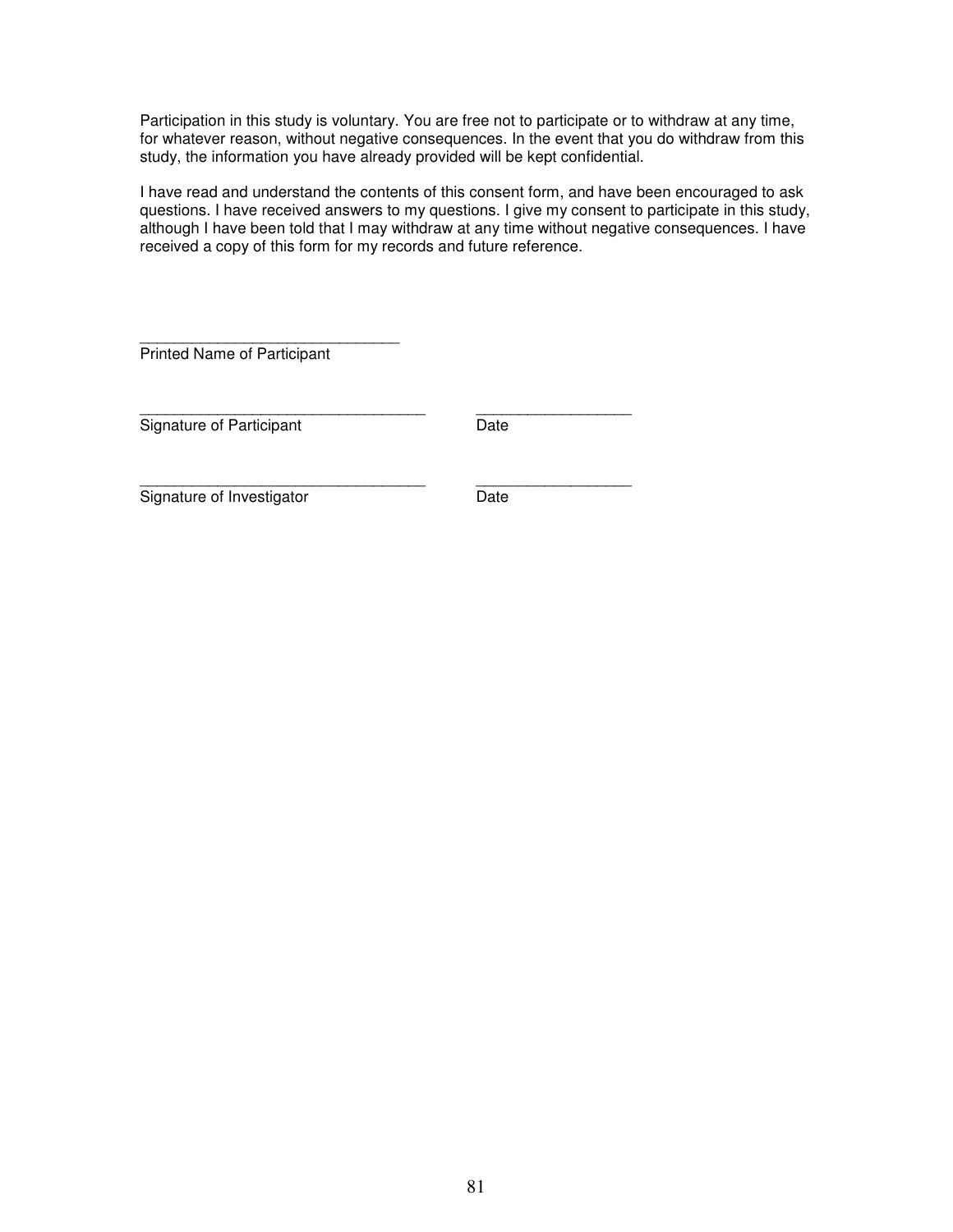## APPENDIX D – Interview Questions

The following list of questions was used as an outline for the interview questions. Where

appropriate, the interviewees were asked to expand upon their answers.

#### FIRST INTERVIEW

#### Topic: Education

- 1. Are you the first member of your family to graduate from college (high school)?
- 2. Did either of your parents play instruments?
- 3. What was the racial makeup of your elem, middle, and high school?
- 4. Was your school environment supportive of the arts (financially, emotionally)?
- 5. Do you feel that there were enough music programs offered for the students?
- 6. Were your parents supportive of your decision to play a musical instrument (financially, emotionally)? Did they purchase an instrument for you? Did they pay for private lessons? Did they attend school concerts or recital?
- 7. Were your peers supportive of your involvement in music?
- 8. What led to your decision to attend a HBCU (if applicable)?

#### SECOND INTERVIEW

Topic: Mentorship

- 1. Tell me about your mentor.
- 2. What was/is your relationship to your mentor?
- 3. How long did that relationship last?
- 4. Did you have more than one music mentor?
- 5. Did you have a mentor outside of music? What qualities did you admire most?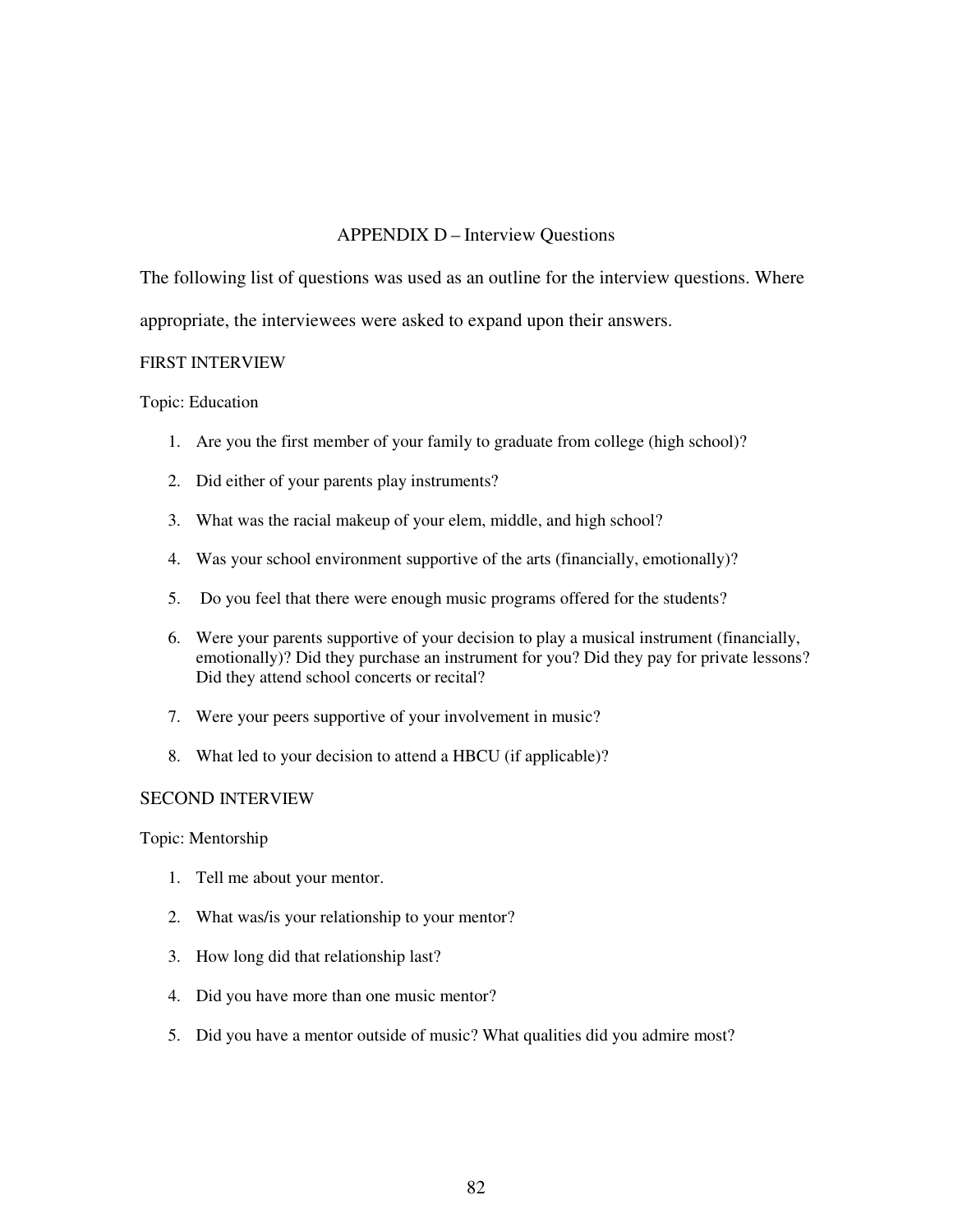#### THIRD INTERVIEW

Topic: Society/Family

- 1. What musical groups are you involved with besides \_\_\_\_\_\_\_ (their current affiliation)?
- 2. What led you to become a member of the CCO (or other orchestra if applicable)?
- 3. How long have you been a part of the group?
- 4. If respondent is in the music profession: What led you to become a \_\_\_\_\_\_?
- 5. If respondent is not in the music profession: You are a \_\_\_\_\_\_\_\_\_. Since music is not your profession, why do you continue to play your instrument?
- 6. Tell me about the music programs offered at your elem/middle/high school.
- 7. Did you go on any trips or competitions?
- 8. What kinds of musical activities were you involved in outside of school?
- 9. Did you experience any prejudicial attitudes or stereotypes because of your involvement in music? This can include race, gender, or peer pressure. *Studies suggest that African American teenagers face peer pressure and are teased for working hard to obtain good grades, speaking standard English and participating in non-sports-related activities.*
- 10. Did you find this to be true for you (if participant is African-American)?
- 11. Do you think classical music is primarily seen as a "White" activity?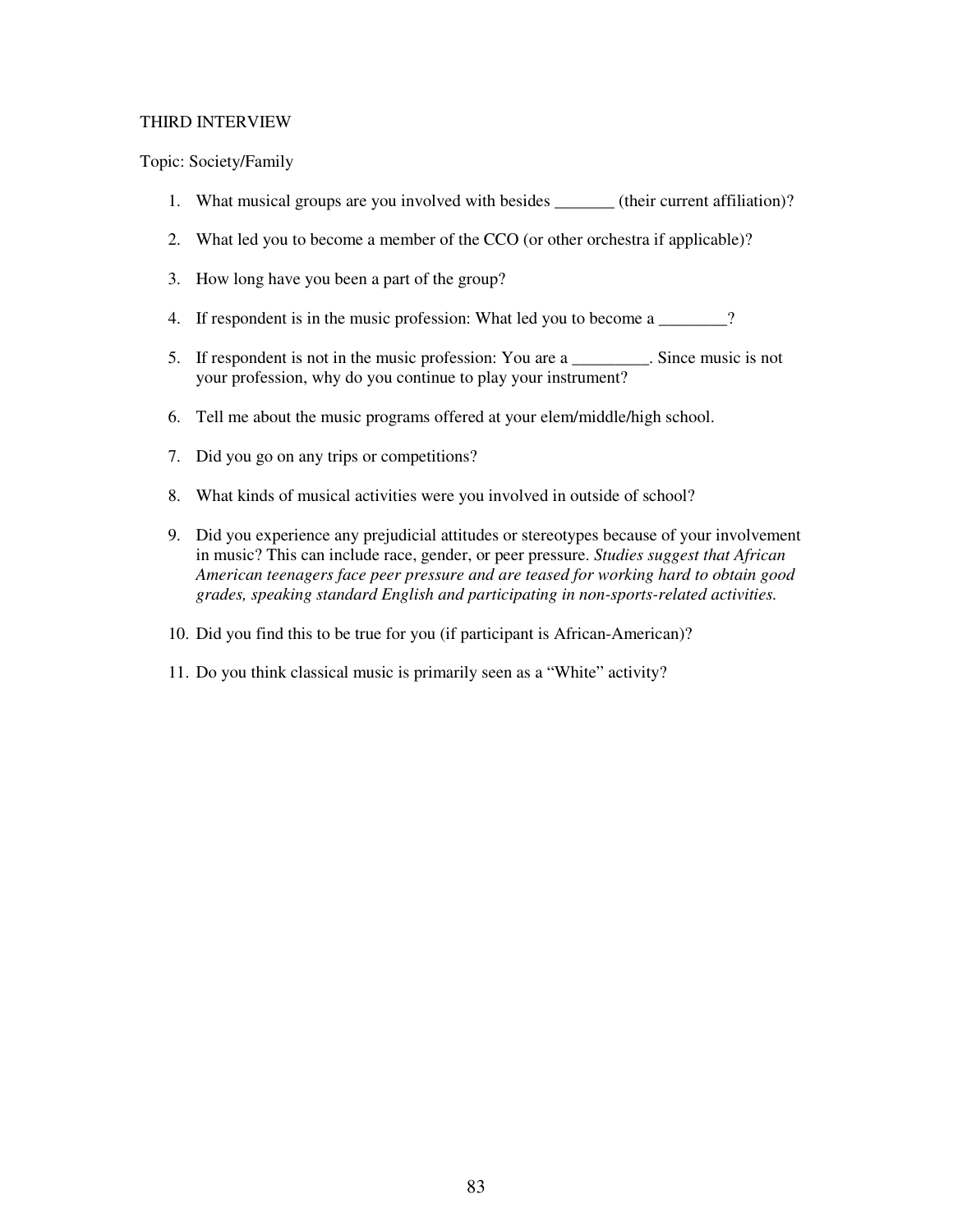# APPENDIX E – Focus Group Questions

The following list of questions was used as an outline for the focus group questions.

Where appropriate, the interviewees were asked to expand upon their answers.

- 1. Over the past month we've talked about three areas in your backgrounds— Education, Mentorship, and Family support. Of these three areas, which was most significant in encouraging your participation in an orchestra? Were there other influences or events besides those areas?
- 2. Talk about the values/guidelines with which you were raised (strict/lenient, etc.).
- 3. Do you think mentors are important for young musicians? How so?
- 4. Why did you pick a string instrument instead of a wind instrument?
- 5. Please share your motivation for participating with the CCO. What makes this orchestra unique?
- 6. Please share how role models have touched your lives.
- 7. What would you do (or other support) to create more diversity in orchestral environments?
- 8. What can teachers/mentors do to encourage more orchestral participation?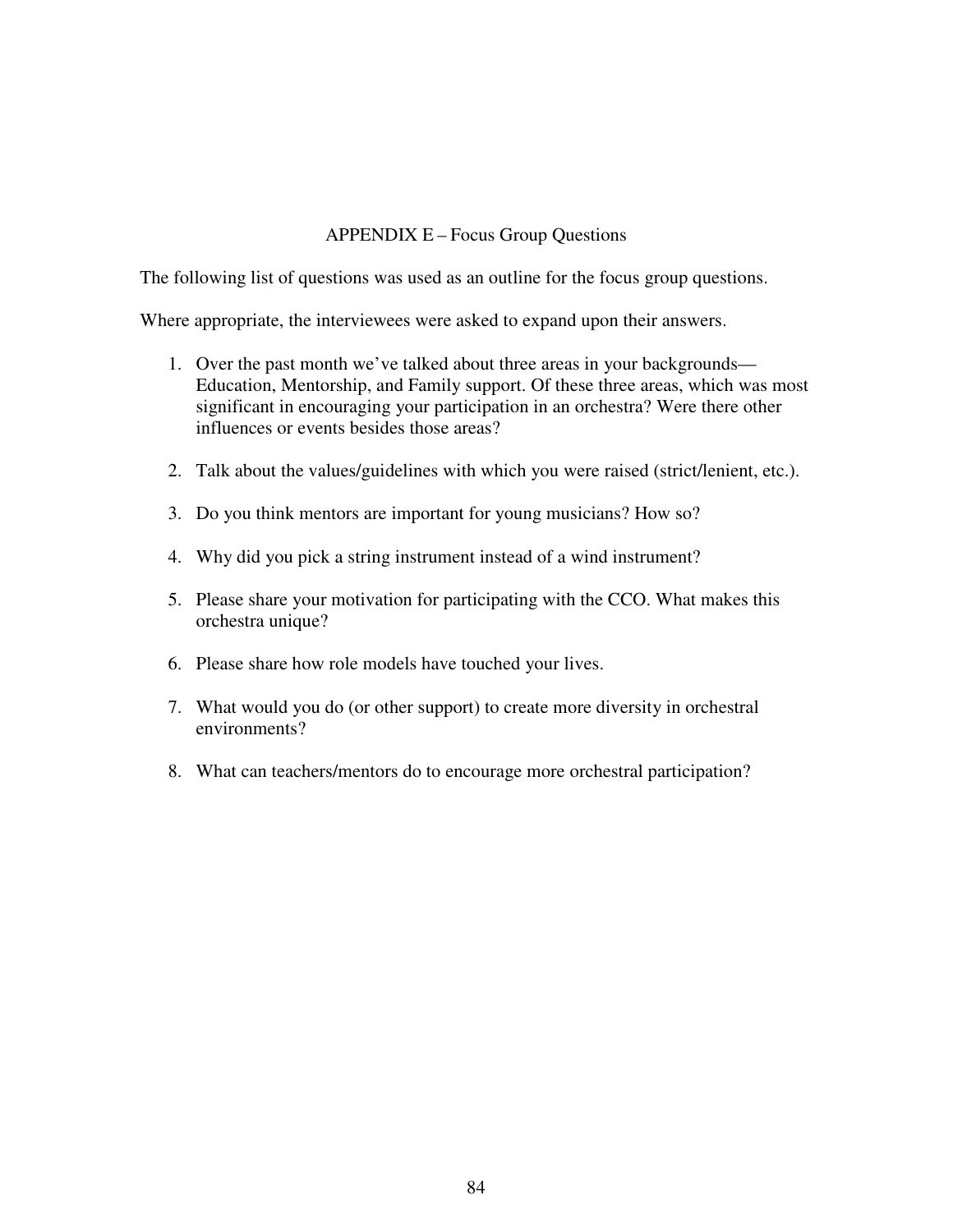## APPENDIX F – Master Code List

The following list of codes was created using HyperRESEARCH software to categorize

data.

CHURCH MUSIC Ch: Gospel/Spirituals Ch: All Black Ch: Church Music Ch: Classical Tradition Ch: Exposure to Instruments Ch: Involvement in Church Music Ch: Losing Classical Tradition

COMMUNITY MUSIC Co: Adult Community Music Group Co: CCO Co: CCO-Accepting Co: CCO-Accommodating Co: CCO African-American Participants Co: CCO-Amateur Co: CCO Attendance Co: CCO-Bored Co: CCO-Casual Co: CCO-Challenging Co: CCO-Churches Co: CCO-Commitment Co: CCO-Demographics Co: CCO-Disorganized Co: CCO-Extended Relationship Co: CCO-Family Friendly Co: CCO-Friendly Co: CCO-Friendships Co: CCO-Fun Co: CCO-History Co: CCO-Input Valued Co: CCO-Late Arrival Co: CCO-Late Start Co: CCO-Learning Environment Co: CCO-Leaving Early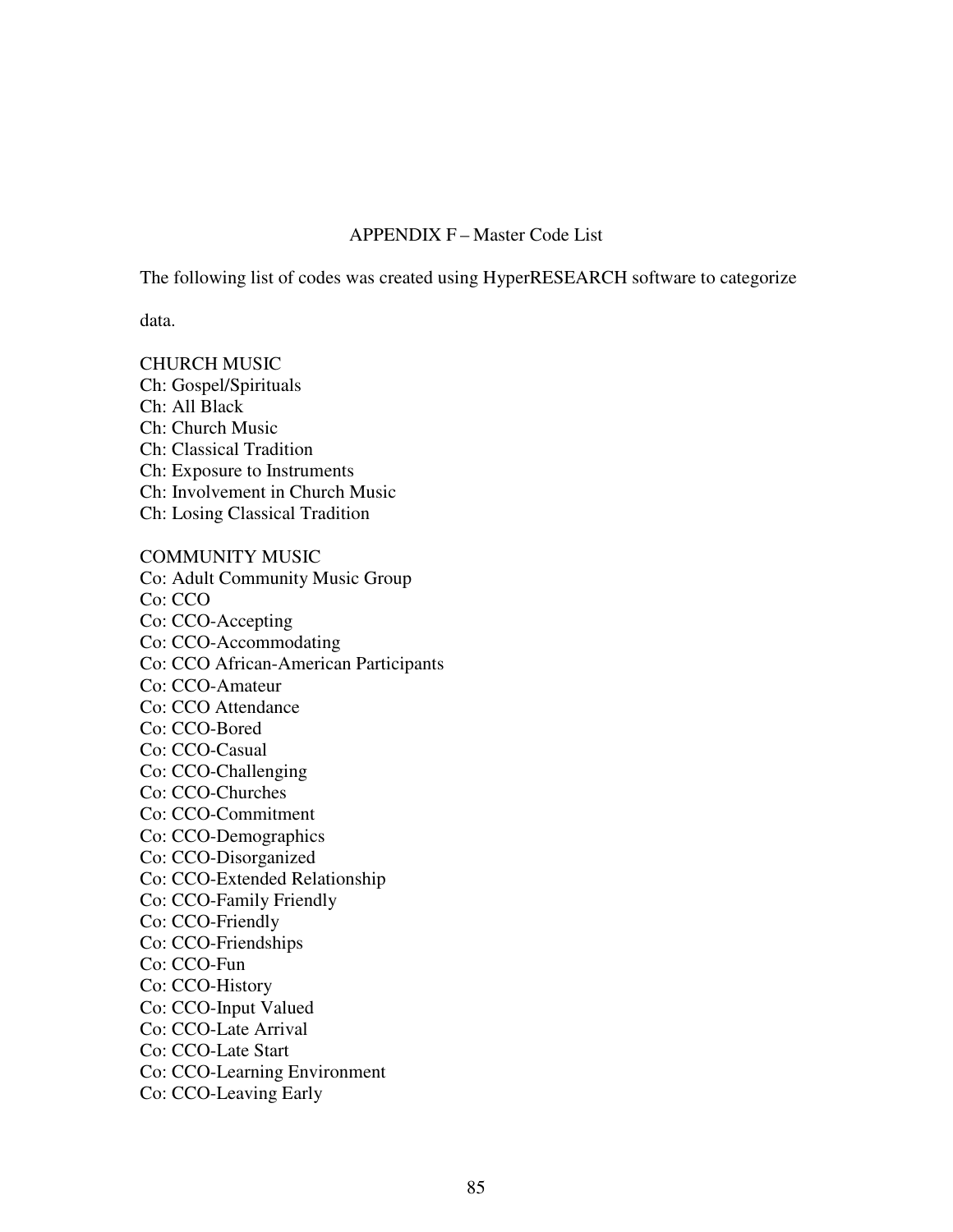Co: CCO-Low Attendance Co: CCO-Low Budget Co: CCO-Loyalty Co: CCO-Minority Participants Co: CCO-Negative Perception Co: CCO-Outreach Co: CCO-Positive Atmosphere Co: CCO-Relationships Co: CCO-Recruiting Co: CCO-Relationships Co: CCO-Relaxed Co: CCO-Respect for One Another Co: CCO-Retention Co: CCO-Routines Co: CCO-Seating Co: CCO-Secondary Instrument Co: CCO-Social Need Co: CCO-Stories Co: CCO-Structured Co: CCO-Supportive of Players Co: CCO-Team Player Co: CCO-Variety of Music Co: CCO-Volunteers Co: CCO-Welcoming Co: Community Orchestra Co: Family-Like Relationships Co: Performance Opportunities Co: Professional Orchestra Co: Scholarships Co: Solo Opportunities Co: String Project Co: Summer Music Camp Co: Youth Orchestra

## EDUCATION

- E: All-Black School
- E: Arts Valued
- E: Education Level-Father
- E: Education Level-Maternal Grandfather
- E: Education Level-Maternal Grandmother
- E: Education Level-Mother
- E: Education Level-Participant
- E: Education Level-Paternal Grandfather
- E: Education Level-Paternal Grandmother
- E: Education Level-Sibling
- E: Education Valued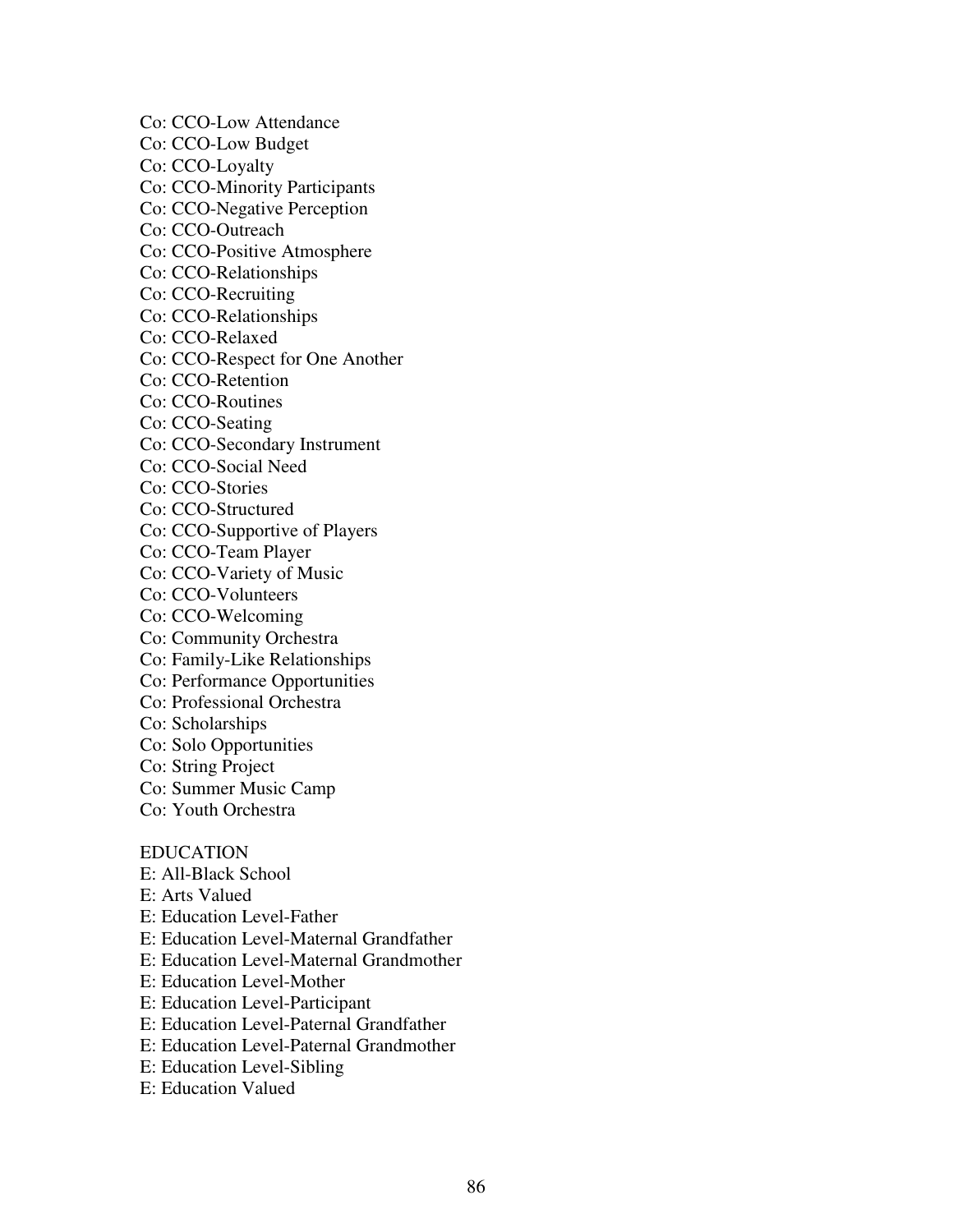E: Gifted and Talented/Honors

E: HBCU

E: Home School

E: Limited Orchestral Opportunities for African-Americans

E: Magnet School

E: Opportunities to Play String Instruments in School or Connected to School

E: Performance Opportunities

E: Predominantly White College

E: Private School

E: Scholarships

E: School in Dangerous Area

E: School Music Programs

E: School Music Trips

E: School Musical Groups

E: White Teachers in Black Schools

E: Women's College

FAMILY

F: Accepting of Other Races/Cultures

F: Classical Music Valued

F: Close Family Relationships

F: Close Family Ties

F: Exposure to Music Before Age 10

F: Exposure to String Music Age 10 or Earlier

F: Extended Family Involvement in Music

F: Family History

F: Grandparent Involvement in Music

F: High Standards

F: Music Expensive

F: Music in the Home

F: Music Time Commitment

F: Occupation Participant

F: Occupation Sibling

F: Parental Support

F: Private Music Lessons

F: Sibling Involvement in Music

F: Sibling Participation in Strings

F: Sibling Support

F: Very Religious

## INTERVIEWER CODES

I: Determined

I: Positionality

I: Subjectivity

MENTORSHIP M: Big Brother/Sister/Father Figure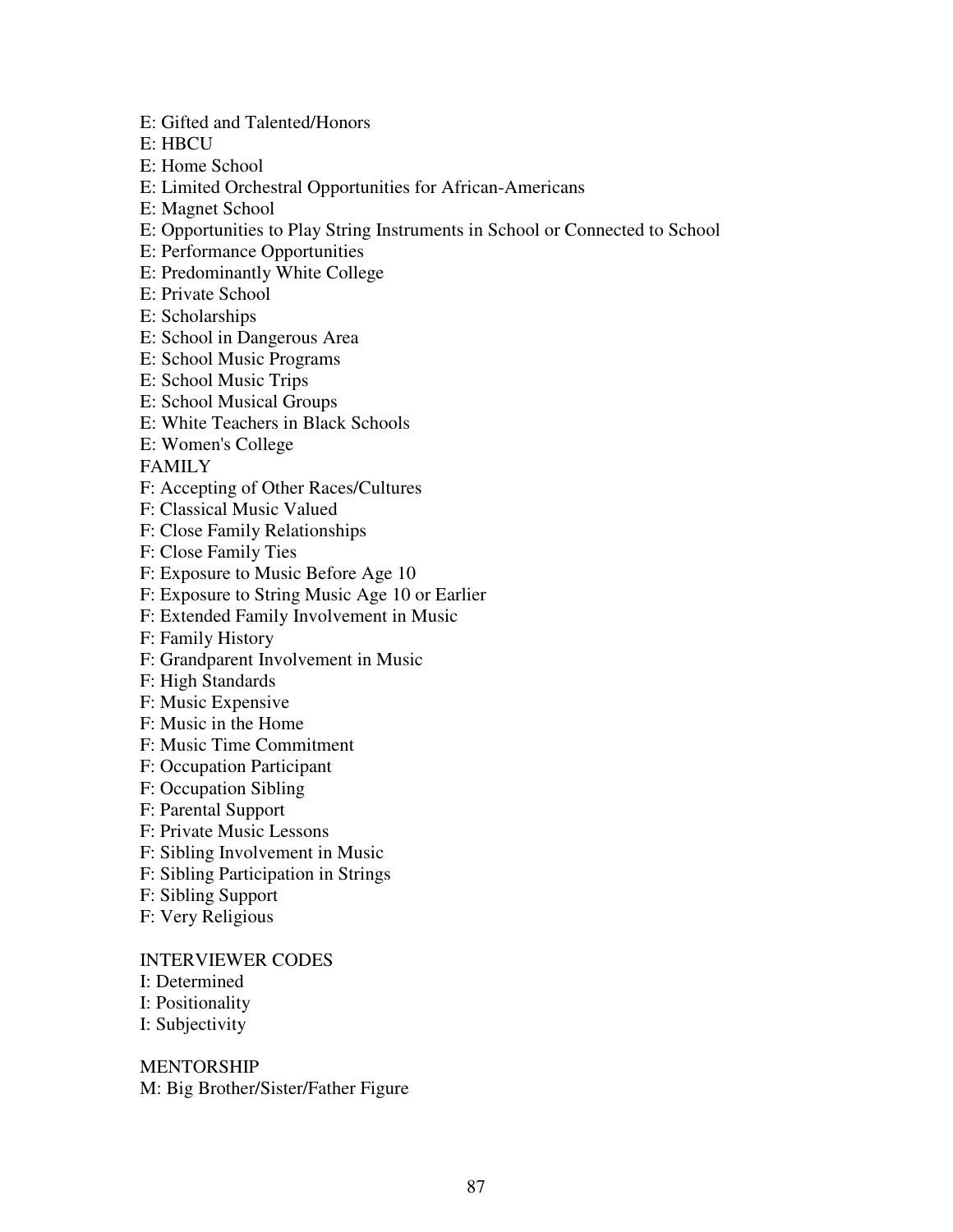M: Black Female Role-Model

M: Black Male Role-Model

M: Coach

- M: Communicator/Confidant
- M: Community Mentor
- M: Consequences
- M: Considered Family
- M: Developing Program
- M: Emulating Mentor
- M: Father
- M: Funcode
- M: Giving
- M: Helpful
- M: High Expectations
- M: Influence Away from Music
- M: Influence Toward Music
- M: Investing Time/Resources
- M: Legacy/Honoring Role Models
- M: Life Lessons
- M: Long-Term Relationship
- M: Loved
- M: Loyal
- M: Mentees Protective of Mentor
- M: Mentor
- M: Mother
- M: Motivating/Challenging
- M: Negative Experience
- M: Nice
- M: Nurturing/Encouraging
- M: Patient
- M: Peer Influence
- M: Peer Support
- M: Primary
- M: Protective
- M: Proud of Mentee
- M: Providing Opportunities
- M: Recognizing Talent
- M: Respected
- M: Rewarding Behavior
- M: Significance of First Mentor
- M: White Female Role Model
- M: White Male Mentor

PARTICIPANT /FAMILY P/F: Attendance at Classical Concerts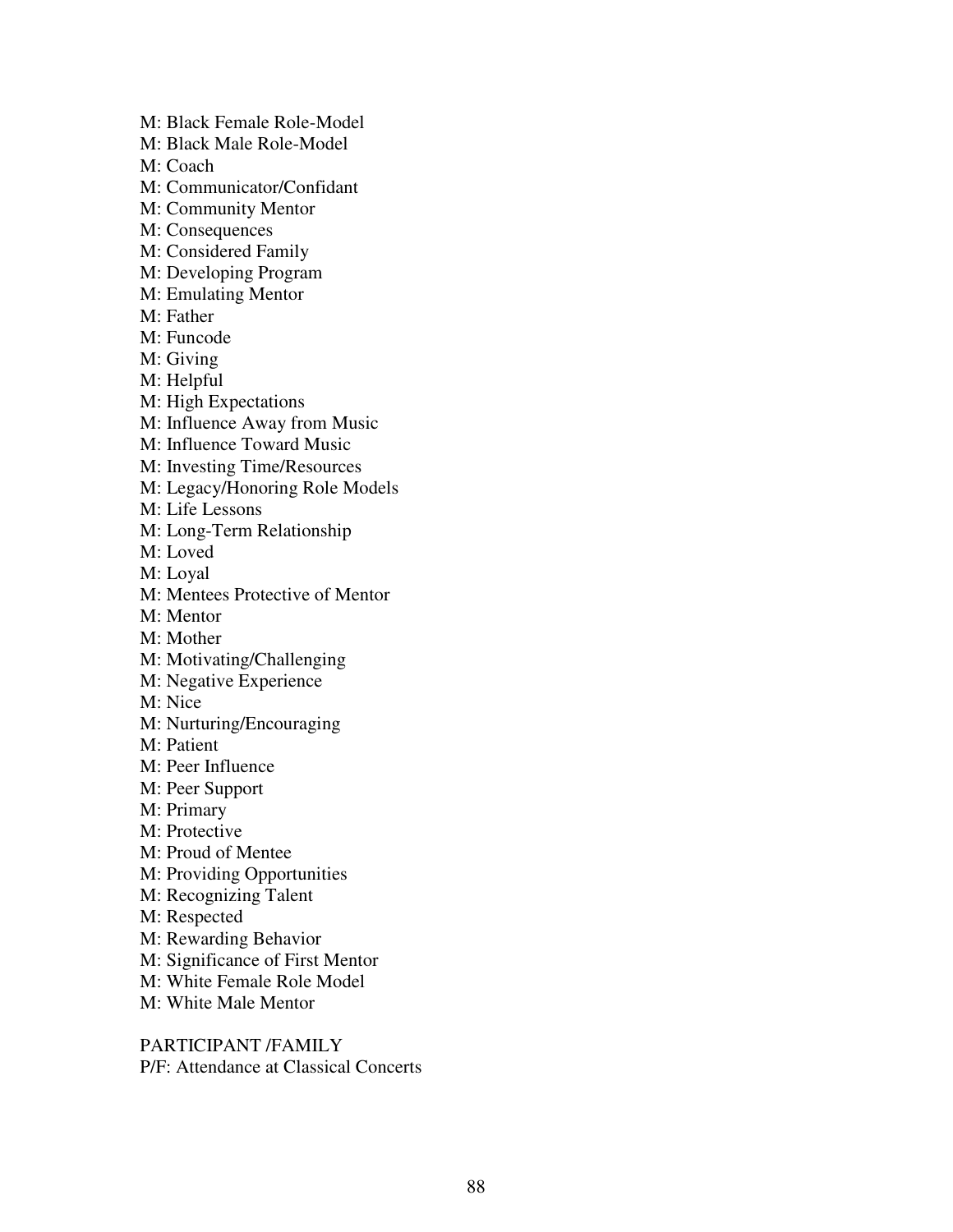### PARTICIPANT

- P: Attire
- P: Care-Taker
- P: Comfortable
- P: Conscientious
- P: Courageous
- P: Cynical
- P: Determining Factor
- P: Discomfort
- P: Firstborn
- P: Girl Scouts
- P: Helpful
- P: High Standards
- P: Hobbies
- P: Hospitality
- P: Humble
- P: Intrinsic Motivation
- P: Landmark Event
- P: Leader
- P: Long-Term Involvement in Orchestras
- P: Minority
- P: Most Significant Musical Influence
- P: Musical Tastes
- P: Negative
- P: Nerdy
- P: Overcoming Obstacles
- P: Personality/Preferences
- P: Practical
- P: Protective
- P: Secondary Instrument
- P: Self-Confidence
- P: Sensitivity to Racial Issues
- P: Shy
- P: Soft-Spoken
- P: Strong
- P: Suggestions for Improvement
- P: Wanting to Discuss Topic/Speaks Openly
- P: White Friendships

## SOCIETY/FAMILY

- S/F: Attendance at Classical Concerts
- S/F: Breaking Racial Barriers
- S/F: Community Connection
- S/F: Exposure to Other Cultures
- S/F: Influence of Church Music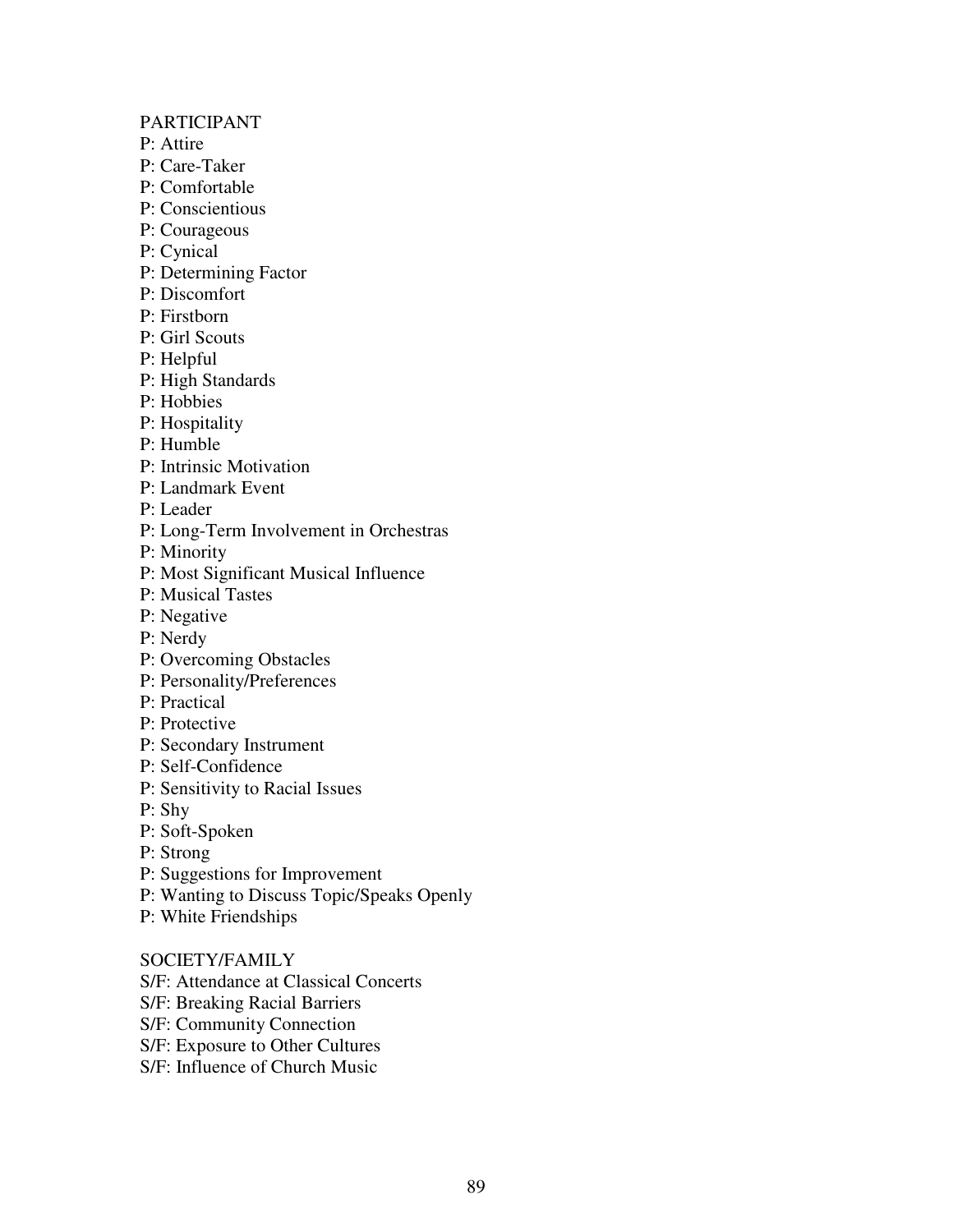- S/F: Lower Middle-Class Indicator
- S/F: Occupation-Father
- S/F: Occupation-Maternal Grandfather
- S/F: Occupation-Maternal Grandmother
- S/F: Occupation-Mother
- S/F: Occupation-Paternal Grandfather
- S/F: Occupation-Paternal Grandmother
- S/F: Parental Involvement in Music-Father
- S/F: Parental Involvement in Music-Mother
- S/F: Private Music Lessons
- S/F: Racism
- S/F: Segregation
- S/F: Upper Middle-Class Indicator
- S/F: Value Hard Work

## **SOCIETY**

- S: Acceptance of Racism
- S: Adaptive Behavior
- S: Affordable Music Opportunities
- S: African-American Band Tradition
- S: African-American Choral Tradition
- S: African-American Organ Tradition
- S: African-American Preference for Jazz
- S: African-American Tradition-Playing By Ear
- S: African-Americans Unfamiliar with Strings
- S: Black Pride
- S: Breaking Racial Barriers
- S: Classical Music Perceived as White or Elitist
- S: Community Connection
- S: Community Support
- S: Coping with Racism
- S: Cost Possible Cause of Low Participation
- S: Few African-Americans in Orchestras
- S: Giving Back
- S: High Standards
- S: Lack of Parental Support Possible Cause of Low Participation
- S: Lack of Traditional Values
- S: Low Expectation of African-Americans
- S: Lower Middle-Class Indicator
- S: Negative Prejudicial Attitudes About String Music
- S: Orchestra Perceived as a White Activity
- S: Possible Cause of Lack of African-American Involvement
- S: Poverty
- S: Prejudicial Attitudes/Stereotypes
- S: Racism/Bias
- S: Rejection of African-Americans for White Behavior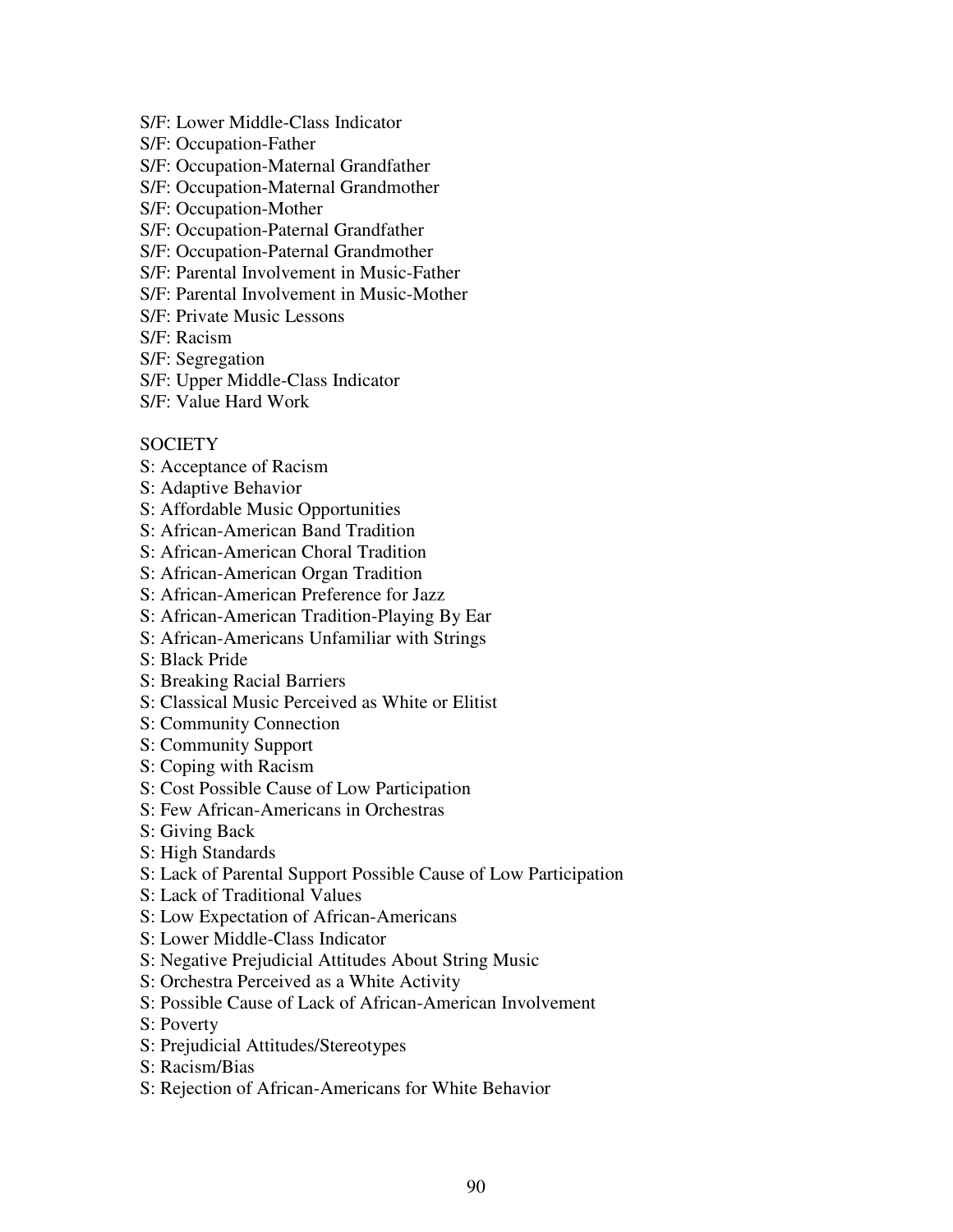- S: Segregation
- S: Suggestions for Improving Diversity
- S: Support for African-American Involvement in Orchestras
- S: Upper Middle-Class Indicator
- S: Welcoming Environment for African-Americans
- S: White Flight

## SITUATION CODES

- Sit: Comfortable with My Presence
- Sit: Environment
- Sit: Friendship with Participants
- Sit: Hospitality
- Sit: Interviewer Discomfort
- Sit: Interviewer Perspective
- Sit: Late
- Sit: Laughter
- Sit: Location
- Sit: Significant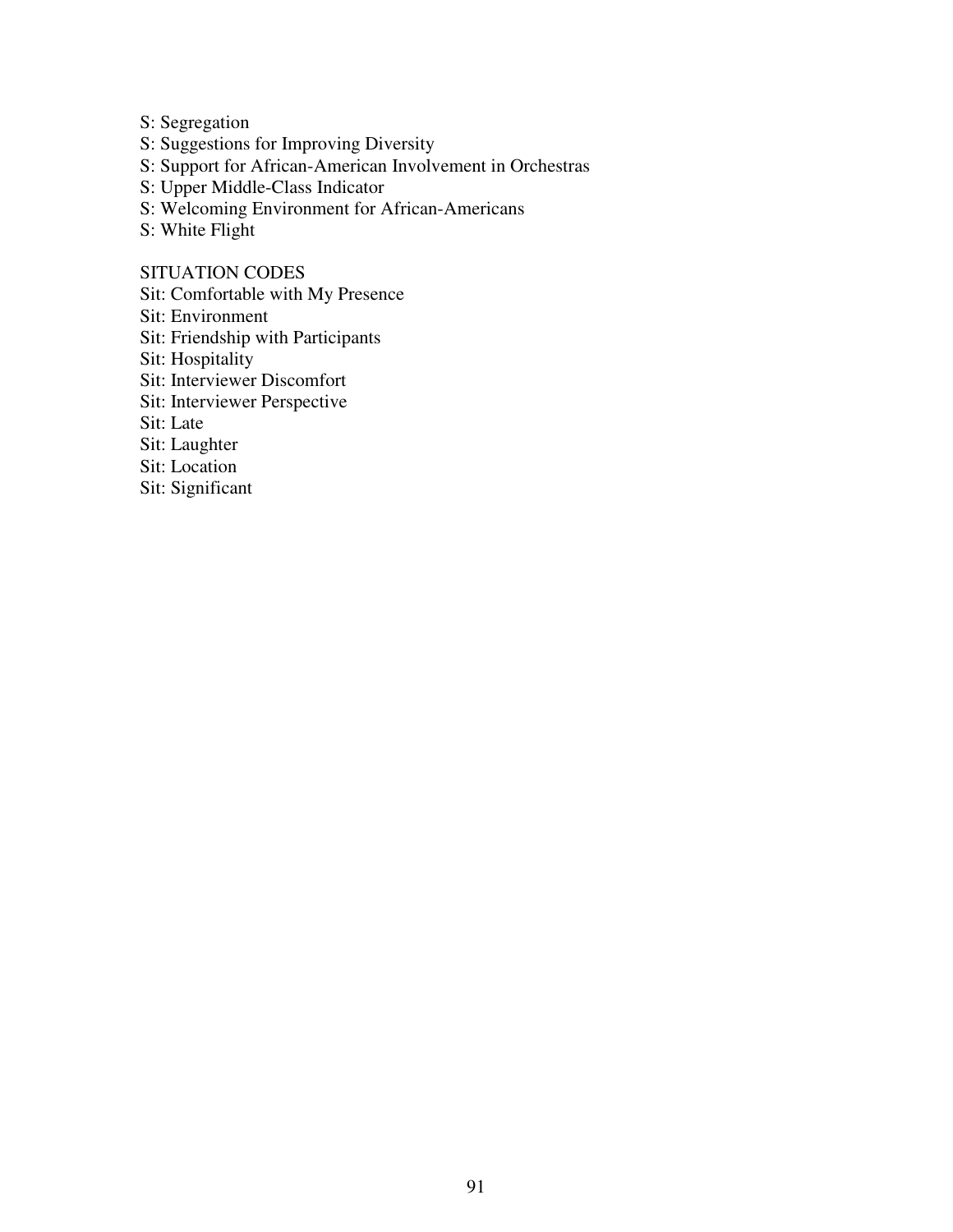## APPENDIX G – List of Characters

The following list of characters will help the reader identify participants and community

members. Pseudonyms are used to protect participant identities.

PRIMARY PARTICIPANT 1 **Annie Jones**  Diana Jones, Annie's mother

PRIMARY PARTICIPANT 2 **Bethany Thomas**  Tandie Thomas, Bethany's mother

PRIMARY PARTICIPANT 3 **James Richardson**  Eugene Richardson, James's father Destiny, James's cousin

RIVERLAND COMMUNITY ORCHESTRA MEMBERS: Paula Rogers, friend of Annie and private-lesson instructor to James Richard Corley, conductor

ADULT MUSIC MENTORS: Mrs. Fisher Mr. and Mrs. Frankel Bobby McNeill Twyla Sims, Derrick's mother

PEER MUSIC MENTORS: Amanda Ayesha Derrick Sims, Twyla's son Lisa Rachel RJ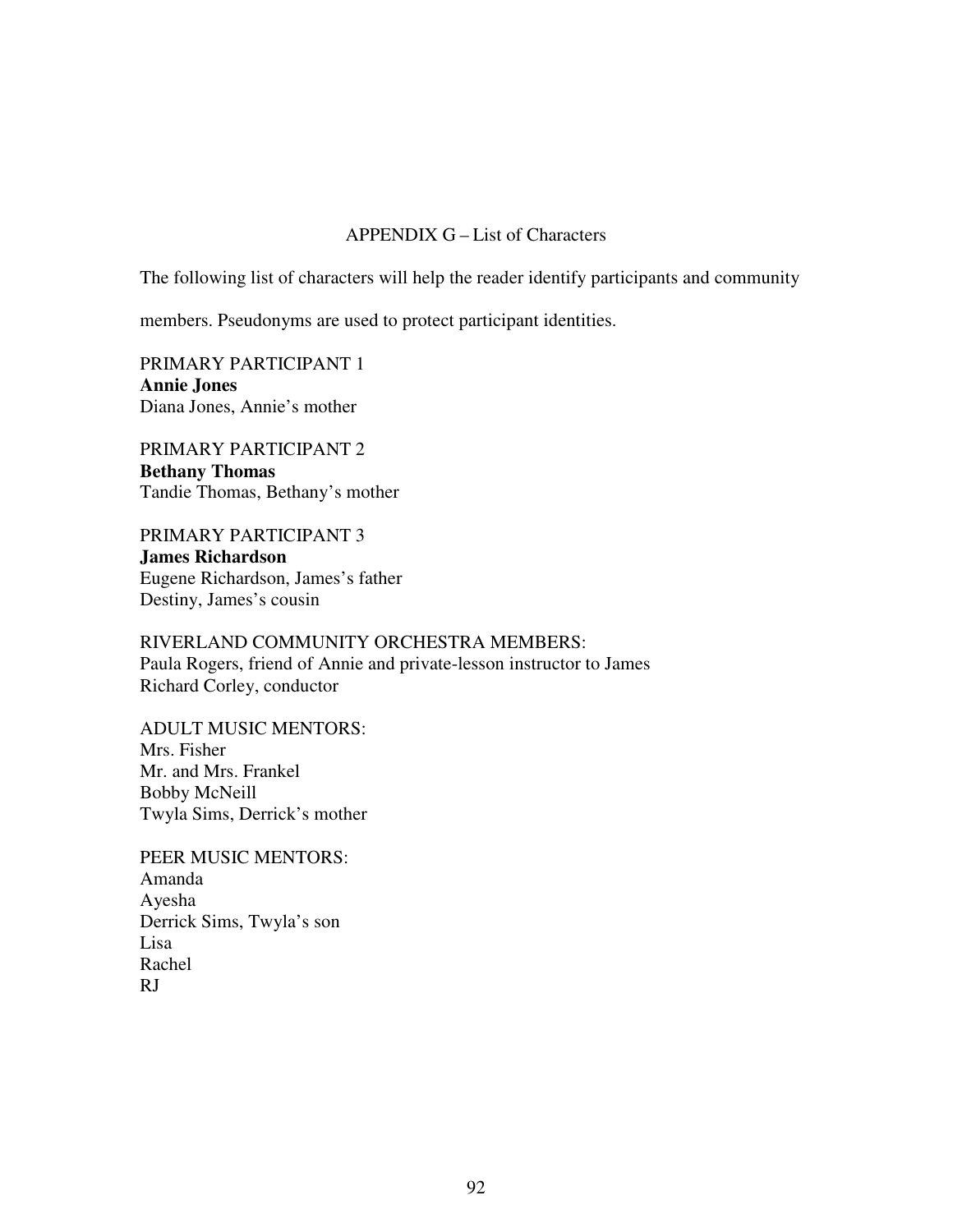## APPENDIX H – Recital Programs

The following recitals were submitted in partial fulfillment of the requirements for the

degree of Doctor of Musical Arts in Conducting.

University of South Carolina School of Music

*Presents* 

#### **Kimberly P. Sullivan**, *conductor*

in

Doctoral Recital

October 15, 2006 • 3:30pm • Saxe Gotha Presbyterian Church

Overture to Rienzi Richard Wagner

(1813-1883)

Lake Murray Symphony Orchestra

December 4, 2006 • 7:00pm • Large Rehearsal Room, Koger Center for the Arts

Symphony no. 7, op. 92, A major Ludwig van Beethoven

(1770-1827)

 Poco sostenuto Allegretto Presto meno assai Allegro con brio

USC Symphony Orchestra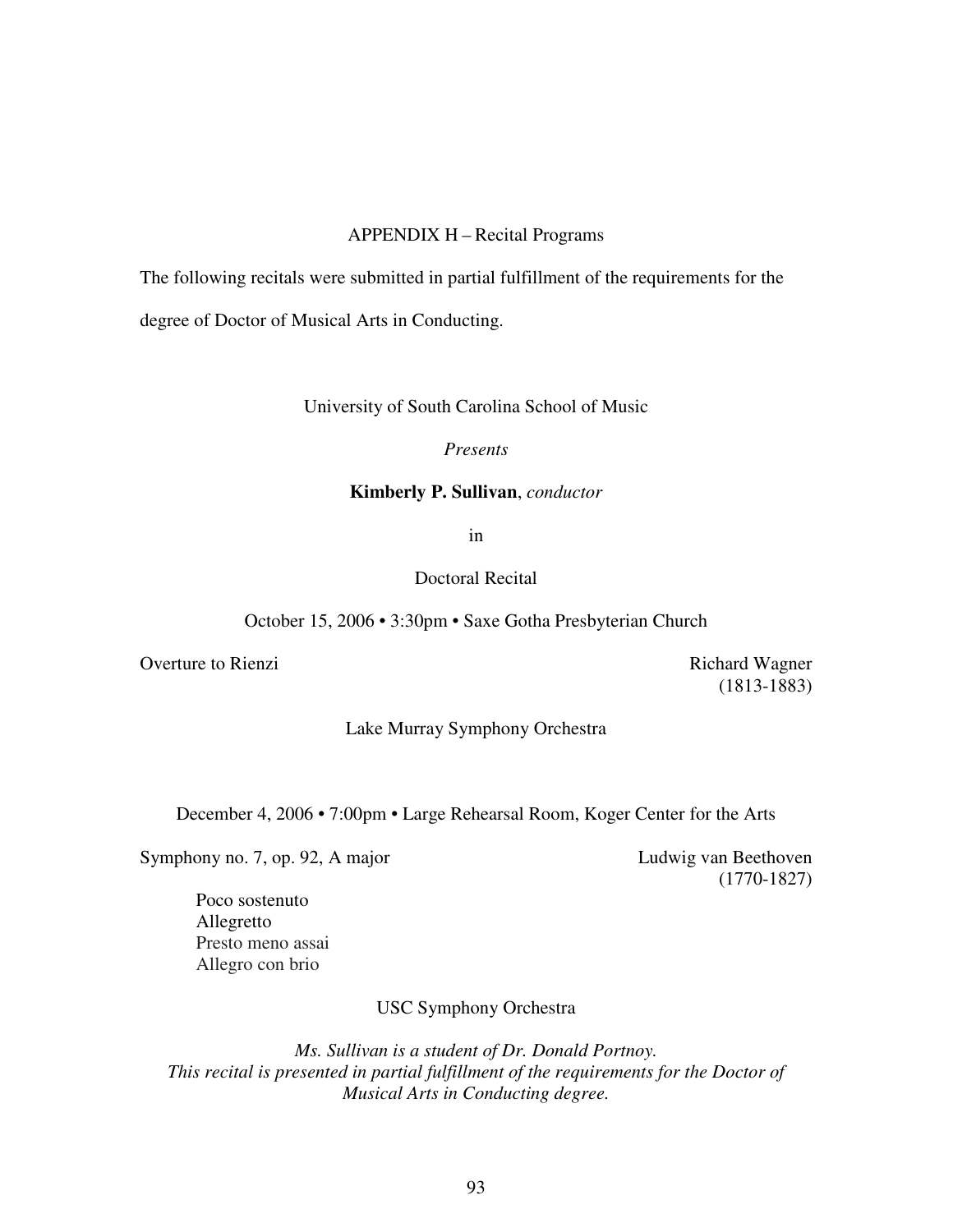University of South Carolina School of Music

*Presents* 

## **Kimberly P. Sullivan**, *conductor*

in

## Doctoral Rehearsal Recital

November 29, 2006 • 3:45pm • Large Rehearsal Room, Koger Center for the Arts

Rehearsal of Beethoven's Seventh Symphony in A Major

Symphony no. 7, op. 92, A major Ludwig van Beethoven

(1770-1827)

 Poco sostenuto Allegretto Presto meno assai Allegro con brio

USC Symphony Orchestra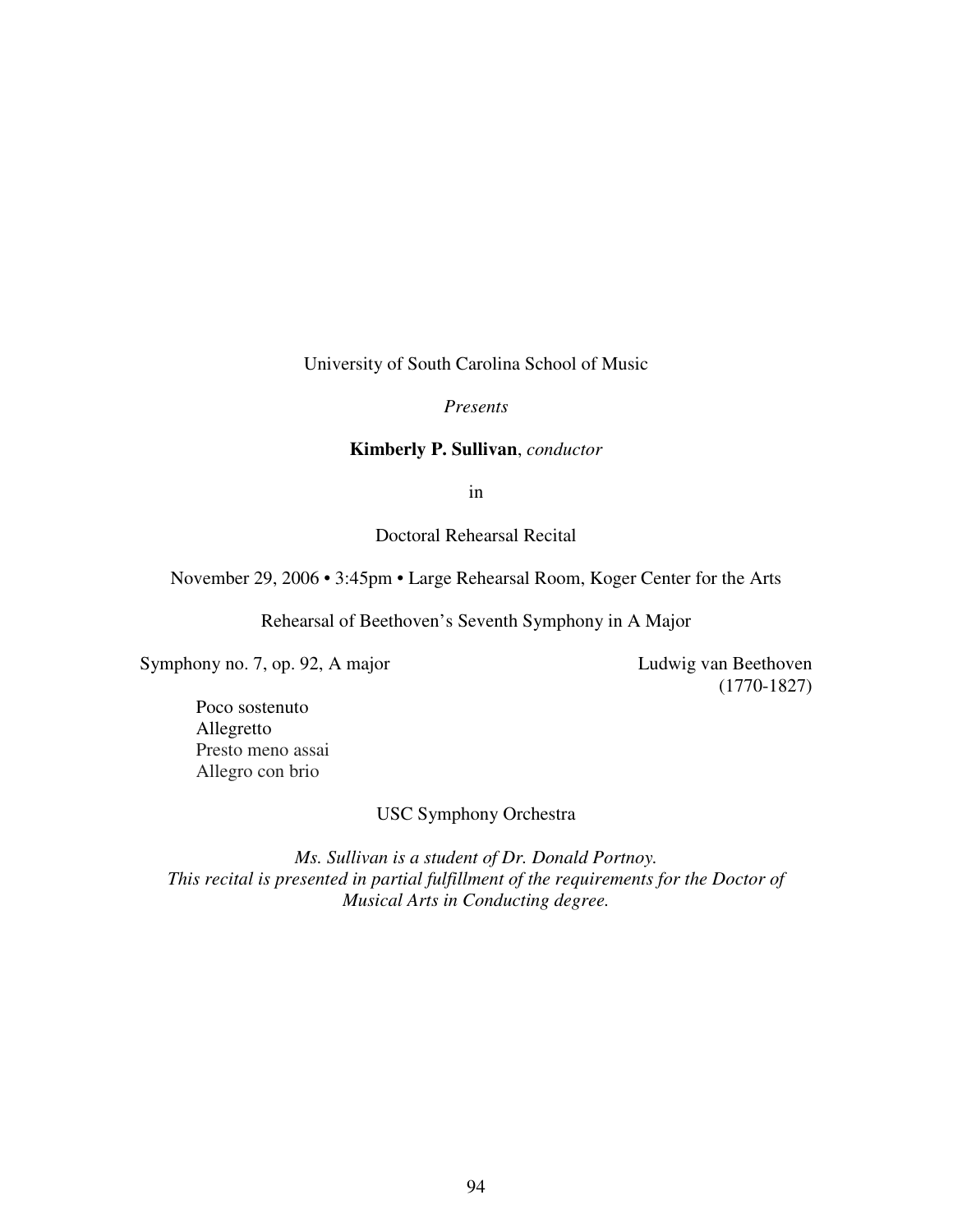University of South Carolina School of Music

## *Presents*

#### **Kimberly P. Sullivan**, *conductor*

in

Doctoral Lecture Recital

## April 5, 2007 • 7:30pm • Large Rehearsal Room, Koger Center for the Arts

Lecture and performance of Schumann's Konzertstück

Konzertstück, D. 345, D major Franz Schubert

(1797-1828)

 I. Lebhaft – Sehr lebhaft II. Romance. Zeinlich langsam, doch nicht schleppend III. Sehr lbhaft, mit grossen Ausdruck

USC Student Chamber Orchestra Soloists Patrick Clayton, Paul Clayton, Jessie Garcia, and Stewart Livingston